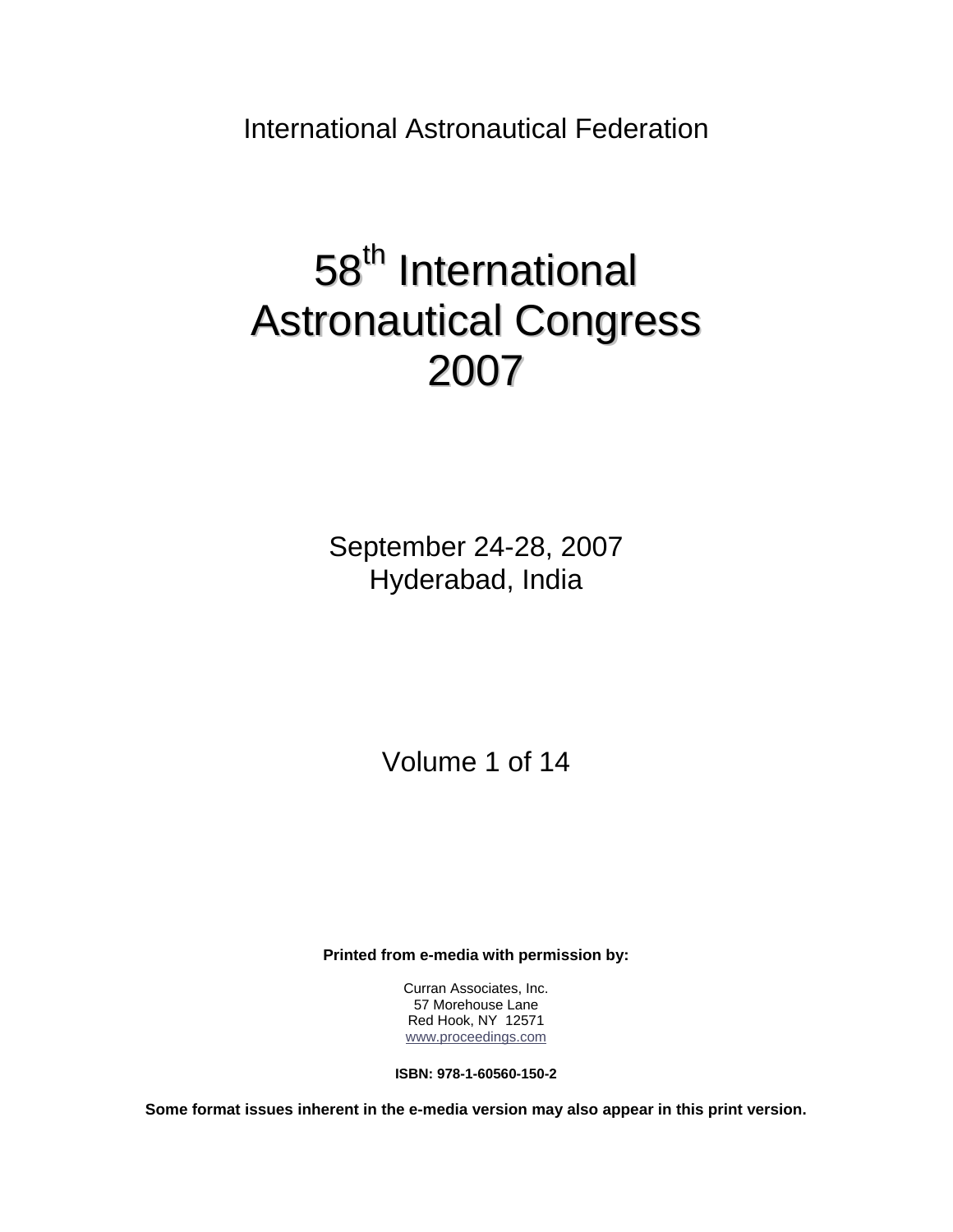International Astronautical Federation

58<sup>th</sup> International Astronautical Congress 2007

## **TABLE OF CONTENTS**

| IAC-07-A1.1.01 - Intercultural Interactions Among Long-Duration Spaceflight Crew  1<br>Pratibha Kumar                                                                                        |  |
|----------------------------------------------------------------------------------------------------------------------------------------------------------------------------------------------|--|
| IAC-07-A1.1.02 - Cultural Determinants of co-Working of Ground Personnel in the<br>Gro M. Sandal                                                                                             |  |
| Phyllis J. Johnson                                                                                                                                                                           |  |
| IAC-07-A1.1.04 - The Strategy of Control by Crewmembers' Errors in Space Flight 38<br><b>Albert Nechaev</b>                                                                                  |  |
| IAC-07-A1.1.05 - Crew Performance Monitoring: Putting some Feeling Into It  39<br>Nathalie Pattyn                                                                                            |  |
| IAC-07-A1.1.06 - Important Incidents Affecting Crewmembers During International Space<br><b>Nick Kanas</b>                                                                                   |  |
| IAC-07-A1.1.07 - Coping with the Problems of Space Flight: Reports from Astronauts<br><b>Peter Suedfeld</b>                                                                                  |  |
| IAC-07-A1.1.08 - Crew Resource Management in Long-Duration Spaceflight: Lessons on<br>David Musson                                                                                           |  |
| IAC-07-A1.2.01 - Effects of Weightlessness on Eye-Head Coordination During Target<br>Elena Tomilovskaya                                                                                      |  |
| IAC-07-A1.2.02 - The Effect of Torso Rotation on Blood Pressure Regulation During Tilt-<br>Marlene Grenon, Douglas Watt                                                                      |  |
| IAC-07-A1.2.03 - Utricular Function Testing in Healthy Subjects and Patients with<br>Unilateral Deafferentiation: Sinusoidal Lateral Displacement Versus Steady State<br><b>Floris Wuyts</b> |  |
| IAC-07-A1.2.04 - Muscle Specific Adaptations of Short Latency Stretch Reflexes under<br><b>Albert Gollhofer</b>                                                                              |  |
| IAC-07-A1.2.05 - Postural Muscle Atrophy Prevention and Recovery and Bone<br>Dario Riva                                                                                                      |  |
| IAC-07-A1.2.06 - Virtual Reality Training System in Space with Effective Sensory<br>Toshifumi Ochiai                                                                                         |  |
| IAC-07-A1.2.07 - Regulation of Skeletal Muscle Regeneration by Macrophages<br>Scott Bryer                                                                                                    |  |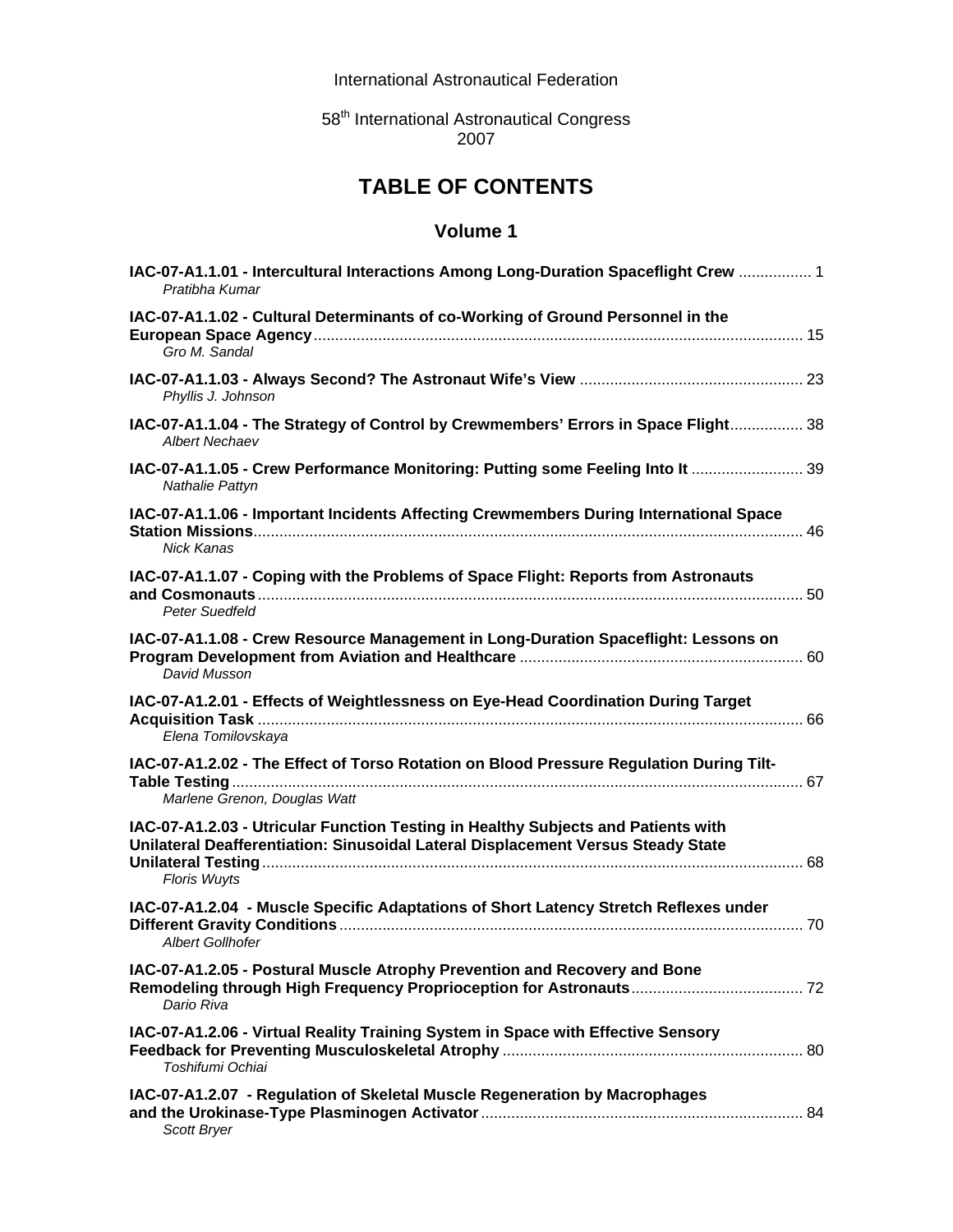| IAC-07-A1.3.-A1.4.01 - The Effects of A Novel Fluid-Loading Strategy on<br>Cardiovascular Responses to Orthostatic Stress: Applications For Spaceflight?  85<br>Chris Easton          |
|---------------------------------------------------------------------------------------------------------------------------------------------------------------------------------------|
| IAC-07-A1.3.-A1.4.02 - Physiological Benefits of Exercise in Artificial Gravity: A<br>Jessica Edmond                                                                                  |
| IAC-07-A1.3.-A1.4.03 - Short Term Heart Rate Variability on the ESA-Short Arm<br><b>Floris Wuyts</b>                                                                                  |
| IAC-07-A1.3.-A1.4.04 - Steady-state Cardiovascular Regulation in A Simple Model<br>Ronald J. White                                                                                    |
| IAC-07-A1.3.-A1.4.05 - Autonomic Function Testing Aboard the ISS Using Pneumocard 109<br>Jens Tank                                                                                    |
| IAC-07-A1.3.-A1.4.06 - Spaceflight-induced Gene Expression Changes in the Mouse<br><b>Andrew Pohorille</b>                                                                            |
| IAC-07-A1.3.-A1.4.07 - Phthalate Accumulation by Astronauts During Long Duration<br>Peter Stein                                                                                       |
| IAC-07-A1.3.-A1.4.08 - Pharmacotherapeutic Challenges of Human Space Exploration  115<br>Lakshmi Putcha                                                                               |
| IAC-07-A1.3.-A1.4.09 - Increased Glucose Transport on Erythrocytes of the Venous<br>Rauf Gareev                                                                                       |
| IAC-07-A1.5.-A1.7.01 - A New Look on Controversial View of Terrestrial and<br><b>Brij Tewari</b>                                                                                      |
| IAC-07-A1.5.-A1.7.02 - Investigation of the Survivability of Bacillus Subtilis Spores<br>Under Space and Martian Conditions in the ESA Facility BIOPAN During FOTON<br>Petra Rettberg |
| IAC-07-A1.5.-A1.7.03 - Synthesis of Complex Organic Molecules From Simple<br>Precursors in the Stardust SRC Heat Shield During Atmospheric Reentry  133<br>Maegan Spencer             |
| IAC-07-A1.5.-A1.7.04 - Titan: A New Astrobiological Vision From Cassinihuygens 140<br>F. Raulin                                                                                       |
| IAC-07-A1.5.-A1.7.05 - The Connection Between Stellar Astrophysics and<br>Alvaro Gimenez                                                                                              |
| IAC-07-A1.5.-A1.7.06 - Doses From Ionizing Radiation For Activities on the Moon<br>Giovanni De Angelis                                                                                |
| IAC-07-A1.5.-A1.7.07 - Cytogenetic Investigations of Nucleus-containing Marrow                                                                                                        |
| Cells After Chronic Combined Exposure to Low-intensity Chemical and Radiation<br>Mary Barantzeva                                                                                      |
| IAC-07-A1.5.-A1.7.08 - The Impact of Radiation Protection on the Design of Space<br>Mark Hempsell                                                                                     |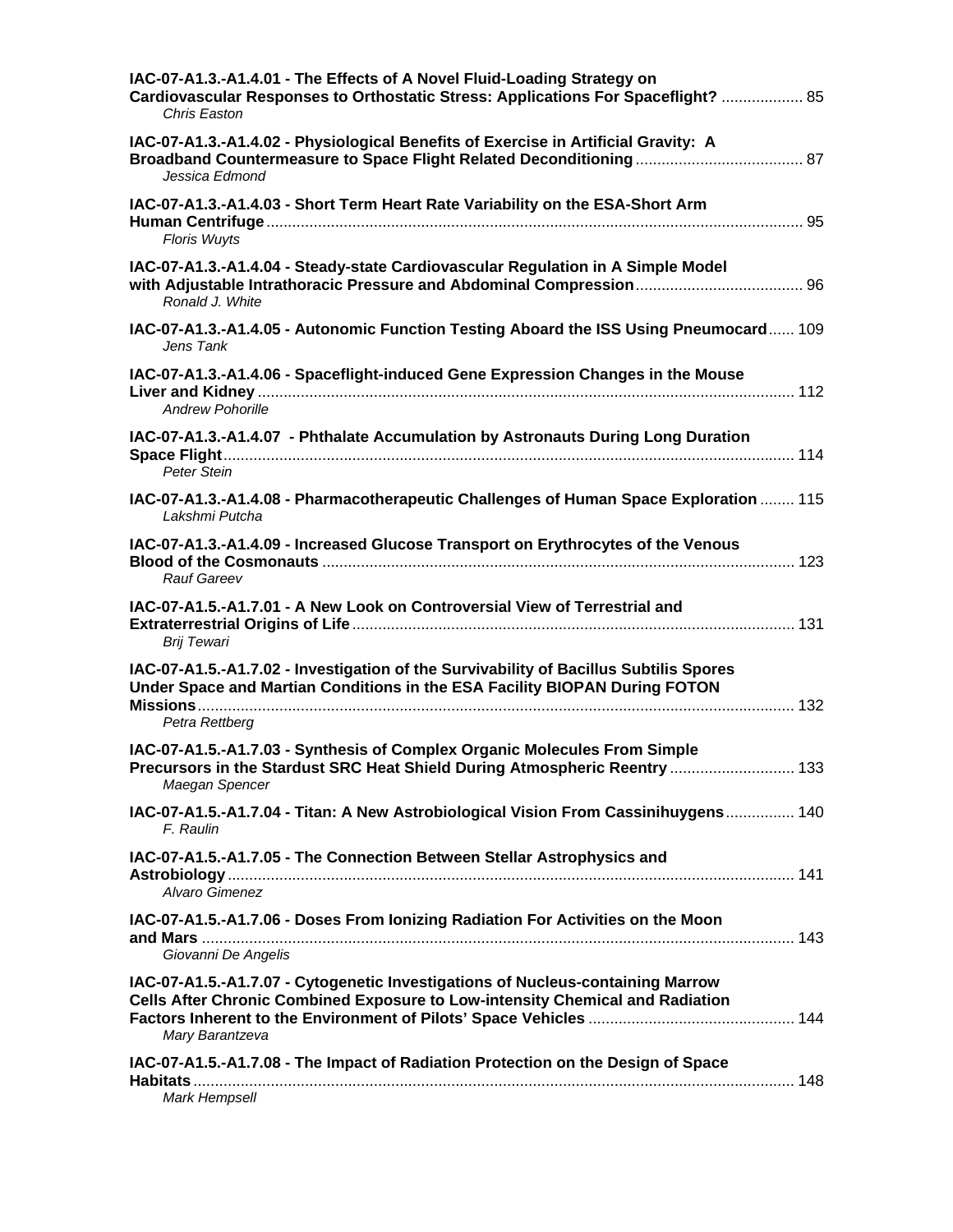| IAC-07-A1.5.-A1.7.09 - The RADOM Instrument for the Moon Radiation<br>Giovanni De Angelis                                                                                                     |  |
|-----------------------------------------------------------------------------------------------------------------------------------------------------------------------------------------------|--|
| IAC-07-A1.6.01 - Metabolite Recycling in A Closed Biological Life Support System:<br>Systemic Refinements and Acquisition of Radioresistance of Its Key Agent Spirulina<br>Ingvar Bogdahn     |  |
| IAC-07-A1.6.02 - Contribution of Buffer (Absorption) Capacities to Stability of Closed<br>Yevhen Holubnyak                                                                                    |  |
| Elena Moshynets                                                                                                                                                                               |  |
| IAC-07-A1.6.04 - Study of Biodegradation Activity in Micromycetes After Long-term<br>Natalia Novikova                                                                                         |  |
| IAC-07-A1.6.05 - Hygienic Characteristics of Chemical Composition Forming of ISS Air<br>Anna Pakhomova                                                                                        |  |
| IAC-07-A1.6.06 - Effects of Low Pressure on Growth and Physiological Characteristic of<br>Yongkang Tang                                                                                       |  |
| Joseph Romagnano                                                                                                                                                                              |  |
| Declan ODonnell                                                                                                                                                                               |  |
| IAC-07-A1.6.09 - Russian Experience in the Medical Support of Extravehicular Activity<br>Vladimir P. Katuntsev                                                                                |  |
| IAC-07-A1.8.01 - Telemedicine, Telehealth and Ehealth: An Emerging Role in Private<br>Shawna Pandya                                                                                           |  |
| R.L.N. Murthy                                                                                                                                                                                 |  |
| IAC-07-A1.8.03 - TEMOS - Telemedical Support For Travellers and Expatriates  230<br>Markus Lindlar                                                                                            |  |
| IAC-07-A1.8.04 - Bridging Health Divide Between Rural & Urban Areas in India Through<br>R.L.N. Murthy                                                                                         |  |
| IAC-07-A1.8.05 - The Use of High-Fidelity Patient Simulation in Defining Telehealth<br>Support Needs for in-Flight Medical Crisis Management in long Duration Spaceflight 251<br>David Musson |  |
| IAC-07-A1.8.06 - Satellite Based Network for Community and Primary Health<br>Roop N Bharadwaj, Ruchi Bharadwaj                                                                                |  |
| IAC-07-A1.8.07 - The Legal and Policy Issues Arising from the Use of Satellites<br>Ricky J. Lee                                                                                               |  |
| IAC-07-A1.9.-A2.7.01 - Development of a Complex Dosimetric Equipment for the<br>Attila Hirn                                                                                                   |  |
| IAC-07-A1.9.-A2.7.02 - Models of Ionizing Radiation in the Lunar Environment  262<br>Giovanni De Angelis                                                                                      |  |
|                                                                                                                                                                                               |  |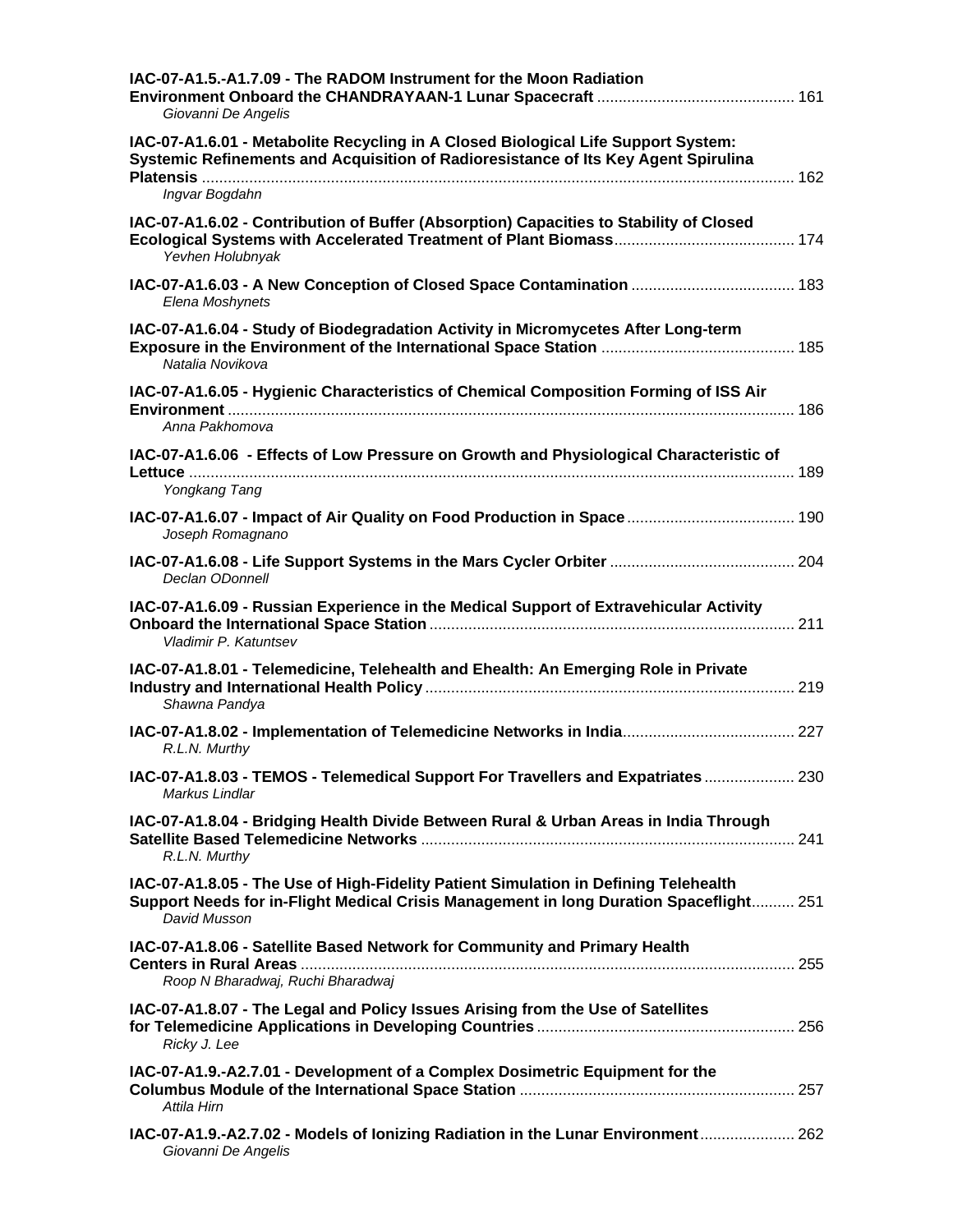| IAC-07-A1.9.-A2.7.03 - Three-Dimensional Model of Tissue and Heavy lons Effects  263<br>Alamelu Sundaresan                                                                                        |  |
|---------------------------------------------------------------------------------------------------------------------------------------------------------------------------------------------------|--|
| Peter Szanto                                                                                                                                                                                      |  |
| IAC-07-A1.9.-A2.7.05 - Mars Gravity Biosatellite: Engineering, Science, and<br><b>Ashley Korzun</b>                                                                                               |  |
| IAC-07-A1.9.-A2.7.06 - Numerical Simulation of Microgravity Long-term Effects on<br>Antoni P'erez-Poch                                                                                            |  |
| IAC-07-A1.9.-A2.7.07 - The Affects of Micro- and Hyper- Gravity on the Reaction<br><b>Tala Smith</b>                                                                                              |  |
| IAC-07-A1.9.-A2.7.08 - Biomechanics of Running in Weightlessness on A Gravity<br><b>Patrick Willems</b>                                                                                           |  |
| IAC-07-A1.9.-A2.7.09 - Design, Development and Commissioning of the ESA<br>Short Arm Human Centrifuge to Study Artificial Gravity Based Countermeasures<br>Luc Vautmans                           |  |
| IAC-07-A1.I.01 - Indentifying New Psychological Needs For the Next Generation<br>William Widjaja                                                                                                  |  |
| IAC-07-A1.I.02 - Operational Monitoring and Analysis of Space, Time, and<br>Ryan Kobrick                                                                                                          |  |
| IAC-07-A1.I.03 - Psychology of Human Inspiration under the Space Flight Environment 331<br>Anca Rugescu                                                                                           |  |
| IAC-07-A1.I.04 - Influence of Temperament with the Hemishere Asymmetry of A Brain<br>Ludmila Prisniakova                                                                                          |  |
| IAC-07-A1.I.05 - Lunar Zen Garden - Natural Design as a Key for Reliability in Space<br>Ayako Ono                                                                                                 |  |
| IAC-07-A1.I.06 - Low-frequency Electric Stimulation of the Leg Muscles As A<br>Countermeasure of the Contractile Properties Decline Under Microgravity Conditions 350<br>Dr Diliara Khusnutdinova |  |
| Felix Betzler                                                                                                                                                                                     |  |
| IAC-07-A1.I.08 - The Biorhythms of Modified Galvanic-Skin Index of the Cosmonaut<br>Talgat Musabaev                                                                                               |  |
| IAC-07-A1.I.09 - Analysis of the H-reflex Characteristics in Human Under Conditions of<br>Irina Sayenko, Tatiana Miller                                                                           |  |
| IAC-07-A1.I.10 - A Functional Status of Lymph Nodes Induced by Changed<br>Liza Bulekbayeva                                                                                                        |  |
| Rauf Gareev                                                                                                                                                                                       |  |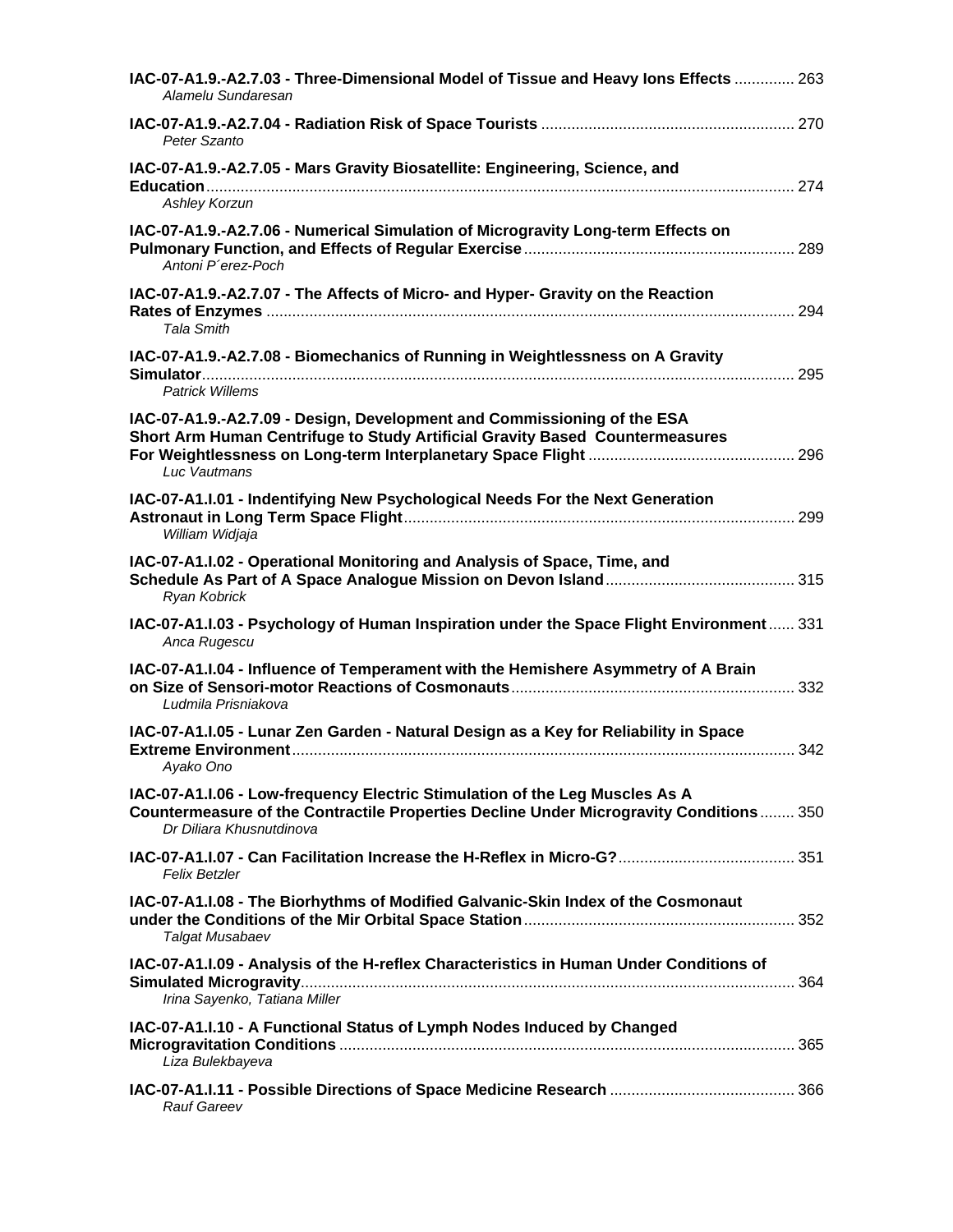| IAC-07-A1.I.12 - AstroHab - A Lunar Multidisciplinary Pre-Cursor-Mission<br>Matthias D"unne                                                                                                |  |
|--------------------------------------------------------------------------------------------------------------------------------------------------------------------------------------------|--|
| Manis Chaudhuri                                                                                                                                                                            |  |
| IAC-07-A2.1.02 - Experimental Studies on the Aggregation Properties of Ice and<br>Daniel Heißelmann                                                                                        |  |
| IAC-07-A2.1.03 - The Space Experiment for Identity of Gravitational and Inertial<br>Georgy Uspensky                                                                                        |  |
| Amalio Monzon                                                                                                                                                                              |  |
| Marc Heppener                                                                                                                                                                              |  |
| IAC-07-A2.2.02 - Species and Temperature Exchange in the Atmosphere of "Bion-M"<br>Nickolay N. Smirnov                                                                                     |  |
| IAC-07-A2.2.03 - Microgravity Experimental of Bubbles Thermocapillary Migration and<br>Qi Kang                                                                                             |  |
| IAC-07-A2.2.04 - Analogy For Problems of Thermocapillary and Electrocapillary Drift of<br>Valentina Nerchenko                                                                              |  |
| IAC-07-A2.2.05 - Convective Instabilities of Ternary Mixtures in Thermogravitational<br>Abdelfattah Zebib                                                                                  |  |
| IAC-07-A2.2.06 - Effect of Rotation on the Equilibrium Shapes and Stability of Liquid<br><b>Beatriz Jilete</b>                                                                             |  |
| IAC-07-A2.2.07 - Analysis of Ferrofluids Exposed to Magnetic Fields in Micro-gravity 430<br><b>Ulrike Endesfelder</b>                                                                      |  |
| Nickolay N. Smirnov                                                                                                                                                                        |  |
| <b>Gunhild Storhaug</b>                                                                                                                                                                    |  |
| IAC-07-A2.3.01 - Microgravity Experiments Carried Out Aboard First Mission of ISRO's<br>Sharad Chandra Sharma                                                                              |  |
| IAC-07-A2.3.02 - Effect of Microgravity on Biomimetic Synthesis of Self Assembled<br>Hydroxyapatite Nanostructures: A Novel Engineering Realization of A Scientific<br><b>Arvind Sinha</b> |  |
| IAC-07-A2.3.03 - BIOBOX6 - The First Flight of the New BIOBOX on FOTON M3 in<br><b>Ulrich Kuebler</b>                                                                                      |  |
| Jian-Fu Zhao                                                                                                                                                                               |  |
| IAC-07-A2.3.05 - Comparative Study of Heat Pipes with Different Working Fluids<br>Raffaele Savino                                                                                          |  |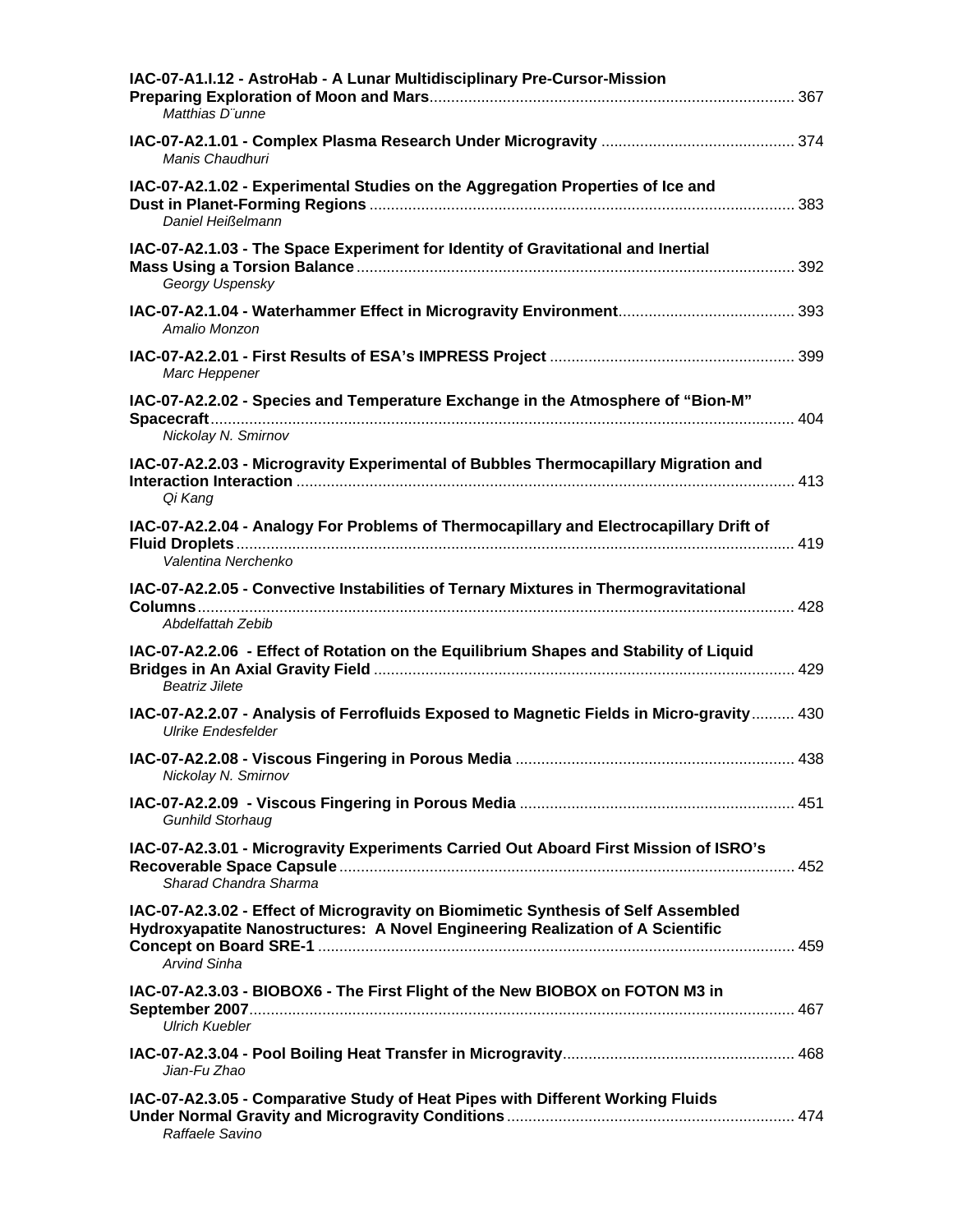| IAC-07-A2.3.06 - Observation of A Diffusion Process of Protein Solution in<br>Li Duan                                                                                                          |  |
|------------------------------------------------------------------------------------------------------------------------------------------------------------------------------------------------|--|
| IAC-07-A2.3.07 - Prediction of the Thermal Diffusion Coefficients For<br>Hydrocarbon and Aqueous Alkanol Mixtures in Preparation For Foton M3 Mission  492<br><b>Ziad Saghir</b>               |  |
| IAC-07-A2.3.08 - Development of Control System For Micro Gravity Experimental<br>Nobutaka Bando                                                                                                |  |
| Yngvild Linnea Andalsvik                                                                                                                                                                       |  |
| IAC-07-A2.4.01 - Proteomic Analysis of Brain in Simulated Microgravity Environment  507<br>Govindarajan Ramesh                                                                                 |  |
| IAC-07-A2.4.02 - Preflight Tests of Vibration Sensitivity of<br><b>Bjarte Gees Bokn Solheim</b>                                                                                                |  |
| IAC-07-A2.4.03 - Evaluation of Drug Permeability in Vitro in Microgravity Simulation  517<br><b>Marlise Santos</b>                                                                             |  |
| IAC-07-A2.4.04 - Direct Effects of Gravity on Cavitation Bubble Collapse  519<br>Aur`ele de Bosset                                                                                             |  |
| IAC-07-A2.4.05 - Characterization of Metastable Phases Solidified from Undercooled<br>Malahalli Kumar                                                                                          |  |
| IAC-07-A2.4.06 - Experimental Investigation of Mass Transfer in Fluid Systems in<br>Antonio Viviani                                                                                            |  |
| Nickolay N. Smirnov                                                                                                                                                                            |  |
| IAC-07-A2.4.08 - Microgravity Research At the Canadian Space Agency 550<br>Perry Johnson-Green                                                                                                 |  |
| IAC-07-A2.5.01 - Development and Operation of Scientific Payloads: From Parabolic<br><b>Romain Marcout</b>                                                                                     |  |
| C. Albanese                                                                                                                                                                                    |  |
| IAC-07-A2.5.03 - The European Modular Cultivation System (EMCS) - A joint<br>NASA/ESA facility for Life Science Research on Board the International Space Station 571<br><b>Ulrich Kuebler</b> |  |
| IAC-07-A2.5.04 - MASER Microgravity Missions and Other Sounding Rocket<br>Christian Lockowandt                                                                                                 |  |
| IAC-07-A2.5.05 - Brazilian Sounding Rockets and Microgravity Missions  583<br>Flavio de Azevedo Correa Jr                                                                                      |  |
| IAC-07-A2.5.06 - Experiments in Microgravity Stratospherical Balloons 585<br>Jorge Lassig                                                                                                      |  |
| IAC-07-A2.5.07 - Free-Flying Robot Tested on ESA Parabolic Flights: Simulated<br>Silvio Cocuzza                                                                                                |  |
| IAC-07-A2.5.08 - Small Facilities for Microgravity Experiments (from Science to<br><b>Rogier Schonenborg</b>                                                                                   |  |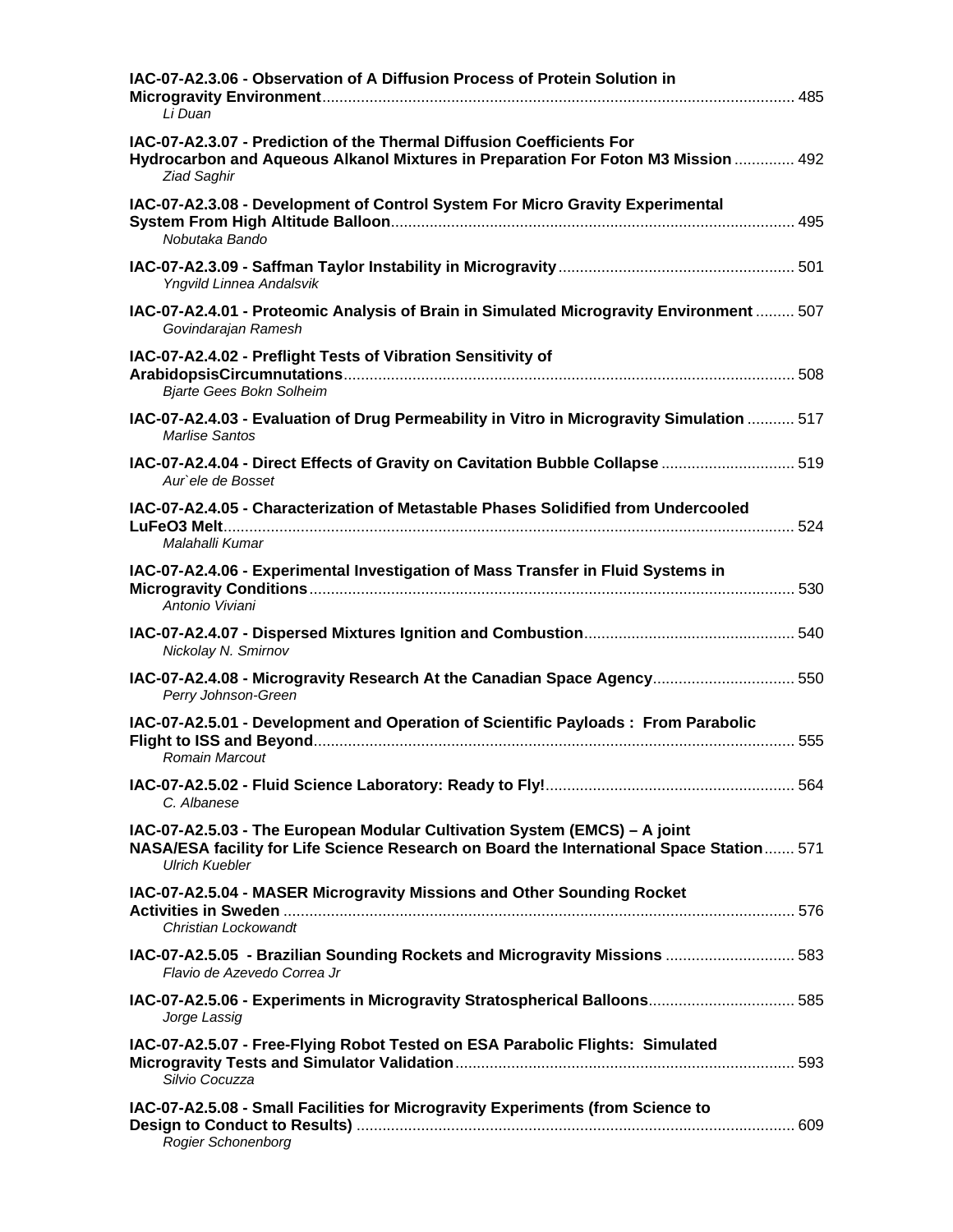| IAC-07-A2.6.01 - Summary of the Science Performed Onboard the International<br>Kenol Jules                                                                                       |  |
|----------------------------------------------------------------------------------------------------------------------------------------------------------------------------------|--|
| IAC-07-A2.6.02 - The Capillary Flow Experiments Aboard the International Space<br>Mark Weisloge                                                                                  |  |
| Swati Mohan                                                                                                                                                                      |  |
| IAC-07-A2.6.04 - Status and Perspectives of the ALTCRISS Project On Board the<br>Marco Casolino                                                                                  |  |
| IAC-07-A2.6.05 - Dusty Plasma under Microgravity Conditions: Experiments<br><b>Vladimir Fortov</b>                                                                               |  |
| IAC-07-A2.6.06 - Complex Plasma Research on ISS: PK-3 Plus, PK-4 and Impact /<br>Peter Hofmann                                                                                   |  |
| IAC-07-A2.6.07 - The Project "Plasmakristall - 4" (PK-4) - A Dusty Plasma Experiment in<br>a Combined DC/RF(i) Discharge Plasma under Microgravity Conditions  679<br>Oleg Petro |  |
| IAC-07-A2.6.08 - Scientific Utilization of EMCS - Presentation of Completed and<br><b>Ulrich Kuebler</b>                                                                         |  |
| IAC-07-A2.6.09 - The Minus Eighty Degrees Freezer MELFI Fully Operational on<br>Jean Cheganças                                                                                   |  |
| IAC-07-A3.1.01 - The Scientific Objectives of the ASTROSAT Mission of ISRO  690<br>V. Koteswara Rao                                                                              |  |

| IAC-07-A3.1.02 - New Perspective in Solar Coronal Physics: Giant Externally-Occulted<br>Philippe Lamy        |  |
|--------------------------------------------------------------------------------------------------------------|--|
| IAC-07-A3.1.03 - Formation Flying: From Precursor to Operational Missions -<br>Xavier Rose                   |  |
| IAC-07-A3.1.04 - Design of an Infrared Interferometry Satellite: A Technology<br>Kartik Kuma                 |  |
| IAC-07-A3.1.05 - Modularity Analysis for On-orbit Robotic Servicing of an Interferometer  733<br>Swati Mohan |  |
| IAC-07-A3.1.06 - The Gaia Astrometry Mission: Status after Phase B Completion  739<br><b>Charles Koeck</b>   |  |
| Tom'as Belenguer                                                                                             |  |
| IAC-07-A3.1.08 - XMM Sky Survey: in Flight Re-Design for Full Sky Mapping 753<br>Andrea Guidi                |  |
| IAC-07-A3.1.09 – on the Characterization of Ultraluminous X-ray Sources with Current<br>Diane Wong           |  |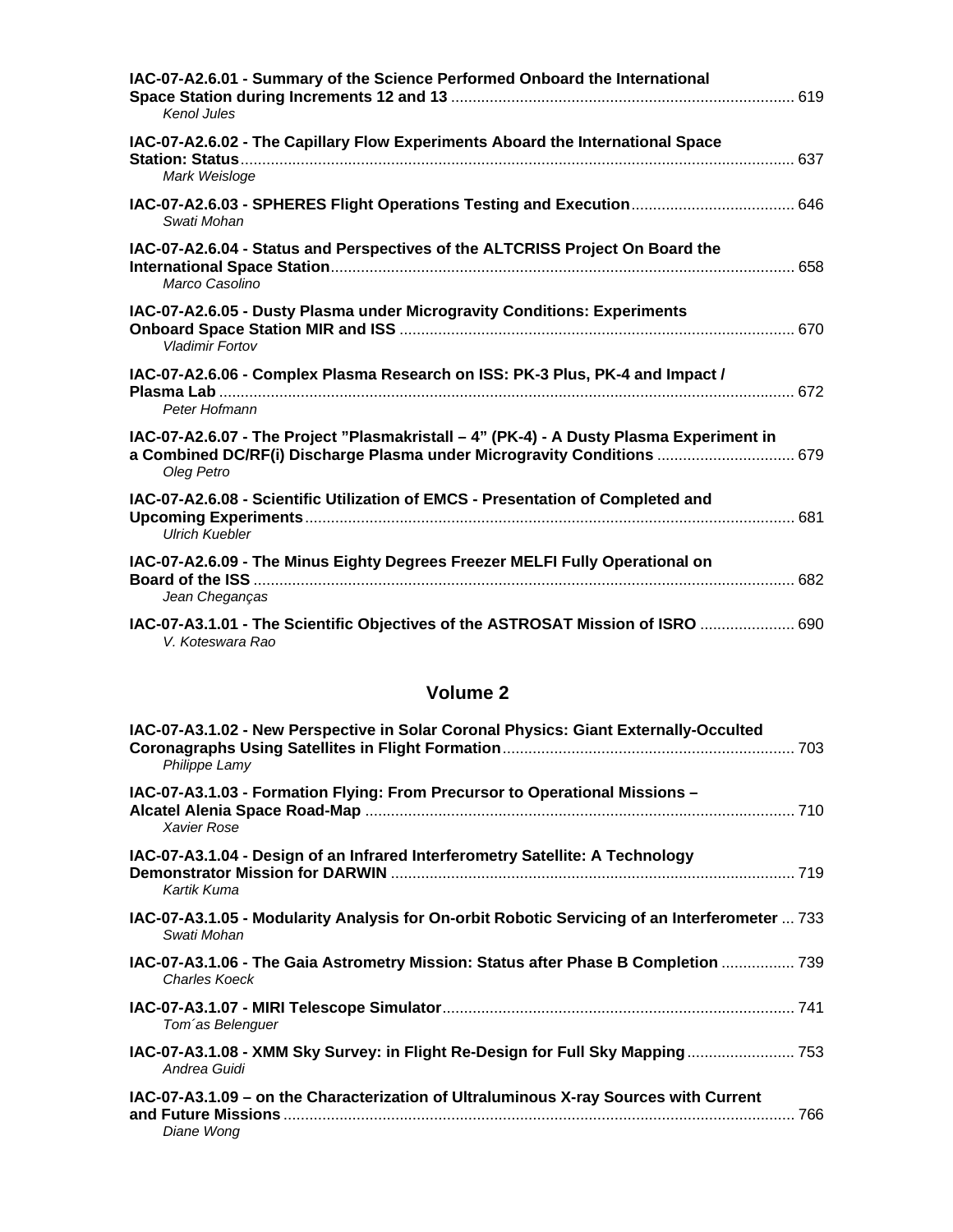| IAC-07-A3.1.10 - The SNAP Dark Energy Mission: Science Requirements, Mission<br>Roger Malina             |  |
|----------------------------------------------------------------------------------------------------------|--|
| <b>Robert Mitchell</b>                                                                                   |  |
| Ralph L. McNutt                                                                                          |  |
| IAC-07-A3.2.03 - Venus Express - Science Operations Experience At Venus  796<br>Raymond Hoof             |  |
| IAC-07-A3.2.04 - Solar System Exploration Roadmap toward 2025 at JAXA 806<br>Junichiro Kawaguchi         |  |
| IAC-07-A3.2.05 - The European Space Exploration Programme "Aurora": Status and<br>Piero Messina          |  |
| Jean-Jacques Juillet                                                                                     |  |
| IAC-07-A3.2.07 - The Juno New Frontiers Mission to Jupiter: A Preliminary Design<br>Steve Matousek       |  |
| IAC-07-A3.2.08 - Realization Possibility of Venus Exploration by Means of Descent<br>Victor V. Vorontsov |  |
| Tetsuya Yamada                                                                                           |  |
| IAC-07-A3.3.01 - From Mars Express Results to Future Mars Exploration  831<br><b>Bernard Foing</b>       |  |
| Vincenzo Giorgio                                                                                         |  |
| IAC-07-A3.3.03 - EXOMARS Descent Module EDL Scenario and Spacecraft Architecture 835<br>Maurizio Capuano |  |
| IAC-07-A3.3.04 - Sample Preparation and Handling System and Payload Aspects for the<br>Peter Hofmann     |  |
| IAC-07-A3.3.05 - The Geophysics Environmental Package of the Exo-Mars Mission  845<br>Stephan Ulamec     |  |
| IAC-07-A3.3.06 - Canadian Partnerships in Upcoming Mars Exploration Missions  854<br>Nadeem Ghafoor      |  |
| Georgy Polishchuk                                                                                        |  |
| IAC-07-A3.3.08 - Design of the European Mars Sample Return Mission 864<br>Michael Khan                   |  |
| Lihua Zhang                                                                                              |  |
| IAC-07-A3.4.01 - Mars and Moon Exploration Passing Through the European<br>Gian Paolo Guizzo             |  |
| IAC-07-A3.4.02 - The Assured Deployment of Inflatable Braking Device of the<br>Peter Merkulov            |  |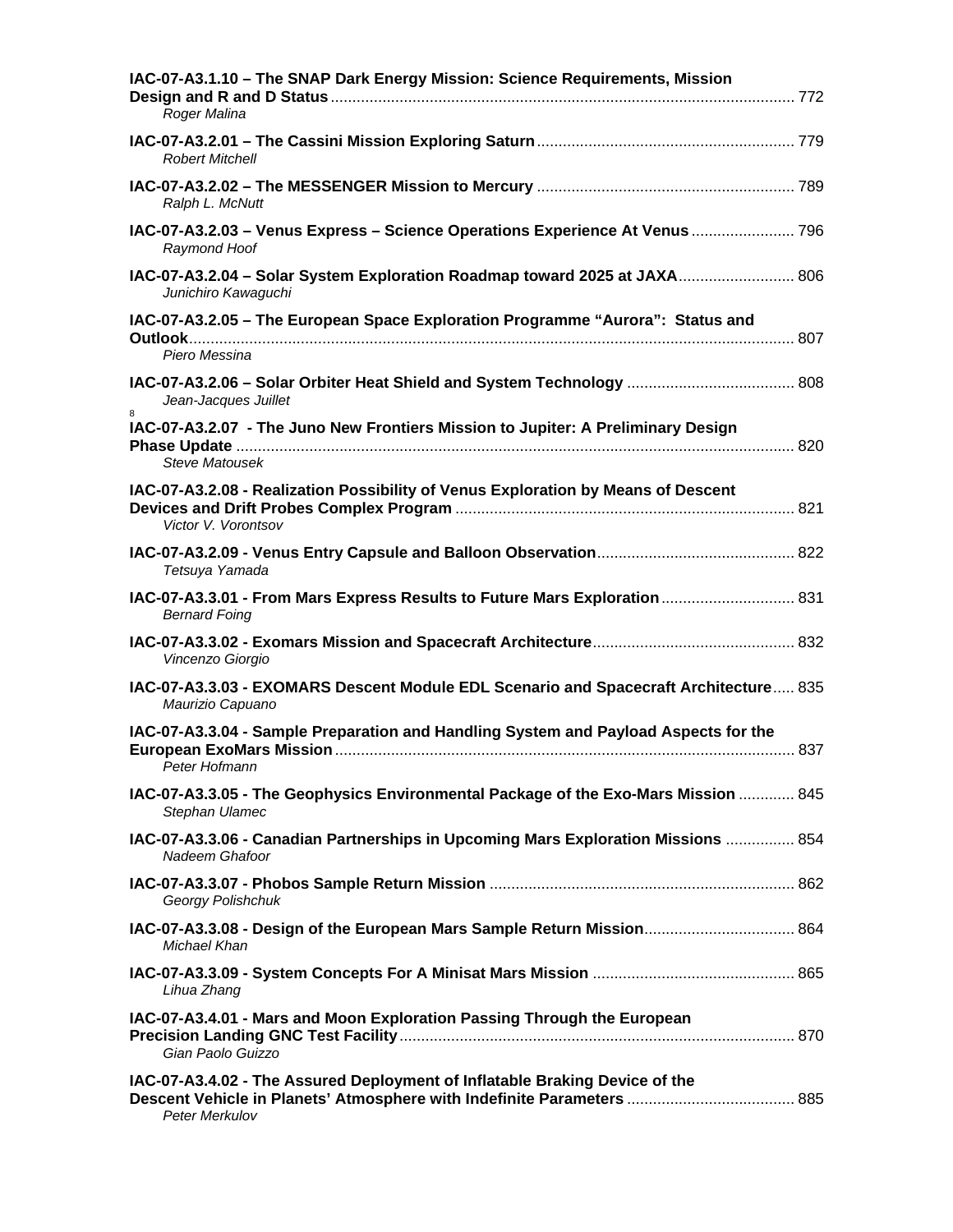| IAC-07-A3.4.03 - NASA JPL Tumbleweed Rover For Planetary Exploration 890<br>Jonas Jonsson                                                                                     |  |
|-------------------------------------------------------------------------------------------------------------------------------------------------------------------------------|--|
| Pascale Ehrenfreund                                                                                                                                                           |  |
| IAC-07-A3.4.05 - HP3: An Instrument Suite to Explore the Subsurface of<br>Terrestrial Planets: Prototype Development and Test Campaign Results  892<br>Riccardo Nadalini      |  |
| IAC-07-A3.4.06 - Formation of the Giant Planets and Their Atmospheres: A Case<br>Sushil Atreya                                                                                |  |
| <b>Bernd Dachwald</b>                                                                                                                                                         |  |
| Jean-Yves Prado                                                                                                                                                               |  |
| IAC-07-A3.4.09 - Artificial Spin-up and Fragmentation of Subkilometre Asteroids  919<br>Claudio Bombardelli                                                                   |  |
| IAC-07-A3.5.01 - Hayabusa - Recovery Operation and Return Voyage Back to Earth 926<br>Junichiro Kawaguchi                                                                     |  |
| Paolo Ferri                                                                                                                                                                   |  |
| IAC-07-A3.5.03 - The Putative Mechanical Strength of Comet Surface Material Applied to<br>Jens Biele                                                                          |  |
| IAC-07-A3.5.04 - The Dawn Project's Transition to Mission Operations: on Its Way to<br>Marc D. Rayman                                                                         |  |
| Maria Antonietta Barucci                                                                                                                                                      |  |
| IAC-07-A3.5.06 - Future Instrument Suites For Surface Regolith and Rock Analysis  955<br>Martin Hilchenbach                                                                   |  |
| IAC-07-A3.5.07 - Main Belt Asteroid Sample Return Mission Using Solar Electric<br><b>Bernd Dachwald Community Community Community Community Community Community Community</b> |  |
| IAC-07-A3.5.08 - Mission Analysis for the Don Quijote Phase A Study  968<br>Juan L. Cano                                                                                      |  |
| IAC-07-A3.5.09 - Design of a Close-Proximity Observation Mission for 99942/Apophis 982<br>Paolo de Pascale                                                                    |  |
| <b>Bernard Foing</b>                                                                                                                                                          |  |
| Jitendra Goswam                                                                                                                                                               |  |
| IAC-07-A3.6.A.03 - Lunar Reconnaissance Orbiter: Instrument Suite and Objectives 997<br>John Kelle                                                                            |  |
| Georgy Polishchuk                                                                                                                                                             |  |
| Susumu Sasaki                                                                                                                                                                 |  |
| IAC-07-A3.6.A.06 - SELENE and the Follow-On Missions with the Lunar<br>Junichiro Kawaguchi                                                                                    |  |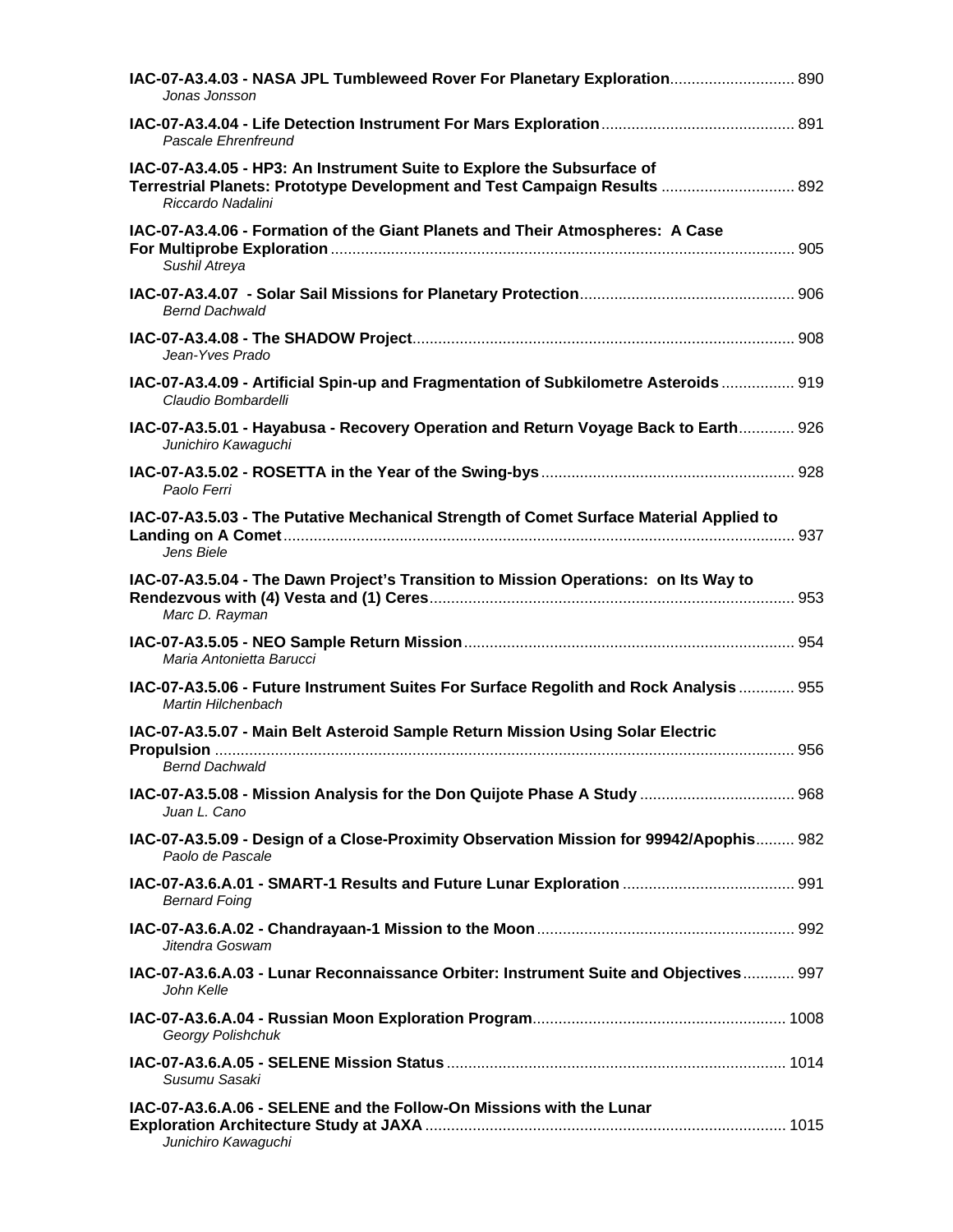| IAC-07-A3.6.A.07 - The European Student Moon Orbiter (ESMO) Project:<br>Roger Walker                              |  |
|-------------------------------------------------------------------------------------------------------------------|--|
| Carsten Henselowsky                                                                                               |  |
| IAC-07-A3.6.B.01 - Concepts and Instruments of UK MoonLITE & Moonraker Missions 1037<br>Yang Gao                  |  |
| IAC-07-A3.6.B.02 - Assessment of Strategies and Technologies for Lunar Polar Crater<br>David Koebel               |  |
| IAC-07-A3.6.B.03 - The MoonTWINS Mission: Deploying a Seismometer Network on<br><b>Charles Koeck</b>              |  |
| IAC-07-A3.6.B.04 - Conceptual Design of A Lunar Lander For Second Phase of China<br><b>Jing Peng</b>              |  |
| Ognjan Bozic                                                                                                      |  |
| IAC-07-A3.6.B.06 - Scaling and Sizing Aspects For Resource Utilization Devices to<br><b>Bijal Thakore</b>         |  |
| IAC-07-A3.6.B.07 - Lunar and Terrestrial Drilling: Drilling: The Telerobotics Approach 1086<br><b>Andrew Hide</b> |  |
| IAC-07-A3.6.B.08 - The Lunar Explorers Society's Role in the Future Lunar Exploration<br><b>Trond Krove</b>       |  |
| IAC-07-A3.6.B.09 - International Lunar Observatory Association 2007 - Interglobal,<br><b>Steve Durst</b>          |  |
| IAC-07-A3.I.A.01 - SMART-1 Radio Occultations of Moon ionosphere: First Results  1106<br>Salvatore Pluchino       |  |
| IAC-07-A3.I.A.02 - Study of Regions of Stable Orbits and Natural Escape and<br>Cristiano Fiorilo de Melo          |  |
| IAC-07-A3.I.A.03 - Lunar Mission BW1 - Building an Academic Low-Cost Small<br>Rene Laufer                         |  |
| IAC-07-A3.I.A.04 - Optimization of Tri-impulsive Trajectories to the Moon in Two<br>Hui Yu                        |  |
| IAC-07-A3.I.A.05 - Lunar Descent and Landing Technique Development through<br>David Barnhart                      |  |
| IAC-07-A3.I.A.06 - Expectation of Solar Energy in Eternal Light Region for<br>Kohtaro Matsumoto                   |  |
| Daniel Rosenberg                                                                                                  |  |
| Shinichi Sobue                                                                                                    |  |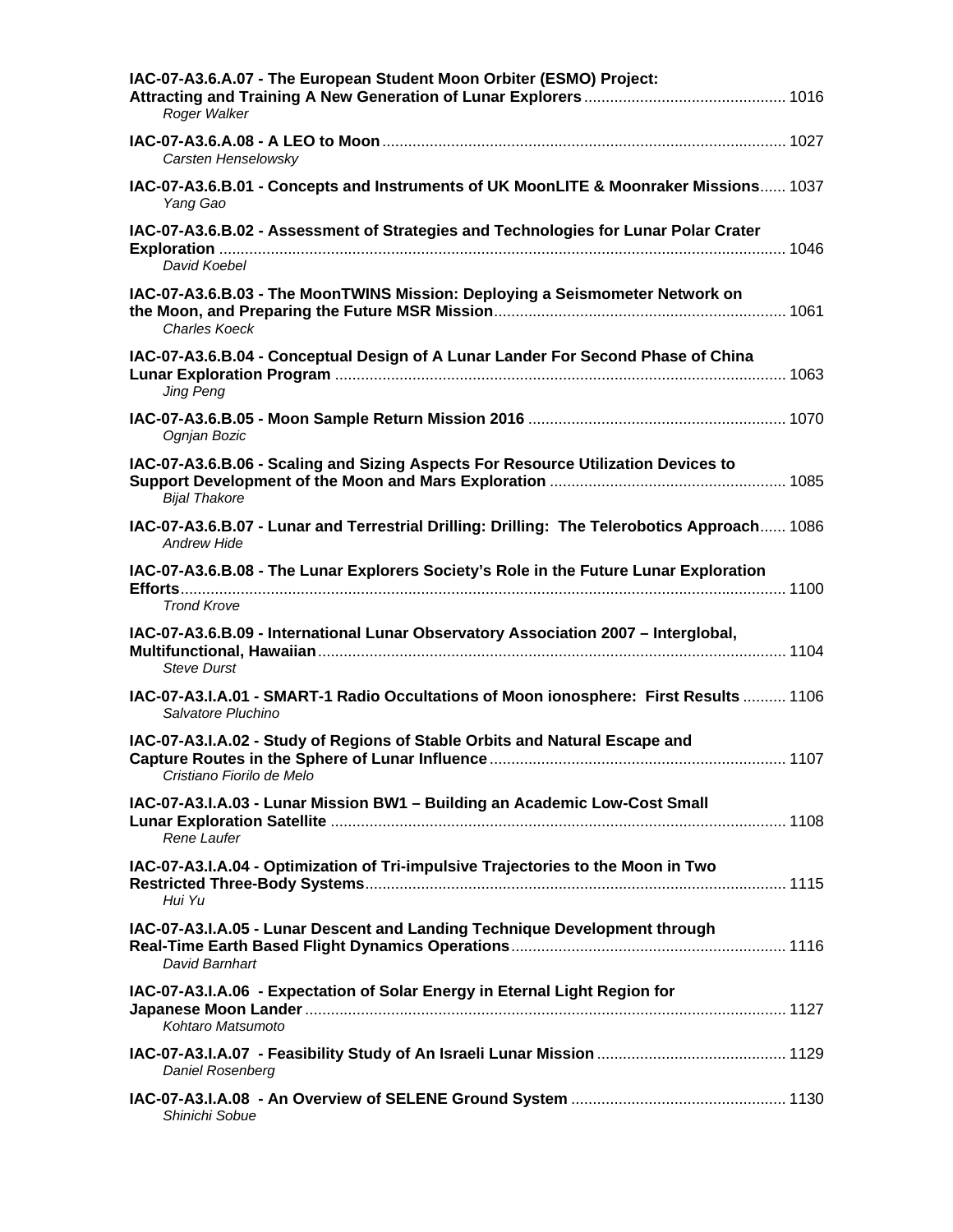| IAC-07-A3.I.A.09 - The RADOM instrument for the Moon Radiation Environment<br>Giovanni De Angelis                                                                              |  |
|--------------------------------------------------------------------------------------------------------------------------------------------------------------------------------|--|
| Jean-Claude Piedboeuf                                                                                                                                                          |  |
| IAC-07-A3.I.A.11 - Mona Lisa - A German Perspective For the Exploration of the                                                                                                 |  |
| Rolf Janovsky                                                                                                                                                                  |  |
| <b>Oliver Romberg</b><br>IAC-07-A3.I.A.13 - A Critical Analysis of Various Methods for Lunar Gravity Field<br>Manoranjan Sinha                                                 |  |
| IAC-07-A3.I.A.14 - Accurate Transformations of Coordinates and Construction of<br>Observation Vector of Lunar Satellite in the Wake of IAU2000A Precession<br>Manoranjan Sinha |  |
| IAC-07-A3.I.A.15 - Microbeam-based Analytical Approach to Define Melt<br><b>Composition and Identify Target Rocks in Impact Melt Sheets: An Analogue</b><br>Cassandra Marion   |  |
| IAC-07-A3.I.A.16 - Behavior-oriented Lunar Rover Control System Based on<br>Ju Hehua                                                                                           |  |
| IAC-07-A3.I.A.17 - Research on Terrain Parameter Estimation and Non-geometry<br>Ju Hehua                                                                                       |  |
| IAC-07-A3.I.A.18 - Study on Mini Fourier Transfer Spectrometer of Lunar Lander<br>Dongdong Fan                                                                                 |  |
| IAC-07-A3.I.A.19 - A Value Proposition for Lunar Architectures Utilizing<br>James Young                                                                                        |  |
| IAC-07-A3.I.A.20 - The Study on the Methodologies of Lunar Lander Dynamical<br>He Zhang                                                                                        |  |
| IAC-07-A3.I.A.21 - Permanent Landing Site Development on the Lunar Surface 1218<br>Jon A. Greenspon                                                                            |  |
| IAC-07-A3.I.A.22 - The Herschel 3.5 m Silicon Carbide Telescope Final<br><b>Charles Koeck</b>                                                                                  |  |
| IAC-07-A3.I.A.23 - The Herschel / Planck Programme - Technical Challenges for<br>Jean-Jacques Juillet                                                                          |  |
| IAC-07-A3.I.A.24 - Characterization of the Thermal and Solar Plasma Noise on the<br>Dipak Srinivasan                                                                           |  |
| IAC-07-A3.I.A.25 - Origin and Evolution of Titan's Nitrogen and Methane<br>Sushil Atreya                                                                                       |  |
| IAC-07-A3.I.A.26 - Update on ESA's Jovian Technology Reference Studies 1249<br>Alessandro Atzei                                                                                |  |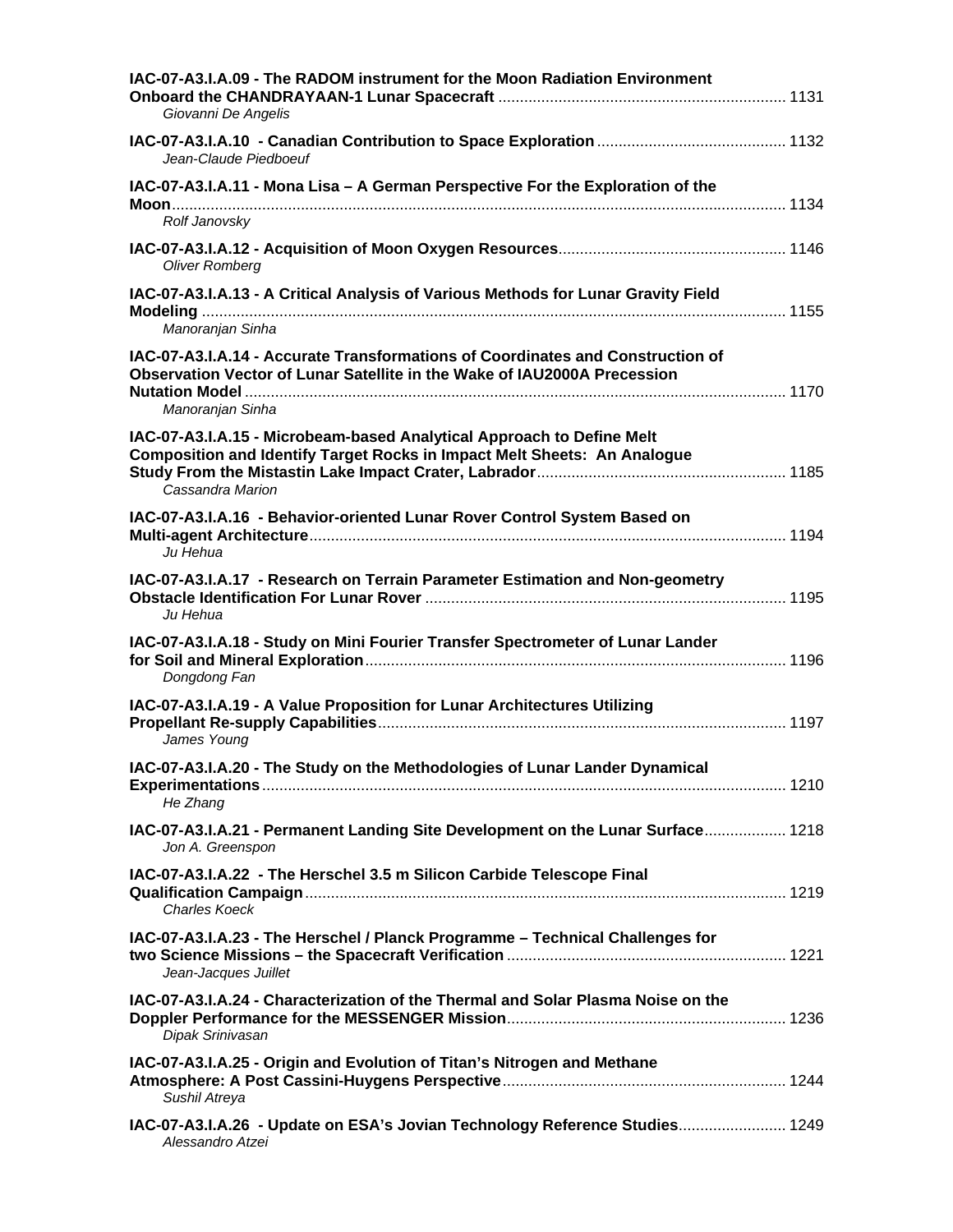| IAC-07-A3.I.A.27 - A Study of Trajectories to Neptune Using Gravity Assists and<br>Antonio Prado              |  |
|---------------------------------------------------------------------------------------------------------------|--|
| Sanjay Limaye                                                                                                 |  |
| IAC-07-A3.I.A.29 - Cassini's Determination of the Gravity Fields of the Saturnian                             |  |
| Paolo Tortora, John W. Armstrong                                                                              |  |
| Govind Swarup                                                                                                 |  |
| IAC-07-A4.1.02 - A Galactic Center SETI Search using the Allen Telescope Array  1273<br>Seth Shostak          |  |
| IAC-07-A4.1.03 - Spectral Line Measurements in Exceptionally Low SNR by the KLT  1280<br>Francesco Schillir'o |  |
| IAC-07-A4.1.04 - Bernard M. Oliver's Analysis of the Role of Active SETI Strategies in a<br>Douglas Vakoch    |  |
| IAC-07-A4.1.05 - Is Time a Creation of Life in Reaction to Gravity? This Hypothesis<br><b>Wubbo Ockels</b>    |  |
| 1302. IAC-07-A4.1.06 - Constraints and Cost / Benefits of Thin Film Dyson Spheres 1302<br>Robert L. DeBiase   |  |
| IAC-07-A4.1.07 - About Restrictions on Volume of the Information in the Universe  1315<br>Igor Gurevich       |  |
| Kathryn Denning                                                                                               |  |
| Alexander Zaitsev                                                                                             |  |
| IAC-07-A4.2.03 - Humankind's Planetary Ecological Crisis as a Central Theme for<br>Douglas Vakoch             |  |
| IAC-07-A4.2.04 - Quantifying Past Transmissions Using the San Marino Scale  1342<br>H. Paul Shuch             |  |
| 140.07-A4.2.05 - Protected Antipode Circle on the Farside of the Moon 1351<br>Claudio Maccone                 |  |
| IAC-07-A4.2.06 - The Number of ET Civilizations and the "Reverse SETI" Argument 1361<br>Paolo Musso           |  |
| William Marshall                                                                                              |  |
| IAC-07-A5.1.02 - Goal-driven Scenario For the First Decade of Manned Lunar<br>Daniel Rosenberg                |  |
| IAC-07-A5.1.03 - Economic Analysis of a Lunar In-Situ Resource Utilization (ISRU)<br>A.C. Charania            |  |
| Mark Nall                                                                                                     |  |
| IAC-07-A5.1.05 - Strategic, Technological and Ethical Aspects of Establishing<br>G. Madhavan Nair             |  |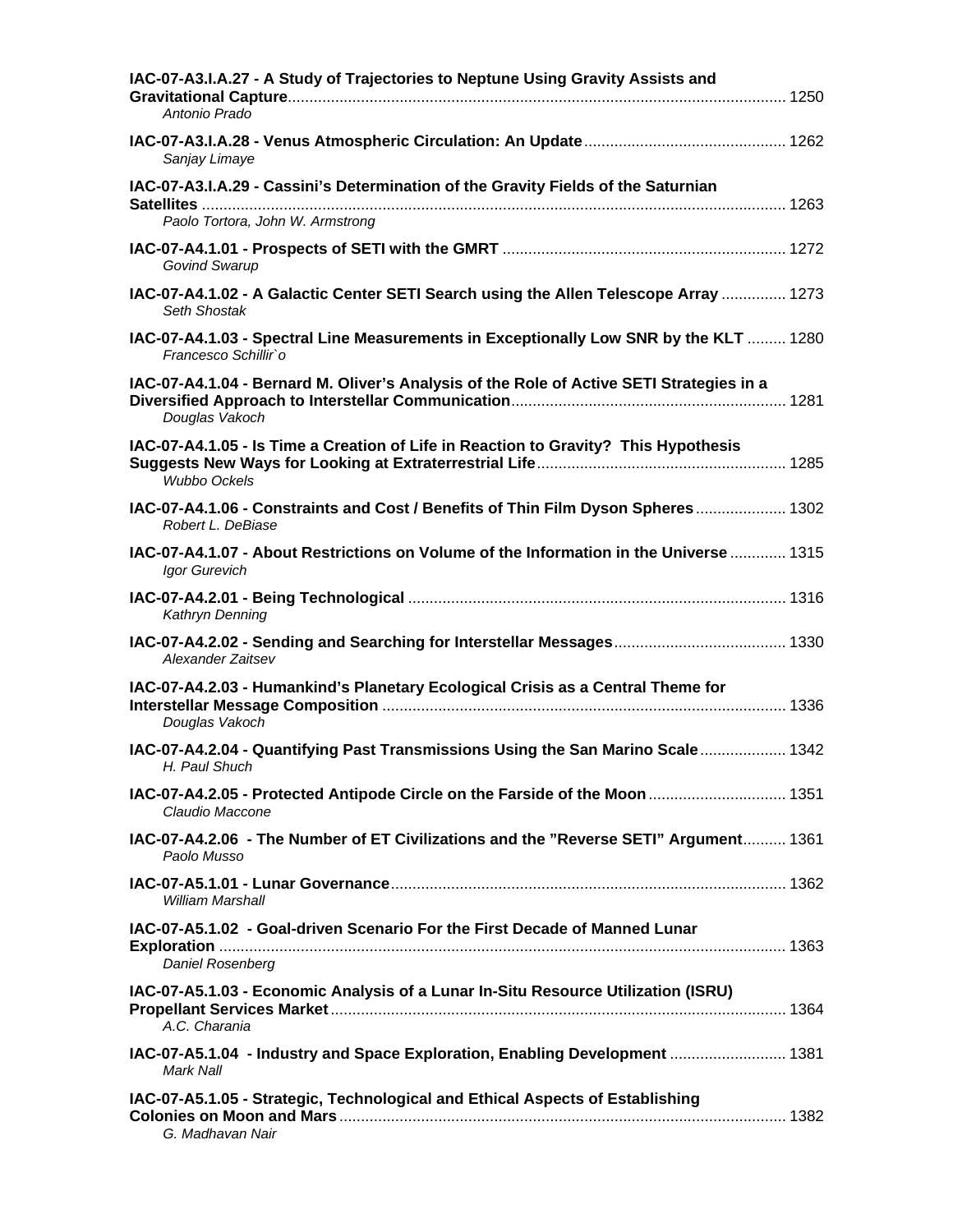| IAC-07-A5.1.06 - Critical Analysis of ISRU Plants Integration in Complex<br>Architectures For Planetary Human Colonies Development Development 1391 |        |
|-----------------------------------------------------------------------------------------------------------------------------------------------------|--------|
| Marco Grasso                                                                                                                                        |        |
|                                                                                                                                                     | . 1403 |

*Kirill A. Boyarchuk* 

| <b>Bernard Foing</b>                                                                                                                                                                              |  |
|---------------------------------------------------------------------------------------------------------------------------------------------------------------------------------------------------|--|
| IAC-07-A5.2.01 - Outpost Robotic Technologies for Lunar Surface Prospecting<br><b>Brian Glass</b>                                                                                                 |  |
| IAC-07-A5.2.02 - Science Rationale and Technical Approach for Drilling on the<br>Carol Stoker                                                                                                     |  |
| IAC-07-A5.2.03 - Robotic Assistance, Mobility & Vision Systems - Enabling<br>Nadeem Ghafoor                                                                                                       |  |
| IAC-07-A5.2.04 - Beyond Astronaut's Capabilities: A Critical Review  1425<br>Dario Izzo                                                                                                           |  |
| IAC-07-A5.2.05 - Innovative Surface Elements for Space Exploration: A Lunar<br>Floriano Venditti                                                                                                  |  |
| IAC-07-A5.2.06 - Long Term Exploration Scenarios for Europe, and next Logical Step  1454<br>Max Grimard                                                                                           |  |
| Tamas Haidegger                                                                                                                                                                                   |  |
| IAC-07-A5.2.08 - Dynamics Modeling and Traction Control for Mars Rovers 1472<br>David Cowan, Inna Sharf                                                                                           |  |
| IAC-07-A5.2.09 - A Wheeled Robot for Lunar Environment: Design, Modelling and<br>Giancarlo Genta                                                                                                  |  |
| IAC-07-A5.I.-A3.I.B.01 - Solar-Powered Unmanned Aerial Vehicles on Mars:<br><b>Andrew Klesh</b>                                                                                                   |  |
| IAC-07-A5.I.-A3.I.B.02 - From Inter-Planetary Novice to Martian Pilot: Lessons Learned<br>from 2 Martian years of Exploiting Operational Flexibilities on Mars Express  1512<br>Jonathan Schulste |  |
| IAC-07-A5.I.-A3.I.B.03 - Methane, Organics, Oxidants, and Habitability of Mars:<br>Sushil Atreya                                                                                                  |  |
| IAC-07-A5.I.-A3.I.B.04 - Relating Polar Desert Polygonal Terrain Geometry and<br><b>Timothy Haltigin</b>                                                                                          |  |
| IAC-07-A5.I.-A3.I.B.05 - in Situ Peer Collaboration Improves Research and<br>John Thale                                                                                                           |  |
| Franco Fois                                                                                                                                                                                       |  |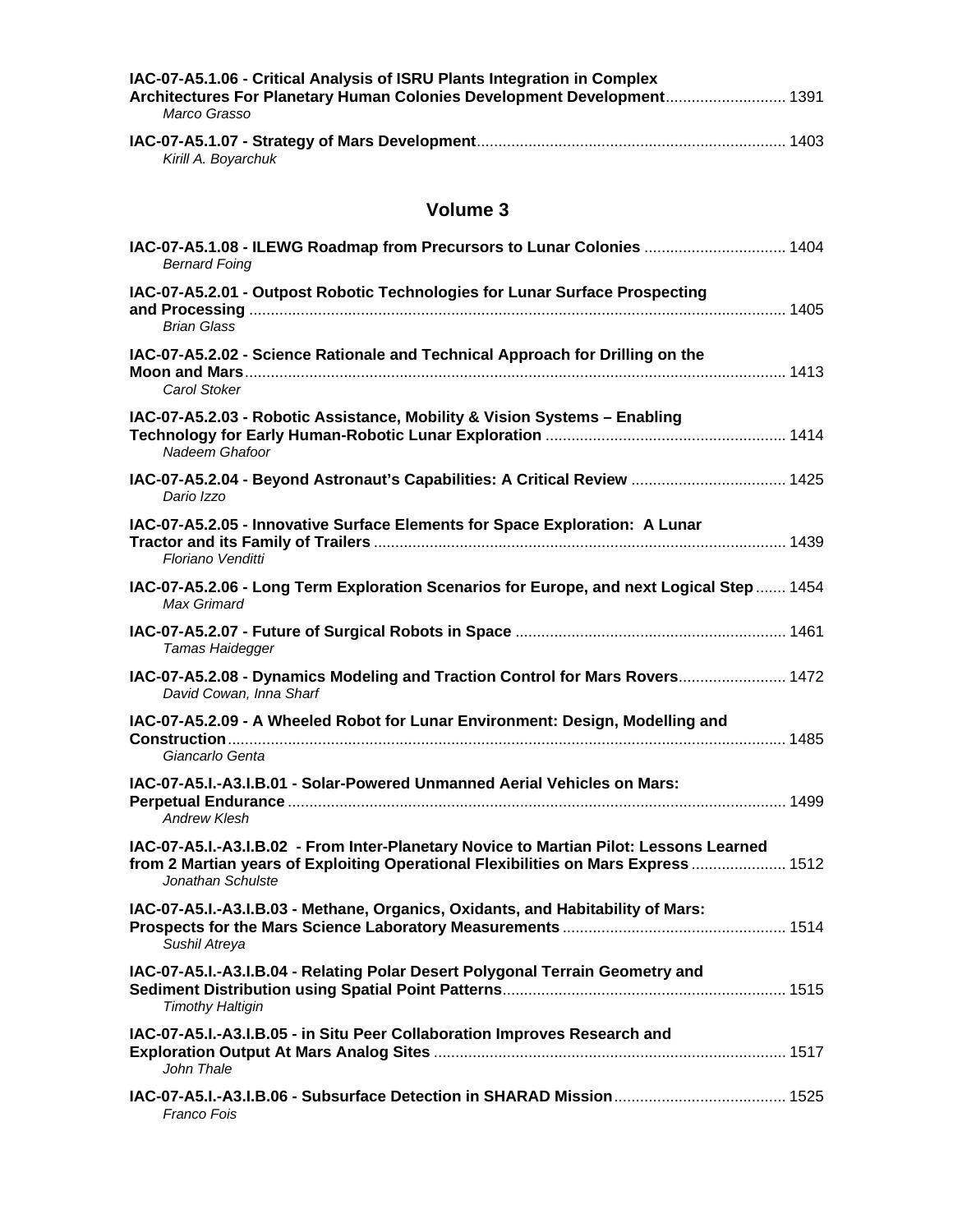| IAC-07-A5.I.-A3.I.B.07 - ExoMars Rover Operation Control Centre Architectural<br>Michele Trichilo                  |  |
|--------------------------------------------------------------------------------------------------------------------|--|
| IAC-07-A5.I.-A3.I.B.08 - A Common SB4000 Avionics Based Solution for Exomars<br>Jean-Jacques Juillet               |  |
| IAC-07-A5.I.-A3.I.B.09 - Near-Term Mars Sample Return Using In-Situ Oxygen<br>Phillip Cunio                        |  |
| IAC-07-A5.I.-A3.I.B.10 - A Subsurface Origin for Warrego Vallis channels on Mars:<br>Sanjoy Som                    |  |
| IAC-07-A5.I.-A3.I.B.11 - Exomars Mission Design and Analysis From Launch to<br>Rodrigo Haya Ramos                  |  |
| IAC-07-A5.I.-A3.I.B.12 - Thermal analysis of the NANOKHOD Microrover under<br>Anne-Marie Schreyer                  |  |
| IAC-07-A5.I.-A3.I.B.13 - Preliminary Design of an European Asteroid Sample<br>Kian Yazdi                           |  |
| IAC-07-A5.I.-A3.I.B.14 - The Design of 'Interceptor' and Integrated Guidance and<br>Osamu Mori                     |  |
| IAC-07-A5.I.-A3.I.B.15 - Design of a Tagging Mission to Near Earth Asteroid 99942<br>A.C. Charania                 |  |
| IAC-07-A5.I.-A3.I.B.16 - Key Technologies Road Map For Near-Earth Asteroid<br><b>Vincent Martinot</b>              |  |
| IAC-07-A5.I.-A3.I.B.17 - Considering A Possible Future Lunar Space Debris Environment. 1650<br>Alexander Karl      |  |
| IAC-07-A5.I.-A3.I.B.18 - Possibility of Increasing the Velocity of Spaceships<br>Ankita Vashishtha                 |  |
| IAC-07-A5.I.-A3.I.B.19 - A Study on the Stability of Lunar Lander Based on the<br>Chen Jinbao                      |  |
| IAC-07-A5.I.-A3.I.B.20 - Incertitude Evaluation on the Construction of a Biosphere<br><b>Dragos Ronald Rugescu</b> |  |
| IAC-07-A5.I.-A3.I.B.21 - A Chief Engineer's Perspective on Analog Mars<br><b>Benjamin Corbin</b>                   |  |
| IAC-07-A5.I.-A3.I.B.22 - Intra-vehicular Free-flyer High Accuracy Navigation Using<br>Bo Yan                       |  |
| IAC-07-A5.I.-A3.I.B.23 - Possible Ways Towards A European Involvement in A<br><b>Philippe Berthe</b>               |  |
| IAC-07-A5.I.-A3.I.B.24 - Microgravity Effects on Chlorophyll Content in Rice 1685<br>Santosh Bhaskaran             |  |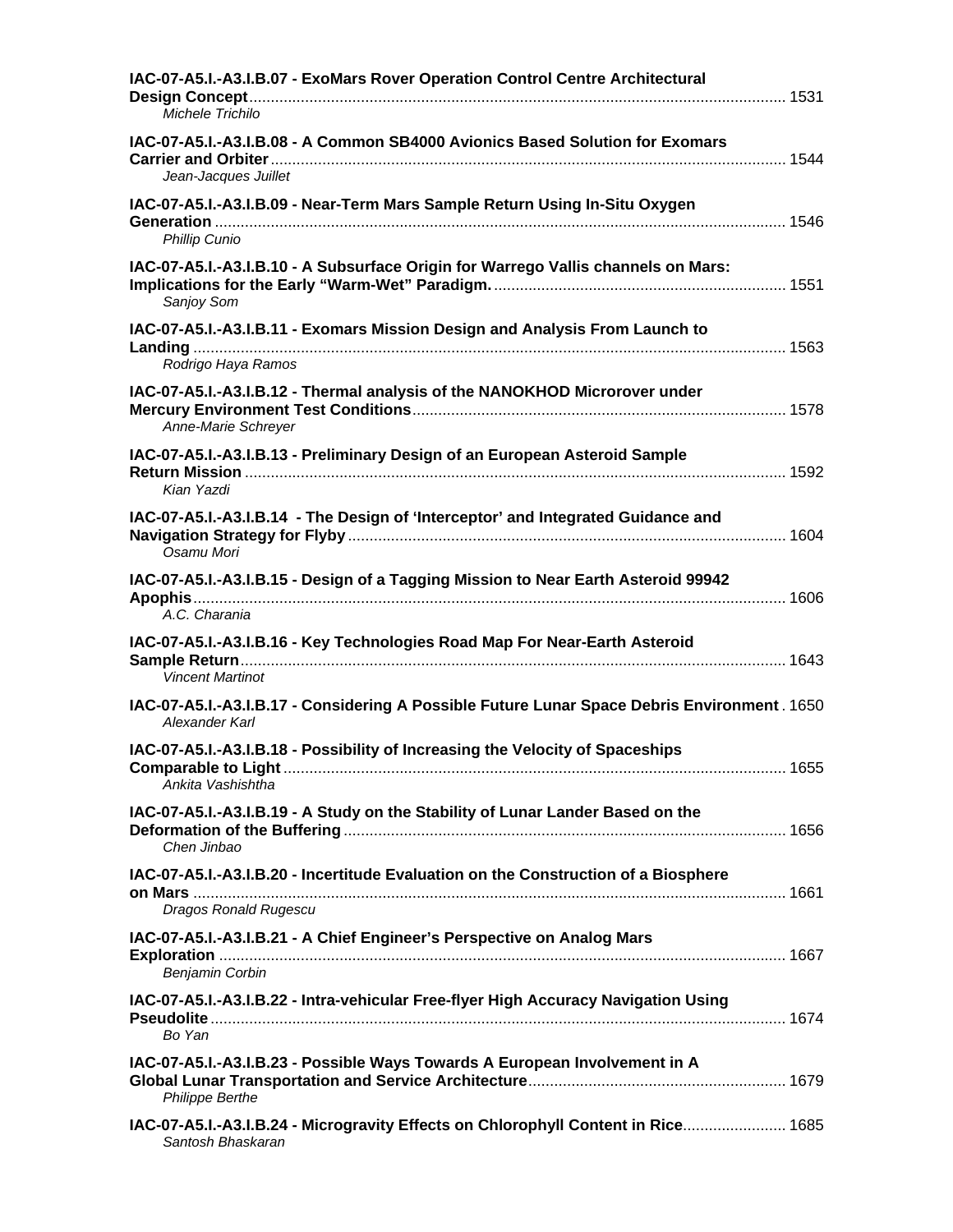| IAC-07-A5.I.-A3.I.B.25 - Advanced Space Suit Design Within a Human-Robotic<br>Shane Jacobs                                                                                      |  |
|---------------------------------------------------------------------------------------------------------------------------------------------------------------------------------|--|
| IAC-07-A6.1.01 - Orbital Evolution Challenge of High Area-to-mass Objects on<br>Vladimir Agapov                                                                                 |  |
| 1702  1702 IAC-07-A6.1.02 - Statistical Analysis of the ESA Optical Space Debris Surveys<br>Thomas Schildknecht                                                                 |  |
| IAC-07-A6.1.03 - Automated Control Loop For Multiple Observations of Newly<br>Fernand Alby                                                                                      |  |
| IAC-07-A6.1.04 - Strategy For Detection of Eccentric Objects Near the<br>Toshifumi Yanagisawa                                                                                   |  |
| IAC-07-A6.1.05 - The First Italian Observatory For Space Debris Observation 1728<br>filippo graziani                                                                            |  |
| IAC-07-A6.1.06 - on the Determination of Poisson Statistics for Haystack Radar<br><b>Christopher Stokely</b>                                                                    |  |
| IAC-07-A6.1.07 - Optimization of the International Scientific Optical Network For<br>the Goals of Observation of Various Space Objects on Different Orbits 1751<br>Igor Molotov |  |
| IAC-07-A6.1.08 - Space Debris Piggy Back Mode Monitoring Activities Using A<br>Stelio Montebugnoli                                                                              |  |
| IAC-07-A6.1.09 - Design & Development of Correlation Techniques to Maintain A<br>Noelia Sanchez Ortiz                                                                           |  |
| IAC-07-A6.1.10 - Apex II Image Processing System: Application to Space Debris                                                                                                   |  |
| Vladimir Kouprianov                                                                                                                                                             |  |
| IAC-07-A6.1.11 - Space Debris Observation at Nyukasayama Observatory  1776<br>Atsushi Nakajima                                                                                  |  |
| 1777 IAC-07-A6.1.12 - Optical Properties of High Area-to-Mass Objects at GEO 1777<br><b>Patrick Seitzer</b>                                                                     |  |
| IAC-07-A6.2.01 - Invited Paper: Modelling of the GEO Debris Environment Based<br>Michael Oswald                                                                                 |  |
| IAC-07-A6.2.02 - Recent Space Debris Modeling Activities of ISRO and Salient                                                                                                    |  |
| Ailyam Subramaniam Ganeshan                                                                                                                                                     |  |
| 1800 IAC-07-A6.2.03 - An Analysis of the Orbital Distribution of Solid Rocket Motor Slag 1800<br><b>Matthew Horstman</b>                                                        |  |
| Satomi Kawamoto                                                                                                                                                                 |  |
| IAC-07-A6.2.05 - Assessment of Collision Risk Effects on Low Earth Orbits Due to<br>Anil Kumar                                                                                  |  |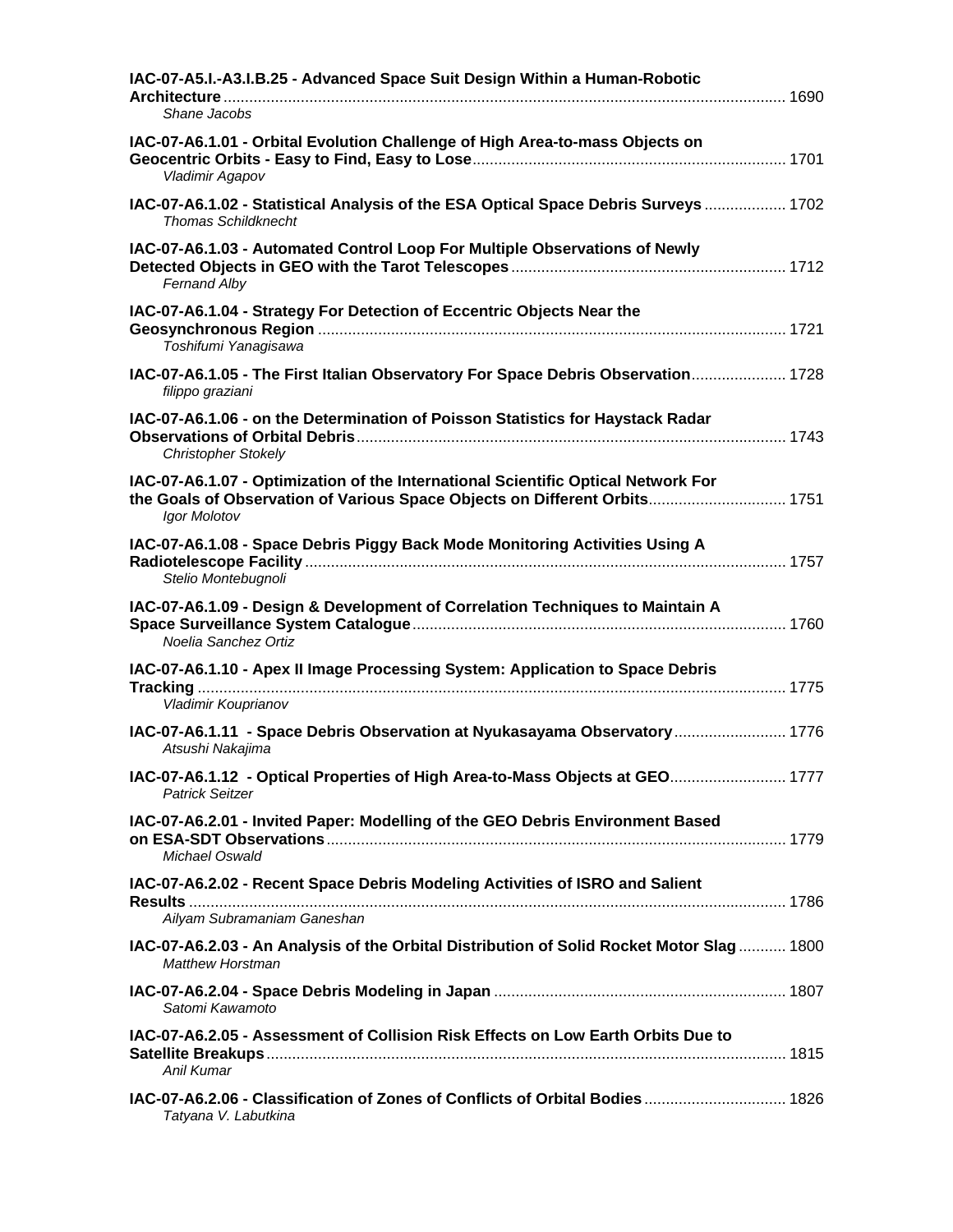| Chen Lei                                                                                                                                                                                 |  |
|------------------------------------------------------------------------------------------------------------------------------------------------------------------------------------------|--|
| Hugh G. Lewis                                                                                                                                                                            |  |
| IAC-07-A6.2.09 - Space Safety Trajectory Optimization with Break-ups and<br>Guillermo Ortega                                                                                             |  |
| IAC-07-A6.3.01 - The Characteristics and Consequences of the Break-up of the<br>Nicholas L. Johnson                                                                                      |  |
| IAC-07-A6.3.02 - Report on the Orbital Break-ups Caused by JAXA's Vehicles in 2006 1847<br>Akira Kato                                                                                    |  |
| IAC-07-A6.3.03 - The LV Upper Stage Propellent Systems Passivation Is Effective<br>Anatoly Logvinenko                                                                                    |  |
| IAC-07-A6.3.04 - The Disposition of the Service Module of the Unmanned Space<br>Experiment Recovery System (USERS) Spacecraft after the Completion of the Mission  1851<br>Koichi ljichi |  |
| IAC-07-A6.3.05 - A Sensitivity Study on the Effectiveness of Active Debris Removal in<br>J.-C. Liou                                                                                      |  |
| IAC-07-A6.3.06 - Development of a Generic Inflatable de-Orbit Device for CUBESATS 1860<br>Daan Maessen                                                                                   |  |
| <b>Wolfgang Griethe</b>                                                                                                                                                                  |  |
| IAC-07-A6.3.08 - About Orbital Tugs Creation For Space Debris Mitigation on the<br>Mykola M. Slyunyaev                                                                                   |  |
| IAC-07-A6.3.09 - Improvements to NASA's Debris Assessment Software  1877<br>John Opiela                                                                                                  |  |
| IAC-07-A6.3.10 - 8 Steps: Practical Ways to Ensure Space Is Usable in the 22nd<br><b>Thomas Gillon</b>                                                                                   |  |
| Carsten Wiedemann                                                                                                                                                                        |  |
| IAC-07-A6.4.02 - A Study of Aluminum Bumper Thickness Effect on Damage of<br>Gongshun Guan                                                                                               |  |
| IAC-07-A6.4.03 - Damage of High Velocity Impact on Basalt - Glass Fiber Hybrid<br>Yue Ha                                                                                                 |  |
| IAC-07-A6.4.04 - Development and Calibration of Structural Optimization Software<br>Zhiguo Sun                                                                                           |  |
| Jun Yan                                                                                                                                                                                  |  |
| IAC-07-A6.4.06 - Different Damage Effect to the Spacecraft by the Small Orbit Debris  1918<br>Yu Bai                                                                                     |  |
| IAC-07-A6.4.07 - Fragmentation-initiation Velocity For Projectiles Impacting on<br>Li Ding                                                                                               |  |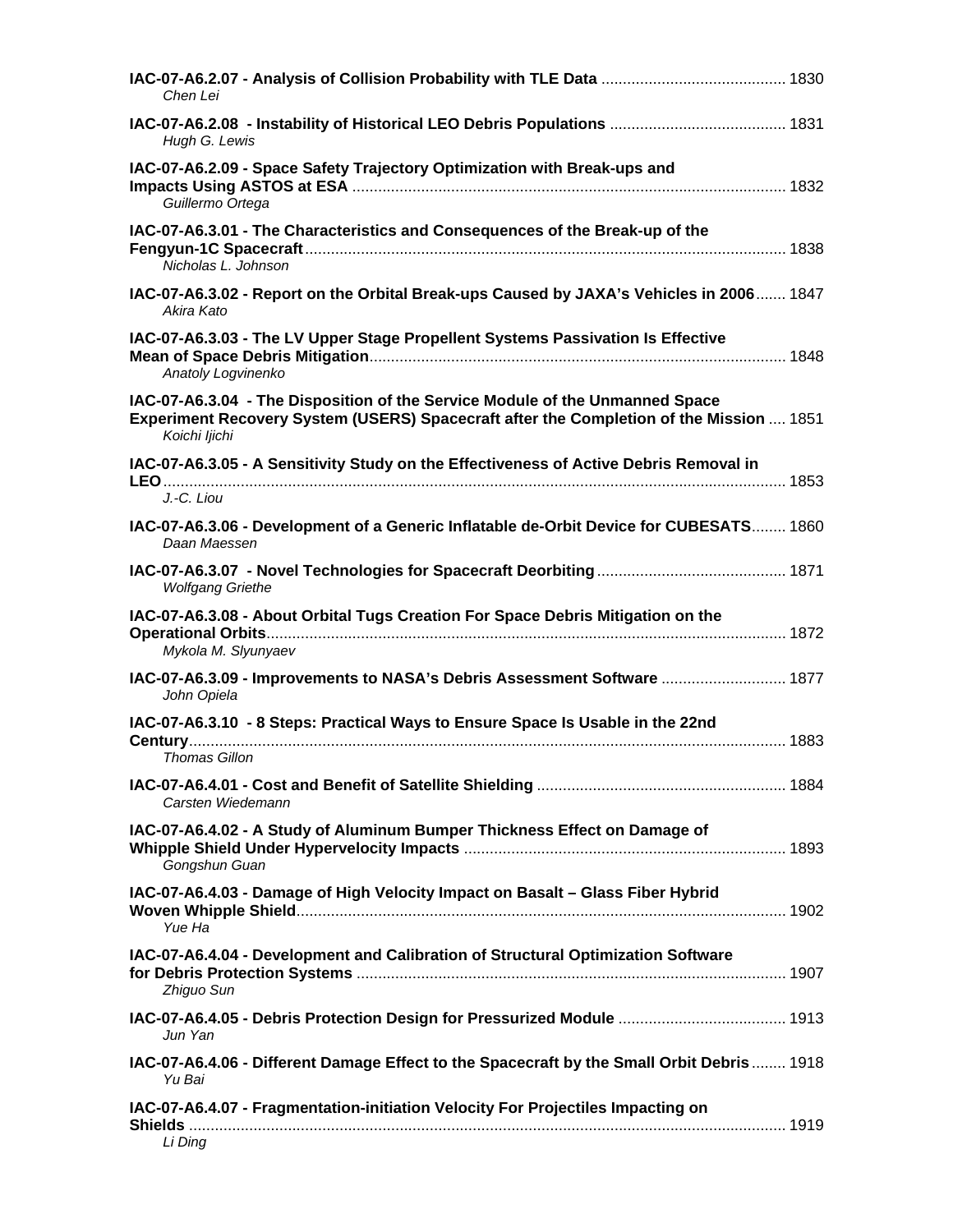| IAC-07-A6.4.08 - An Empirical Approach to Estimate the Uncertainty of Ballistic<br>Alessandro Francescon  |
|-----------------------------------------------------------------------------------------------------------|
| 140-07-A6.4.09 - Effects of New Collision Model on LEO Orbital Debris Evolution 1922<br>Tomohiro Narumi   |
| IAC-07-A6.I.01 - Simulation Analysis of Space Debris Environment and Threat<br>Qi Lin                     |
| Hugh G. Lewis                                                                                             |
| IAC-07-A6.I.04 - A 2-dimensional Stochastic Model of Space Debris Environment  1929<br>Canan Li           |
| IAC-07-A6.I.05 - First Italian Space Debris Observatory: Images Processing<br>Fabrizio Paolillo           |
| IAC-07-A6.I.06 - Meteoroid Dispersion in the Gravitation Field of the Earth  1941<br>Sergey Meshcheryakov |
| Hewei Pang                                                                                                |
| IAC-07-A6.I.08 - The Laser-driven Flyer System For Space Debris Hypervelocity<br>Zhang Wenbing            |
| Jiyun Yang                                                                                                |
| <b>Tim Flohrer</b>                                                                                        |
| 1965. A6.I.11 - Optical observations at the Zimmerwald Observatory 1965<br><b>Tim Flohrer</b>             |
| IAC-07-A6.I.12 - Experimental Investigation of Oblique Hypervelocity Impact on<br>Gongshun Guan           |
| IAC-07-A6.I.13 - Effect of Using Small-sized Bumper on Whipple Shield in High<br>Yue Ha                   |
| IAC-07-A6.I.14 - An Optimization Method to Identify Parameters of Aluminum<br>Zhendong Hu                 |
| 1AC-07-B1.1.01 - CEOS Activities Supporting Global Earth Observations  1992<br>Barbara Ryan               |
| IAC-07-B1.1.02 - India's Earth Observation Missions: Traversing Through<br>V. Jayaraman                   |
| IAC-07-B1.1.03 - International Cooperation in Earth Observations: An Exploration<br>Ray A. Williamson     |
| IAC-07-B1.1.04 - The EADS Astrium Experience of International Cooperation 2018<br><b>Herve Lambert</b>    |
| IAC-07-B1.1.05 - First Metop Satellite in Orbit Start of the EPS Mission 2024<br>Marc Cohen               |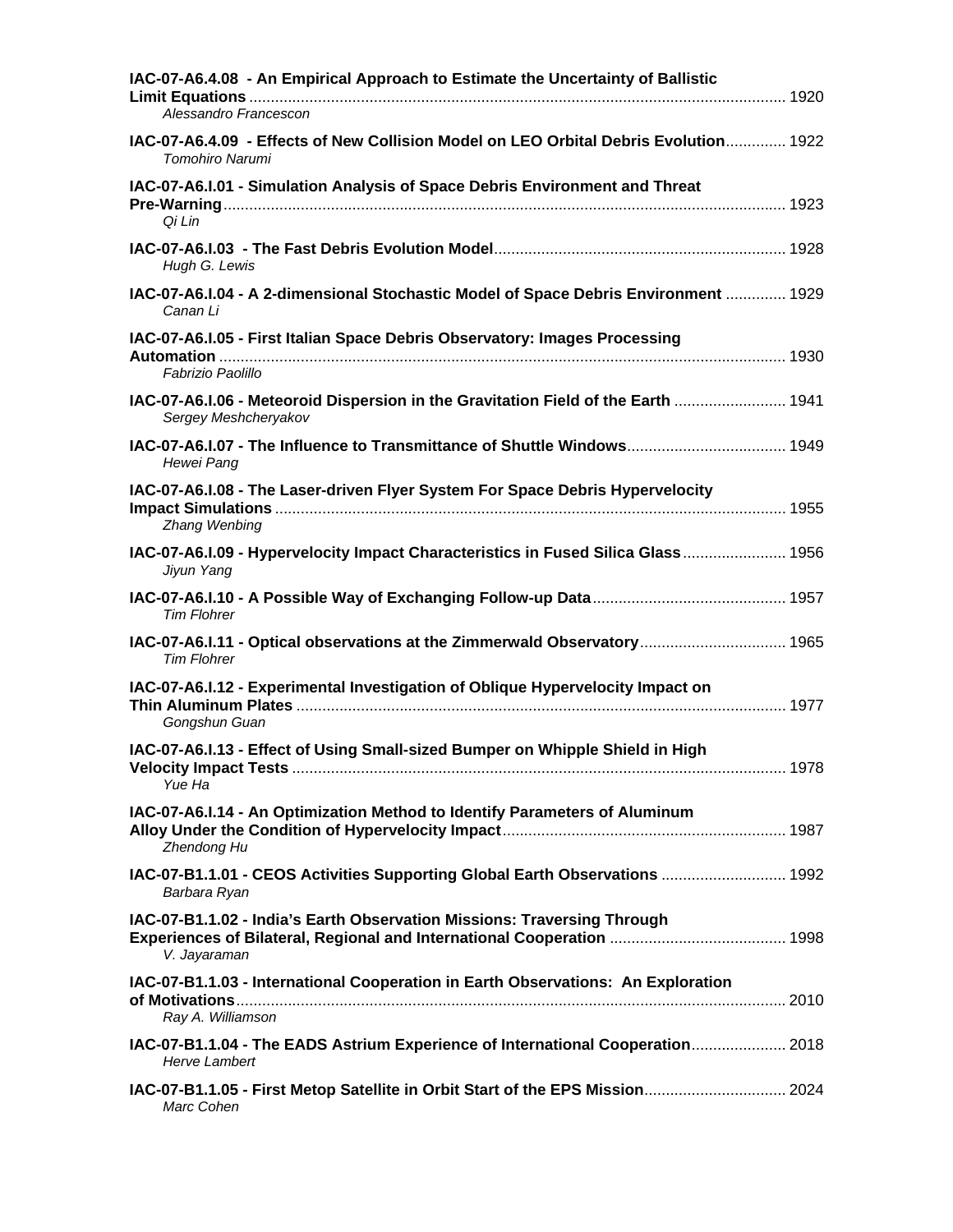| IAC-07-B1.1.06 - Indian Remote Sensing Satellite Missions (IRS) - Reliable and<br>R.L.N. Murthy     |  |
|-----------------------------------------------------------------------------------------------------|--|
| IAC-07-B1.1.07 - Contributions and Plans of Canadian RADARSAT-1 Mission  2034<br>Surendra Parashar  |  |
| IAC-07-B1.1.08 - Online Catalogue of World-wide Test Sites for the Post-Launch<br>Gyanesh Chander   |  |
| D.V.A. Raghava Murthy                                                                               |  |
| IAC-07-B1.2.01 - TerraSAR-X Mission: the New Generation in High Resolution<br>Alejandra Gonzalez    |  |
| IAC-07-B1.2.02 - COSMO-SkyMed Program: Utilization and Description of an<br>Alessandro Coletta      |  |
| Ranganath R. Navalgund                                                                              |  |
| IAC-07-B1.2.04 - GMES SENTINEL 3 - A Long-Term Monitoring of Ocean and Land<br>Jean-Jacques Juillet |  |
| IAC-07-B1.2.05 - The Promises of Optical Earth Observation From the<br><b>Eric Maliet</b>           |  |

| IAC-07-B1.2.06 - From Meteo Global Observation to High Resolution Permanent<br>Xavier Roser               |  |
|-----------------------------------------------------------------------------------------------------------|--|
| IAC-07-B1.2.07 - New Generation of Infrared Atmospheric Sounders at CNES  2107<br><b>Thierry Phulpin</b>  |  |
| IAC-07-B1.2.08 - GOSAT - Greenhouse Gases Observation from Space 2108<br>Takashi Hamazaki                 |  |
| Jeremy Topaz                                                                                              |  |
| IAC-07-B1.2.10 - GOCE: ESA's first Gravity and Ocean Circulation Explorer  2122<br>Andrea Allasio         |  |
| IAC-07-B1.3.01 - Sensors Technology For Earth Observation: An ISRO Perspective 2133<br>Kiran Kumar Seelin |  |
| IAC-07-B1.3.02 - The CHRIS Hyperspectral Imaging Mission - Five Years In-Orbit<br>Mike Cutter             |  |
| IAC-07-B1.3.03 - in Orbit Characterization of the Infrared Atmospheric Sounding<br><b>Thierry Carlier</b> |  |
| <b>Eric Caubet</b>                                                                                        |  |
| Silvio Varchetta                                                                                          |  |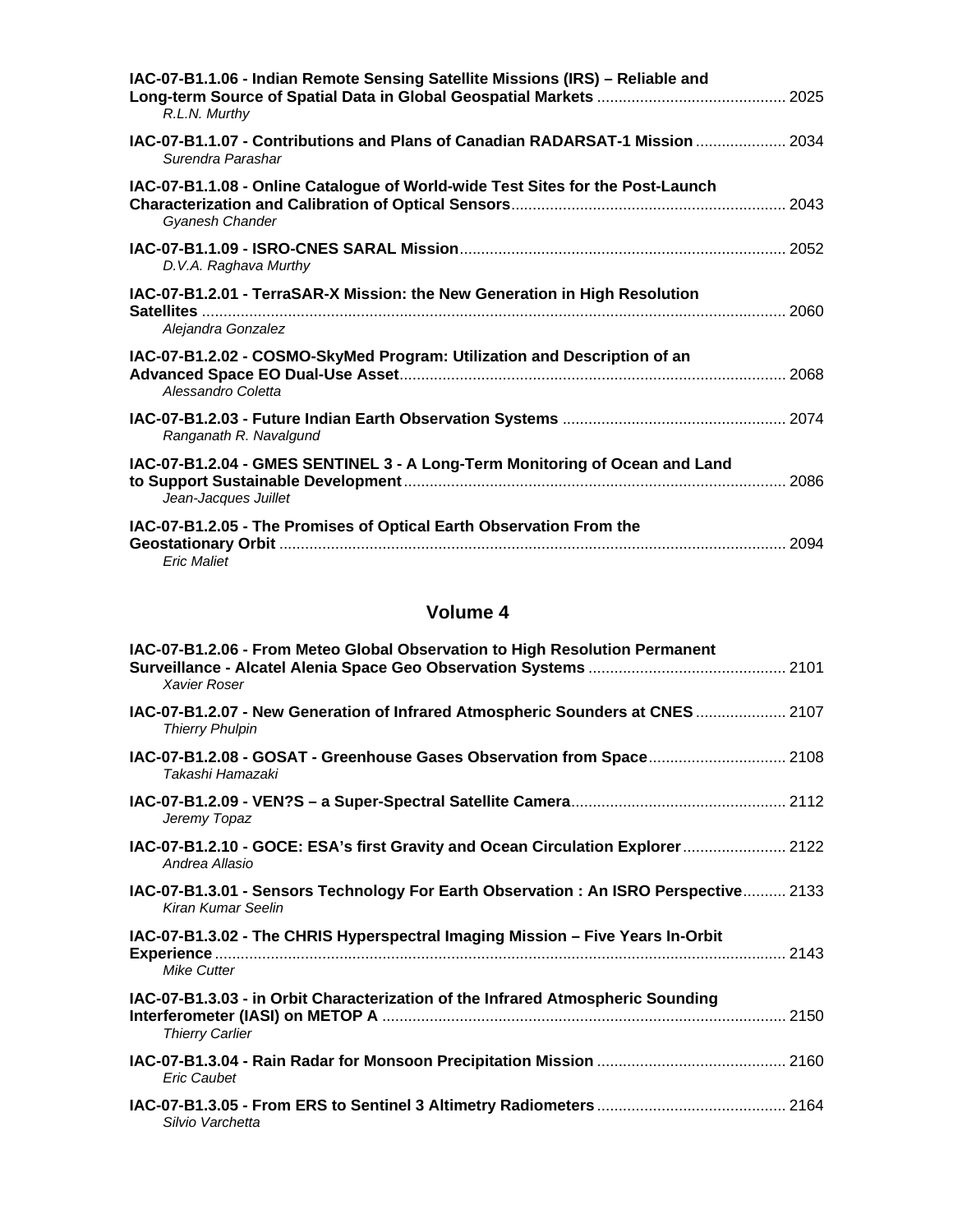| IAC-07-B1.3.06 - An Advanced Concept of Radar Altimetry Over Oceans with<br>Jacques Richard                                                                              |  |
|--------------------------------------------------------------------------------------------------------------------------------------------------------------------------|--|
| IAC-07-B1.3.07 - The Space-borne Lidar with Autodyne Detection Technologies 2176<br>Liu Gang                                                                             |  |
| IAC-07-B1.3.08 - A Combined Visible and Thermal Infrared Space Sensor for<br>Jeremy Topaz                                                                                |  |
| <b>Andrew Court</b>                                                                                                                                                      |  |
| Mukund Rao                                                                                                                                                               |  |
| IAC-07-B1.4.02 - Earth Observation Data Payload Ground Segments At DLR For                                                                                               |  |
| <b>Gunter Schreier</b>                                                                                                                                                   |  |
| IAC-07-B1.4.03 - Developments in EO Data Reception, Dissemination and<br>K. Radhakrishnan                                                                                |  |
| IAC-07-B1.4.04 - Meeting Global Customer Needs of RADARSAT-2 Data  2237<br>Satish Srivastava                                                                             |  |
| IAC-07-B1.4.05 - Multi-mission Indian Earth Observation Scenario: Evolving<br>Rajeev Jaiswal                                                                             |  |
| IAC-07-B1.4.06 - PECS-GRID project - SAR image processing on GRID 2260<br><b>Martin Paces</b>                                                                            |  |
| IAC-07-B1.4.07 - Urgent Image Processing for a Daily Revisit Satellite 2266<br>An-Ming Wu                                                                                |  |
| IAC-07-B1.4.08 - Instrument Data Management for High Resolution Earth<br>Boris Penn'e                                                                                    |  |
| IAC-07-B1.4.09 - PDHT Solution with Modem for High Order Modulation Schemes<br>Mario Cossu                                                                               |  |
| IAC-07-B1.5.01 - Remote Sensing Data as Global Public Goods. A Founding<br>Concept for the Global Earth Observation System of Systems (GEOSS)  2285<br>Simona di Ciaccio |  |
| IAC-07-B1.5.02 - Present and Future Agricultural Applications of EO Data in India  2296<br>Sushma Panigrahy                                                              |  |
| Giuseppe Ottavianelli                                                                                                                                                    |  |
| IAC-07-B1.5.04 - EO-based study on Sandfly vector (Kala-Azar Disease) in<br>Saikat Paul                                                                                  |  |
| IAC-07-B1.5.05 - Radarsat-2: Earth Observation Data for the Canadian Government 2329<br>Jill Smyth                                                                       |  |
| IAC-07-B1.5.06 - EO Based Study on Desertification and Poverty Nexus  2330<br>J.R. Sharma                                                                                |  |
| IAC-07-B1.5.07 - EO Enabled Optimization of Cropping System in Drought Prone<br>Subrato N Das                                                                            |  |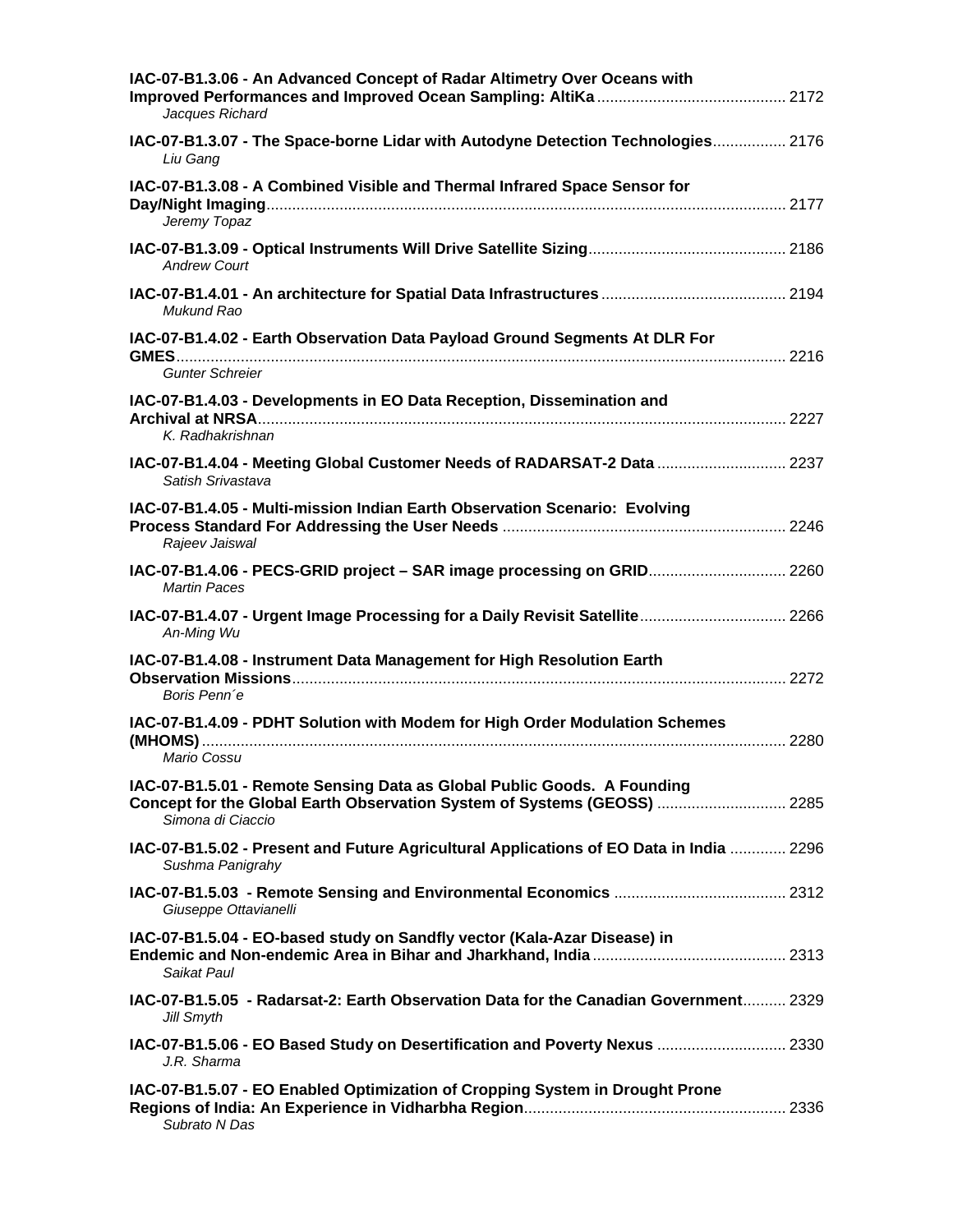| IAC-07-B1.5.08 - Social Aspects of Cadastral Level Sustainable Development Plan<br>A Jeyaram          |  |
|-------------------------------------------------------------------------------------------------------|--|
| IAC-07-B1.5.09 - 2006-2016 ASIA and INDIA Remote Sensing Research Study                               |  |
| Shawana Johnson                                                                                       |  |
| IAC-07-B1.6.01 - Decision Support Centre for Natural Disaster Management 2374<br>K. Radhakrishnan     |  |
| IAC-07-B1.6.02 - DMC: New Sensors and Capabilities Enhance the Coordinated<br><b>Paul Stephens</b>    |  |
| IAC-07-B1.6.03 - Use of Advance Space Technology for Oil Spill Detection 2393<br>Rustam B. Rustamov   |  |
| IAC-07-B1.6.04 - Meteorological Satellite Products and Services for Livelihood<br>S.K. Srivastava     |  |
| IAC-07-B1.6.05 - Chinese Space Programs: lonosphere Tracking of Seismo-<br>Dong Jiping                |  |
| IAC-07-B1.6.06 - VHR and GIS data fusion for building damage assessment 2416<br>Mattia Stasolla       |  |
| IAC-07-B1.6.07 - Application of High Resolution Satellite Data and GIS For<br>Manavalan Perumal       |  |
| D. Gowrisankar                                                                                        |  |
| Peter Brouwer                                                                                         |  |
| IAC-07-B1.I.01 - COVERLAND : An Innovative Access to Space Imagery  2450<br><b>Herve Lambert</b>      |  |
| Jean-Pierre Antikidis                                                                                 |  |
| IAC-07-B1.I.03 - Defining Optimum Narrow Bands and Band-Widths for<br>Shibendu S. Ray                 |  |
| IAC-07-B1.I.04 - The EnMAP Hyperspectral Imager - A Satellite for An Advanced<br><b>Timo Stuffler</b> |  |
| IAC-07-B1.I.05 - A European Mission For Continuity of the Spot Family 2473<br><b>Eric Maliet</b>      |  |
| IAC-07-B1.I.06 - Astrosat 250 : A New Generation Satellite Class in the EADS<br><b>Herve Lambert</b>  |  |
| Luc Frecon                                                                                            |  |
| IAC-07-B1.I.08 - ELMOS: Electric and Magnetic field ObservationSatellite  2488<br>Tetsuya Kodama      |  |
| IAC-07-B1.I.09 - The Atmosphere-Space Interactions MONITOR (ASIM) Payload<br>Giuseppe Reibaldi        |  |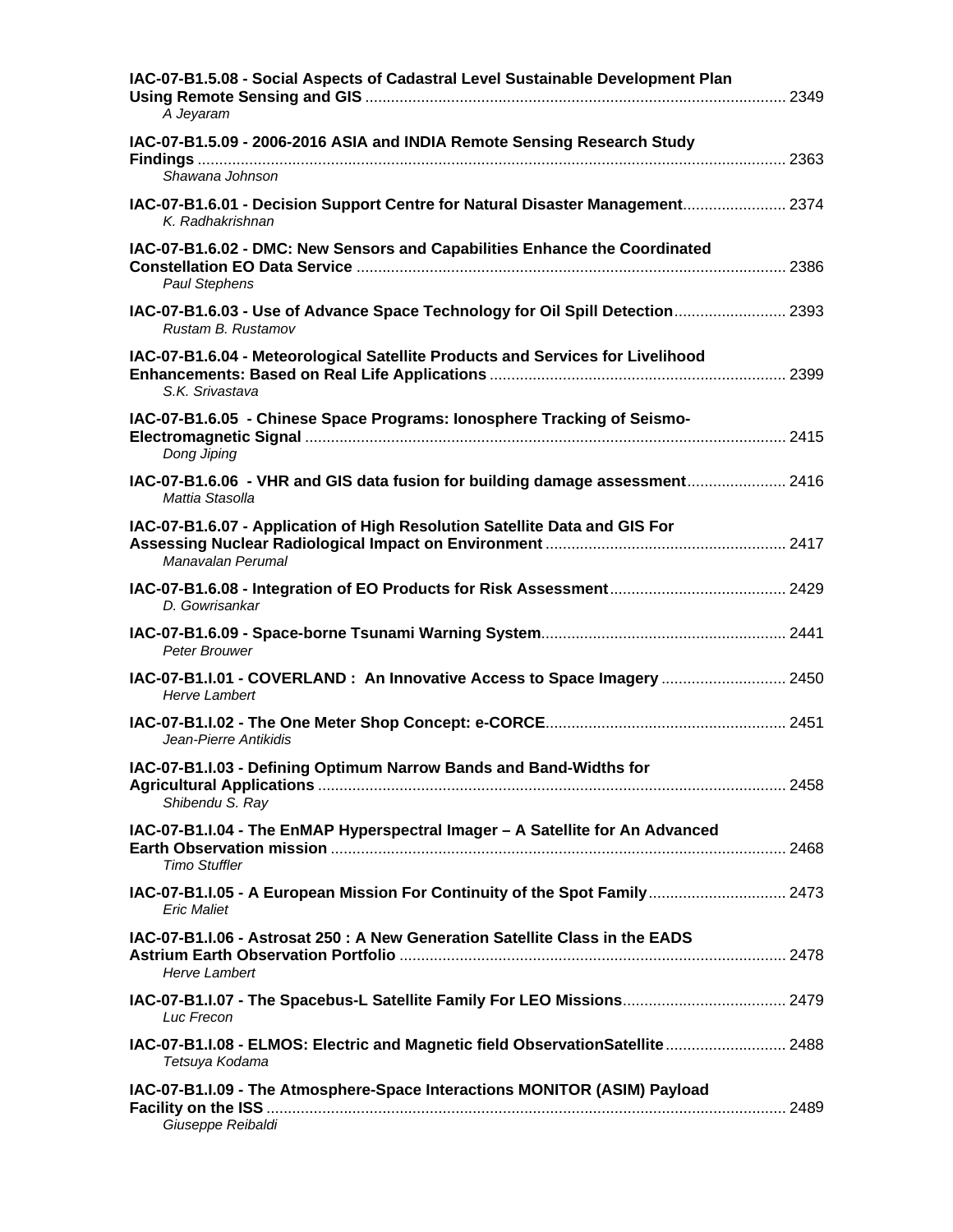| IAC-07-B1.I.10 - A High Performance Earth Observation Small SatellitePlatform  2496<br><b>Mike Cutter</b>                                                              |  |
|------------------------------------------------------------------------------------------------------------------------------------------------------------------------|--|
| IAC-07-B1.I.11 - Improving Livelihood for the Rural Poor in India: Addressing the<br>V. Jayaraman                                                                      |  |
| IAC-07-B1.I.12 - Urban Feature Extraction From High-resolutionImages  2515<br>Mukund Rao                                                                               |  |
| IAC-07-B1.I.13 - Implementation of a Rapid Prototyping CapabilitiesSystem for<br>Valentine Anantharaj                                                                  |  |
| IAC-07-B1.I.14 - The Challenges and Prospects of Introducing SpaceBased<br>U.R. Rao                                                                                    |  |
| IAC-07-B1.I.15 - Using Satellite InSAR to Measure the Response Oflce Caps to<br><b>Steven Palmer</b>                                                                   |  |
| IAC-07-B1.I.16 - High Performance PAN Camera for DemandingSpace Applications 2526<br>Arie Leizer                                                                       |  |
| Jean-Paul Gardelle                                                                                                                                                     |  |
| Marappa Krishnaswamy                                                                                                                                                   |  |
| Surendra Pal                                                                                                                                                           |  |
| IAC-07-B2.1.02 - INSAT MSS Type-D Terminal for Voice Communication 2552<br>Kalyan Bandyopadhyay                                                                        |  |
| Noriyasu Inaba                                                                                                                                                         |  |
| IAC-07-B2.1.04 - LEO Communication Constellations - What has Changed in 15<br><b>Philip Davies</b>                                                                     |  |
| IAC-07-B2.1.05 - How Satellite Communications Support Air Transport<br>Performance: a European Space Agency Contribution to the Single European Sky<br>Nathalie Ricard |  |
| IAC-07-B2.1.06 - Satellite Systems : A Basic Component of the Future<br>Hugo Gonzalez                                                                                  |  |
| Daniel Dassaud                                                                                                                                                         |  |
| IAC-07-B2.1.08 - DORIS Precise Positioning System: Description and<br>Daniel Dassaud                                                                                   |  |
| IAC-07-B2.1.09 - GAGAN ( GPS AIDED GEO AUGMENTED NAVIGATION) - Indian<br>Suryanarayana Ra                                                                              |  |
| IAC-07-B2.1.10 - An Algorithm for Estimation and Separation of Ephemeris &<br>Saumyaketu Mishra                                                                        |  |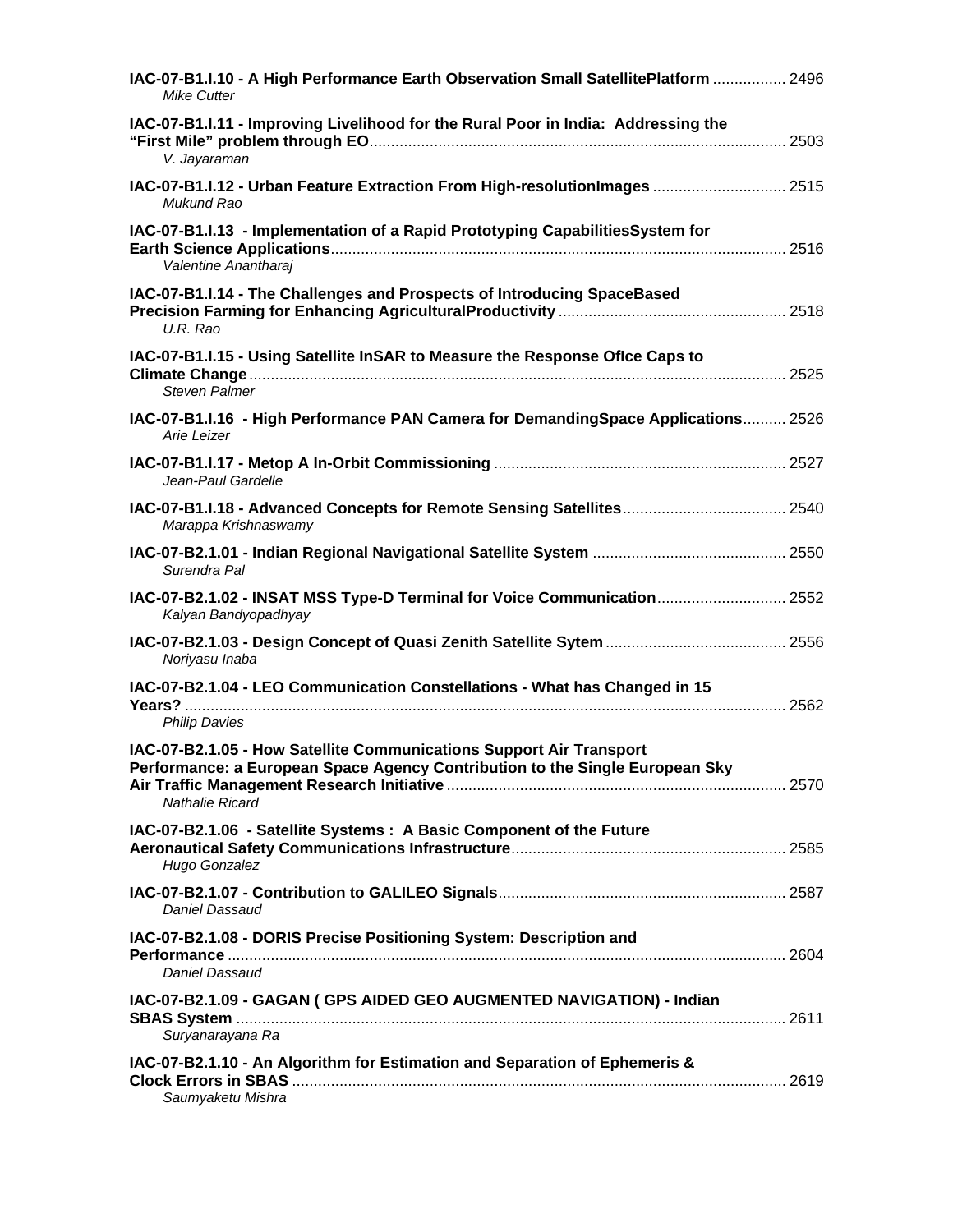| IAC-07-B2.2.01 - Near-optimal Science Data Return Using Hybridized Physical<br>and Protocol Layer Strategy—in-flight Experiments Performed on MESSENGER 2630<br>Karl Fielhauer |  |
|--------------------------------------------------------------------------------------------------------------------------------------------------------------------------------|--|
| IAC-07-B2.2.02 - Communication Infrastructure for Lunar and Planetary<br>Sarah Huffman                                                                                         |  |
| IAC-07-B2.2.03 - A Link Analysis Based on TDRSS For the Satellite Formation<br>Peng Zong                                                                                       |  |
| IAC-07-B2.2.04 - Online Methods For Joint Estimation of Time Delay and Doppler Shift 2644<br>Santanu Sarma                                                                     |  |
| IAC-07-B2.2.05 - Inter-Satellite Link System Design and Simulator for JAXA<br>Tomoaki Toda                                                                                     |  |
| IAC-07-B2.2.06 - ISTRAC TTC Network for Launch and Early Orbit Phase Mission<br>L Srinivasan                                                                                   |  |
| IAC-07-B2.2.07 - Indian Deep Space Network - Planning, Analysis, Design,<br>G. Raghavendra Hathwar                                                                             |  |
| Elvira Yuste Mu'noz                                                                                                                                                            |  |
| IAC-07-B2.3.01 - Ka-Band Regenerative Transponder for GSAT-4 Satellite 2689<br>K.S. Dasgupta                                                                                   |  |
| IAC-07-B2.3.02 - A Unique Space to Earth Data Transmitting System 2698<br>V. Sambasiva Rao                                                                                     |  |
| IAC-07-B2.3.03 - Advanced Sensor Data Management - High Speed at High Security<br>Boris Penn'e                                                                                 |  |
| IAC-07-B2.3.04 - Resource Management Architecture for Satellitebased Grid<br><b>Haresh Bhatt</b>                                                                               |  |
| IAC-07-B2.3.05 - Quantum Communications at ESA: Towards a space experiment<br>Josep Maria Perdigues Armengol                                                                   |  |
| IAC-07-B2.3.06 - Contribution to Spacecraft Navigation and Timing with GPS and<br>Daniel Dassaud                                                                               |  |
| IAC-07-B2.3.07 - Free-Space Quantum Cryptography with Quantum and Telecom<br>Morio Toyoshima                                                                                   |  |
| IAC-07-B2.3.08 - A Long-Range Quantum Communication System Employing<br><b>Entangled States, Weak Interactions and Quantum Non Demolition</b><br>Roger X. Lenard               |  |

|               | IAC-07-B2.3.09 - The Effect of Primitive Shapes on NAI Values for a Satellite Model  2797 |  |  |
|---------------|-------------------------------------------------------------------------------------------|--|--|
| Damian Rogers |                                                                                           |  |  |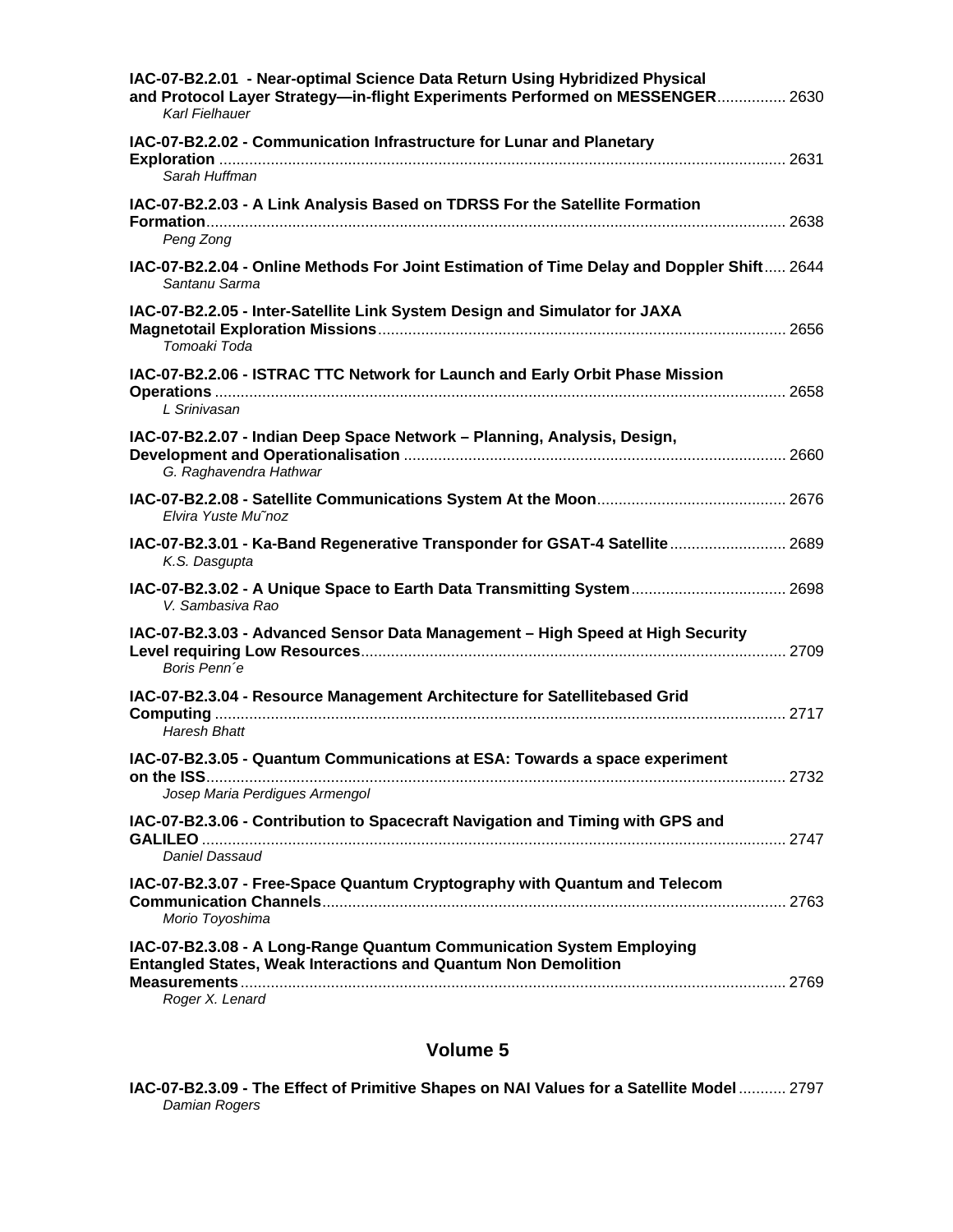| IAC-07-B2.3.10 - Research on Multi-layered Satellite Communication Network<br>Jinchang Guo                |  |
|-----------------------------------------------------------------------------------------------------------|--|
| Robert D. Briskman                                                                                        |  |
| Patrick Agnieray                                                                                          |  |
| IAC-07-B2.4.03 - Hybrid Satellite / Terrestrial Networks for Broadband Services  2817<br>D. Venugopal     |  |
| A Bhaskaranarayana                                                                                        |  |
| Nicolas Chuberre                                                                                          |  |
| <b>Philippe Bertheux</b>                                                                                  |  |
| IAC-07-B2.4.07 - Station Keeping Highly Inclined Eccentric Orbits (HEO) Using<br><b>Christopher Croom</b> |  |
| IAC-07-B2.4.08 - DreamSat: the Vision of a Satellite Manufacturer to Prepare the<br>Jean-Didier Gayrard   |  |
| IAC-07-B2.4.09 - Air Traffic Control by Using Geostacionaries Satellites in Air-<br>Susana Bravo          |  |
| IAC-07-B2.5.01 - Master Control Facility-Bhopal - Second Facility For ISRO GSO<br>Ravindranath Dasappa    |  |
| IAC-07-B2.5.02 - Internet Access for Everybody: the Satellite Solution  2892<br><b>Manfred Wittig</b>     |  |
| IAC-07-B2.5.03 - Economics of INSAT One-Way Reporting Service for Different<br>Kalyan Bandyopadhyay       |  |
| IAC-07-B2.5.04 - Radio Regulatory Spectrum Issues for Space Services - A<br>Vinod V Singh                 |  |
| IAC-07-B2.5.05 - Economics of Satellite Based Communications in Power Sector<br>K.R. Adisheshan           |  |
| IAC-07-B2.5.06 - Economics of Satellite Based Education Network for Telecom<br>Roop N Bharadwai           |  |
| IAC-07-B2.5.07 - External Environments as Drivers of Satellite-Based Multimedia<br>Jaya Bajpayee          |  |
| IAC-07-B2.5.08 - Economic Feasibility of an Innovative Satellite-Based Multimedia<br>Mirko Albani         |  |
| IAC-07-B2.5.09 - Policies on Use of International Satellite Systems for Domestic<br><b>BK Syngal</b>      |  |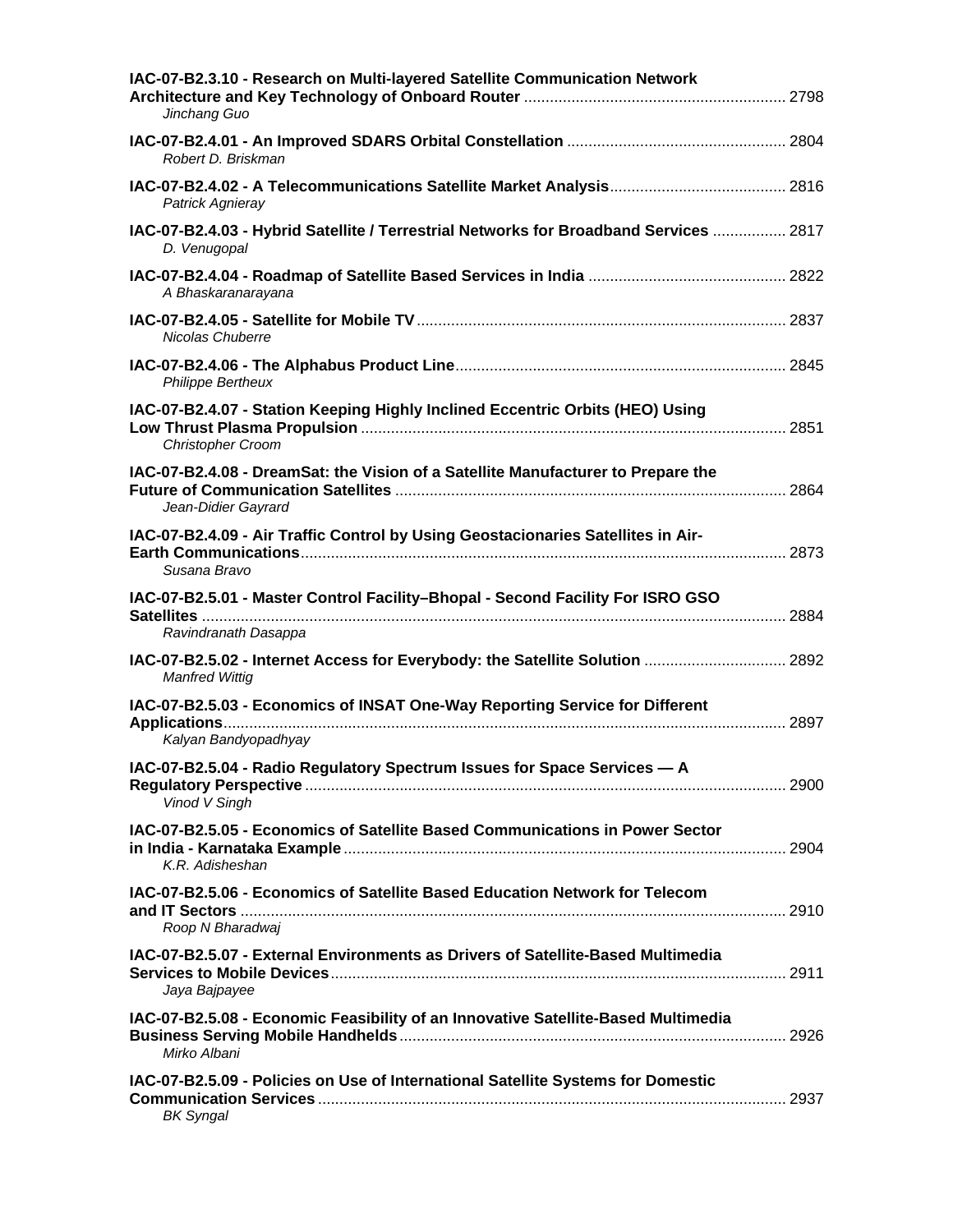| IAC-07-B2.5.10 - Importance of Spectrum Availability and Stable Regulatory<br>Framework for Future Development of Satellite Communication and Broadcasting                          |  |
|-------------------------------------------------------------------------------------------------------------------------------------------------------------------------------------|--|
| A. Bhaskaranarayana                                                                                                                                                                 |  |
| IAC-07-B2.6.01 - SGEO - A Small GEO Satellite System for Telecommunications  2947<br>Dominik Lang                                                                                   |  |
| IAC-07-B2.6.02 - Orbital Constellations for Multimedia Satellite Communications<br>John Draim                                                                                       |  |
| IAC-07-B2.6.03 - Optical Retro-Directive Laser Link by Phase Conjugation  2967<br><b>Christian Schaefer</b>                                                                         |  |
| IAC-07-B2.6.04 - Advanced Payload Concepts and System Architecture For<br>E.P. Balasubramanian                                                                                      |  |
| IAC-07-B2.6.05 - Development of 1244 Mbps High-speed Network for WINDS Bent-<br>Yukio Hashimoto                                                                                     |  |
| Lloyd Wood                                                                                                                                                                          |  |
| <b>Harald Schlemmer</b>                                                                                                                                                             |  |
| IAC-07-B2.6.08 - The Challenges of Using IEEE 1394 for Deterministic Networking 3001<br><b>Michael Martinez-Schiferl</b>                                                            |  |
| IAC-07-B2.6.09 - Simulation Analysis of Satellite Network Route Rebuilds and<br>Qi Lin                                                                                              |  |
| IAC-07-B2.6.10 - Large Array of Small Aperture Antennas For Effective Deep<br>Anurag Singh                                                                                          |  |
| Namachivayam Ganesan                                                                                                                                                                |  |
| IAC-07-B2.I.02 - Comparison Between Ridged Waveguide and<br>CorrugatedWaveguide Low-pass Filters for Communication Satellites  3019<br>Shengxian Li                                 |  |
| IAC-07-B2.I.03 - Ku-Mobile: Satellite Broadcast to Vehicles Using Available<br><b>Harald Ernst</b>                                                                                  |  |
| IAC-07-B2.I.04 - Mobile Satellite Reception for Vehicles: Ku-Mobile Results of a<br><b>Harald Ernst</b>                                                                             |  |
| IAC-07-B2.I.05 - Recovery of Microgravitational Conditions on Board of Freely Fly<br>Space Vehicle Under Measurements of the Satellite Radionavigational Receiver<br>Igor Belokonov |  |
| IAC-07-B2.I.06 - Study of Rain Attenuation: Models Proposed and Measurements<br>Jaiswal Rajasri Sen                                                                                 |  |
| IAC-07-B2.I.07 - New Nonlinear Signal Processing Techniques in Satellite DSSS<br>Ma Wengiang                                                                                        |  |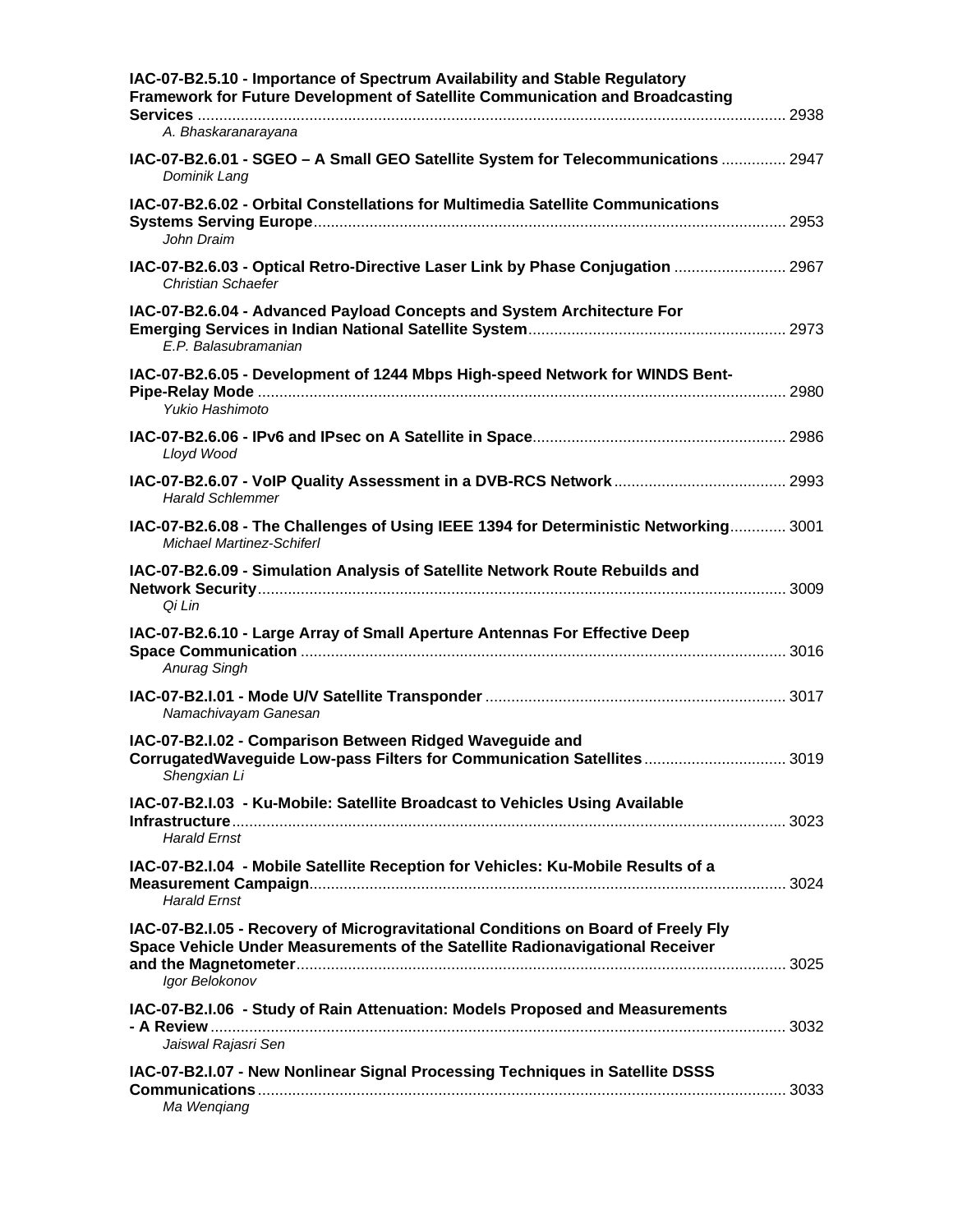| IAC-07-B2.I.08 - A New Approach to Solve the Rotation Issue of the Autonomous<br>Ping Shuai                 |  |
|-------------------------------------------------------------------------------------------------------------|--|
| Wolfgang Kogler                                                                                             |  |
| IAC-07-B2.I.10 - The DBBC Project - A Flexible Environment for VLBI and Space<br>Gino Tuccari               |  |
| IAC-07-B2.I.11 - Comparison Research on Mobile Communication Satellite<br>Hongyan Xu                        |  |
| Kristian Reiten                                                                                             |  |
| IAC-07-B2.I.13 - SINS/GPS Integrated Navigation System for Aerospace<br>Du Yaling                           |  |
| IAC-07-B2.I.14 - Analysis of the NED and ECEF Covariance Propagation for the<br>Frank Centinello III        |  |
| IAC-07-B2.I.15 - Autonomous Navigation For Two Spacecraft System Using<br>Pei Chen                          |  |
| IAC-07-B2.I.16 - Global Monitoring of Earth Gravitational Field Using Satellite<br>Sergey Matvienko         |  |
| IAC-07-B3.1.01 - International Systems Integration on the International Space<br>William Gerstenmaier       |  |
| IAC-07-B3.1.02 - ESA ISS Overview - Transition from Promise to Realisation 3109<br>Alan Thirkettle          |  |
| Kuniaki Shiraki                                                                                             |  |
| IAC-07-B3.1.04 - Canada and the International Space Station Program  3121<br>William Harvey                 |  |
| IAC-07-B3.1.05 - Future Human Space Exploration: Broadening the support base  3130<br><b>Daniel Sacotte</b> |  |
| Jennifer Rhatigan                                                                                           |  |
| IAC-07-B3.1.07 - Project Orion Operations Concept and Design Maturation<br>Process<br>Patrick M. McKenzie   |  |
| IAC-07-B3.1.08 - The Global Exploration Strategy: Developing a Framework for<br>Graham Gibbs                |  |
| IAC-07-B3.2.01 - Development and Evolution of SOYUZ Transport Vehicles 3159<br>Sergey Romanov               |  |
| <b>Rashit Samitov</b>                                                                                       |  |
| IAC-07-B3.2.03 - NASA's Approach to Commercial Crew and Cargo<br><b>Dennis Stone</b>                        |  |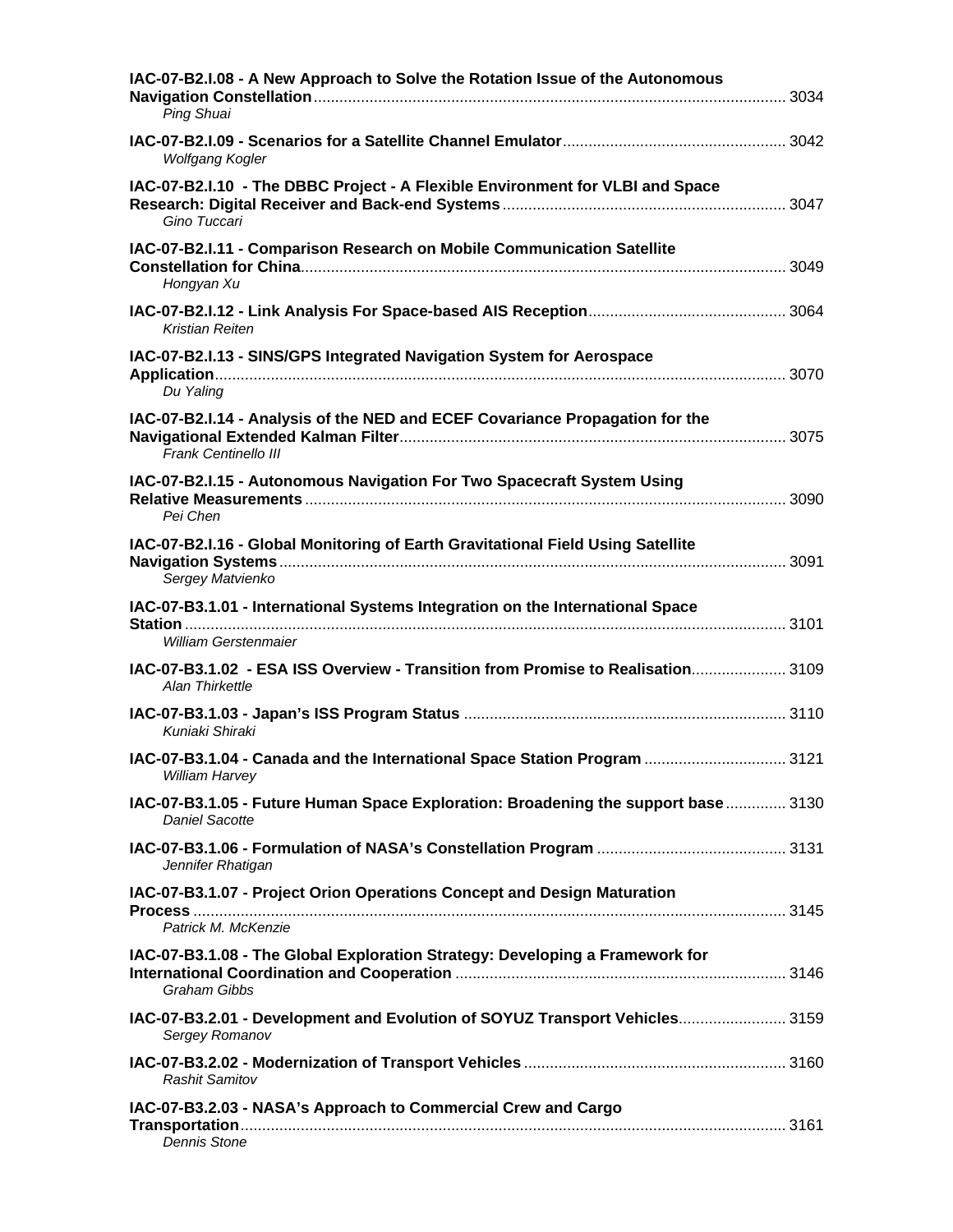| IAC-07-B3.2.04 - The SpaceX Dragon Spacecraft for Crew and Cargo Transport to LEO 3168<br>Lauren Fincher |  |
|----------------------------------------------------------------------------------------------------------|--|
| IAC-07-B3.2.05 - Suborbital Human Space Flight in the XP Spaceplane  3179<br>Charles Lauer               |  |
| Nikolay Bryukhanov                                                                                       |  |
| IAC-07-B3.2.07 - Applying Lessons Learned from Shuttle Robotics to Project<br><b>Michael Hiltz</b>       |  |
| IAC-07-B3.2.08 - SURYA - A Design For A New Reusable Spaceshuttle 3204<br>Sioe Yen Go                    |  |
| IAC-07-B3.3.01 - The ASTROLAB Mission: A milestone in European ISS<br>Carlo Mirra                        |  |
| IAC-07-B3.3.02 - Columbus Control Center - Operating the European Laboratory<br>Thomas Kuch              |  |
| IAC-07-B3.3.03 - The European Approach to the Industrialization of the ESA ISS<br>Carlo Mirra            |  |
| IAC-07-B3.3.04 - A Multi Purpose Space Carrier in a rapidly evolving scenario.<br>Cesare Capararo        |  |
| IAC-07-B3.3.05 - Analysis of Use of Manipulators for Assembly of the<br>Elizabeth Bains                  |  |
| IAC-07-B3.3.06 - Operations and Engineering Support During A Space Station<br>Annamaria Piras            |  |
| IAC-07-B3.3.07 - Main Tendencies in the Development of the Crew Vehicles<br><b>Vladimir Branets</b>      |  |
| IAC-07-B3.3.08 - Robotic Assembly and Maintenance of Future Space Stations<br><b>Richard Rembala</b>     |  |
| IAC-07-B3.3.09 - From the ISS to the Exploration: Lessons Learned and<br>Eugenio Gargioli                |  |
| Giuseppe Reibaldi                                                                                        |  |
| IAC-07-B3.4.01 - Fifteen Expeditions on the ISS: Evolution of Research Priorities  3288<br>Igor Sorokin  |  |
| IAC-07-B3.4.02 - Scientific Results of the Astrolab Mission and Other ESA<br>Marc Heppener               |  |
| IAC-07-B3.4.03 - The International Space Station As A Research Laboratory-a<br>John Uri                  |  |
| Nicole Buckley                                                                                           |  |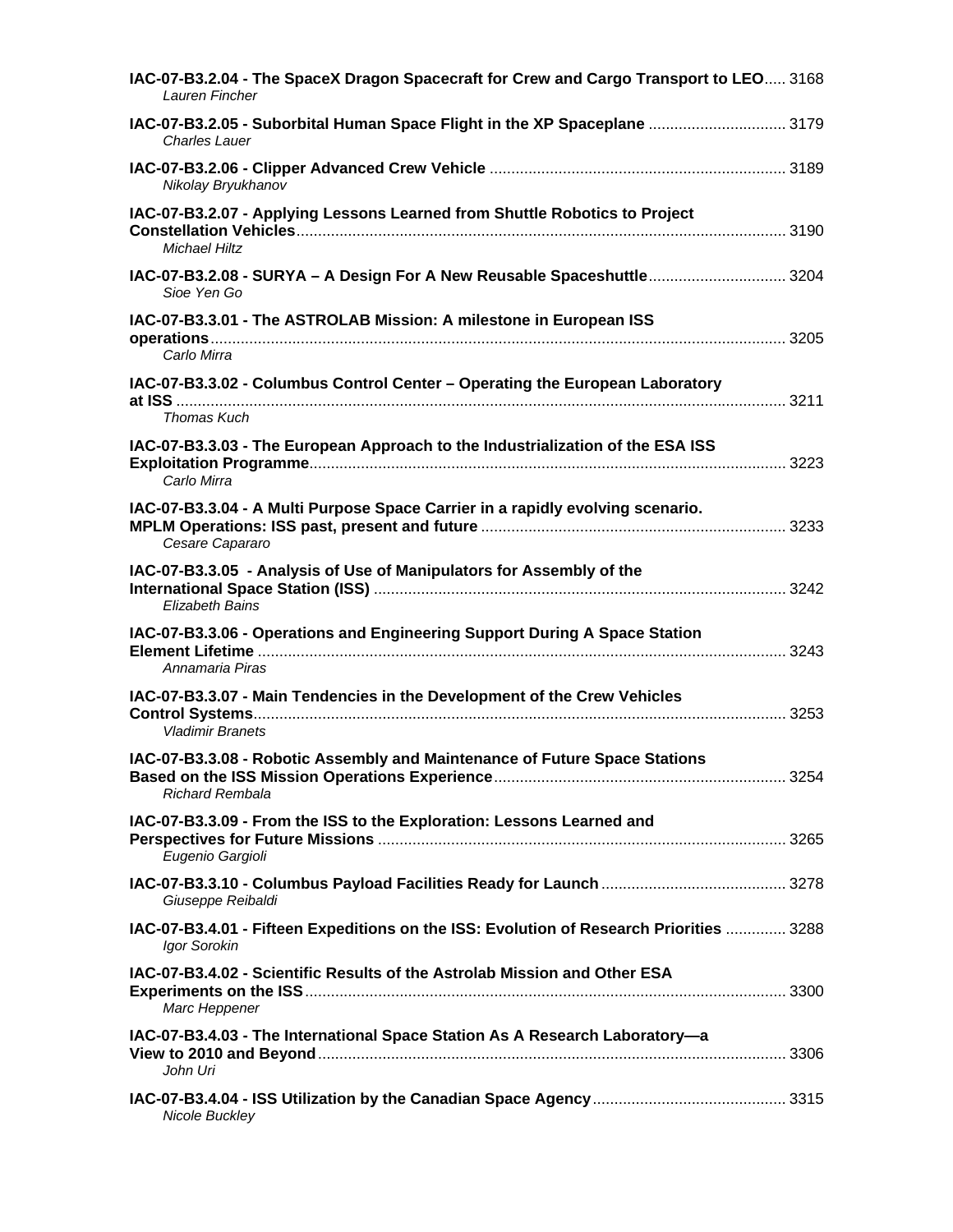| Keiii Murakami                                                                                                                                                                     |  |
|------------------------------------------------------------------------------------------------------------------------------------------------------------------------------------|--|
| Alexander G. Derechin                                                                                                                                                              |  |
| IAC-07-B3.4.07 - Research on the International Space Station: Understanding<br>Julie A. Robinson                                                                                   |  |
| Marc Heppener                                                                                                                                                                      |  |
| <b>Dennis Grounds</b>                                                                                                                                                              |  |
| IAC-07-B3.4.10 - Development of New Scientific and Research Laboratory<br>Nikolay Bryukhanov                                                                                       |  |
| IAC-07-B3.5.01 - Human Space Flight Future: the Significance of Convergence of<br>Outer Space and Cyberspace for the development of a space travel mass market 3352<br>Alain Dupas |  |
| IAC-07-B3.5.02 - Opportunities and Challenges for Supporting Commercial Space<br>Daniel Rasky                                                                                      |  |
| IAC-07-B3.5.03 - Winning in the Next Space Market: Prospects for Financial<br>Success of Commercial Transportation Services to the International Space<br>A.C. Charania            |  |
| IAC-07-B3.5.04 - Technological Challenges for an Extended Lunar Presence 3375<br>Karl E. Walz                                                                                      |  |
| IAC-07-B3.5.05 - Human Missions to Near-Earth Asteroids - A Stepping Stone to<br><b>Wilfried Hofstetter</b>                                                                        |  |
| IAC-07-B3.5.06 - Into the Beyond: A Crewed Mission to a Near-Earth Object 3381<br>David Korsmeyer                                                                                  |  |
| IAC-07-B3.5.07 - The Program of Complex Biomedical Experiments on Simulation<br><b>Albert Nechaev</b>                                                                              |  |
| IAC-07-B3.5.08 - Preparatory Studies For Human Exploration Missions Carried<br>Marc Heppener                                                                                       |  |
| IAC-07-B3.5.09 - The Value of Pre-Training A Crew For Research-Class Human<br>Melissa Battler                                                                                      |  |
| IAC-07-B3.5.10 - Fashion in Space: A Driver for Space Popularization. A Case<br>Study of the World's First Development of Suborbital Wear for Space Tourism 3406<br>Misuzu Onuki   |  |
| IAC-07-B3.I.01 - Departure Phase Aborts for Manned Mars Missions via Lunar<br><b>Adam Dissel</b>                                                                                   |  |
| Davy Vrancken                                                                                                                                                                      |  |
| IAC-07-B3.I.03 - A Manipulative Rendezvous and Docking Experiment System For<br>Zi-cheng Jiang                                                                                     |  |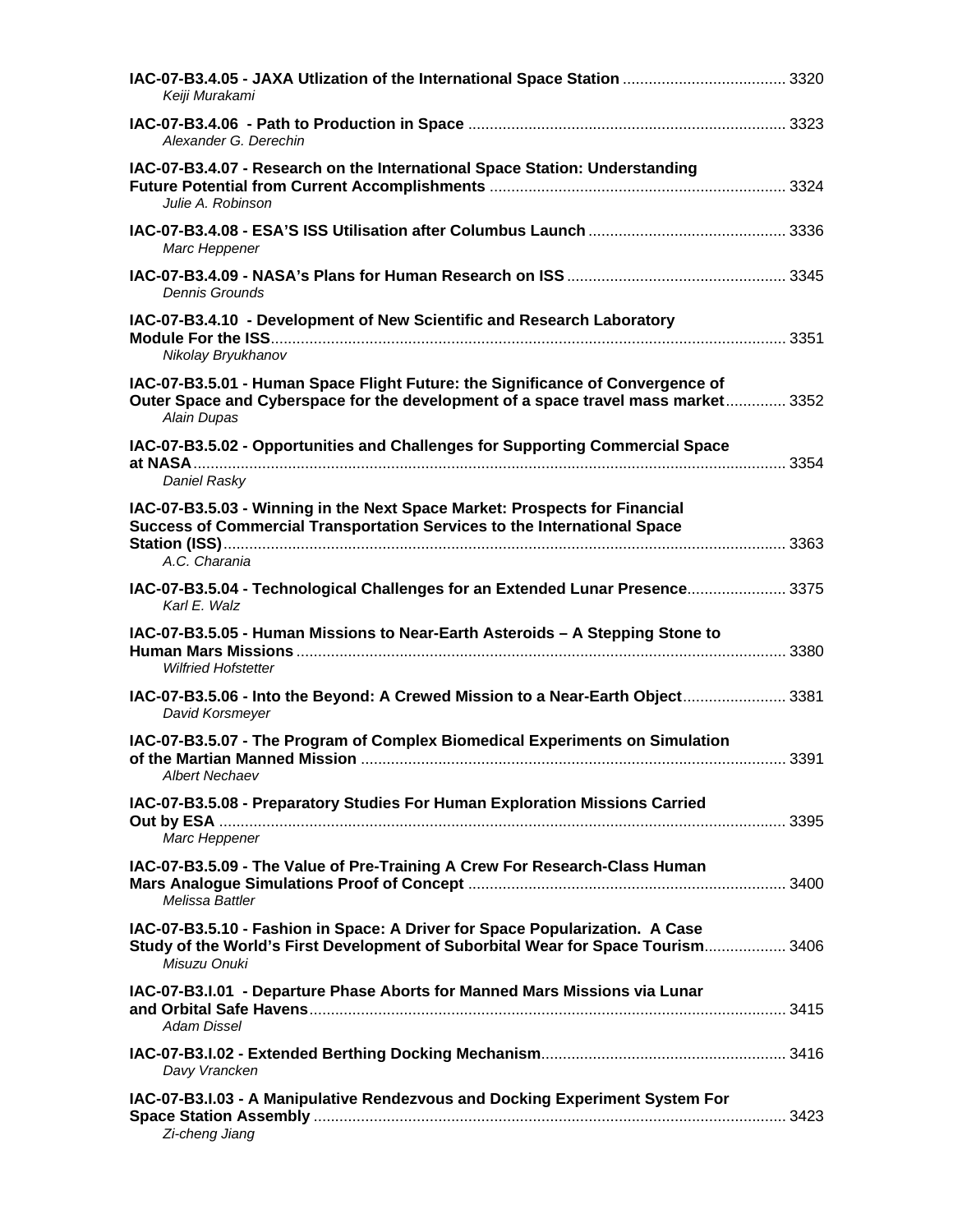| IAC-07-B3.I.04 - EVR/EVA Real-Time Planning for the Solar Array Wing Retraction<br>during STS-116 Mission to the ISS: A Robotics Analysis Perspective  3427<br><b>Arthur Prevot</b> |  |
|-------------------------------------------------------------------------------------------------------------------------------------------------------------------------------------|--|
| IAC-07-B3.I.05 - The Impact of Station Program Notes on the ISS Robotics<br>Laura Lucier                                                                                            |  |
| IAC-07-B3.I.06 - Medical and Surgical Issues for Space Tourism: Where Are We<br>Marlene Grenon                                                                                      |  |
| IAC-07-B3.I.07 - Sports in Space: Another Space Utilization that Drives Space<br>Misuzu Onuki                                                                                       |  |
| IAC-07-B4.1.01 - Remote Sensing User Requirements for Developing Countries 3458<br>Sias Mostert                                                                                     |  |
| IAC-07-B4.1.02 - The NigeriaSat-2 Programme: Leading Africa in Space 3464<br>Francis Chizea                                                                                         |  |
| IAC-07-B4.1.03 - Exploring the Potential for the Use of Satellite-Based<br>Danielle Adams                                                                                           |  |
| IAC-07-B4.1.04 - Italian Industry Experience on Small Satellite Missions  3466<br>Giuseppe Danilo Morea                                                                             |  |
| IAC-07-B4.1.05 - A South African Satellite Bus for Multi-Angular Mapping of Steep<br><b>Ray Merton</b>                                                                              |  |
| IAC-07-B4.1.06 - Capacity Building for the Malaysian Space Sector For Vision 2020 3473<br>Harijono Djojodihardjo                                                                    |  |
| IAC-07-B4.1.07 - Educational Benefits of a Brazilian Student Satellite Program  3482<br>Fernando Stancato                                                                           |  |
| IAC-07-B4.1.08 - PEHUENSAT-1: Final Configuration and Results of the First<br>Jorge Lassig                                                                                          |  |

| IAC-07-B4.1.09 - Micro and mini satellites of ISRO - Technology and Applications 3499<br>K. Thyagarajan |  |
|---------------------------------------------------------------------------------------------------------|--|
| IAC-07-B4.2.01 - Development of a Pico-satellite "STARS" in Kagawa  3508<br>Masahiro Nohmi              |  |
| <b>IAC-07-B4.2.02 - Tethered Nano-Satellites to Observe the Solar Crown</b> 3514<br>Nicole Viola        |  |
| IAC-07-B4.2.03 - The Lunette Space Mission: Using a Nanosatellite for High<br>Benoit Larouche           |  |
| IAC-07-B4.2.04 - Smallsat to the Moon: A Science Opportunity on a<br><b>Andy Phipps</b>                 |  |
| IAC-07-B4.2.05 - Small Spacecraft in Support of the Lunar Exploration Program 3534<br>William Marshall  |  |
| IAC-07-B4.2.06 - The Canadian CASSIOPE Enhanced Polar Outflow Probe (e-POP)<br>Andrew W. Yau            |  |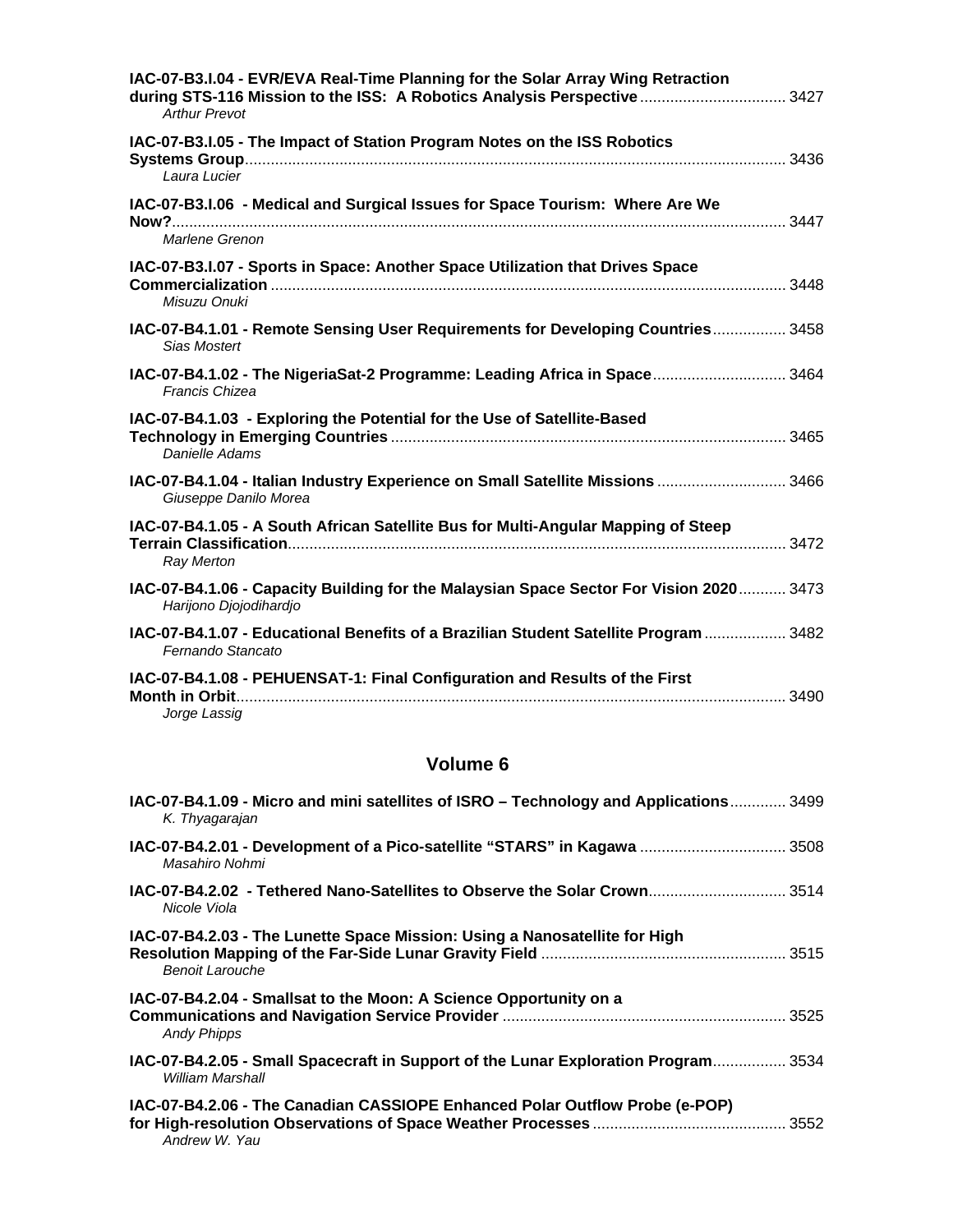| IAC-07-B4.2.07 - The Design of LARES: a Satellite for Testing General Relativity  3557<br>Isidoro Peroni        |  |
|-----------------------------------------------------------------------------------------------------------------|--|
| IAC-07-B4.2.08 - Formation Flying System Concepts for Space Science Missions<br>Jacques Borde                   |  |
| IAC-07-B4.2.09 - Prisma - a Formation Flying Project in Implementation Phase  3574<br><b>Staffan Persson</b>    |  |
| IAC-07-B4.3.01 - HAMSAT - Small Satellite Operations, A Case Study  3588<br>T. Parimalarangan                   |  |
| IAC-07-B4.3.02 - Autonomous Spin Axis and Spin Rate Control of HAMSAT  3595<br>P. Natarajan                     |  |
| Haim Shyldkrot                                                                                                  |  |
| IAC-07-B4.3.04 - Uniting Symbolic and Geometric Deliberation within the Domain<br>Gina D. Moylan                |  |
| IAC-07-B4.3.05 - GPS Based Onboard Orbit Determination S/W (Goods) for IRS<br>Kartik Raju                       |  |
| IAC-07-B4.3.06 - Command and Data Handling Subsystem for a Satellite without<br>Jasper Bouwmeester              |  |
| IAC-07-B4.3.07 - An Extensible on-Board Data Handling Software Platform  3617<br>Marco Schmidt                  |  |
| IAC-07-B4.3.08 - SumbandilaSAT - An Operational Technology Demonstrator  3623<br><b>Sias Mostert</b>            |  |
| IAC-07-B4.3.09 - Re-Thinking Responsive Space Operations - Is This the Shape<br>Tal Inbar                       |  |
| IAC-07-B4.4.01 - In-Flight Experience of the Cibola Flight Experiment Satellite 3638<br><b>Philip Davies</b>    |  |
| IAC-07-B4.4.02 - Ryerson University Initiatives in Design and Development of<br>Krishna Kumar                   |  |
| IAC-07-B4.4.03 - Future Very High Resolution SAR & Optical Earth Observation<br>Boris Penn'e                    |  |
|                                                                                                                 |  |
| Keijo Nissen                                                                                                    |  |
| IAC-07-B4.4.05 - On-Orbit Results and Lessons-Learned of An Advanced Small<br>Hirobumi Saito                    |  |
| IAC-07-B4.4.06 - NASA's Earth Observation Decadal Survey and Opportunities for<br>Larry Paxto                   |  |
| IAC-07-B4.4.07 - TopSat: A High Performance Small Satellite for Earth Observation 3690<br><b>William Levett</b> |  |
| IAC-07-B4.4.08 - Small Satellites Planned by ISRO for Earth Observation 3691<br><b>DRM</b> Samudraiah           |  |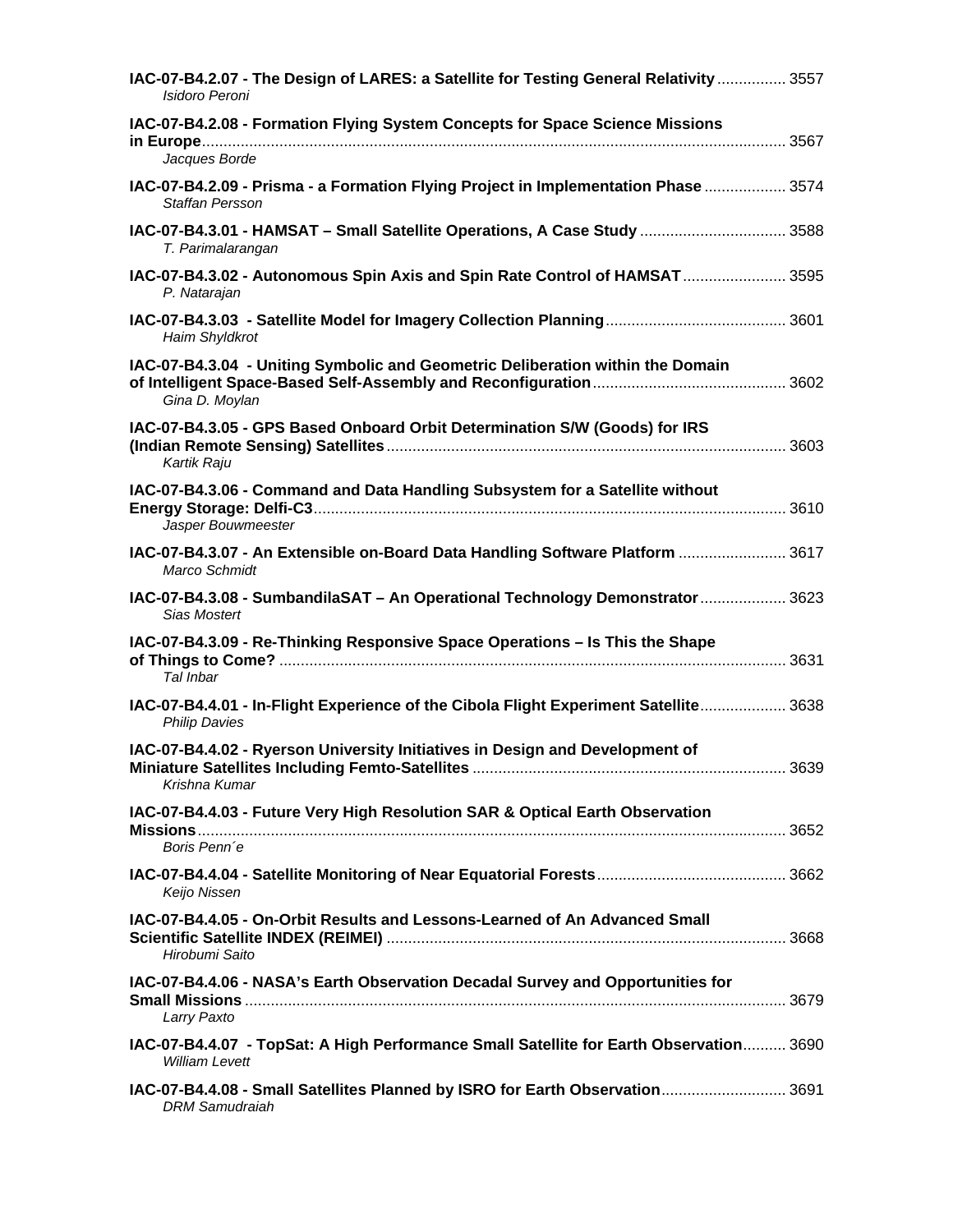| IAC-07-B4.4.09 - SMALLSAT SAR: an Affordable, all-Weather Imaging Solution for<br>Adam M. Baker                |  |
|----------------------------------------------------------------------------------------------------------------|--|
| IAC-07-B4.4.10 - PROBA Spacecraft Family Small Mission Solutions for Emerging                                  |  |
| Jo Bermyn                                                                                                      |  |
| IAC-07-B4.5.01 - Micro and Small Satellite Missions by ISRO's Polar Satellite<br>Radhakrishnan Durairaj        |  |
| IAC-07-B4.5.02 - Transforming the NERVA Vehicle Into An Orbital Transporter  3728<br>Radu Rugescu              |  |
| IAC-07-B4.5.03 - An Autonomous Kit for In-Orbit Technology Demonstration - A<br><b>Clemens Kaiser</b>          |  |
| IAC-07-B4.5.04 - Development of Separation System Driven by an Electric<br>Shunsuke Kanemoto                   |  |
| IAC-07-B4.5.05 - Effectiveness of Gas-Liquid Equilibrium Thruster For Nano Satellite 3746<br>Takayuki Yamamoto |  |
| IAC-07-B4.5.06 - Evaluation of the Attitude Control System using Three Dimensional<br>Yoji Shirasawa           |  |
| IAC-07-B4.5.07 - SwissCube: the First Swiss Student Satellite Expected to Demonstrate<br>Gavrilo Bozovic       |  |
| IAC-07-B4.5.08 - A Deployable Membrane Structure for De-Orbiting a Nano Satellite 3750<br>Yasuyuki Miyazaki    |  |
| Carlos Niederstrasser                                                                                          |  |
| An-Ming Wu                                                                                                     |  |
| IAC-07-B4.5.11 - The Market for Launching Small Satellite in Russia, its Present<br>Eugene I. Motorny          |  |
| Jeng-Shing Chern                                                                                               |  |
| Sabrina Corpino                                                                                                |  |
| Carlo Del Vecchio Blanco                                                                                       |  |
| IAC-07-B4.6.04 - A Formation Flying Control Algorithm for the CanX-4/5 Low<br>Jesse Eyer                       |  |
| IAC-07-B4.6.05 - MISAT: Designing a Series of Powerful Small Satellites based<br><b>Eberhard Gill</b>          |  |
| Petrus Hyv"onen                                                                                                |  |
| IAC-07-B4.6.07 - NASA's Fast Affordable Science and Technology Satellite<br>Les Johnson                        |  |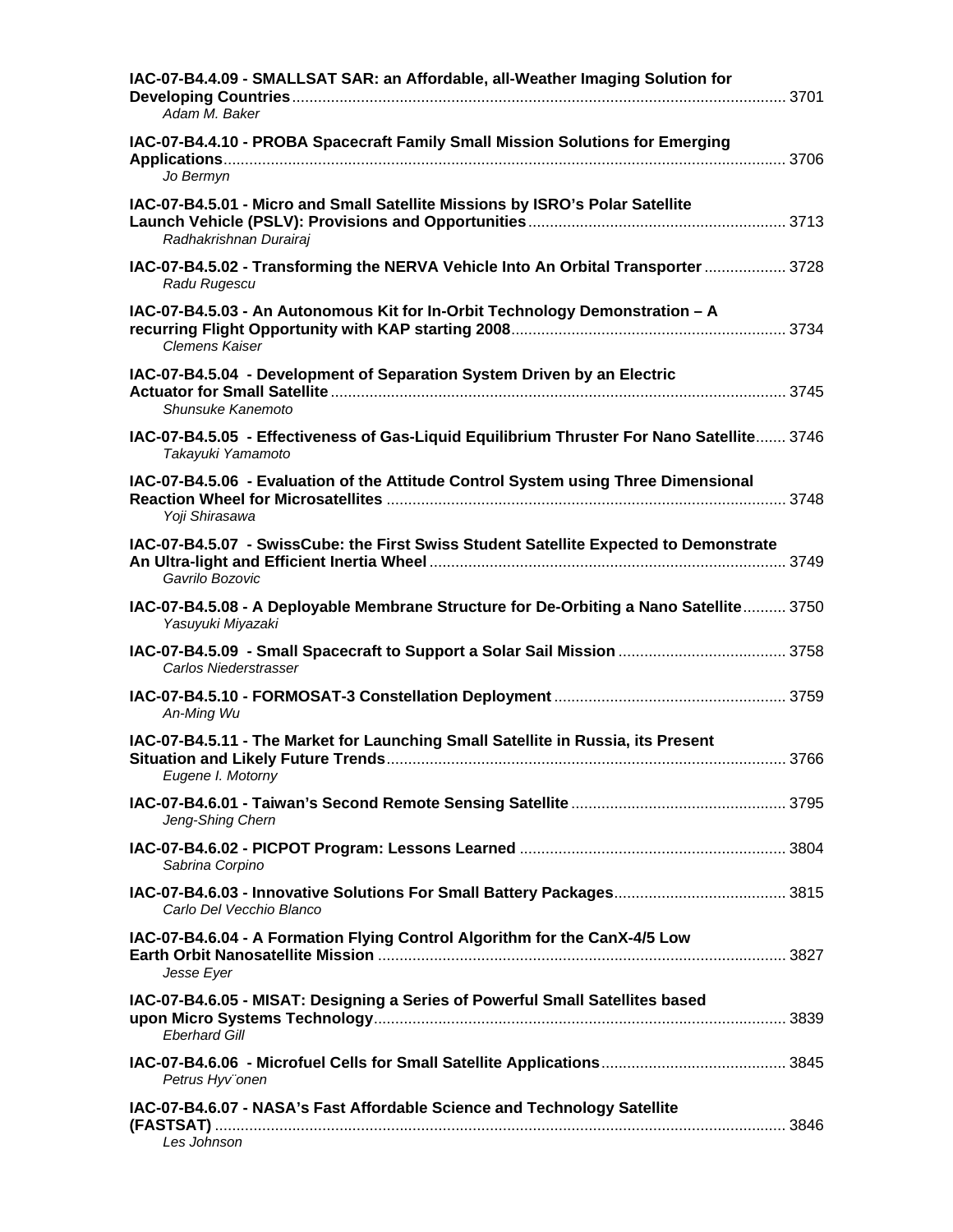| IAC-07-B4.6.08 - System Design of the Small Satellite Flying Laptop, as the<br>Technology Demonstrator of the FPGA-based On-board Computing System  3847<br>Toshinori Kuwahara |  |
|--------------------------------------------------------------------------------------------------------------------------------------------------------------------------------|--|
| IAC-07-B4.6.09 - Small Demonstration Satellites in JAXA - Quick and Low-Cost<br>Yosuke Nakamura                                                                                |  |
| IAC-07-B4.6.10 - NOWsat.1: No-Wires Satellite, Mission and Platform  3863<br>Alejandro Salado Diez                                                                             |  |
| Basavaprabhu Sheeparamatti                                                                                                                                                     |  |
| IAC-07-B4.6.12 - Tokyo Tech nano-satellite Cute-1.7 + APD II and its launch by<br>Kuniyuki Omagari                                                                             |  |
| IAC-07-B4.6.13 - Preliminary Design of the Electrical Power Subsystem for the<br><b>Steve Ulrich</b>                                                                           |  |
| IAC-07-B4.6.14 - Hummersat-1/-1A: A new Space Mission with Microsatellite and<br>Luo Ying                                                                                      |  |
| IAC-07-B4.6.15 - SPIRALE: the French Space-Based Early Warning Demonstrator  3946<br><b>Philippe Guyot</b>                                                                     |  |
| IAC-07-B4.7.01 - Satellite for Demonstration of Panel Extension Satellite (PETSAT)  3956<br>Yoshiki Sugawara                                                                   |  |
| IAC-07-B4.7.02 - A Series of Small Scientific Satellites with Flexible Standard BUS 3969<br>Hirobumi Saito                                                                     |  |
| Peter Nilsson                                                                                                                                                                  |  |
| 1AC-07-B4.7.04 - Integrated Micro-Electronics System on Cast-Mini Bus  3987<br>Sihan Shi                                                                                       |  |
| Giorgio Magistrati                                                                                                                                                             |  |
| IAC-07-B4.7.06 - Plug and Play Technology for SpaceWire: Drivers and Alternatives  4004<br>Peter Mendham                                                                       |  |
| IAC-07-B4.7.07 - Spacewire Bus the Gavazzi Near Future Next Generation Data                                                                                                    |  |
| Massimiliano Pastena                                                                                                                                                           |  |
| IAC-07-B4.7.08 - The Challenges of Intra-Spacecraft Wireless Data Interfacing 4020<br>Rouzbeh Amini                                                                            |  |
| Stefano Speretta                                                                                                                                                               |  |
| Brij Agrawal                                                                                                                                                                   |  |
| IAC-07-C1.1.02 - Dynamic Modeling and Experimental Verification of Pointing<br>Control Technology in Balloon-Borne Telescope System for Optical Remote<br>Yuji Sakamoto        |  |
| IAC-07-C1.1.03 - Attitude and Orbit Control System For a high resolution<br>Venkateswarlu Andra                                                                                |  |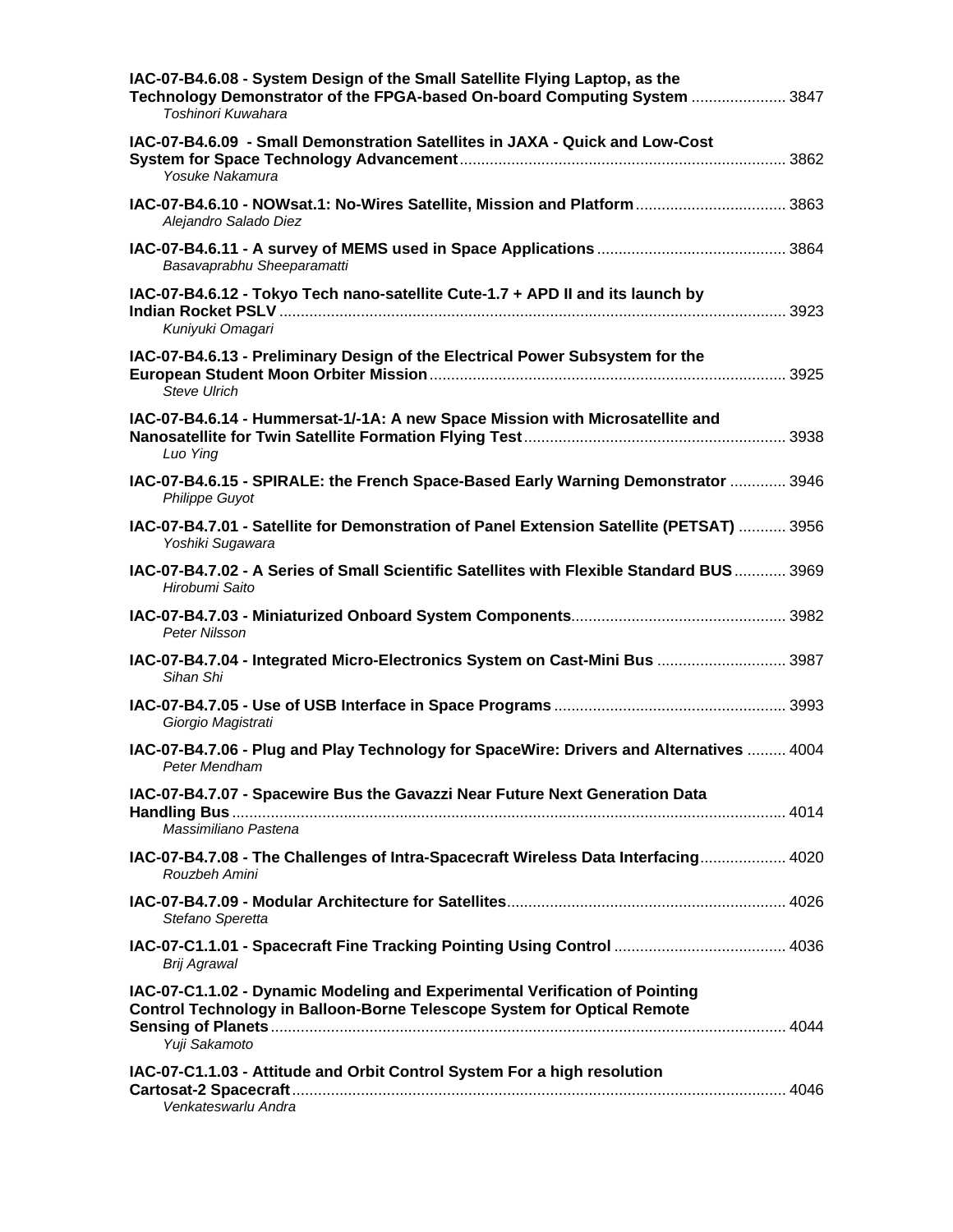| IAC-07-C1.1.04 - Development of Attitude Determination and Control System of<br>Yasumi Konda                                                                                              |
|-------------------------------------------------------------------------------------------------------------------------------------------------------------------------------------------|
| IAC-07-C1.1.05 - A Simple Pico-Satellite 3-Axis Earth Pointing Controller 4063<br>Warren Soh                                                                                              |
| IAC-07-C1.1.06 - Attitude Control Schemes for the First Recovery Mission of India  4068<br>N.K. Philip                                                                                    |
| IAC-07-C1.1.07 - Planck AOCS: Precise On-Board Control for Slowly Spinning SC  4083<br>Salvador Llorente-Martinez                                                                         |
| Ying-Wen Jan                                                                                                                                                                              |
| IAC-07-C1.1.09 - Synthesis of Optimal Control Strategy by Damping a Vibration of<br>Earth Flexible Satellite with a Gravity-Gradient Stabilization with Information<br>Mikhail Khrustalev |
| IAC-07-C1.1.10 - Satellite Active Magnetic Attitude Control System in Safe Hold Mode  4107<br>Liping Zhao                                                                                 |
| IAC-07-C1.2.02 - Deployment Behavior of Long Tethers in Space with Application to<br>Andre Mazzoleni                                                                                      |
| IAC-07-C1.2.03 - Librational Stabilization of Electrodynamic Tethers using Time-<br>Paul Williams                                                                                         |
| IAC-07-C1.2.04 - Control of Tethered Satellite Systems in presence of Tether Failures 4128<br>Krishna Kumar                                                                               |
| IAC-07-C1.2.05 - Experiment of Deployment and Attitude Control for Spinning Solar<br>Fuminori Hanaoka                                                                                     |
| IAC-07-C1.2.06 - Imbalance Estimation and Compensation in a Rotating Rigid Body 4151<br>Takeya Shima                                                                                      |
| IAC-07-C1.2.07 - Autonomous Capture of Free-Floating Objects using Predictive<br>Joel Robert                                                                                              |
| IAC-07-C1.2.08 - Generalized Potential Function Approach for on-Orbit Assembly  4175<br>Ahmed Badawy                                                                                      |
| IAC-07-C1.3.01 - Benchmarking Different Global Optimisation Techniques For<br>Dario Izzo                                                                                                  |
| IAC-07-C1.3.02 - MOPSO Technique Assessment to Cope with First Guess<br>Michelle Lavagna                                                                                                  |

| IAC-07-C1.3.03 - Trajectory Design with Thrust Profile Optimization for Ascent |  |
|--------------------------------------------------------------------------------|--|
|                                                                                |  |
| Jaison Joseph                                                                  |  |
| IAC-07-C1.3.04 - An Incremental Algorithm for Fast Optimisation of Multiple    |  |
|                                                                                |  |
| Matteo Ceriotti                                                                |  |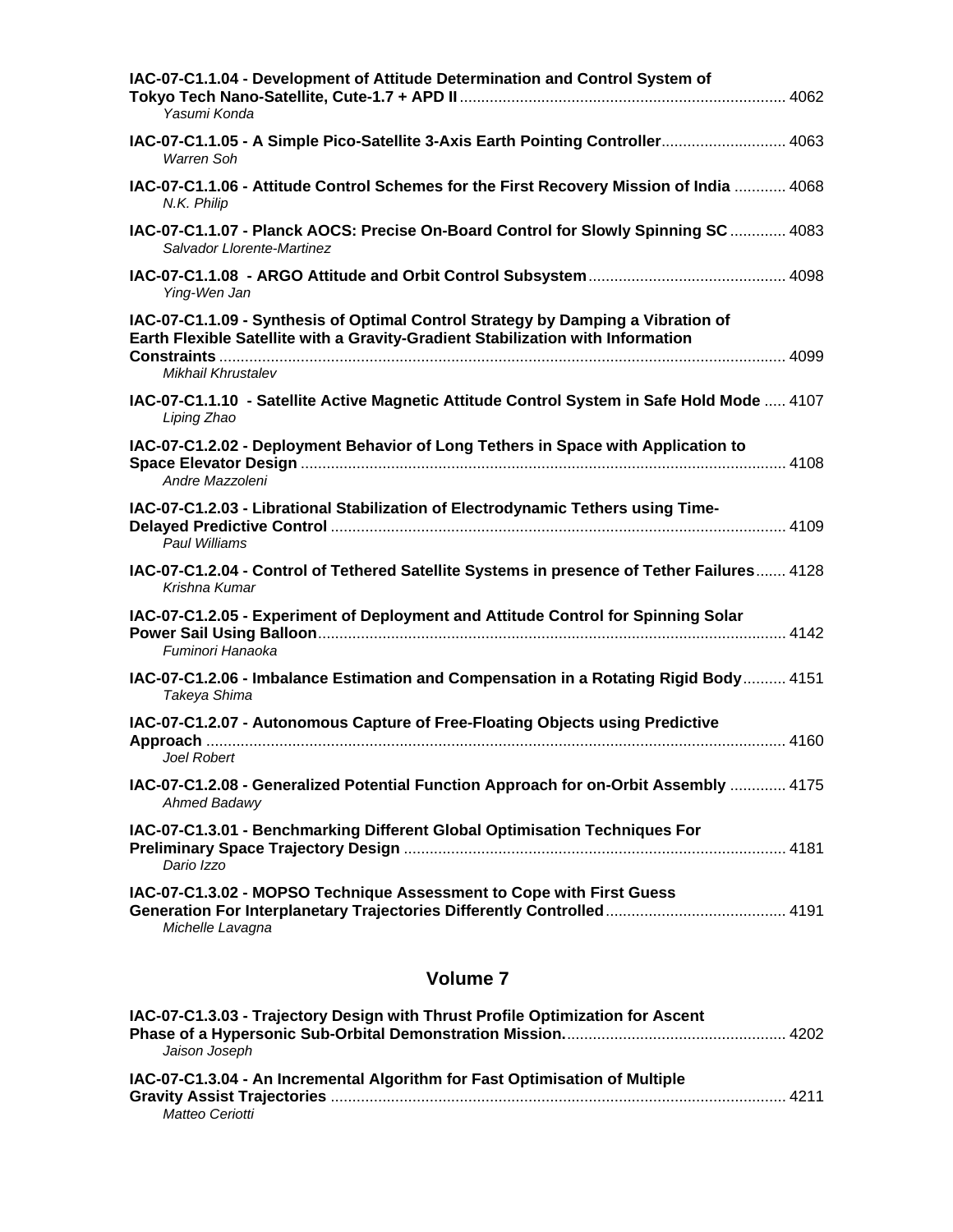| IAC-07-C1.3.05 - The Primer Vector History of Low Energy Earth-Moon Transfers  4223<br>Paul Griesemer                                                                             |  |
|-----------------------------------------------------------------------------------------------------------------------------------------------------------------------------------|--|
| IAC-07-C1.3.06 - Mixed Low Thrust - Coast Arc Model for Gravity-Assist<br>Joris Olympio                                                                                           |  |
| IAC-07-C1.3.07 - An Optimal Strategy For Day of Launch Wind Biased Steering<br>K. Sivan                                                                                           |  |
| Martin Hechler                                                                                                                                                                    |  |
| Markus Landgraf                                                                                                                                                                   |  |
| IAC-07-C1.3.10 - Computing Natural Transfers Between Sun-earth and Earth-<br><b>Elisabet Canalias</b>                                                                             |  |
| IAC-07-C1.4.01 - Accurate Transformations of Coordinates and Construction of<br>Observation Vector of Lunar Satellite in the Wake of IAU2000A Precession<br>Manoranjan Sinha      |  |
| Camilla Colombo                                                                                                                                                                   |  |
| Robert G. Melton                                                                                                                                                                  |  |
| IAC-07-C1.4.04 - Solar Sail Surfing Along Families of Equilibrium Points  4332<br>Ariadna Farr'es                                                                                 |  |
| Julie Bellerose                                                                                                                                                                   |  |
| IAC-07-C1.4.06 - Fourth Order Theories For Orbit Predictions For Low and High<br>Eccentricity Orbits in An Oblate Atmosphere with Scale Height Dependent on<br>Ram Krishan Sharma |  |
| IAC-07-C1.4.07 - Discrimination of Boosted Trajectories Among Several Radar<br>Paolo Teofilatto                                                                                   |  |
| IAC-07-C1.4.08 - Transfer to the Collinear Libration Point L3 in the Sun-<br>Hou Xiyun Nanjing                                                                                    |  |
| IAC-07-C1.4.09 - ESA's Novel Gravitational Modelling of Planetary Bodies 4379<br>Ana Blasco                                                                                       |  |
| IAC-07-C1.4.10 - Study of the Potential of Irregular Shaped Bodies and Orbits<br>Antonio Prado                                                                                    |  |
| IAC-07-C1.5.01 - Innovative Techniques Adopted in Extending the Mission Life of<br>K. Malarmani                                                                                   |  |
| IAC-07-C1.5.02 - Orbit Determination System for Low Earth Orbit Satellites  4404<br>Haim Shyldkrot                                                                                |  |
| IAC-07-C1.5.03 - Techniques Adopted to Sustain the Data Services From IRS-P4                                                                                                      |  |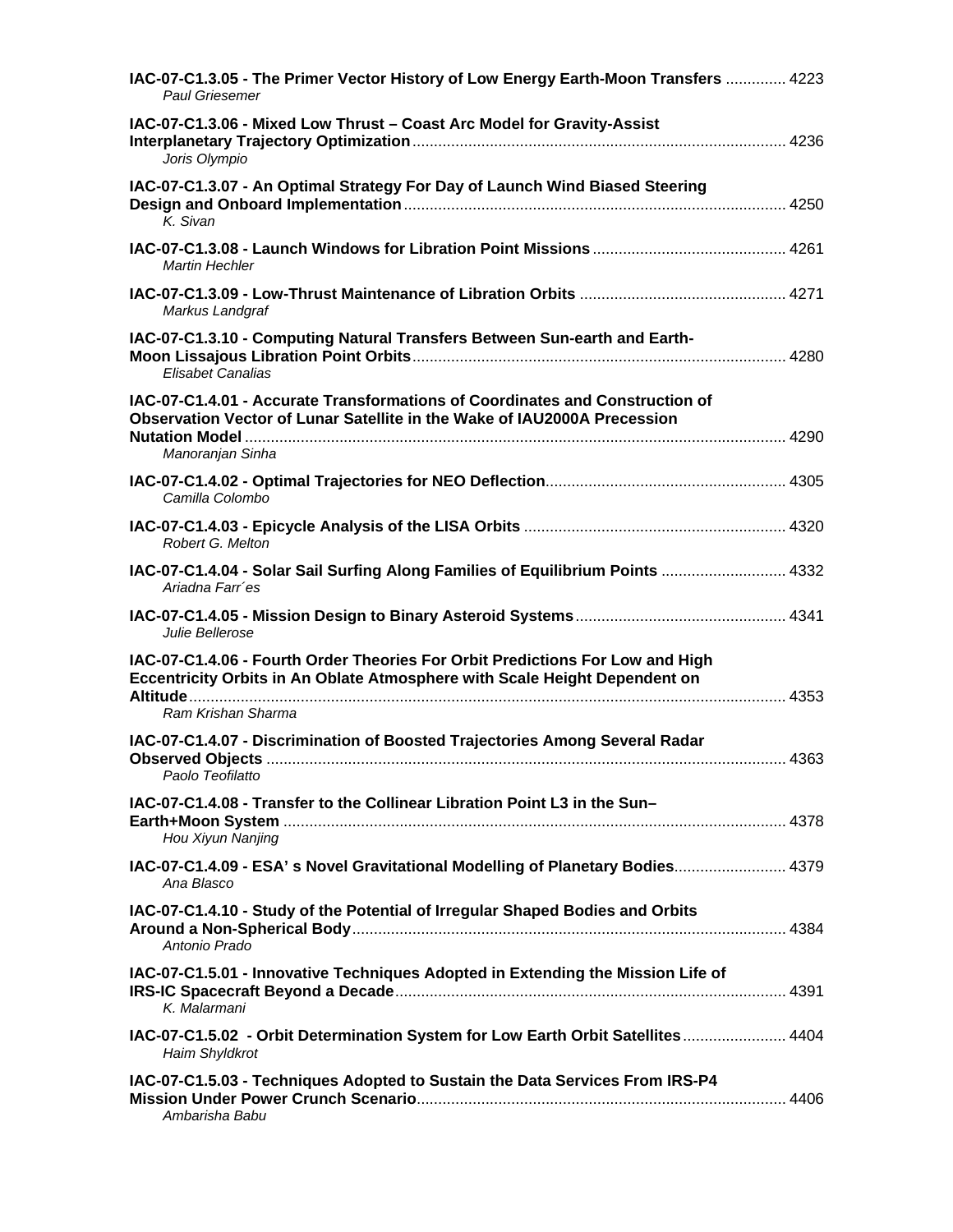| IAC-07-C1.5.04 - XMM-Newton Mission Extension Evaluation: Beyond Expected<br>Andrea Guidi                   |  |
|-------------------------------------------------------------------------------------------------------------|--|
| IAC-07-C1.5.05 - Design and Operations of a Multi-Satellite System for the Cross-<br>Stefania Cornara       |  |
| IAC-07-C1.5.06 - Space Security Systems - Mandatory Technology for future<br>Carsten Tobehn                 |  |
| IAC-07-C1.5.07 - Co-location of Satellites in the GSO Orbital Slots of ISRO  4445<br>C.G. Patil             |  |
| IAC-07-C1.5.08 - Autonomy in Ground Operations for Geo-Missions of ISRO 4453<br>S. Parameswaran             |  |
| IAC-07-C1.5.09 - An Application of the Doppler Data For Interplanetary Mission 4460<br>Tsutomu Ichikawa     |  |
| IAC-07-C1.6.01 - Guidance, Navigation, and Control Experiments on the PRISMA<br>Per Bodin                   |  |
| IAC-07-C1.6.02 - Autonomous Guidance & Control of Earth-Orbiting Formation<br>Jean-Francois Hamel           |  |
| IAC-07-C1.6.03 - GNC concept definition for RendezVous Mission in Mars<br>Emanuele Di Sotto                 |  |
| IAC-07-C1.6.04 - Autonomous Guidance for Minimum-Time Transfers to<br>Yang Gao                              |  |
| IAC-07-C1.6.05 - Guidance for LEO Transfers Using Optimized Electric Buffered<br>Moshe Guelman              |  |
| IAC-07-C1.6.06 - Optimal Control Algorithms for Fuel Efficient Soft-Landing on<br>E. Krishna Kumar          |  |
| IAC-07-C1.6.07 - Development of an end-to-end Simulator for a Re-Usable Launch<br>John Reid                 |  |
| IAC-07-C1.6.08 - Closed Loop Guidance Algorithm For Low Thrust Ballistic Re-<br>U.P. Rajeev                 |  |
| IAC-07-C1.6.09 - Continuous Thrust Formation Maneuvering Around the Libration<br>Hui Yu                     |  |
| IAC-07-C1.7.01 - The Proba-3 Formation Flying Technology Demonstration Mission  4552<br><b>Alex Wishart</b> |  |
| Luis F. Penin                                                                                               |  |
| IAC-07-C1.7.03 - Optimal Reconfiguration Maneuvers for Spacecraft Imaging<br>Lindsay Millard                |  |
| IAC-07-C1.7.04 - Study on Decentralized Formation Control with Information<br>Masataka Arakawa              |  |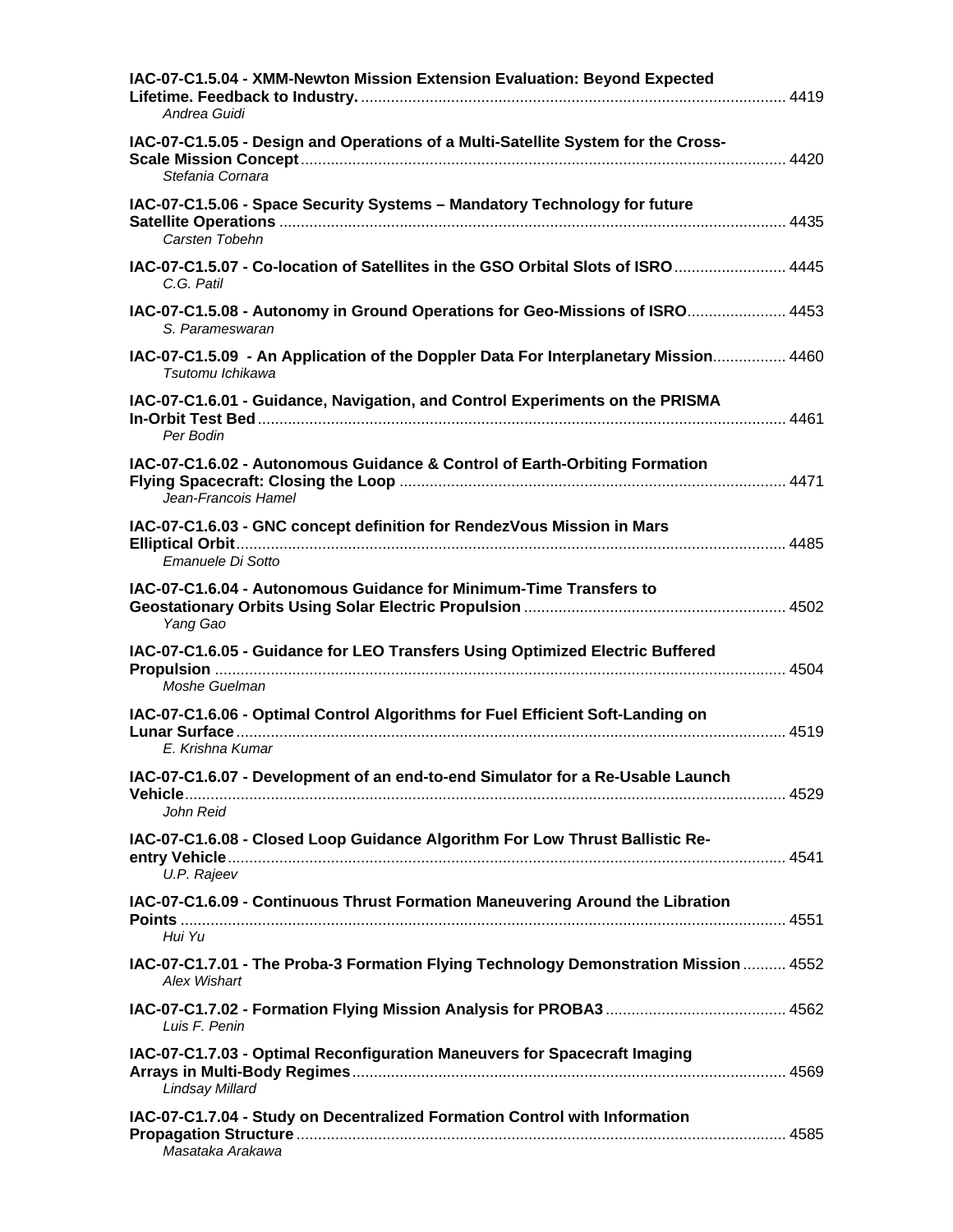| IAC-07-C1.7.05 - Recovery opportunities for the BepiColombo mission to Mercury  4586<br>Daniel Garcia Yarnoz |  |
|--------------------------------------------------------------------------------------------------------------|--|
| IAC-07-C1.7.06 - Mission Design and Operations Considerations for NASA's<br>Martin Houghton                  |  |
| 1AC-07-C1.7.07 - Automated Asteroid Selection For A 'Grand Tour' Mission  4603<br>Dario Izzo                 |  |
| IAC-07-C1.7.08 - A Problem of the Orbit Correction for the Near-Earth Asteroid<br>Viacheslav Ivashkin        |  |
| IAC-07-C1.7.09 - Constellation Design For Earth Periodic Coverage in Low Orbits<br><b>Yury Razoumny</b>      |  |
| IAC-07-C1.8.01 - Control of Dynamic Attitude Disturbances on Spacecrafts<br>Silvio Cocuzza                   |  |
| IAC-07-C1.8.02 - Choice of Magnetic Attitude Control System for Nanosatellites 4650<br>Michael Yu            |  |
| IAC-07-C1.8.03 - ESOC Precise Flight Dynamics Emulation for the GOCE Mission 4660<br>Stefano Pessina         |  |
| IAC-07-C1.8.04 - Investigation on Feasibility of New Spin Control Method For<br>Munetaka Kashiwa             |  |
| IAC-07-C1.8.05 - Attitude-Motion Estimation of Tumbling Objects Using Visible<br>Hideyuki Tanaka             |  |
| IAC-07-C1.8.06 - Innovative Control Scheme for the VEN?S Mission  4689<br>Dov Verbin                         |  |
| IAC-07-C1.8.07 - Precession Control of An Antisymmetric Spinning Spacecraft  4698<br>Katsuhiko Yamada        |  |
| IAC-07-C1.8.08 - Use of Inertial and Satellite Navigation Systems For Time<br>Anatoliy Alpatov               |  |
| IAC-07-C1.8.09 - Attitude Determination with only One Reference Vector for On-Orbit<br>Yuheng Li             |  |
| Kristian Reiten Narvik                                                                                       |  |
| IAC-07-C1.I.02 - Comparative Study of Passive and Active Attitude Control of a<br>Harijono Djojodihardjo     |  |
| IAC-07-C1.I.03 - Optimal Attitude Control of an Accompanying Satellite Orbiting<br>Pavel M. Trivailo         |  |
| IAC-07-C1.I.04 - Control of Leader-Follower Spacecraft Formation Using Coupling<br>Rune Schlanbusch          |  |
| IAC-07-C1.I.05 - Parametric Study of Deployment of Short and Medium Length<br>Andre Mazzoleni                |  |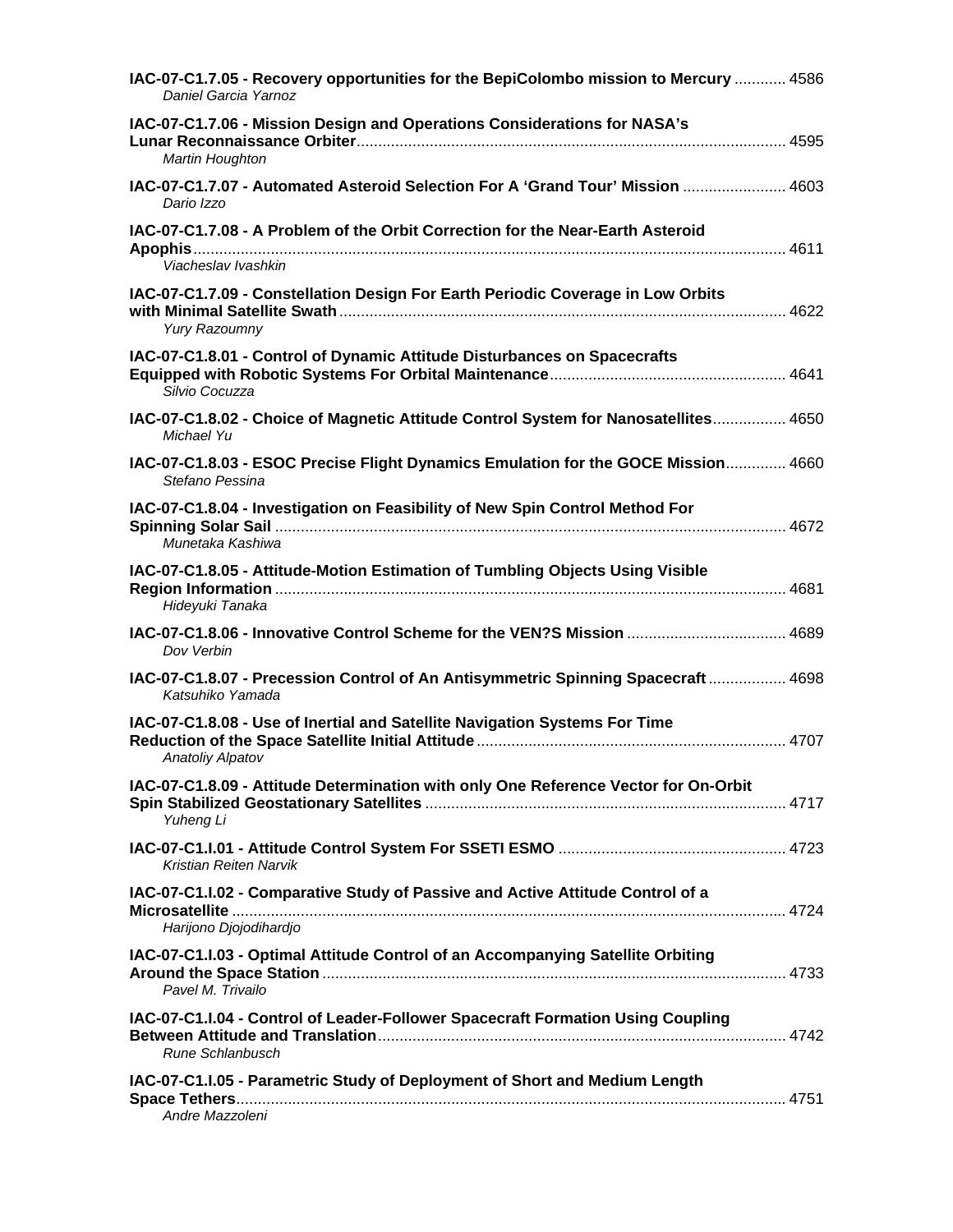| IAC-07-C1.I.06 - Multiple Dynamic Rendezvous - A Benchmark Problem for<br>Paul Williams                |  |
|--------------------------------------------------------------------------------------------------------|--|
| IAC-07-C1.I.07 - Orbit Selection For Low Cost Remote Sensing Mission  4760<br>Shui-Lin Weng            |  |
| IAC-07-C1.I.08 - Developing A Bayesian Model Comparison Method For Analysis<br>Laura Mullin            |  |
| IAC-07-C1.I.09 - Autonomous Docking of Small Satellites in Large Space-<br>Keita Sawayama              |  |
| IAC-07-C1.I.10 - Transfer Orbits To/from the Lagrangian Points in the Restricted<br>Antonio Prado      |  |
| IAC-07-C1.I.11 - A Study on Measurement-updated IMU Based Autonomous<br>Dayi Wang                      |  |
| IAC-07-C1.I.12 - ESA's Guidance, Navigation, and Control Development<br>Ana Blasco                     |  |
| IAC-07-C1.I.13 - Translunar Abort Trajectories for the Orion Spacecraft  4803<br>E. David Beksinski Jr |  |
| IAC-07-C1.I.14 - Regional High Resolution Observation Using A Special<br>Ming Li                       |  |
| IAC-07-C1.I.15 - Attitude Maneuvering of Pico-satellites Based on Reconfigurable<br>Indranil Debnath   |  |
| Maurizio Parisse                                                                                       |  |
| IAC-07-C2.1.01 - Challenges to the Structural Design of an Experimental Re-Entry<br>Taylan Toprak      |  |
| IAC-07-C2.1.02 - Vehicle Engineering Aspects of Interfacing S200 Strapon<br>S. Somanath                |  |
| Dario Bertotto                                                                                         |  |
| IAC-07-C2.1.04 - Development of High Performance Tank Systems for Large<br>Michael Spiegel             |  |
| IAC-07-C2.1.05 - Thermostructural Design of a Flying Winglet Experimental<br>Marco Gigliotti           |  |
| IAC-07-C2.1.06 - Structural Damage Detection from Transient Responses Using<br>Paul Williams           |  |
| IAC-07-C2.1.07 - Model Validation and Verification of Energy absorption<br>G. Sunil Kumar              |  |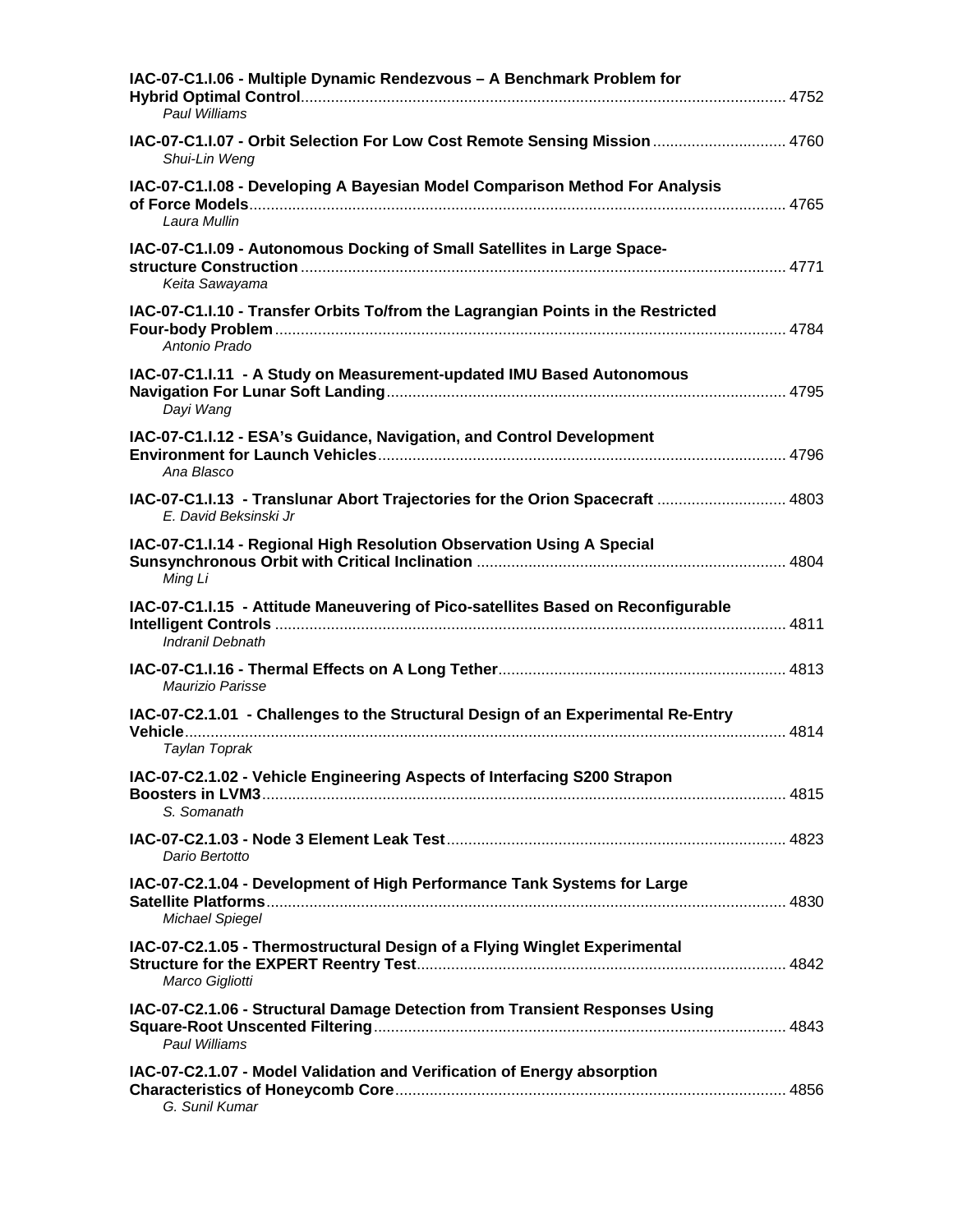| IAC-07-C2.1.08 - Mechanical and Thermal Design of the Payload Module of the<br><b>Pierre Bousquet</b> | . 4861 |
|-------------------------------------------------------------------------------------------------------|--------|
| IAC-07-C2.2.01 - Optical Methods For Non Contact Measurements of Membranes  4873<br>Pierre Rochus     |        |
| IAC-07-C2.2.02 - In-orbit Deployment Characteristics of Large Deployable<br>Akira Meguro              |        |

| IAC-07-C2.2.03 - A Prototype of a Controllable Hinge Mechanism Used For the<br>V'eronique Tokateloff                |  |
|---------------------------------------------------------------------------------------------------------------------|--|
| IAC-07-C2.2.04 - An Ultra-lightweight Large-scale Antenna Reflector Supported<br>Satoshi Harada                     |  |
| IAC-07-C2.2.05 - Gossamer Structures for Space Applications (Satellite Appendages) 4915<br><b>Thierry Bonnefond</b> |  |
| IAC-07-C2.2.06 - Folding Mechanisms of Two-dimensional Deployable Membrane For<br>Yasutaka Satou                    |  |
| IAC-07-C2.2.07 - A Concept of Plainly Composed Inflatable Panel Elements  4923<br>Hiroshi Furuya                    |  |
| Sandra Haeuplik                                                                                                     |  |
| IAC-07-C2.2.09 - Space Webs and Spider-bots: Modelling and Biomimetic Inspiration  4940<br>Dario Izzo               |  |
| IAC-07-C2.3.01 - Validation of Attitude/deformation Sensing Techniques For<br>Chiara Toglia                         |  |
| IAC-07-C2.3.02 - Collision-Free Trajectory Planning for 2D and 3D Robotic Arm<br>Pavel M. Trivailo                  |  |
| IAC-07-C2.3.03 - Lss Vibrational/rotational Control by Using Sensors and<br>Ijar M. Da Fonseca                      |  |
| IAC-07-C2.3.04 - BEM-FEM Acoustic-Structural Coupling For Spacecraft Structure<br>Harijono Djojodihardjo            |  |
| IAC-07-C2.3.05 - Enveloping Method of Generating Vibration Load Levels- An<br>S.M. Veenaranjini                     |  |
| IAC-07-C2.3.06 - Satellite Antenna Structure Co-vibration Response Analysis 4992<br>Juanfang Wei                    |  |
| IAC-07-C2.3.07 - New Design Formulae for Design of Electronic Components 4997<br>S.M. Veenaranjini                  |  |
| IAC-07-C2.3.08 - Kinematical Simulation of Space Over-constraint Deployable<br>XiaoFei Ma                           |  |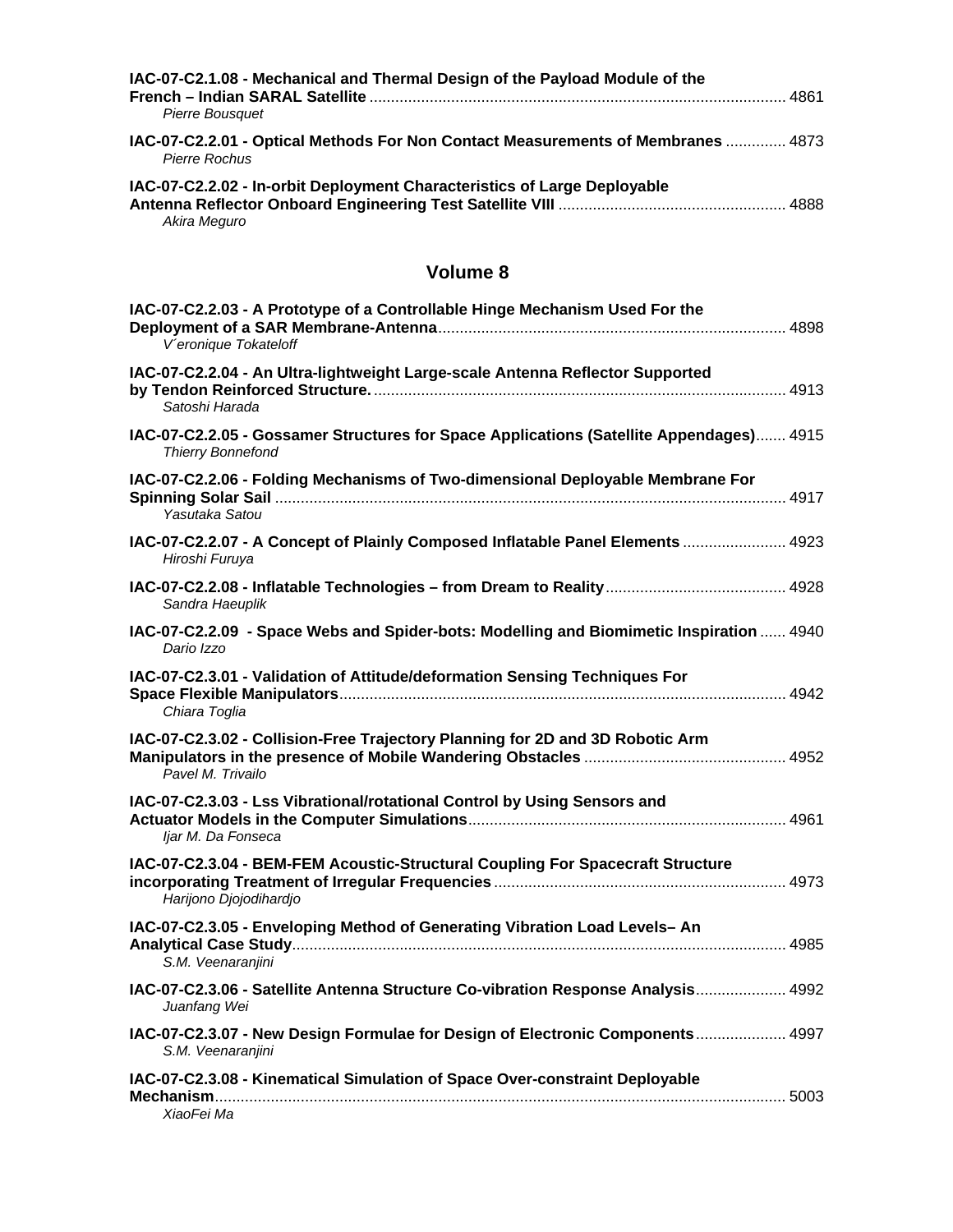| IAC-07-C2.3.09 - Modified Data-driven Stochastic Subspace Identification  5007<br>Yueyu Wang                                                                                    |  |
|---------------------------------------------------------------------------------------------------------------------------------------------------------------------------------|--|
| S.M. Veenaranjini                                                                                                                                                               |  |
| IAC-07-C2.3.11 - Numerical Analysis of Fluid Flow and Added Mass Induced by<br>Li Su                                                                                            |  |
| IAC-07-C2.4.01 - Development of CMC Body Flaps for Future Re-Entry Vehicles 5037<br>Armin Steinacher                                                                            |  |
| IAC-07-C2.4.02 - Development of Multifunctional Radiation Shielding Materials for<br>Subhayu Sen                                                                                |  |
| IAC-07-C2.4.03 - A Study on Metallic Thermal Protection System Panel for<br>Yao Caogen                                                                                          |  |
| IAC-07-C2.4.04 - Advances in Heat Resistant Materials for Solid Rocket Motors<br><b>Bernard Broquere</b>                                                                        |  |
| IAC-07-C2.4.05 - Characterization of Emissivity and Surface Catalycity of Ultra<br>High Temperature Ceramics and C/SIC Composites For Space Applications 5087<br>Luigi Scatteia |  |
| IAC-07-C2.4.06 - Optimization of CFRAL Lay-Up Using Numerical Simulations 5094<br><b>Florin-Daniel Foanene</b>                                                                  |  |
| IAC-07-C2.4.07 - Modern Constructional Materials for Propellant Tanks of Future<br>Anton Kolozezny                                                                              |  |
| IAC-07-C2.4.08 - Adhesion between Rocket Solid Propellant and EPDM Rubber<br>Treated by RF Plasma: An Alternative For Flexible Thermal Protections  5096<br>Joana Moraes        |  |
| IAC-07-C2.4.09 - Sharp Hot Structures: An Italian Technology Project Aimed to<br>Giuliano Marino                                                                                |  |
| IAC-07-C2.4.10 - Design and Application of Multi-layer Coating System For C/C<br>Tong-Qi Li                                                                                     |  |
| IAC-07-C2.5.01 - Structural Health Monitoring of Composite Structures Based on<br>Hisao Fukunaga                                                                                |  |
| Jose Luis Buendia                                                                                                                                                               |  |
| IAC-07-C2.5.03 - Modal Parameters Identification of Variable-Stiffness Adaptive<br>Structures Based on Rate of Change in Frequency Response Amplitude 5148<br>Atsuhiko Senba    |  |
| IAC-07-C2.5.04 - Dynamics and Control for Attitude Maneuver of Tethered<br>Formation Based Spinning Solar Sail Using Variable Tether Length  5156<br>Saburo Matunaga            |  |
| IAC-07-C2.5.05 - Space Applications for lonic Polymer-Metal Composite 5162<br><b>Kumar Krishen</b>                                                                              |  |
| Swetabh Singh                                                                                                                                                                   |  |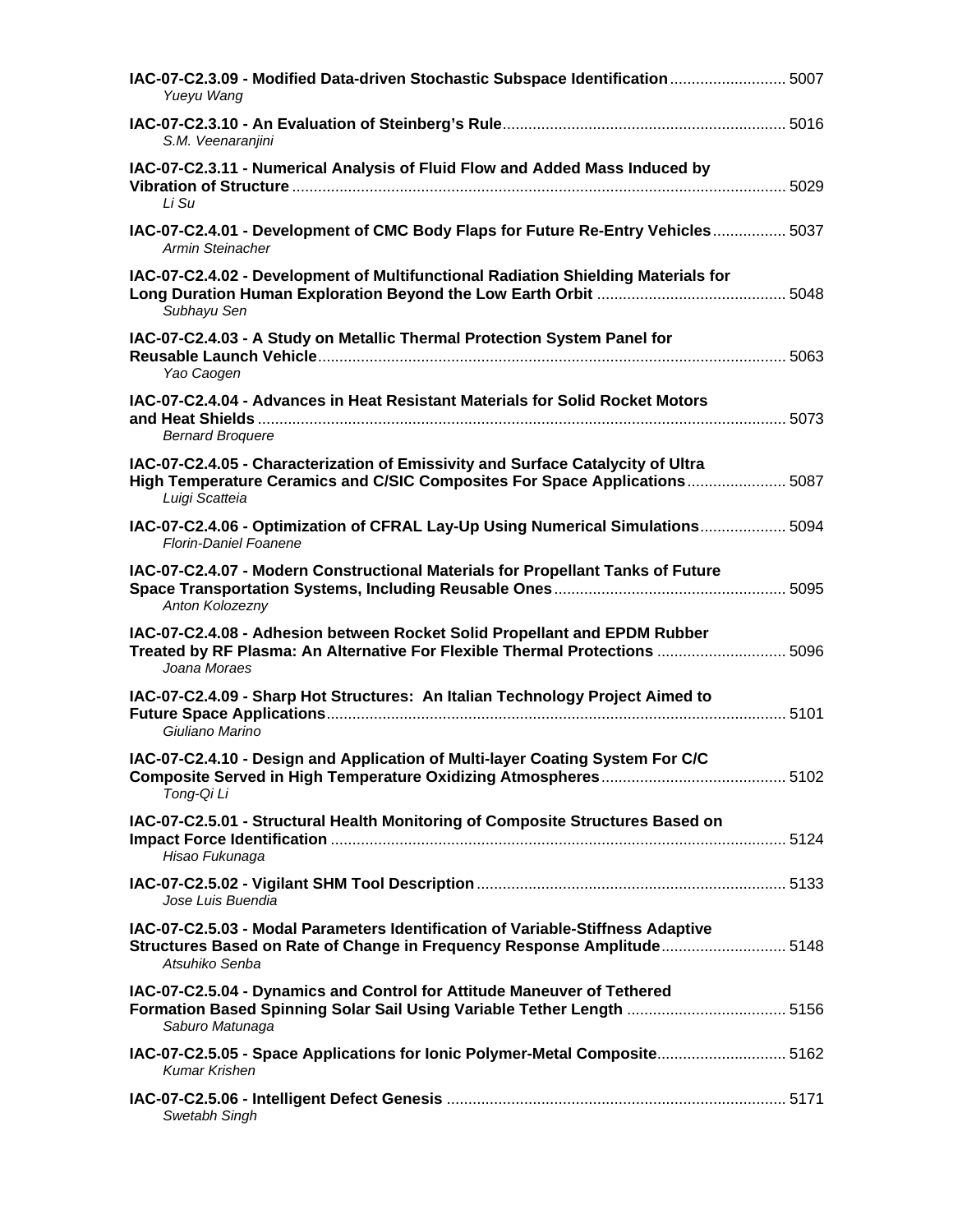| IAC-07-C2.5.07 - Basic Morphological Concepts on Deployable and Adaptive<br>Naoko Kishimoto                                                                              |  |
|--------------------------------------------------------------------------------------------------------------------------------------------------------------------------|--|
| IAC-07-C2.5.08 - Optimal Design for Out-Plane Characteristics of Piezoelectric<br>Hybrid Laminated Composite using Extended Lamination Parameters  5178<br>Yohsuke Nambu |  |
| IAC-07-C2.5.09 - Practical Application of Energy-recycling Semiactive Vibration<br>Kenji Minesugi                                                                        |  |
| IAC-07-C2.5.10 - Experimental Study on Active Vibration Control of Honeycomb<br>Wang Jiang                                                                               |  |
| IAC-07-C2.6.01 - Molecular Contamination Assessments of Hinode Optical<br>Fumitaka Urayama                                                                               |  |
| IAC-07-C2.6.02 - The GHIBLI Plasma Wind Tunnel in CIRA Performances<br>Federico De Filippis                                                                              |  |
| IAC-07-C2.6.03 - Extreme Environment Technologies for NASA's Robotic<br>Tibor S. Balint                                                                                  |  |
| IAC-07-C2.6.04 - Development of the New Protection Coatings Against Atomic<br>Jingyu Tong                                                                                |  |
| IAC-07-C2.6.05 - Analysis of the Long-term Evolution of the SCD-1 Satellite<br>Andreia Sorice                                                                            |  |
| IAC-07-C2.6.06 - Development of Electron Emitting Film for Spacecraft Charging<br>Minoru Iwata                                                                           |  |
| IAC-07-C2.6.07 - Radiation Protective Structures on the Base of a Case Study for<br>Andreas Borggraefe                                                                   |  |
| IAC-07-C2.6.08 - Hardening by Design the CAN Module for FPGA Applications  5246<br>Alejandro Salado Diez                                                                 |  |
| IAC-07-C2.7.01 - The Design of An Innovative Thermal Control Subsystem For<br>Gabriele Messina                                                                           |  |
| IAC-07-C2.7.02 - The Simulated Flight Test Technology on Maximum Velocity<br>Shi Yuhong                                                                                  |  |
| IAC-07-C2.7.03 - Microscope - Extreme Stability Requirements For FEMTO-G<br>Pierre W. Bousquet                                                                           |  |
| IAC-07-C2.7.04 - Inflatable re-Entry and Descent Technology - Fantasy and Reality  5270<br>Valeri S. Finchenko                                                           |  |
| IAC-07-C2.7.05 - Qualification of Infrared Array Grid using Tubular Heaters as a<br>Jose Sergio Almeida                                                                  |  |
| IAC-07-C2.7.06 - Development and Test Results of Spray Cooling in A Closed Loop  5285<br>Zhang Hongxing                                                                  |  |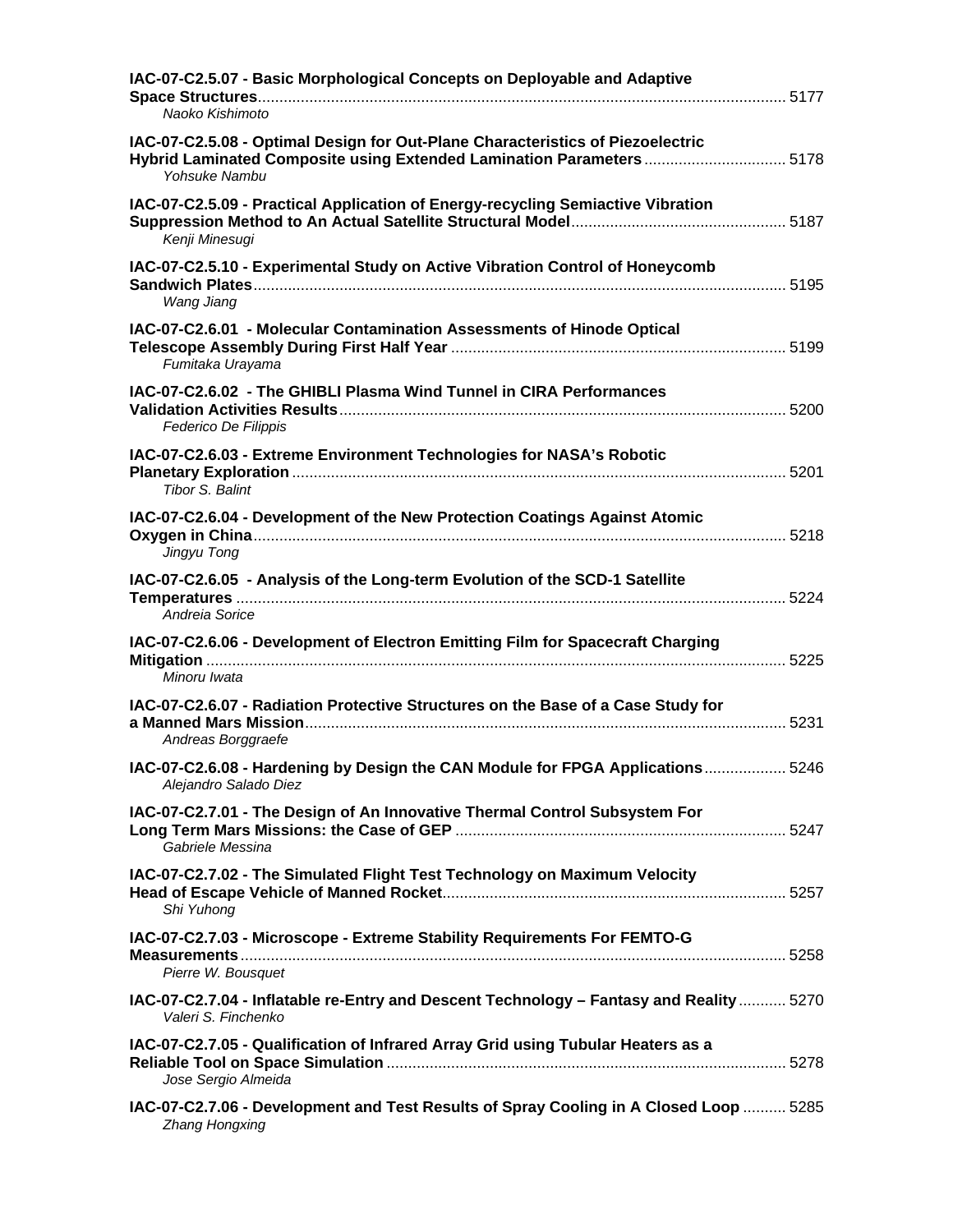| IAC-07-C2.7.07 - Study of Multilayer Thermal Insulation by Inverse Problems Method 5286<br>Oleg Alifanov                                                                                                  |  |
|-----------------------------------------------------------------------------------------------------------------------------------------------------------------------------------------------------------|--|
| IAC-07-C2.7.08 - Analysis of the Thermal Effect on Satellite and Rocket Separation<br>Guobiao Cai                                                                                                         |  |
| IAC-07-C2.7.09 - Multi-Objective Optimization of Planetary Entry Vehicle Heat Shields<br>Joshua Johnson                                                                                                   |  |
| IAC-07-C2.8.01 - Bio-Inspired Landing and Attachment System for Miniaturised<br>Claudio Bombardelli                                                                                                       |  |
| IAC-07-C2.8.02 - Cryotank Project: Composite and Nanocomposite Materials For<br>Luigi Scatteia                                                                                                            |  |
| IAC-07-C2.8.03 - Assessment of Nanosystems for Space Applications  5329<br><b>Lise Bilhaut</b>                                                                                                            |  |
| IAC-07-C2.8.04 - Vibro-Acoustic Diagnostic Testing Method for the Characterization<br>and the Control of Emitted Noise on ISS ATV Manned Modules - Lessons Learned  5341<br>Pietro Carlo Marucchi Chierro |  |
| Slawomir Zdybski                                                                                                                                                                                          |  |
| IAC-07-C2.8.06 - Optimization of CFRAL Manufacturing Techniques by Numerical<br><b>Florin Tache</b>                                                                                                       |  |
| IAC-07-C2.8.07 - Communicating Microtechnology in the Space Sector  5362<br><b>Theres Gustafsson</b>                                                                                                      |  |
| IAC-07-C2.8.08 - Technology Needs for future Human Space Missions  5363<br><b>Kumar Krishen</b>                                                                                                           |  |
| IAC-07-C2.I.01 - Study on Friction Plug Welding of Aluminum Alloy  5374<br>Chen Hao                                                                                                                       |  |
| IAC-07-C2.I.02 - Pyroshock Qualification Tests of the Electronics Equipments for<br>Jong-Chan Park                                                                                                        |  |
| IAC-07-C2.I.03 - A Shape Design Method of Large Space Deployable Paraboloid<br>Fu-Ling Guan                                                                                                               |  |
| IAC-07-C2.I.04 - Mechanistic Study on Friction Stir Welding of 2014 Aluminium Alloy  5400<br>Chen Hao                                                                                                     |  |
| IAC-07-C2.I.05 - Research on Pressability of Magnesium Alloy AZ31 5412<br>Zhang Wenzhong                                                                                                                  |  |
| IAC-07-C2.I.06 - Research on Stress Corrosion Cleavage Sensitivity of High-Strength<br>Runzhi Hu                                                                                                          |  |
| IAC-07-C2.I.07 - The Heinlein Model for Lunar Habitats Modified and Updated 5427<br>Declan ODonnell                                                                                                       |  |
| IAC-07-C2.I.08 - Technological Possibilities For Increasing Quality of Honeycomb<br>Vladimir Slyvyns'kyy                                                                                                  |  |
| IAC-07-C2.I.09 - Study on PBO/modified Epoxy Resin For High Performance<br>Hongfei Zheng                                                                                                                  |  |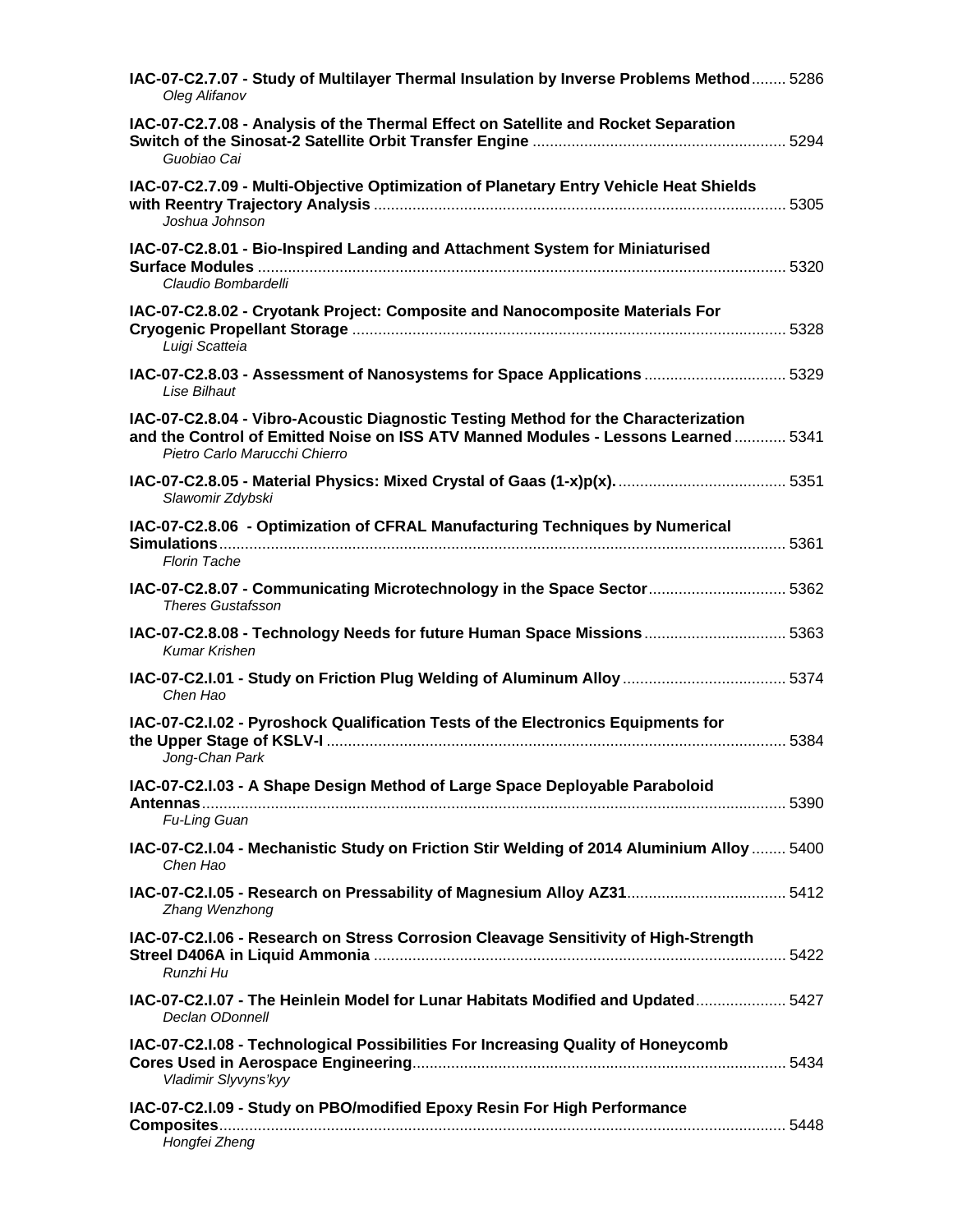| IAC-07-C2.I.10 - Study of Welding Technology for Thick Wall Aluminium Alloy<br>Sang Xiaohong                    |  |
|-----------------------------------------------------------------------------------------------------------------|--|
| IAC-07-C2.I.11 - Effects of Hydrothermal Aging on the Mechanical Properties of T-<br>Chen XiaoPeng              |  |
| Jingyun Li                                                                                                      |  |
| IAC-07-C2.I.13 - Characterization of Photocatalyst Optical Properties Under<br>Fumitaka Urayama                 |  |
| IAC-07-C2.I.14 - Accomplishment of Multi-Utility Spacecraft Charging Analysis<br>Shinji Hatta                   |  |
| IAC-07-C2.I.15 - MEMSim: Radiation Soft-errors Software Simulator For Hardware<br>Alejandro Salado Diez         |  |
| IAC-07-C2.I.16 - Simulation and Optimization of Super Zip Separation Joint  5465<br>Sun Jing                    |  |
| IAC-07-C2.I.17 - 3-d Viscoelastic Random Analysis of Grain For Solid Rocket Motor  5470<br>Zhang Jianwei        |  |
| IAC-07-C2.I.18 - New Technology Innovations with Potential for Space Applications 5477<br><b>Kumar Krishen</b>  |  |
| John C. Mankins                                                                                                 |  |
| Susumu Sasaki                                                                                                   |  |
| IAC-07-C3.1.03 - Lunar Surface Element powered by Solar Power from Space  5498<br>Tallha Samaraee               |  |
| IAC-07-C3.1.04 - Concept Study and Experiments for Space Solar Power System                                     |  |
| Takashi Saito                                                                                                   |  |
| IAC-07-C3.1.05 - Space Power Systems - Transportation (and other Chemical)<br>Robert Wegeng                     |  |
| IAC-07-C3.1.06 - Optimization of Balanced Rectenna for High Efficiency<br>Shi-Wei Dong                          |  |
| IAC-07-C3.1.07 - Power Amplification of a Phased Array Steered Laser Beam  5522<br><b>Christian Schaefer</b>    |  |
| IAC-07-C3.1.08 - Orbiter Experiment for the Construction of the Solar Power Satellite  5530<br>Nobuyuki Kaya    |  |
| IAC-07-C3.1.09 - Solar Power Satellites: A Rational Technical and Policy Strategy for a<br>Danielle Adams       |  |
| IAC-07-C3.2.01 - Space Solar Array Reliability: A Study and Recommendations 5535<br><b>Henry Brandhorst</b>     |  |
| IAC-07-C3.2.02 - On-orbit Experience of Performance of High Efficiency Solar Cells  5540<br>Sudhakar Mandagaddi |  |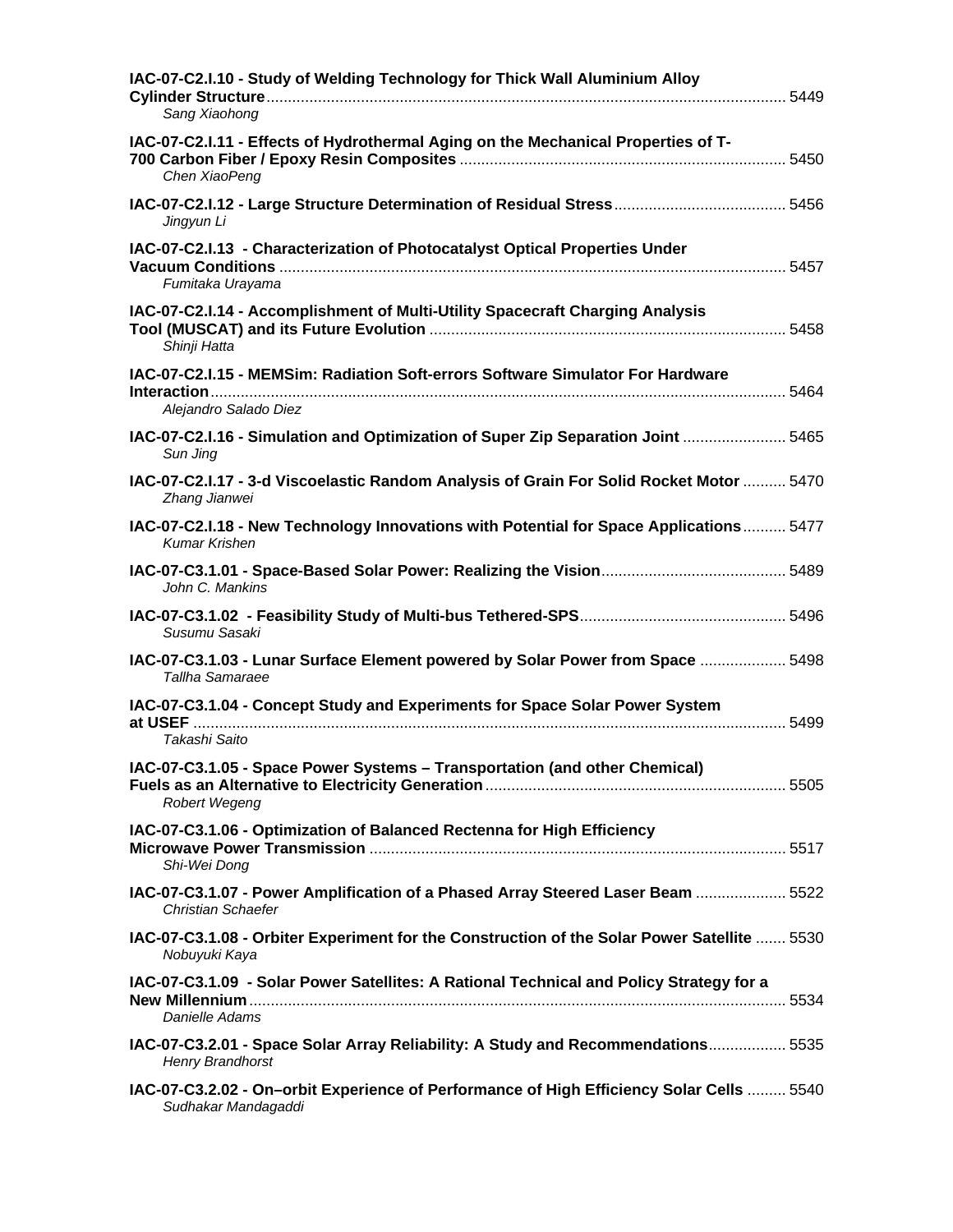| IAC-07-C3.2.03 - Innovative Solutions For Microsatellites Photovoltaic Power                                       |
|--------------------------------------------------------------------------------------------------------------------|
| Daniela Cipollone                                                                                                  |
| IAC-07-C3.2.04 - Early Commercial Demonstration of Space Solar Power Using Ultra-<br><b>Kevin Reed</b>             |
| IAC-07-C3.2.05 - Output Power Variation Analysis on Solar Arrays of Three-axis<br>Zheng Jun                        |
| IAC-07-C3.2.06 - A New Power System For Satellites Based on Power-MEMS-modules<br>Daniel Schubert                  |
| IAC-07-C3.2.07 - New 5 Kilowatt Free Piston Stirling Space Convertor Developments  5573<br><b>Henry Brandhorst</b> |
| IAC-07-C3.2.08 - A Mission Oriented Power System For Small Satellite Application 5580<br>Gabor Kocsis              |
| IAC-07-C3.3.01 - Thorium Helium-3 Fuel Cycle as the Basis of a Cis-Lunar Energy<br>Lawrence Lemke                  |
| IAC-07-C3.3.02 - Key Technologies for Fusion-based Space Propulsion: A Case Study  5586<br>Dejan Petkow            |
| IAC-07-C3.3.03 - Space Power Generation with a Tether Heat-Engine 5591<br>Claudio Bombardelli                      |

| IAC-07-C3.3.04 - Wind As Alternative Energy Resource For Future Mars Exploration  5603<br>Isaac Pineda Amo |
|------------------------------------------------------------------------------------------------------------|
| IAC-07-C3.3.05 - Performance Influence of Fluid Viscosity on the Single-Phase<br>Yufeng Fan                |
| IAC-07-C4.1.01 - Activities on Development of H-IIB Launch Vehicle Propulsion<br>Iwao Igarashi             |
| Vladimir Shnyakin                                                                                          |
| IAC-07-C4.1.03 - New Upper Stage Propulsion Concepts for Future Launchers  5616<br>Max Calabro             |
| Kenichi Niu                                                                                                |
| IAC-07-C4.1.05 - Flight Demonstration of New Thruster and Green Propellant<br>Rolf M"ollerber              |
| IAC-07-C4.1.06 - Contour Design and Performance Studies on Aerospike Nozzle  5643<br>Changhui Wang         |
| 1AC-07-C4.1.07 - Liquid Rocket Engine Test Capability - A Global Survey 5658<br>Shamim Rahman              |
| IAC-07-C4.1.08 - Qualification Tests of a Monopropellant, Brazilian Catalyst<br>Aguinaldo M. Serra Jr.     |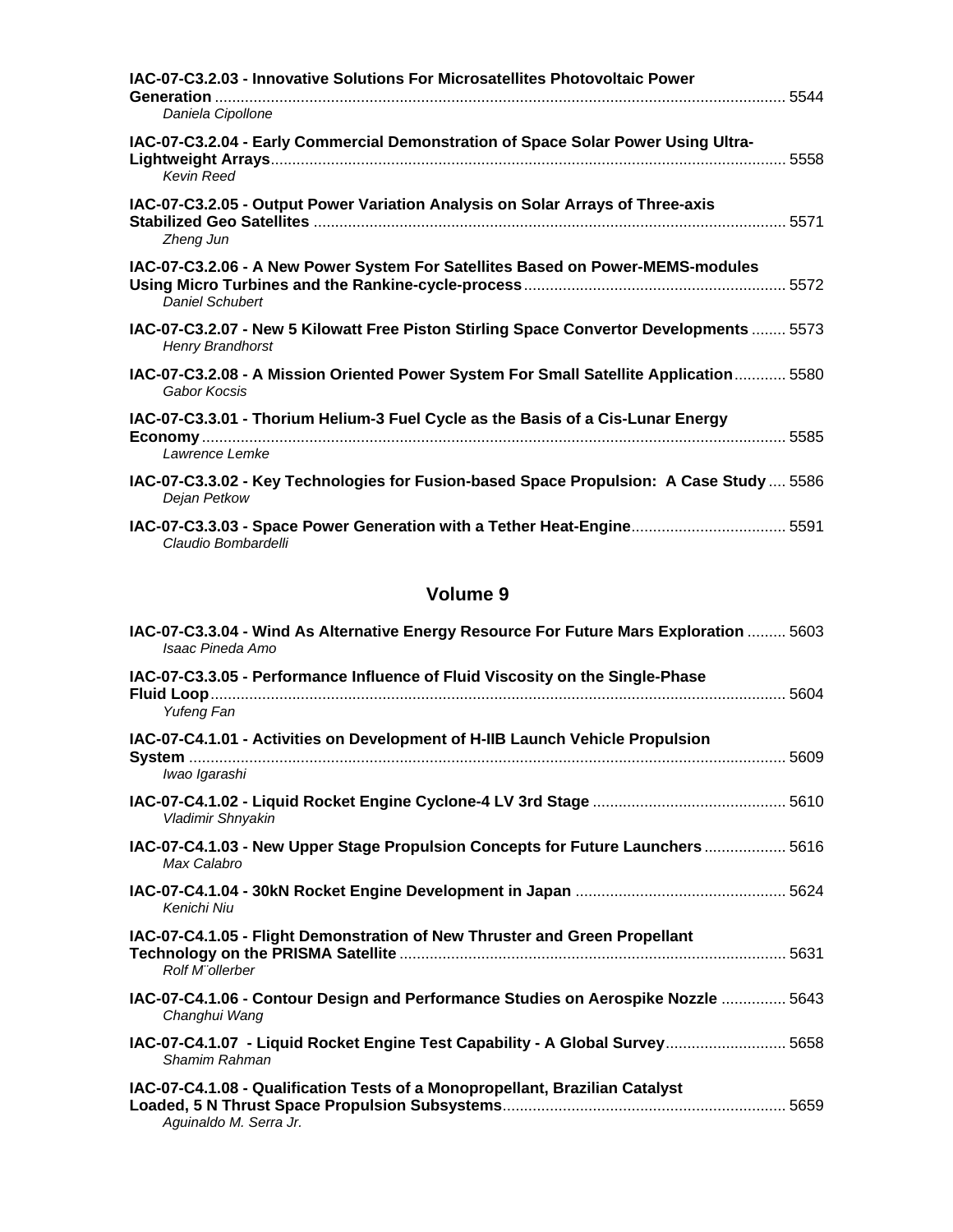| IAC-07-C4.1.09 - The Complex Method of Gas-Generator Pressurization System<br>Anatoly Logvinenko                                                                                  |  |
|-----------------------------------------------------------------------------------------------------------------------------------------------------------------------------------|--|
| IAC-07-C4.2.01 - Production of Ammonium Perchlorate Using Titanium Substrate<br>K. Unnikrishnan                                                                                   |  |
| <b>Didier Boury</b>                                                                                                                                                               |  |
| IAC-07-C4.2.03 - Autonomous Electro-hydrostatic Gimbal Actuator Development<br>Scott Forde                                                                                        |  |
| 1AC-07-C4.2.04 - P80 Nozzle Demonstrator - Post Firing Tests Results  5681<br><b>Didier Boury</b>                                                                                 |  |
| IAC-07-C4.2.05 - Thrust Shaping and Grain Configuration Design for a Strapon<br>Jayaprakash Janardhanan Nair                                                                      |  |
| Jean-Francois Guery                                                                                                                                                               |  |
| IAC-07-C4.2.07 - Roll Torque Induced by Star-perforated Motor Internal Flow  5712<br>Toru Shimada                                                                                 |  |
| IAC-07-C4.2.08 - Modeling of HTPB Regression for N2O-fed Hybrid Rocket Motor  5721<br>Vadim Zakirov                                                                               |  |
| Max Calabro                                                                                                                                                                       |  |
| IAC-07-C4.3.01 - Development of A Hydrogen Turbopump Demonstrator  5729<br><b>Benoit Pouffary</b>                                                                                 |  |
| IAC-07-C4.3.02 - Numerical Calculations of A Turbine with Partial Admission<br>Nozzles in A Turbopump of Liquid Rocket Engine Using the Frozen Rotor Method  5737<br>Eun Seok Lee |  |
| IAC-07-C4.3.03 - The Numerical and Experimental Study on Characteristics of<br>Local Heat Transfer Enhancement for the High Pressure Thrust Chamber 5738<br>Jianhua Chen          |  |
| IAC-07-C4.3.04 - Methane Heat Transfer Characterization For Regenerative- or<br>Scott Forde Aerojet                                                                               |  |
| IAC-07-C4.3.05 - Orthogonal Experimental Investigation of a Gaseous Hydrogen /<br>Guobiao Cai                                                                                     |  |
| IAC-07-C4.3.06 - Experimental Investigations of COAX SWIRL Injectors For<br>Robert Wagner                                                                                         |  |
| IAC-07-C4.3.07 - Experimental Research on Atomization and Combustion of<br>Jinxian Li                                                                                             |  |
| IAC-07-C4.3.08 - Effect of Variation of Chamber Geometry on the Performance of<br>Arun Kumar                                                                                      |  |
| IAC-07-C4.3.09 - An Intelligent Damage-Mitigating Control Method For Liquid-<br>Jianjun Wu                                                                                        |  |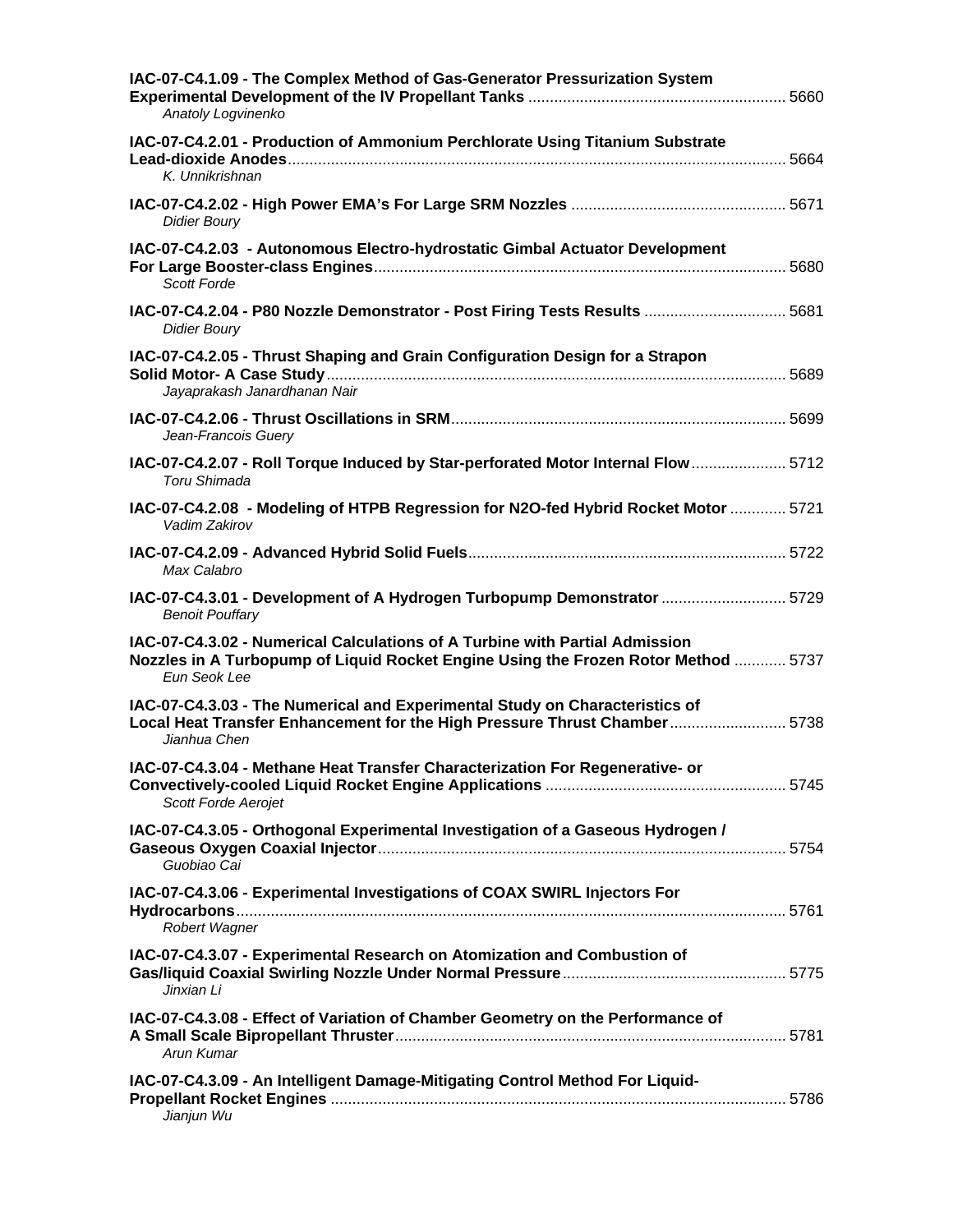| IAC-07-C4.4.01 - The GSAT-4 Electrical Propulsion Subsystem Based on the KM-45 HET 5799<br>Oleg A. Gorshkov                                                                     |  |
|---------------------------------------------------------------------------------------------------------------------------------------------------------------------------------|--|
| IAC-07-C4.4.02 - Simulation Model For Design and Performance Prediction of<br>S. Prem Kumar                                                                                     |  |
| Abhijit Kushari                                                                                                                                                                 |  |
| IAC-07-C4.4.05 - Current Electric Propulsion Development Program at IRS 5820<br>Georg Herdrich                                                                                  |  |
| IAC-07-C4.4.06 - Feasibility Study of Mini RF-Helicon-Double-Layer Plasma<br>Fabio Santoni                                                                                      |  |
| IAC-07-C4.4.07 - Performance Characterization of the T-Series Hollow Cathodes<br>Angelo Grubisic                                                                                |  |
| Sergiy Moskal'ov                                                                                                                                                                |  |
| IAC-07-C4.4.09 - An Electric Propulsion System for the SSETI European Student<br>Philipp Oettershagen                                                                           |  |
| IAC-07-C4.5.01 - Numerical Analysis on Aerodynamic Coupling Characteristics of<br>Houging Wang                                                                                  |  |
| IAC-07-C4.5.02 - Design Studies for Three-Dimensional Forebody of Hypersonic<br>Xu Dajun                                                                                        |  |
| IAC-07-C4.5.03 - The Role of Scramjet Flowpath Design in Multidisciplinary<br>Xu Dajun Beijing                                                                                  |  |
| IAC-07-C4.5.04 - Problems of Providing Completeness of the Methane-Containing<br>Block-Jet Combustion in a Rocket Ramjet Engine's Combustion Chamber 5874<br>Valeriy Tymoshenko |  |
| IAC-07-C4.5.05 - Effects of Doplet Diameter on the Performance of Scramjet Engines 5880<br><b>B.</b> RajiniKanth                                                                |  |
| IAC-07-C4.5.06 - Review of the Potential of Silanes as Rocket/Scramjet Fuels 5886<br><b>Bernhard Hidding</b>                                                                    |  |
| IAC-07-C4.5.07 - Experimental Results of Combined-Cycle Engine at Mach 0 to 4<br>Tetsuo Hiraiwa                                                                                 |  |
| IAC-07-C4.5.08 - System Firing Tests of a Pre-cooled Cycle Hypersonic Turbojet<br>Tetsuya Sato                                                                                  |  |
| IAC-07-C4.6.01 - Kuiper Belt Objects: Determining Mass and Density from Extra-<br>Gregory L. Matloff                                                                            |  |
| IAC-07-C4.6.02 - Recent Activities in the Development of the MOA Thruster  5908<br><b>Norbert Frischauf</b>                                                                     |  |
| IAC-07-C4.6.03 - Status of Electrodynamic Tether Propulsion at NASA 5918<br>Les Johnson                                                                                         |  |
| <b>Gong Shengping</b>                                                                                                                                                           |  |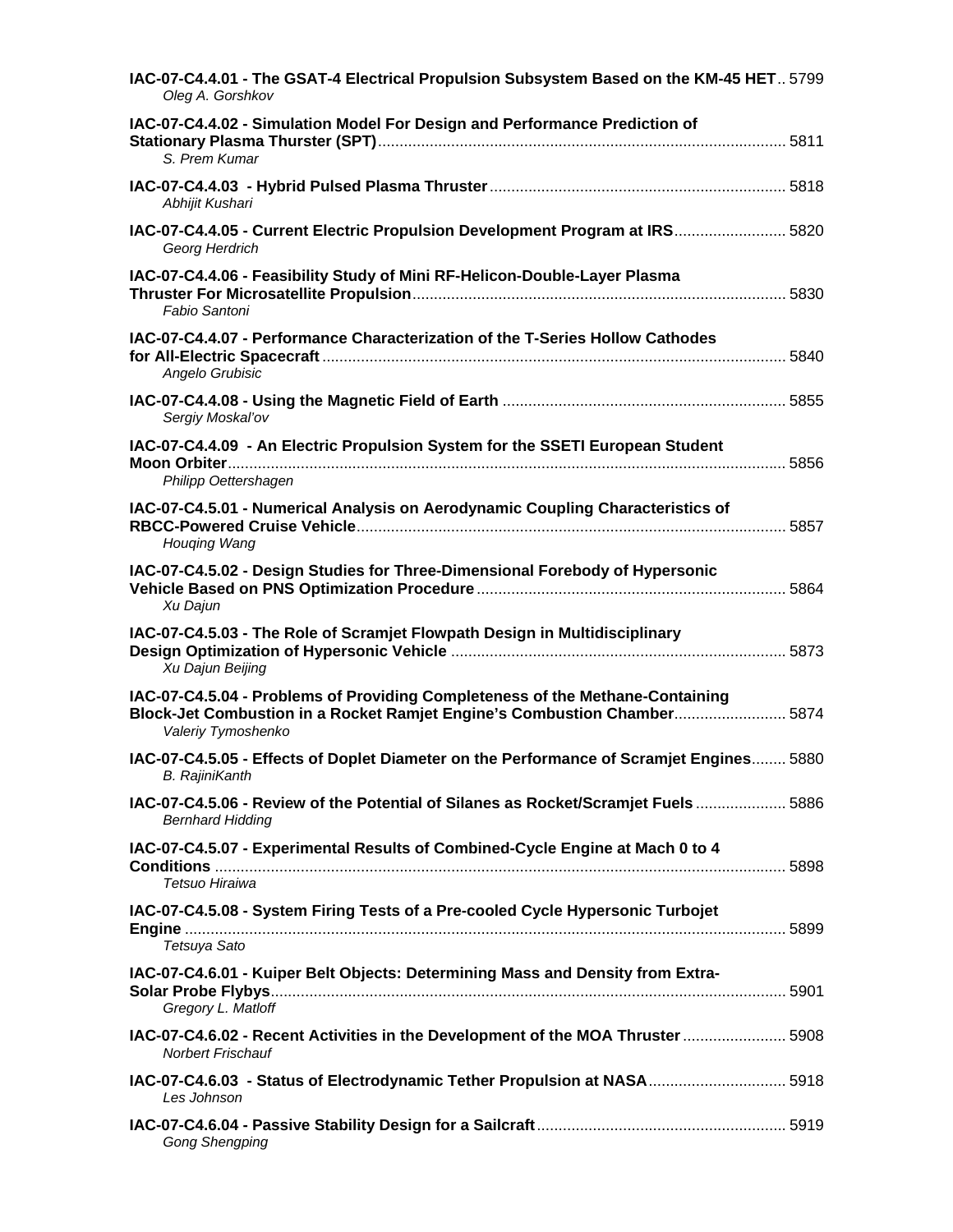| IAC-07-C4.6.05 - Space Tether Systems For the Space Objects Deorbit Operations 5920<br><b>Anatoly Alpatov</b> |  |
|---------------------------------------------------------------------------------------------------------------|--|
| IAC-07-C4.6.06 - Study on Feasibility of Magneto Plasma Sail For Deep Space<br>Hiroyuki Nishida               |  |
| IAC-07-C4.6.07 - Solar System Exploration and Future Propulsion Systems  5937<br>Philip Venturelli            |  |
| IAC-07-C4.I.01 - Computation of Combustion Chamber and Nozzle Flow in N2O<br>Hui Tian                         |  |
| IAC-07-C4.I.02 - Development of the Satine-T1 Hybrid Rocket Engine  5943<br>Steven Engelen                    |  |
| IAC-07-C4.I.03 - Development of A Solid Rocket Motor with Composite Casing For                                |  |
| Mark Uitendaal                                                                                                |  |
| IAC-07-C4.I.04 - Initial Results of BUAA Nitrous Oxide Micro-Thruster Research 5950<br>Guobiao Cai            |  |
| IAC-07-C4.I.05 - Solid Rocket Motor Structure Selection Based on Knowledge  5957<br>Gu JianGuang              |  |
| IAC-07-C4.I.06 - The Effects of Subsonic Microjets on Turbulent Properties in<br>Karima Russell               |  |
| IAC-07-C4.I.07 - Classical Methods Based Damage-Mitigating Control Law<br>Jianjun Wu                          |  |
| Felipe Dengra                                                                                                 |  |
| IAC-07-C4.I.09 - A Real-time Fault Detection and Post-test Diagnosis System For<br>Jianjun Wu                 |  |
| IAC-07-C4.I.10 - A Temporal-causal-graph-based Fault Diagnosis Method For<br>Jianjun Wu                       |  |
| IAC-07-C4.I.11 - Variable Structure Control of Unstable Combustion 5989<br>Fei Dong                           |  |
| IAC-07-C4.I.12 - Effects of Fuel Pump Element on the Cavitation Performance  5996<br>Dae-Jin Kim              |  |
| IAC-07-C4.I.13 - Modeling and Dynamic Characters Simulation of Pilot Safety Valve  5997<br>Jingdong Liu       |  |
| IAC-07-C4.I.14 - Increasing ISP by Injecting Water into Combustion Chamber of a<br>Mohammad Ebrahimi          |  |
| IAC-07-C4.I.15 - The Algorithm on Multi-secondary Controlling Acoustic Sources<br>Fei Dong                    |  |
| IAC-07-C4.I.16 - Improving Performance of Near-Term Nuclear Electric Propulsion<br>Roger X. Lenard            |  |
| IAC-07-C4.I.17 - Core Competence in Pyros For ISRO Space Programmes 6020<br>C.R. Thomas                       |  |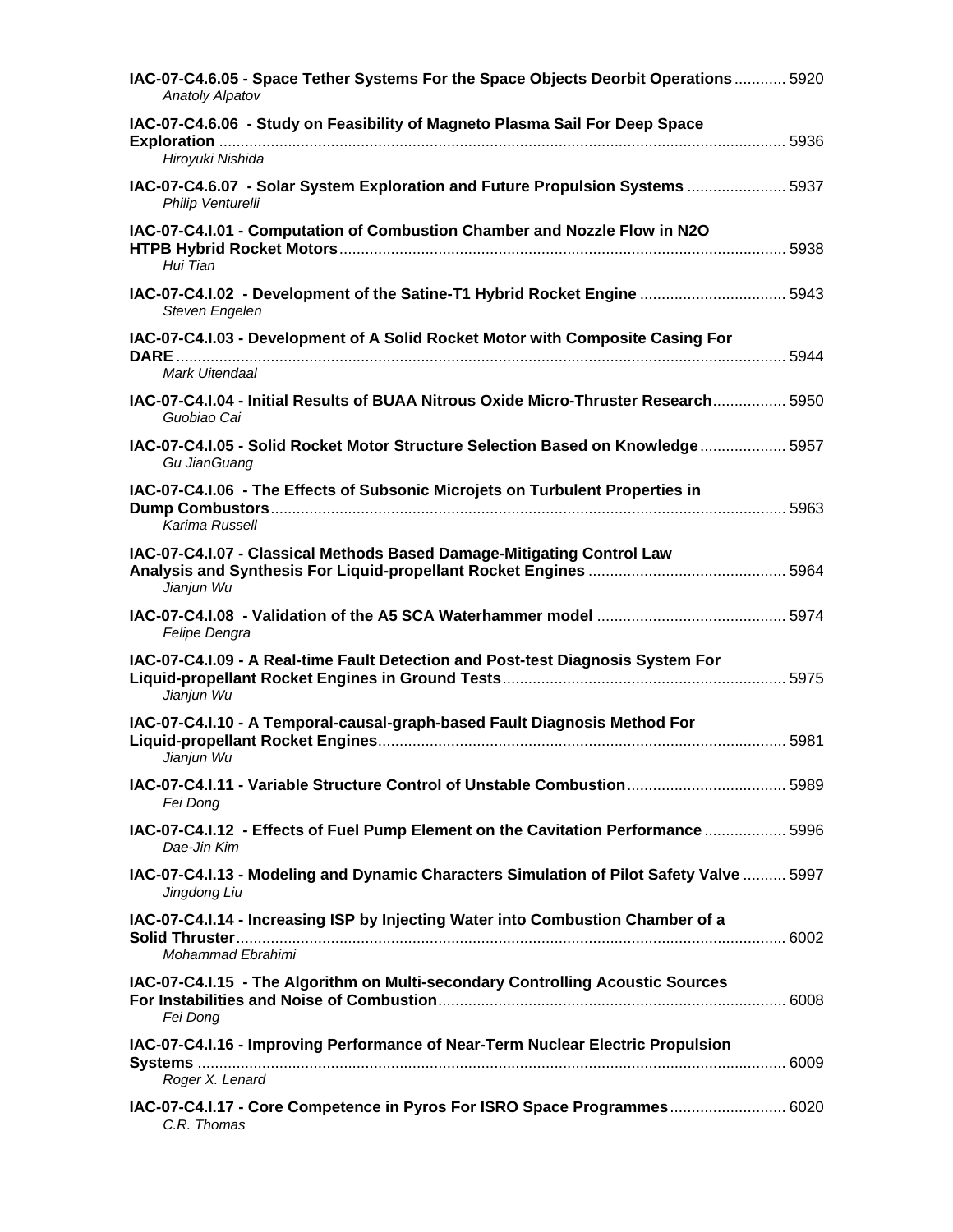| IAC-07-D1.1.01 - Development of Smooth and High Torque Drive for Space<br>P.Murali Krishna                                                                          |  |
|---------------------------------------------------------------------------------------------------------------------------------------------------------------------|--|
| IAC-07-D1.1.02 - The Feasibility of A Lunar Ion Cannon For Beamed Matter<br><b>Scott Macphee</b>                                                                    |  |
| IAC-07-D1.1.03 - Adaptation and Energy Efficiency - Towards Novel Locomotion<br>Carlo Menon                                                                         |  |
| IAC-07-D1.1.04 - Mechanical Counterpressure Spacesuit Technology For use in<br><b>Grant Lee</b>                                                                     |  |
| IAC-07-D1.1.05 - Debris Particle Recovery Using Trawl-net-like Small-Satellite<br>Toshiaki Iwata                                                                    |  |
| IAC-07-D1.1.06 - Smart-OLEV - An Orbital Life Extension Vehicle For Servicing<br><b>Clemens Kaiser</b>                                                              |  |
| IAC-07-D1.1.07 - Basic Aspects in Designing Space Grasper Missions  6069<br>Chiara Toglia                                                                           |  |
| IAC-07-D1.1.08 - A Space-Based Highly Accurate and Certified Time and<br>Frequency Distribution Service for the Telecommunication Market: System<br>Francesco Ratti |  |
| IAC-07-D1.1.09 - High Elliptical Space System For Hydrometeorological<br>Georgy Polishchuk                                                                          |  |
| IAC-07-D1.2.01 - Autonomous Formation Flying at DLR's German Space<br>Thomas Rupp                                                                                   |  |
| IAC-07-D1.2.02 - Virtual Reality Simulation of Formation Flying Spacecrafts 6101<br>Santanu Sarma                                                                   |  |
| IAC-07-D1.2.03 - Miniature Satellite Attitude Stabilization using Magnetic Torquer<br>Krishna Kumar                                                                 |  |
| IAC-07-D1.2.04 - A Prototype of Non-Volatile Data Recorder for Space Systems  6115<br>Takeshi Sasada                                                                |  |
| IAC-07-D1.2.05 - SpaceFibre: A Very High Speed Network for Space Flight<br>Peter Mendham                                                                            |  |
| IAC-07-D1.2.06 - Current Status, Trends and Prospects of Space Asset Protection 6122<br><b>Wolfgang Griethe</b>                                                     |  |
| IAC-07-D1.2.07 - Fault Diagnosis in a Flight Actuator Using Extended Kalman<br>M. Jayakumar                                                                         |  |
| IAC-07-D1.2.08 - The Space-Based Serviceable Radio Astronomy Telescope  6134<br>Victor Ivanov                                                                       |  |
| IAC-07-D1.2.09 - Improving the Situational Awareness of Flight Control Teams<br><b>Daniel Gillies</b>                                                               |  |
| Rebecca Wheeler                                                                                                                                                     |  |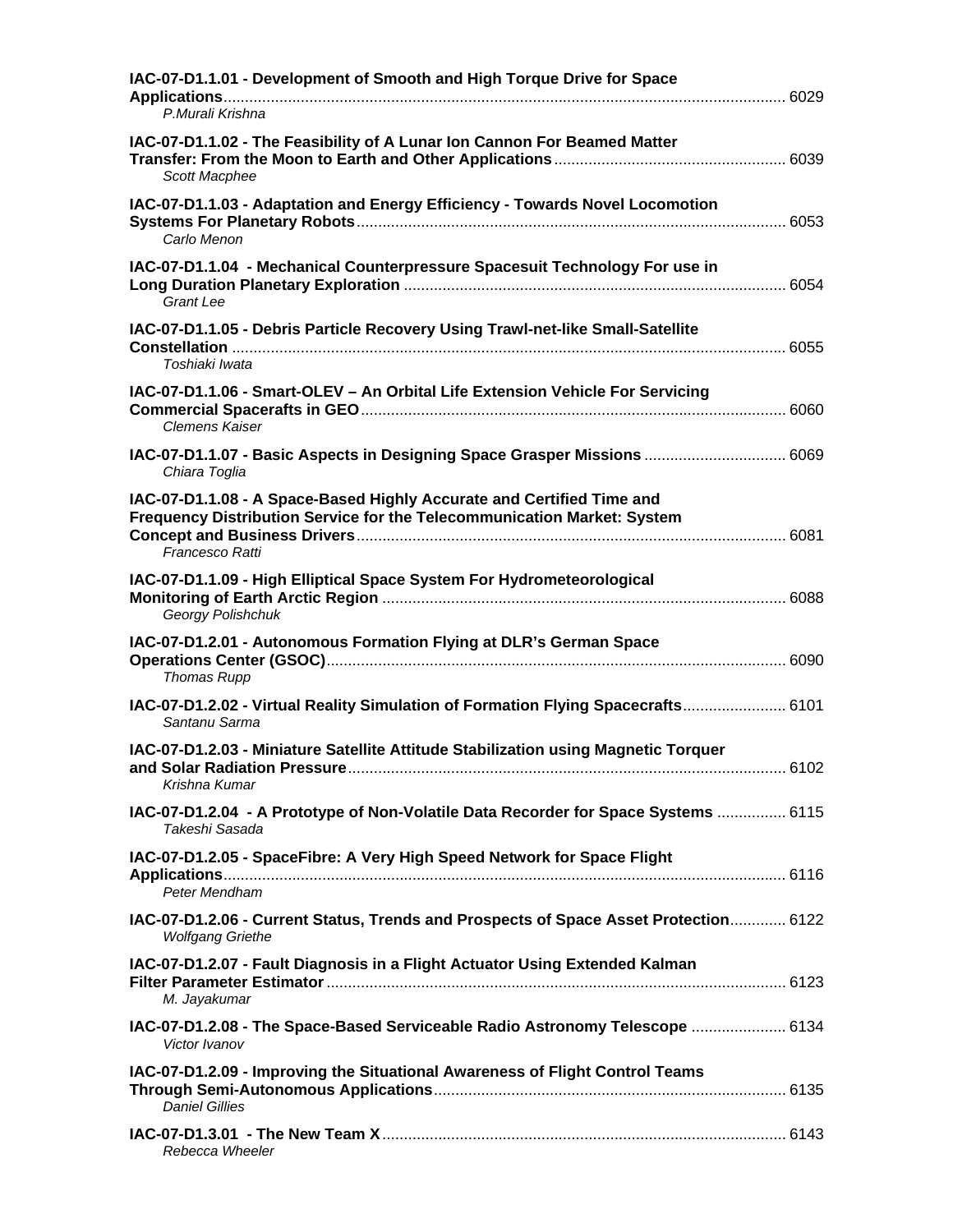| IAC-07-D1.3.02 - Mission Options Scoping Tool for Mars Orbiters: Mass-Cost<br>Erick J. Sturm II            |  |
|------------------------------------------------------------------------------------------------------------|--|
| Geilson Loureiro                                                                                           |  |
| IAC-07-D1.3.04 - Model Driven Systems Development for Space Systems 6168<br><b>Bruce Chesley</b>           |  |
| 1AC-07-D1.3.05 - INTA End-to-end Earth Observation Mission Simulator 6180<br>Eva Vega                      |  |
| <b>Meidad Pariente</b>                                                                                     |  |
| IAC-07-D1.3.07 - Space Station Design Workshop: Recent Evolution of the<br>Juergen Schlutz                 |  |
| IAC-07-D1.3.08 - System Engineering Strategy for Distributed Multi-Purpose<br>Dilipkumar Bhula             |  |
| IAC-07-D1.3.09 - Dextre: Improving Maintenance Operations on the International<br><b>Elliott Coleshill</b> |  |
| IAC-07-D1.3.10 - Software System Architecture Modeling Using UML  6213<br>Santanu Sarma                    |  |
| IAC-07-D1.4.01 - Architecture for Earth's Outer Space Traffic Management and<br>William Glascoe III        |  |
| Giovanni B. Palmerini                                                                                      |  |
| IAC-07-D1.4.03 - Data Relay Services for LEO/MEO Missions Using GEO<br>Francesco Ratti                     |  |
| IAC-07-D1.4.04 - Coherently Cooperating Satellite Swarms for Autonomous In-<br>Cristina Bramanti           |  |
| Didier Massonnet                                                                                           |  |
| Atsushi Noda                                                                                               |  |
| IAC-07-D1.4.07 - A Mission Management Unit for Satellite Recovery Experiment 6273<br>Kishore Jandhyala     |  |
| IAC-07-D1.4.08 - Last Stage of Launch-Vehicle as Base for Space Experiments  6282<br>Alexander Makarov     |  |
| IAC-07-D1.4.09 - Design Philosophy for On-Orbit Servicing Architecture 6284<br>Victor Ivanov               |  |
| IAC-07-D1.5.01 - The MSFC Systems Engineering Guide: An Overview and Plan 6285<br>Lawrence Dale Thomas     |  |

| Mak Tafazoli |  |
|--------------|--|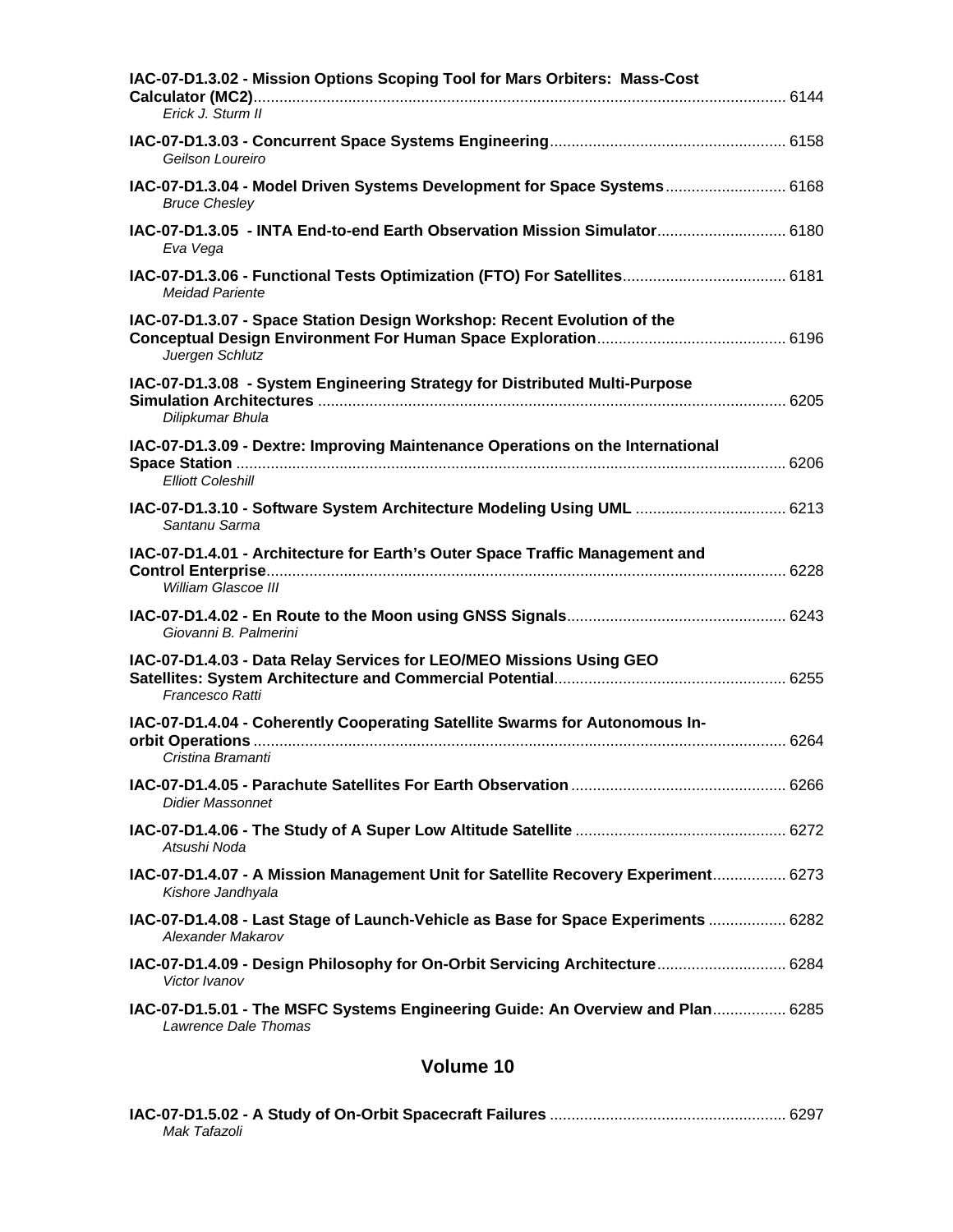| IAC-07-D1.5.03 - Integration and Verification of A Command and Data Handling<br><b>Bram Vaartjes</b>                                                                        |
|-----------------------------------------------------------------------------------------------------------------------------------------------------------------------------|
| IAC-07-D1.5.04 - New Horizons Solid State Recorder Electronics and Open-<br>Alan Mick                                                                                       |
| IAC-07-D1.5.05 - Considerations for Testing Programs for U.S. Future Crewed<br>Arthur W. Joslin                                                                             |
| IAC-07-D1.5.06 - Training Flight Control Teams: Failure is an Option  6345<br><b>Paul Steele</b>                                                                            |
| AC-07-D1.I.01 -SAGES Advice: Apollo and Shuttle Mentors for the Constellation<br>Richard M. Kohrs                                                                           |
| IAC-07-D1.I.02 - Mapping the Uncharted Water of using Commercial GEO<br>David Zusiman                                                                                       |
| IAC-07-D1.I.03 - Comparative Analysis of Payload Capabilities of Different<br>Sergey Matvienko                                                                              |
| IAC-07-D1.I.04 - Orbital Systems Architecture Plateau : Between Specification,<br>Jean-Paul Aguttes                                                                         |
| Fabio Santoni                                                                                                                                                               |
| IAC-07-D1.I.06 - Experimental Plan of Remote Synchronization System of<br>Toshiaki Iwata                                                                                    |
| IAC-07-D1.I.07 - Flexible High-Performance PPC On-Board Computer Architecture<br>Sebastian Ivars                                                                            |
| IAC-07-D1.I.08 - The Future Role of Data Architecture in Space Exploration 6407<br>Peter Kent                                                                               |
| IAC-07-D1.I.09 - Cost Reduction and Efficiency Improvements Streamlining the<br>Design Process of A Space Mission Via STARMAD (Space Tool For Advanced &<br>Davide Starnone |
| IAC-07-D1.I.10 - Teaching Space Systems Verification and Validation using<br>Peter A. Swan                                                                                  |
| IAC-07-D1.I.11 - Implementing Data Presentation Layer in Testing and Simulation<br>B'alint S'odor                                                                           |
| 1AC-07-D1.I.12 - Upper Stage Test Equipment of Korea Space Launch Vehicle-I  6443<br>Kwang Soo                                                                              |
| Wei-Ting Wei                                                                                                                                                                |
| Louis Laurent                                                                                                                                                               |
| IAC-07-D2.1.02 - VEGA, the European Small Launcher: Development Status,<br>Stefano Bianchi                                                                                  |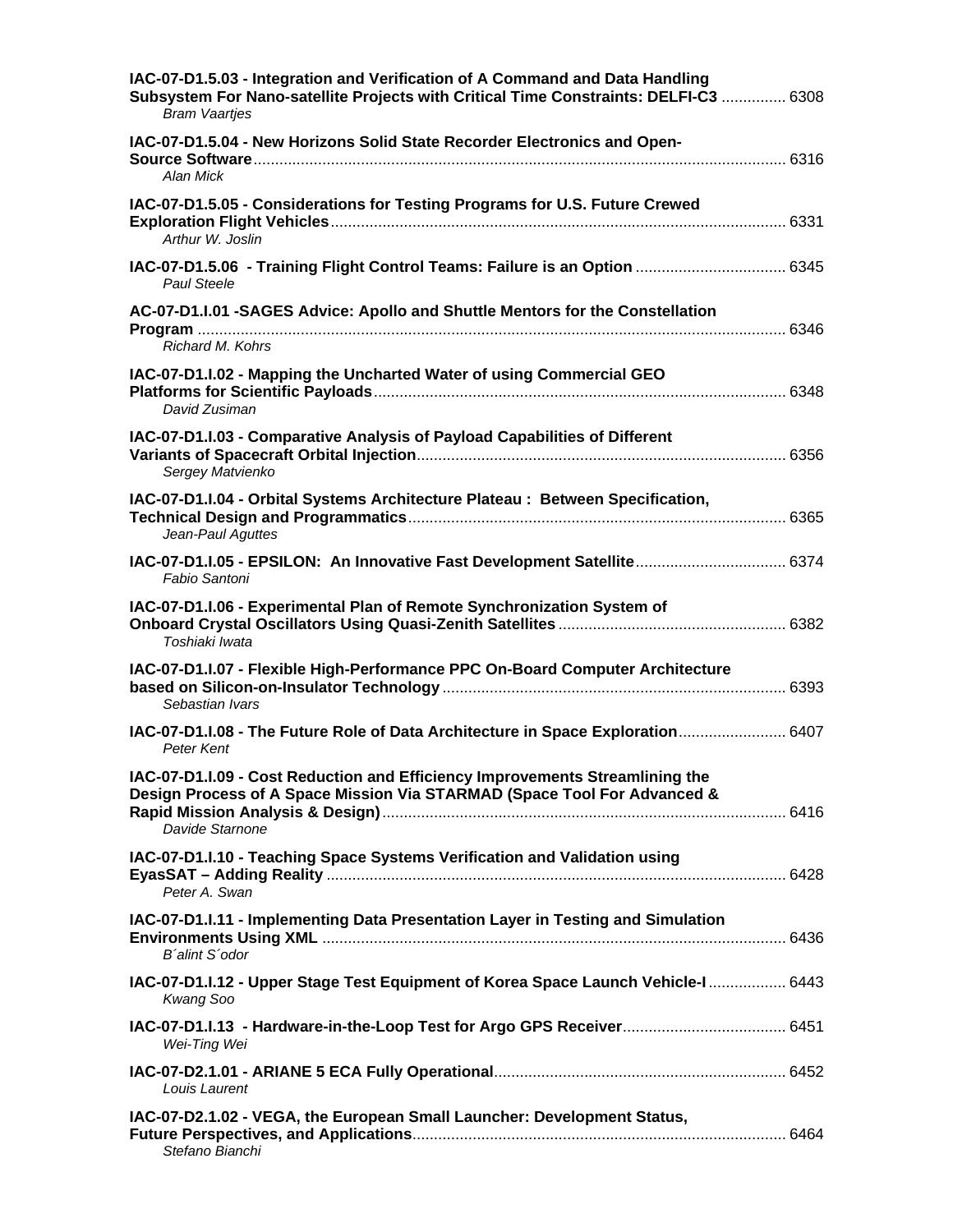| IAC-07-D2.1.03 - The ARIANE 5 ES Launch Vehicle Ready for Launching the<br>Markus Jaeger                                                                                       |  |
|--------------------------------------------------------------------------------------------------------------------------------------------------------------------------------|--|
| IAC-07-D2.1.04 - United Launch Alliance - First Operational Flight of the Heavy<br>Michael Berglund                                                                            |  |
| IAC-07-D2.1.05 - Launch Vehicles in Service or in Development - Soyuz 2<br>Fran cois Barreau                                                                                   |  |
| IAC-07-D2.1.06 - Status and Future Stakes for the ARIANE 5 Launch System  6497<br><b>Bernard Chemoul</b>                                                                       |  |
| Gerard Szatkowski                                                                                                                                                              |  |
| Jun'ichi Horikawa                                                                                                                                                              |  |
| IAC-07-D2.1.09 - The Falcon 1 Launch Vehicle Demo 2 Flight Results Summary,<br><b>Brian Bjelde</b>                                                                             |  |
| <b>B.N.</b> Suresh                                                                                                                                                             |  |
| <b>B.N.</b> Suresh                                                                                                                                                             |  |
| IAC-07-D2.2.03 - ISRO's Next Generation Launcher GSLV MkIII (LVM3):<br>S. Ramakrishnan                                                                                         |  |
| N.P. Giri                                                                                                                                                                      |  |
| IAC-07-D2.2.05 - Overview of Hyperdonic Vehicle Configuration with Focus on<br>T.K. Ganesh Anavaradham                                                                         |  |
| IAC-07-D2.2.06 - Private Aerospace Partners in Indian Aerospace Program -<br>S.S. Balakrishnan                                                                                 |  |
| IAC-07-D2.3.01 - Space Capsule Recovery - Evaluation of Risk Factors, Safety<br>Plans and Procedures and Design of Experiments For Systems Qualification  6587<br>N. Narasaiah |  |
| IAC-07-D2.3.02 - ARIANE 5 Upper Composite de-Orbiting Scenario for ATV Jules<br>Markus Jaeger                                                                                  |  |
| IAC-07-D2.3.03 - The Lox-Methane Upper Stage Motor Development for the Lyra<br>Arturo de Lillis                                                                                |  |
| <b>Michiel Kruijff</b>                                                                                                                                                         |  |
| <b>Richard Pitt</b>                                                                                                                                                            |  |
| IAC-07-D2.3.06 - Launch Vehicle Orbital Stage For Removal of Radioactive Waste<br>Mykola Slyunyayev                                                                            |  |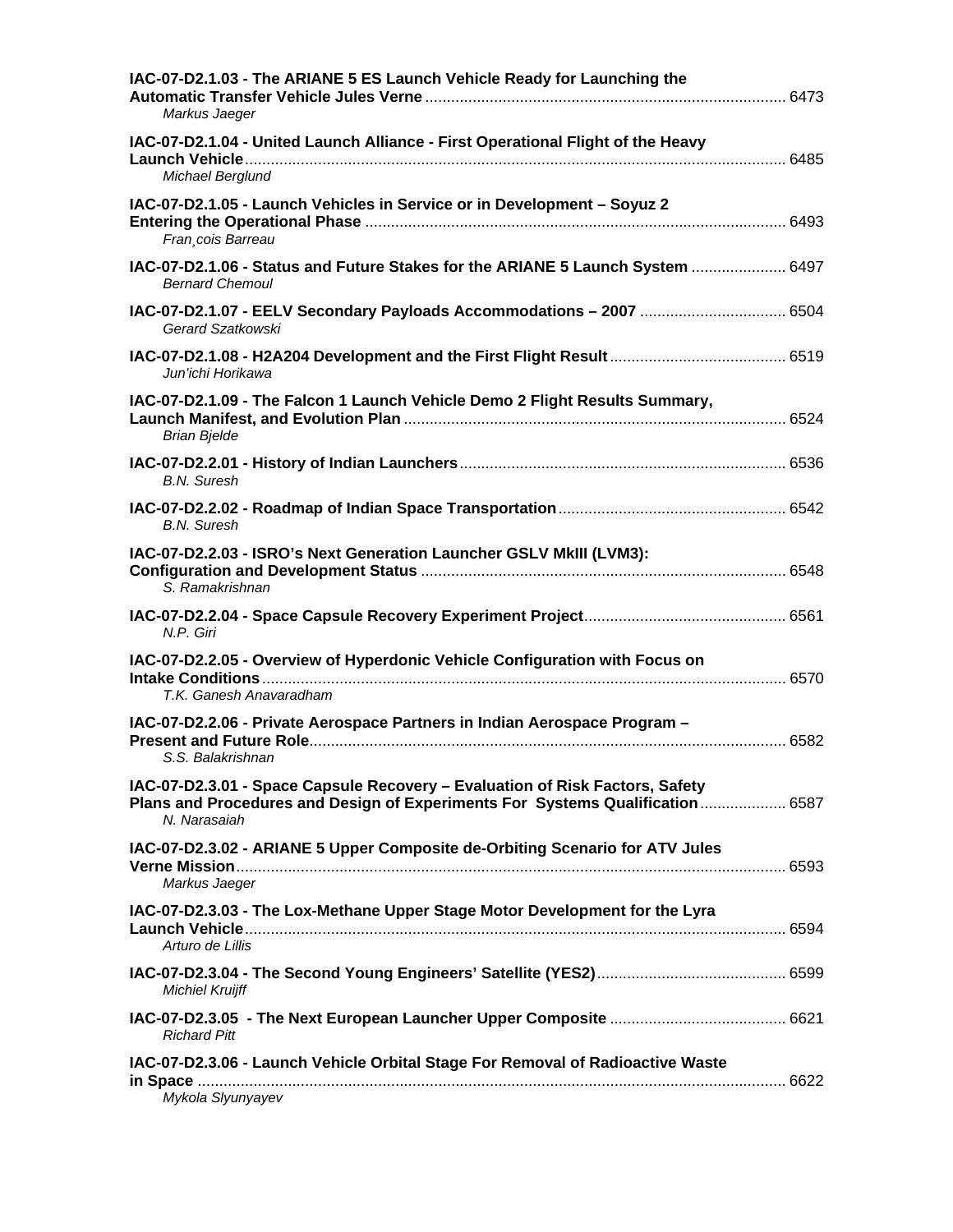| IAC-07-D2.3.07 - Project Centor: Preparing the Design of Future Orbital Transfer<br>Nicolas Berend                                                                                         |  |
|--------------------------------------------------------------------------------------------------------------------------------------------------------------------------------------------|--|
| IAC-07-D2.3.08 - The Use of the Aerodynamic Parameters of the Launch Vehicle<br>Alexey Galaktionov                                                                                         |  |
| IAC-07-D2.3.09 - Non-Linear Dynamic Inversion-Based Guidance and Control for<br>Tiago Hormigo                                                                                              |  |
| IAC-07-D2.3.10 - The Study of the Advanced Upper Stage Conception 6648<br>Wule He                                                                                                          |  |
| IAC-07-D2.4.01 - Optimization of Current Space Transportation Systems for Low<br><b>Earth Orbit</b>                                                                                        |  |
| Karanjeet Singh                                                                                                                                                                            |  |
| IAC-07-D2.4.02 - Next Generation Launcher Studies: Technical Challenge of<br>Linli Guo                                                                                                     |  |
| IAC-07-D2.4.03 - The Perspectives For the Ariane 5 Launcher Over the Next<br>Catherine Poincheval                                                                                          |  |
| IAC-07-D2.4.04 - Possible New Expendable Launchers for Europe in the Future  6665<br>Christophe Talbot                                                                                     |  |
| IAC-07-D2.4.05 - The Falcon 9: A New EELV-class Man-rated Launch Vehicle 6667<br>Peter Capozzoli                                                                                           |  |
| IAC-07-D2.4.06 - The Rocketplane Kistler Reusable Launch Vehicle Development<br><b>Charles Lauer</b>                                                                                       |  |
| 1AC-07-D2.4.07 - Preliminary Studies for the Launch Vehicle VLS Alfa  6683                                                                                                                 |  |
| Paulo Moraes Jr.                                                                                                                                                                           |  |
| <b>Didier Coulon</b>                                                                                                                                                                       |  |
| IAC-07-D2.4.09 - Status Update on AirLaunch's QuickReach Small Launch<br>Debra Facktor Lepore                                                                                              |  |
| IAC-07-D2.4.10 - Expendable Launchers Concept Trade-offs Within the FLPP  6691<br>Yann Letourneur                                                                                          |  |
| AC-07-D2.5.01 - Aerodynamic Characteristics of a Hypersonic Vehicle Configuration<br>During Intake Flow Through Condition and Intake Closed Condition  6702<br>T.K. Ganesh Anavaradham     |  |
| IAC-07-D2.5.02 - Solar Sail: A New Way to Travel Through Out the Space  6707<br>Andrea Tromba                                                                                              |  |
| Laura Appolloni                                                                                                                                                                            |  |
| IAC-07-D2.5.04 - Achievements of the European Expander Demonstrator 2006 2007<br>Francois Lassoudiere                                                                                      |  |
| IAC-07-D2.5.05 - On-Board Early Detection Loss Prevention - Real Time Location,<br>Evaluation, and Analysis of Abnormal Temperature Events in Critical Mission Vehicles<br>Paul J. Celauro |  |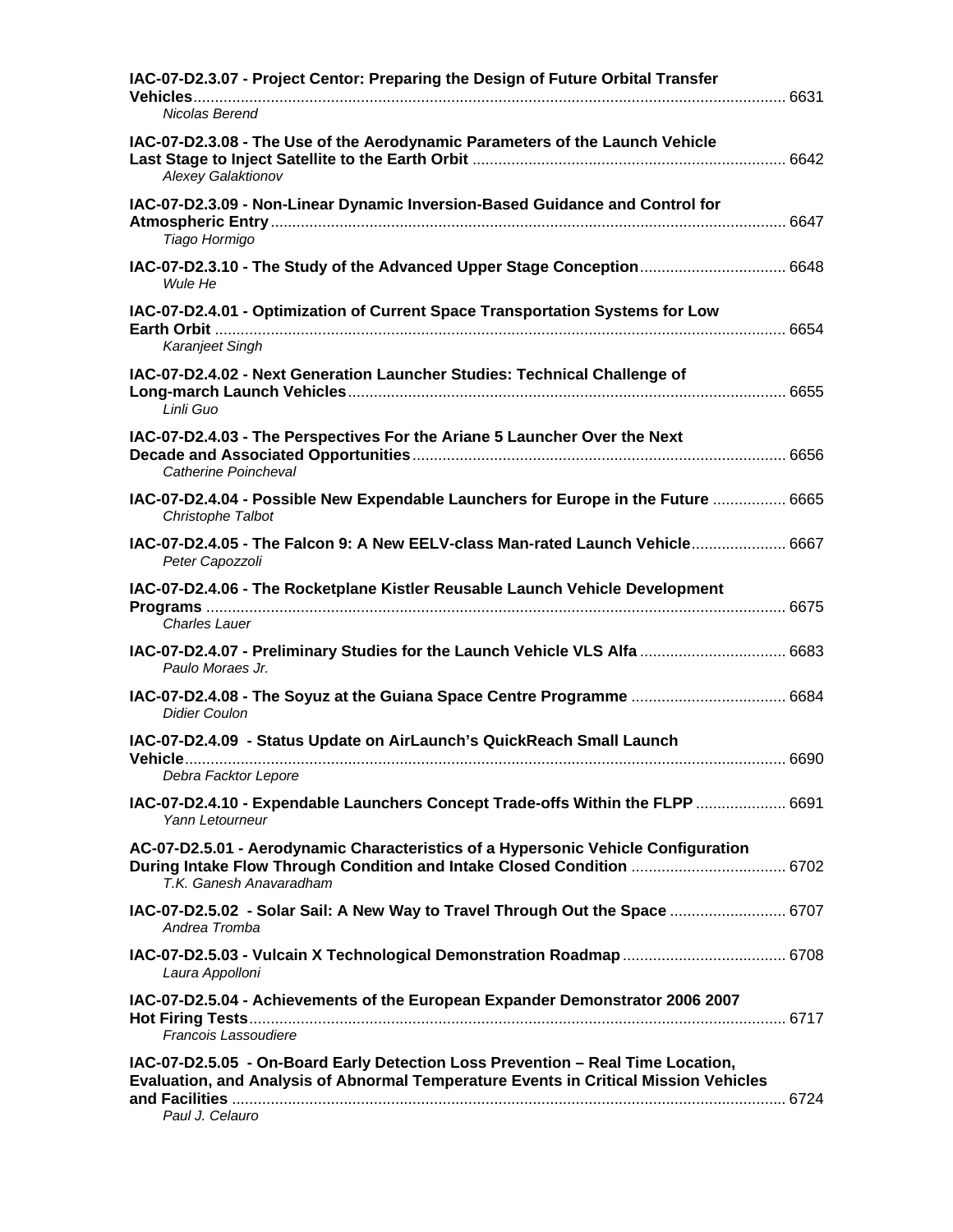| IAC-07-D2.5.06 - Advanced Space Transportation Systems - Bargouzin Booster 6725<br>Marco Prampolini                                                                                          |  |
|----------------------------------------------------------------------------------------------------------------------------------------------------------------------------------------------|--|
| IAC-07-D2.5.07 - Using of Adaptive Artificial Neural Net in a Future Launch Vehicle<br><b>Valery Dineev</b>                                                                                  |  |
| IAC-07-D2.5.08 - The Future Telemetry Technologies of Changzheng Launch Vehicle 6740<br>Xiangwu Gao                                                                                          |  |
| IAC-07-D2.5.09 - Aerothermodynamics Research For Long-march Reusable<br>Tao Du                                                                                                               |  |
| IAC-07-D2.5.10 - The Technology of Thermal Management in the Long March<br>Qiaoyan Cai                                                                                                       |  |
| IAC-07-D2.5.11 - Development Status of the Re-Entry Spectrometer RESPECT for<br>Sebastian Lein                                                                                               |  |
| IAC-07-D2.6.01 - Payloads on Board the European Experimental Re-entry Test<br>Francesco Ratti                                                                                                |  |
| IAC-07-D2.6.02 - The IXV Project: the European in-Flight Experimentation for<br>Giorgio Tumino                                                                                               |  |
| IAC-07-D2.6.03 - The FLPP IXV In-Flight Experimentation "Payload" 6789<br>Dario Boggiatto                                                                                                    |  |
| IAC-07-D2.6.04 - Integrated System Test Approaches for the NASA Ares I Crew<br><b>Charles Cockrell</b>                                                                                       |  |
| Gennaro Russo                                                                                                                                                                                |  |
| Sylvain Guedron                                                                                                                                                                              |  |
| IAC-07-D2.6.07 - The Phase B Status and Synthesis of the Pre-X Experimental Re-<br><b>Patrice Plotard</b>                                                                                    |  |
| IAC-07-D2.6.08 - Experimenting Atmospheric Re-entry with the EXPERT Capsule  6832<br>Federico Massobrio                                                                                      |  |
| IAC-07-D2.6.09 - A Multi-Purpose and Fully Autonomous In-Flight Monitoring<br>Clemens Kaiser                                                                                                 |  |
| IAC-07-D2.6.10 - Assessment of Opportunity to Use Currently Existing Aircraft For<br>Launch of the Demonstrator of Reusable Stages of Future Launch Vehicles (FLEX)  6844<br>Anton Kolozezny |  |
| Jeff Emdee                                                                                                                                                                                   |  |
| IAC-07-D2.7.02 - Optimization of Operational Cost and Risk in Assembly, Testing<br>Toshiaki Takemae                                                                                          |  |
| Douglas Stanley                                                                                                                                                                              |  |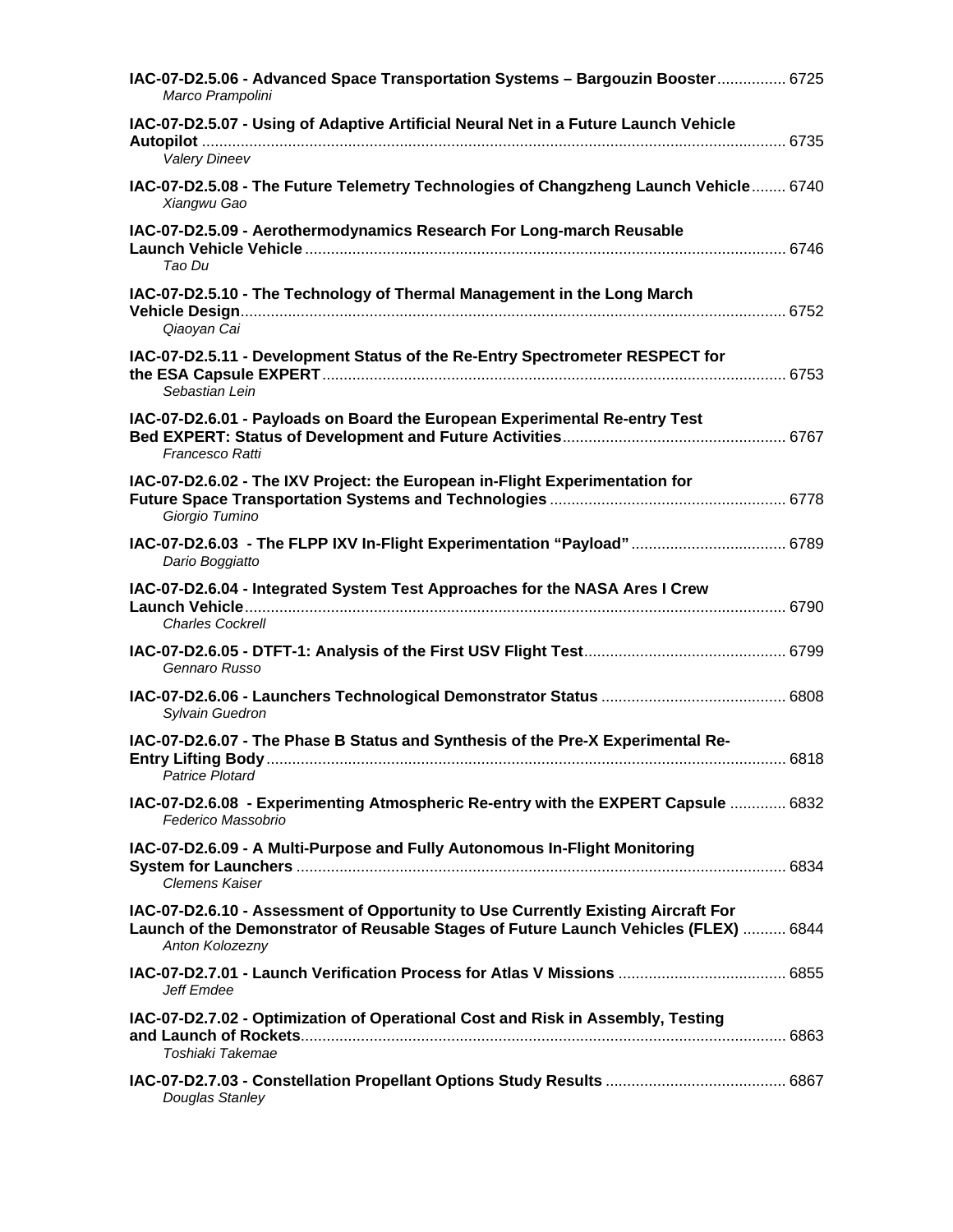| IAC-07-D2.7.04 - Flight Mechanics of the Re-entry From Moon and Mars Human<br>Rodrigo Haya Ramos                                                                  |  |
|-------------------------------------------------------------------------------------------------------------------------------------------------------------------|--|
| IAC-07-D2.7.05 - Optimal Design of Earth Return Trajectories from Moon for<br>Yusuke Shibasaki                                                                    |  |
| Dominique Valentian                                                                                                                                               |  |
| IAC-07-D2.7.07 - Latest Progress in Research on the SpaceLiner High-Speed<br><b>Martin Sippel</b>                                                                 |  |
| IAC-07-D2.7.08 - A Technique For Comparative Analysis of Future Space<br>Transportation Systems in A Frame of a Russian-European Concept  6907<br>Anton Kolozezny |  |
| IAC-07-D2.7.09 - Technical Assessments of Future European Space<br><b>Martin Sippel</b>                                                                           |  |
| IAC-07-D2.7.10 - Exploration Spacecraft - General Design Guidelines 6927<br>Luigi Bussolino                                                                       |  |
| Susan Burns                                                                                                                                                       |  |
| IAC-07-D2.I.02 - Semi-Cryo Inter Tank Structure Design with a Common Bulk<br>Vedachalam Nagarajan                                                                 |  |
| IAC-07-D2.I.03 - Process Automation Systems For Propellant Servicing of Liquid<br>Srinivas Anand Yalamarty                                                        |  |
| IAC-07-D2.I.04 - Development of Preparation Automated Control System For<br>Jinho Seo                                                                             |  |
| IAC-07-D2.I.05 - Tether Capture and Momentum Exchange from Hyperbolic Orbits 6963<br>Paul Williams                                                                |  |
| IAC-07-D2.I.06 - Concept Definition of Small Suborbital Reusable Launch Vehicle 6978<br>Fei Wang                                                                  |  |
| IAC-07-D2.I.07 - Research on the Iteration Guidance Scheme for the Upper Stage<br><b>Yin ShiMing</b>                                                              |  |
| IAC-07-D2.I.08 - Resonance Phenomenon of Flow of Modern Launch Vehicle<br><b>Alexey Galaktionov</b>                                                               |  |
| IAC-07-D2.I.09 - The Legal Regime(s) Governing Space Transportation Systems 6984<br>Paul Dempsey                                                                  |  |
| Shoichiro Asada                                                                                                                                                   |  |

| IAC-07-D2.I.11 - Research on Application of Modeling and Simulation in Launch |  |
|-------------------------------------------------------------------------------|--|
|                                                                               |  |
| HaoLong Zhang                                                                 |  |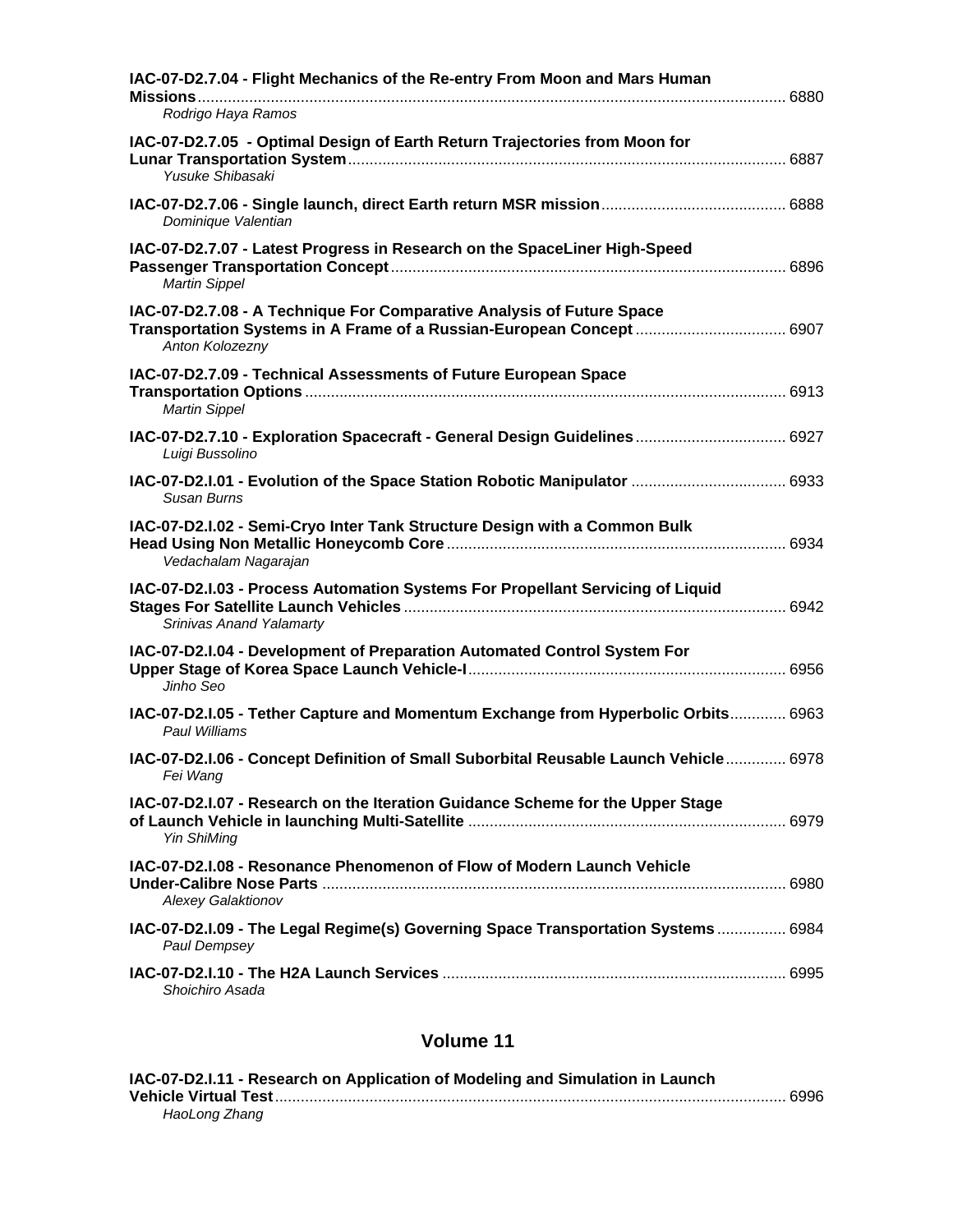| IAC-07-D2.I.12 - Hyperdesign: A Process Integration Environment For the<br>Wen Zhao                    |  |
|--------------------------------------------------------------------------------------------------------|--|
| IAC-07-D2.I.13 - Development A Parametric Design and Analysis Tool for<br>Xu Dajun                     |  |
| IAC-07-D3.1.01 - Canadian Stepping Stone Approach to Space Exploration 7008<br>Jean-Claude Piedboeuf   |  |
| Friedhelm Claasen                                                                                      |  |
| IAC-07-D3.1.03 - Operational Concepts for Future Exploration Architectures -<br><b>Andrew Hide</b>     |  |
| Silvio Sandrone                                                                                        |  |
| IAC-07-D3.1.05 - Sustainable Space Exploration Architecture Design: the Key to<br>Scott G. Moon        |  |
| IAC-07-D3.1.06 - Stepping Stones to the Future: Achieving a Sustainable Lunar<br>John C. Mankins       |  |
| Scott Hovland                                                                                          |  |
| Erica Gralla                                                                                           |  |
| IAC-07-D3.1.09 - Teleoperated Rovers and Thermal Wadis - An Approach to<br>Robert Wegeng               |  |
| IAC-07-D3.1.10 - Human Missions Throughout the Outer Solar System:<br>Ralph L. McNutt                  |  |
| IAC-07-D3.2.01 - Building-Up the Technical Foundations for Human Space<br>Paul Wooster                 |  |
| IAC-07-D3.2.02 - An Optimal Seed-Identification and Generation Analysis<br><b>Amor Menezes</b>         |  |
| IAC-07-D3.2.03 - An Architecture for Storage and Delivery of Oxygen and<br>Shawna Pandya               |  |
| IAC-07-D3.2.04 - ISRU Technologies and Sustainable Space Exploration  7115<br>Alberto Torasso          |  |
| IAC-07-D3.2.05 - Mars Cargo Transportation Systems Enabled by the Dual-Stage<br>Cristina Bramanti      |  |
| IAC-07-D3.2.06 - Recent Advancements of the Lidar-based Autonomous Planetary<br>Christopher S. Langley |  |
| IAC-07-D3.2.07 - PISCES a "Stepping Stone" to International Space Exploration<br>Joe T. Howell         |  |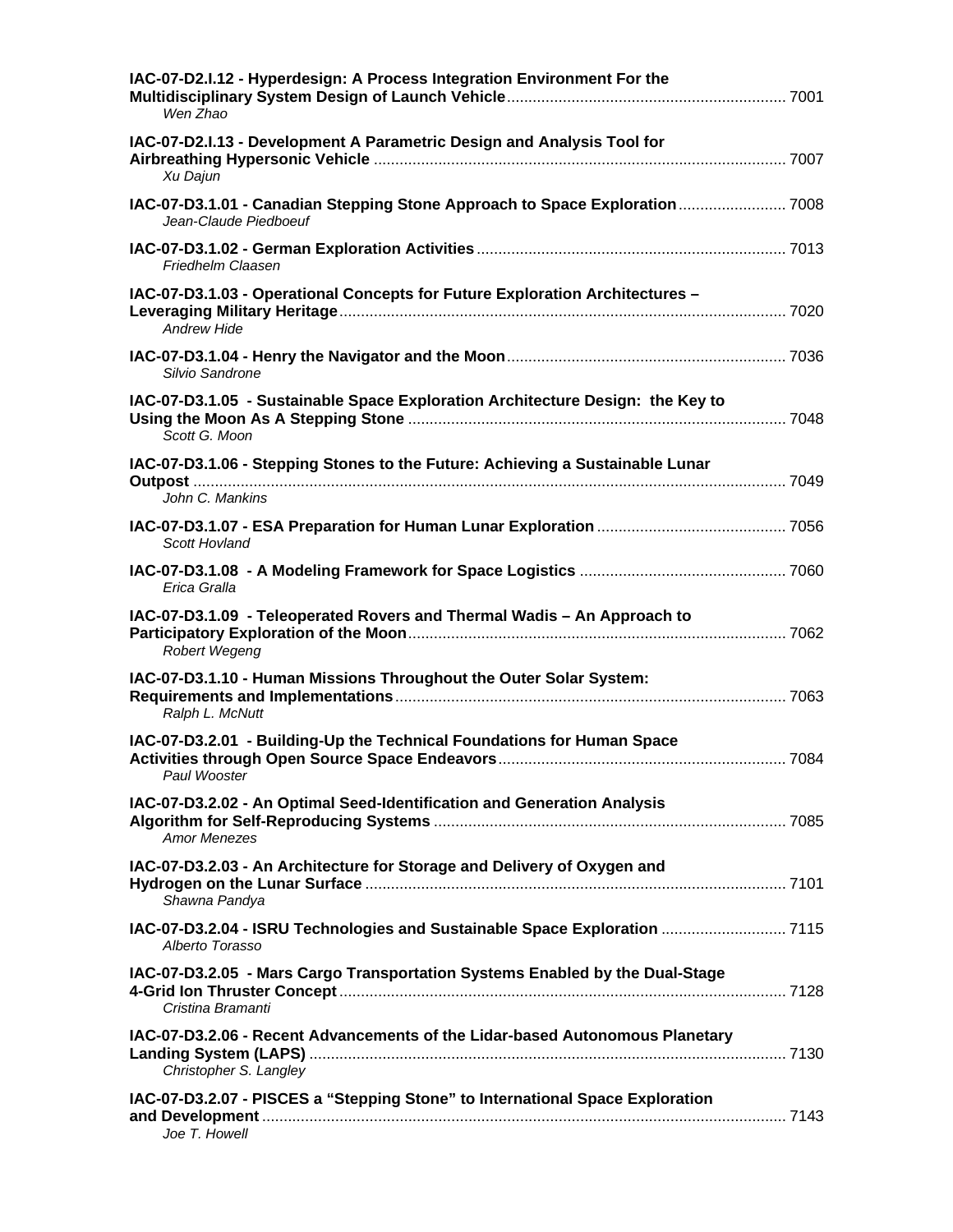| IAC-07-D3.2.08 - The Use of Multi-role Components in a Systems of Systems<br>Mark Hempsell                  |  |
|-------------------------------------------------------------------------------------------------------------|--|
| An Kai Yantai                                                                                               |  |
| IAC-07-D3.3.01 - Libration Point Missions, Vehicles and Lunar Exploration 7162<br><b>Florian Renk</b>       |  |
| IAC-07-D3.3.02 - Fabrication Infrastructure to Enable Efficient Exploration and<br>Joe T. Howell            |  |
| IAC-07-D3.3.03 - A in Situ Resource Utilisation Demonstrator for the Moon:<br>Massimo Vetrisano             |  |
| IAC-07-D3.3.04 - Lunar Base Habitat Design for Extended Manned Lunar Missions  7174<br>Sanket Nayak         |  |
| IAC-07-D3.3.05 - A Systematic Approach for the End-to-End Configuration<br>Shyama Chakroborty               |  |
| IAC-07-D3.3.06 - Technological Evolution and Revolution for Missions to the<br><b>Wendell Chun</b>          |  |
| IAC-07-D3.3.07 - Scientific and Engineering Requirments for a Sustainable Space<br>Scott G. Moon            |  |
| IAC-07-D3.3.08 - Smallsats and the Moon: Providing the Picks and Shovels For<br>Adam M. Baker               |  |
| IAC-07-D3.4.-D3.5-E5.5.01 - Understanding and Exploiting Long Term Technology<br><b>Rob Scott</b>           |  |
| IAC-07-D3.4.-D3.5-E5.5.02 - Managing Space Technology Development at NASA  7252<br><b>Christopher Moore</b> |  |
| IAC-07-D3.4.-D3.5-E5.5.03 - Mission Database and Technology Planning at the<br>Jean-Claude Piedboeuf        |  |
| IAC-07-D3.4.-D3.5-E5.5.04 - Technology Readiness Assessments: A<br>John C. Mankins                          |  |
| IAC-07-D3.4.-D3.5-E5.5.05 - Initiating At CNES A New Technology Roadmapping<br><b>Durand-Carrier Franck</b> |  |
| IAC-07-D3.4.-D3.5-E5.5.06 - Supporting Innovation in Space Technology:<br>Marco Freire                      |  |
| IAC-07-D3.4.-D3.5-E5.5.07 - Technology Readiness & Risk Assessments: A New<br>John C. Mankins               |  |
| IAC-07-D3.4.-D3.5-E5.5.08 - Lessons Learned From Deploying An Analytical Task<br>Daniel O'Neil              |  |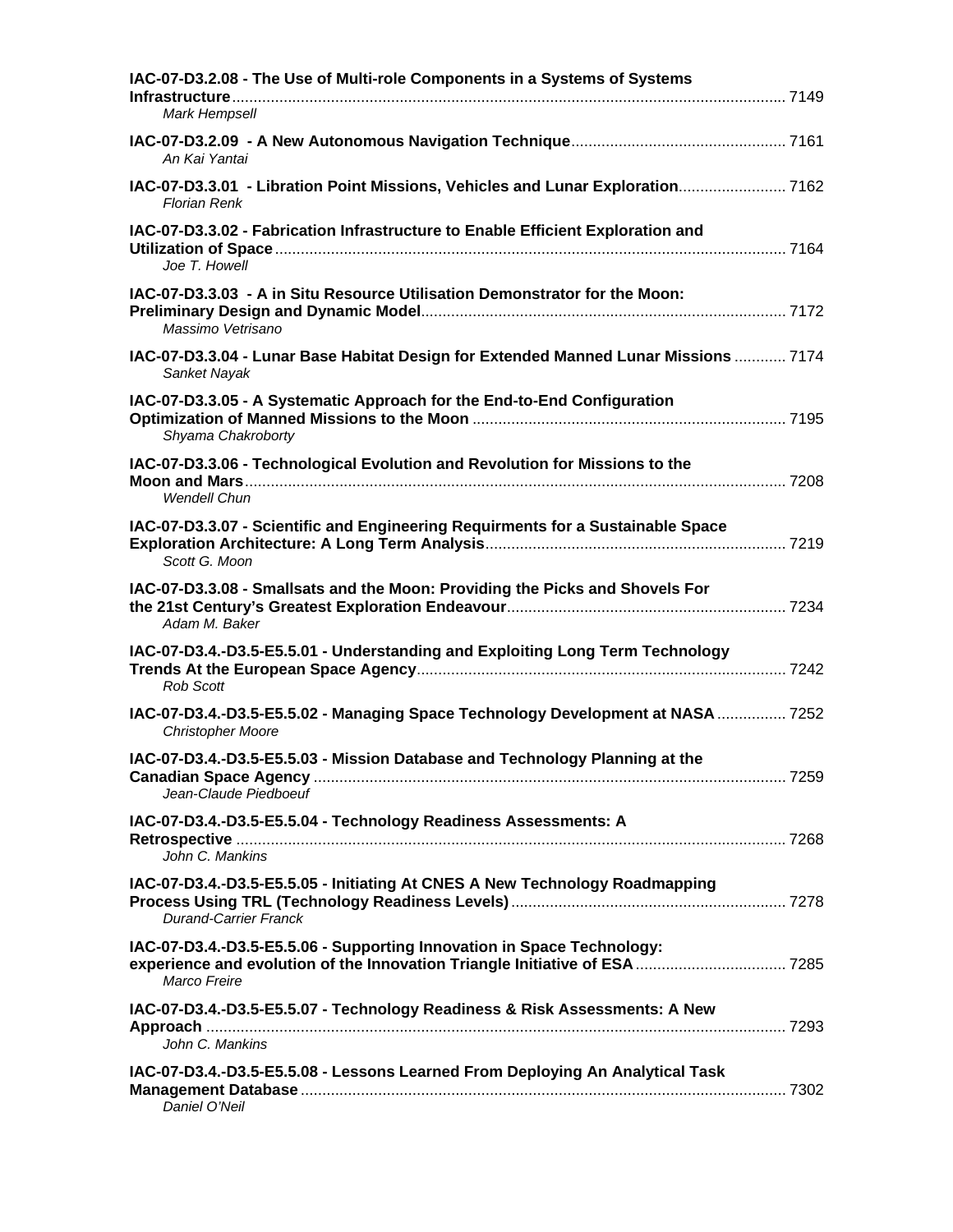| IAC-07-D3.5.-D3.4-E5.5.01 - Concept of a Planning Tool to support International<br><b>Bernhard Hufenbach</b>                                                                   |  |
|--------------------------------------------------------------------------------------------------------------------------------------------------------------------------------|--|
| IAC-07-D3.5.-D3.4-E5.5.02 - Platform Learning in Space Exploration Strategy 7320<br>Alar Kolk                                                                                  |  |
| IAC-07-D3.5.-D3.4-E5.5.03 - Learning Global Lessons for Space Exploration 7332<br>Jeanne Holm                                                                                  |  |
| IAC-07-D3.5.-D3.4-E5.5.04 - A Subject Hierarchy Approach to the Space Activity<br><b>Dmitry Payson</b>                                                                         |  |
| IAC-07-D3.5.-D3.4-E5.5.05 - NASA State of the Agency (SoA) Methodology  7338<br>G.S. Krishnan                                                                                  |  |
| IAC-07-D3.5.-D3.4-E5.5.06 - NASA Knowledge Management Practices - Present<br>G.S. Krishnan                                                                                     |  |
| IAC-07-D4.1.01 - Ground Assisted Rendezvous with Geosynchronous Satellites<br>For the Disposal of Space Debris by Means of Earth-oriented Tethers 7364<br>Vladimir A. Chobotov |  |
| IAC-07-D4.1.02 - An Inverse Dynamics Method for Soft Landing and Anchoring<br>Radu Rugescu                                                                                     |  |
| IAC-07-D4.1.03 - Dynamic Multibody Modeling for Tethered Space Elevators 7372<br>Paul Williams                                                                                 |  |
| IAC-07-D4.1.04 - Effects of Climber Transit on the Space Elevator Dynamics 7393<br>Stephen Cohen                                                                               |  |
| IAC-07-D4.1.05 - Mechanics of the Space Elevator Including Deployment and                                                                                                      |  |
| Dag Evensberget<br>Elisenda Bou                                                                                                                                                |  |
| Peter A. Swan                                                                                                                                                                  |  |
| IAC-07-D5.1.01 - Status of Working Group on Knowledge Management for Space<br>Jeanne Holm                                                                                      |  |
| IAC-07-D5.1.02 - Overview of the Knowledge Management System in ESA/ESOC  7445<br>Roberta Mugellesi                                                                            |  |
| IAC-07-D5.1.03 - Knowledge Worker Infrastructure: An Approach to Improving<br><b>Nitin Naik</b>                                                                                |  |
| IAC-07-D5.1.04 - Learning from Space Operations: Lessons Learned in ESOC  7454<br>Stefano Scaglioni                                                                            |  |
| Patrick Hambloch                                                                                                                                                               |  |
| IAC-07-D5.1.06 - Knowledge Management Challenges for Successful Space<br><b>Edward Rogers</b>                                                                                  |  |
|                                                                                                                                                                                |  |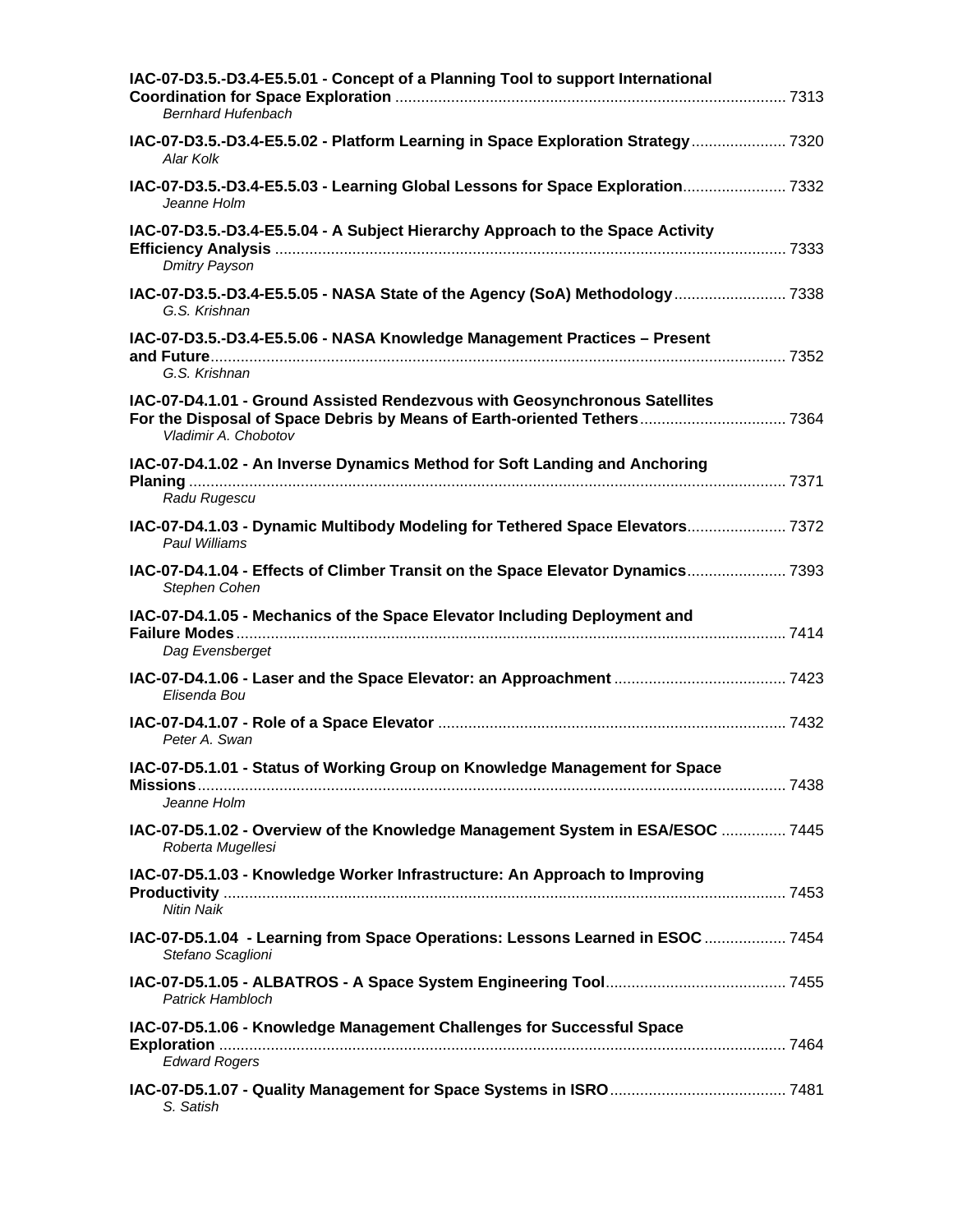| IAC-07-D5.1.08 - Reliability Centered Maintenance (RCM) Analysis and Its<br>Application in the Preventive Maintenance of Satellite Ground Equipment 7488<br>Wang Hongfeng                      |  |
|------------------------------------------------------------------------------------------------------------------------------------------------------------------------------------------------|--|
| IAC-07-D5.1.09 - Computer-Based Information-Analytical Systems on Safety and<br>Sergey Lysy                                                                                                    |  |
| Zhang Qingxiang                                                                                                                                                                                |  |
| Yugo Kimoto                                                                                                                                                                                    |  |
| IAC-07-D5.2.03 - Correlation of GSO Satellite Anomalies with Space Weateher Data 7507<br>C.G. Patil                                                                                            |  |
| Sebastien Bourdarie                                                                                                                                                                            |  |
| IAC-07-D5.2.05 - Needs and Possibility of Solar Particle Alert Based on Observations  7527<br>Maki Akioka                                                                                      |  |
| AC-07-E1.1.01 -Preparing the Future Astronauts - Young Students' Participatory<br>Sayandeep Khan                                                                                               |  |
| IAC-07-E1.1.02 - An Effective Mode to Train the Top Undergraduates for<br>Guobiao Cai                                                                                                          |  |
| IAC-07-E1.1.03 - Summer Space-Camp for Primary and Secondary Schoolchildren  7541<br>Alejandra Moral Due nas                                                                                   |  |
| IAC-07-E1.1.04 - The French National Rockets Launch Campaign and its Dawn of<br>Christophe Scicluna                                                                                            |  |
| IAC-07-E1.1.05 - High School Student Experiment: From Paper to the<br>Giuseppe Codispoti                                                                                                       |  |
| IAC-07-E1.1.06 - SEDSAT-2: Designing and Developing a Student PicoSatellite<br>Lavina Parwani                                                                                                  |  |
| Koh-Ichiro Oyama                                                                                                                                                                               |  |
| <b>Kirk Kittell</b>                                                                                                                                                                            |  |
| IAC-07-E1.1.09 - The Role of Water Rocket Activities in Space Education and<br>Toshiaki Takemae                                                                                                |  |
| 1AC-07-E1.1.10 - Education Programs using Small Aerospace Systems (part 2)  7578<br>Kenji Ogimoto                                                                                              |  |
| IAC-07-E1.2.01 - Astronomy and Space Science Education in Vietnamese High                                                                                                                      |  |
| Thanh Tuong Nguyen<br>IAC-07-E1.2.02 - Enhancement of Primary Education Using Edusat: Rajiv Gandhi<br><b>Project For Edusat Supported Elementary Education Network RGPEEE)</b><br>Vikram Desai |  |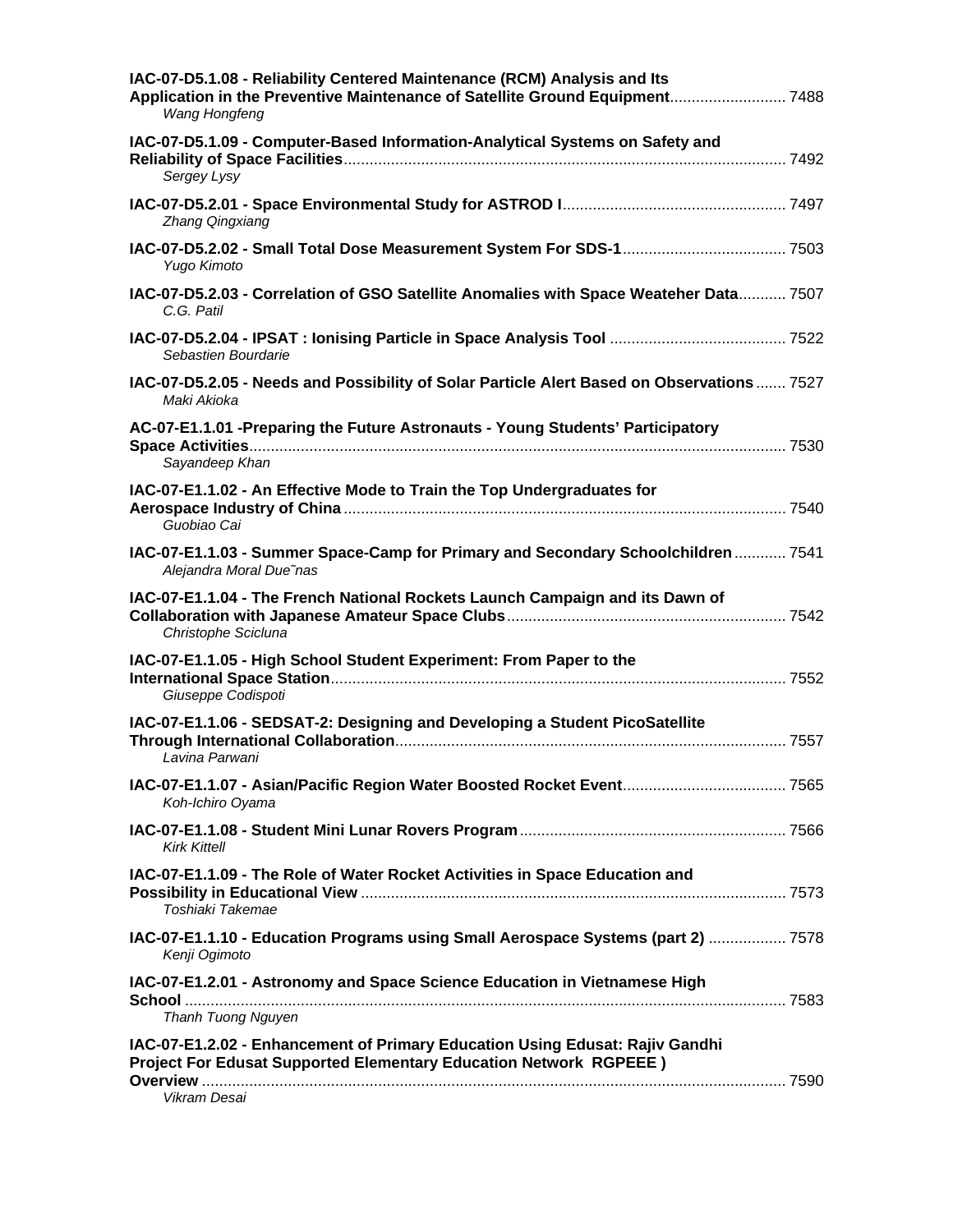| IAC-07-E1.2.03 - Using Space Materials to Support Education: Approaches by<br>Takemi Chiku                                                                                   |  |
|------------------------------------------------------------------------------------------------------------------------------------------------------------------------------|--|
| <b>Ivette Rodrigues</b>                                                                                                                                                      |  |
| IAC-07-E1.2.05 - A New Educational Program: Astronautics in High School 7620<br>Chantal Cappelletti                                                                          |  |
| IAC-07-E1.2.06 - New Structures and Mechanisms For Space Educational<br><b>Anne Brumfitt</b>                                                                                 |  |
| IAC-07-E1.2.07 - The Seeds Initiative: Space Exploration and Development<br>Systems - Preparing European Experts For the Future Space Exploration  7635<br>Ernesto Vallerani |  |
| IAC-07-E1.2.08 - The Orbital Academy - A Success Story for Professional<br>Carlos Niederstrasser                                                                             |  |
| IAC-07-E1.2.09 - Unprecedented Cooperation Between China and Africa in Space<br>Yu Gao                                                                                       |  |
| IAC-07-E1.2.10 - SPACE GENERATION ADVISORY COUNCIL: Past, Present, and<br><b>Kevin Stube</b>                                                                                 |  |
| IAC-07-E1.3.01 - Programme of Education and Outreach Activities Per ESA<br>Sylvie Ijsselstein                                                                                |  |
| IAC-07-E1.3.02 - Space Education and Awareness in Non-space Faring Nations<br>Maryam Aljoaan                                                                                 |  |
| IAC-07-E1.3.03 - Laboratory for Space and Microgravity Research (LEEM): Space<br><b>Hector Salvador</b>                                                                      |  |
| IAC-07-E1.3.04 - Edusat for Enhancing Primary Education in Karnataka State 7676<br>P.K. Jain                                                                                 |  |
| IAC-07-E1.3.05 - Space Education Outreach in Developing and Established<br>Marcia Fiamengo                                                                                   |  |
| IAC-07-E1.3.06 - Universe Awareness, Inspiring Young Children with the Beautiful<br>Carolina Odman                                                                           |  |
| IAC-07-E1.3.07 - Mana TV: the First Ku Band Based Educational Network in India  7690<br>Rama Rao Veluri                                                                      |  |
| IAC-07-E1.3.08 - Europlanet and the International Year of Astronomy  7691<br>Pedro Russo                                                                                     |  |

| IAC-07-E1.3.09 - Call For Space: An Educational Videogame For High School Students  7695<br>Giuseppina Pulcrano |  |
|-----------------------------------------------------------------------------------------------------------------|--|
| IAC-07-E1.3.10 - World Space Week: An Efficient Tool For Worldwide Space                                        |  |
| Max Grimard                                                                                                     |  |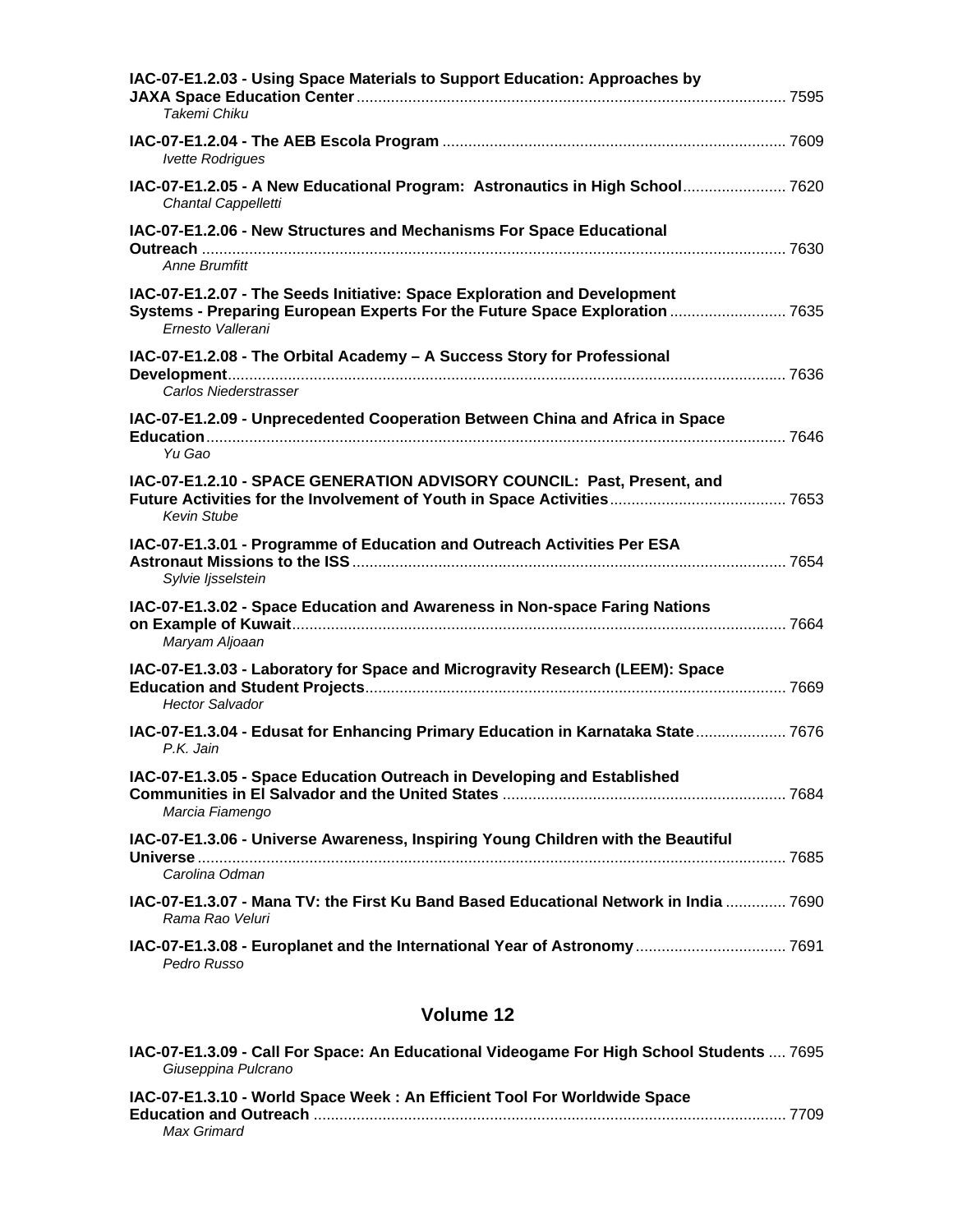| IAC-07-E1.4.01 - Satellite Based Network for Blind People's Association 7716<br><b>Bharat Darji</b>                                                                                          |  |
|----------------------------------------------------------------------------------------------------------------------------------------------------------------------------------------------|--|
| IAC-07-E1.4.02 - Satellite based Solution to Connect Rural India: the Village<br>H. Rayappa                                                                                                  |  |
| IAC-07-E1.4.03 - One Sky, Two Views - A Space Science Program for Outreach to<br>Rosalyn Pertzborn                                                                                           |  |
| IAC-07-E1.4.04 - Victorian Space Science Education Centre: Using Games<br>Naomi Mathers                                                                                                      |  |
| IAC-07-E1.4.05 - Orbital Litchi - Breaking Through the Looking Glass 7731<br><b>Guy Pignolet</b>                                                                                             |  |
| IAC-07-E1.4.06 - 40 Million Scouts and Guides celebrate Sputnik 50th Anniversary  7739<br>Lachlan Thompson                                                                                   |  |
| Ferdi de Bruijn                                                                                                                                                                              |  |
| Pedro Russo                                                                                                                                                                                  |  |
| IAC-07-E1.4.09 - Bridging the Gap: Cooperative Partnerships for Space Education  7754<br><b>Benjamin Davis</b>                                                                               |  |
| IAC-07-E1.4.10 - Hands on Space Flight Risk Reduction Training through Ground<br>David Barnhart                                                                                              |  |
| IAC-07-E1.5.01 - Migration of Science and Engineering Students and Implications<br>Katie E. Blanding                                                                                         |  |
| IAC-07-E1.5.02 - Creating Future Explorers and Innovators: NASA's Education<br>Angela Phillips Diaz                                                                                          |  |
| IAC-07-E1.5.03 - Attracting Pupils and Students to Human Spaceflight and Exploration<br>- ESA's Education Activities in the Frame of ISS and Exploration Programmes 7778<br>Andreas Diekmann |  |
| IAC-07-E1.5.04 - How to Engage 18-25 Year Olds Into Space Exploration. Making<br>Lucia Soto                                                                                                  |  |
| IAC-07-E1.5.05 - One World: Global Visions for Space Exploration Education  7786<br>Marlene MacLeish                                                                                         |  |
| IAC-07-E1.5.06 - The Complete Undergraduate Research Experience Inspired by<br>Timothy M. Ritter                                                                                             |  |
| IAC-07-E1.5.07 - Overview of the First Year Activities of the Seeds Project Work  7788<br>Nicole Viola                                                                                       |  |
| Rajendiran Ravivarman                                                                                                                                                                        |  |
| Anna Grinberg                                                                                                                                                                                |  |
| IAC-07-E1.I.01 - PERSEUS - A Nanosat Launch System Project Focusing on<br>Christelle Bernard-Lepine                                                                                          |  |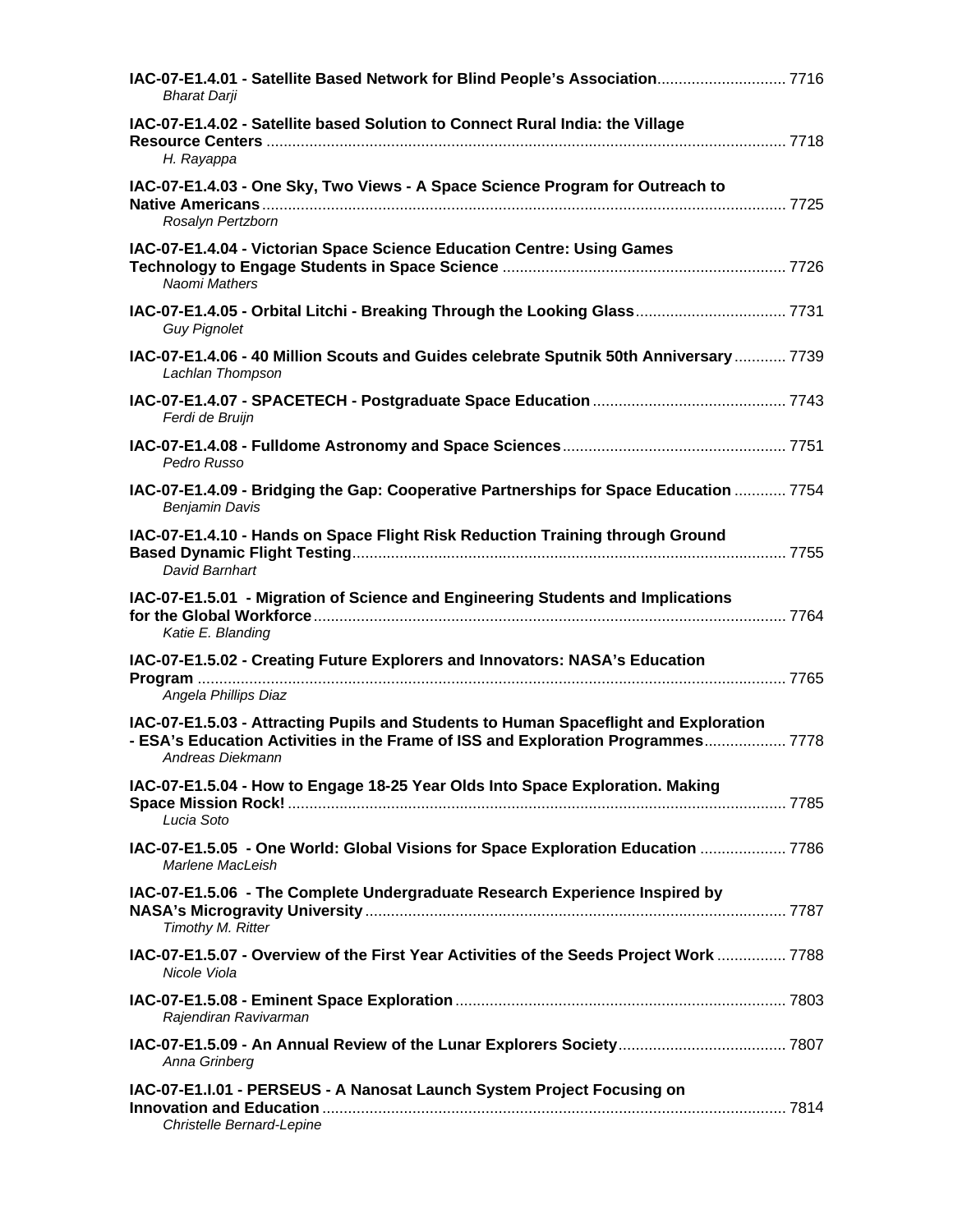| Philippe Cou'e Dassault                                                                                                                                                  |  |
|--------------------------------------------------------------------------------------------------------------------------------------------------------------------------|--|
| <b>Paul Steele</b>                                                                                                                                                       |  |
| IAC-07-E1.I.04 - Ground Segment Management on an International Student Project  7827<br>David Vicente Alarcon                                                            |  |
| Zhao Sheng                                                                                                                                                               |  |
| IAC-07-E1.I.06 - Managing Space Student Projects: Lessons Learned in the<br>Pedro Rodrigues                                                                              |  |
| P"aivi Jukola                                                                                                                                                            |  |
| IAC-07-E1.I.08 - Four Decades of Capacity Building in Applications of Space-<br>Based Earth Observation and Geoinformatics at Indian Institute of Remote<br>V.K. Dadhwal |  |
| <b>Edythe Week</b>                                                                                                                                                       |  |
| Lachlan Thompson                                                                                                                                                         |  |
| IAC-07-E1.I.11 - Sputnik and Space Age in the View of Young Spaniards 7867<br>Alider Cragnolini                                                                          |  |
| Fernando Martinez                                                                                                                                                        |  |
| IAC-07-E2.1.02 - Development of Neural Network Algorithm to Classify Coral<br>Sushobhan Bandyopadhyay                                                                    |  |
| IAC-07-E2.1.03 - An Adaptive Fuzzy State Noise Driven Extended Kalman Filter<br><b>Rohit Garhwal</b>                                                                     |  |
| IAC-07-E2.1.04 - Feasibility Study on Aero-Breaking Combined with Electro-<br>Daisuke Yamashita                                                                          |  |
| IAC-07-E2.1.05 - Analysis of a Nonlinear Continuous Control Algorithm, in the<br>Esten Ingar Grotli                                                                      |  |
| Dipl.-Ing. Patrick Henkel                                                                                                                                                |  |
| IAC-07-E2.1.07 - A Novel Fast-Response Heat Flux Sensor for Fundamental<br><b>Tim Roediger</b>                                                                           |  |
| Jeffrey Apeldoorn                                                                                                                                                        |  |
| Liliana Novais                                                                                                                                                           |  |
| IAC-07-E2.2.02 - A New Method for Measuring the Activity of ABC Transporters<br>Sergi Vaquer Araujo                                                                      |  |
| IAC-07-E2.2.03 - Experiment Building Around Sodium Retention in Microgravity  7935<br>Laura Andr'e-Boyet                                                                 |  |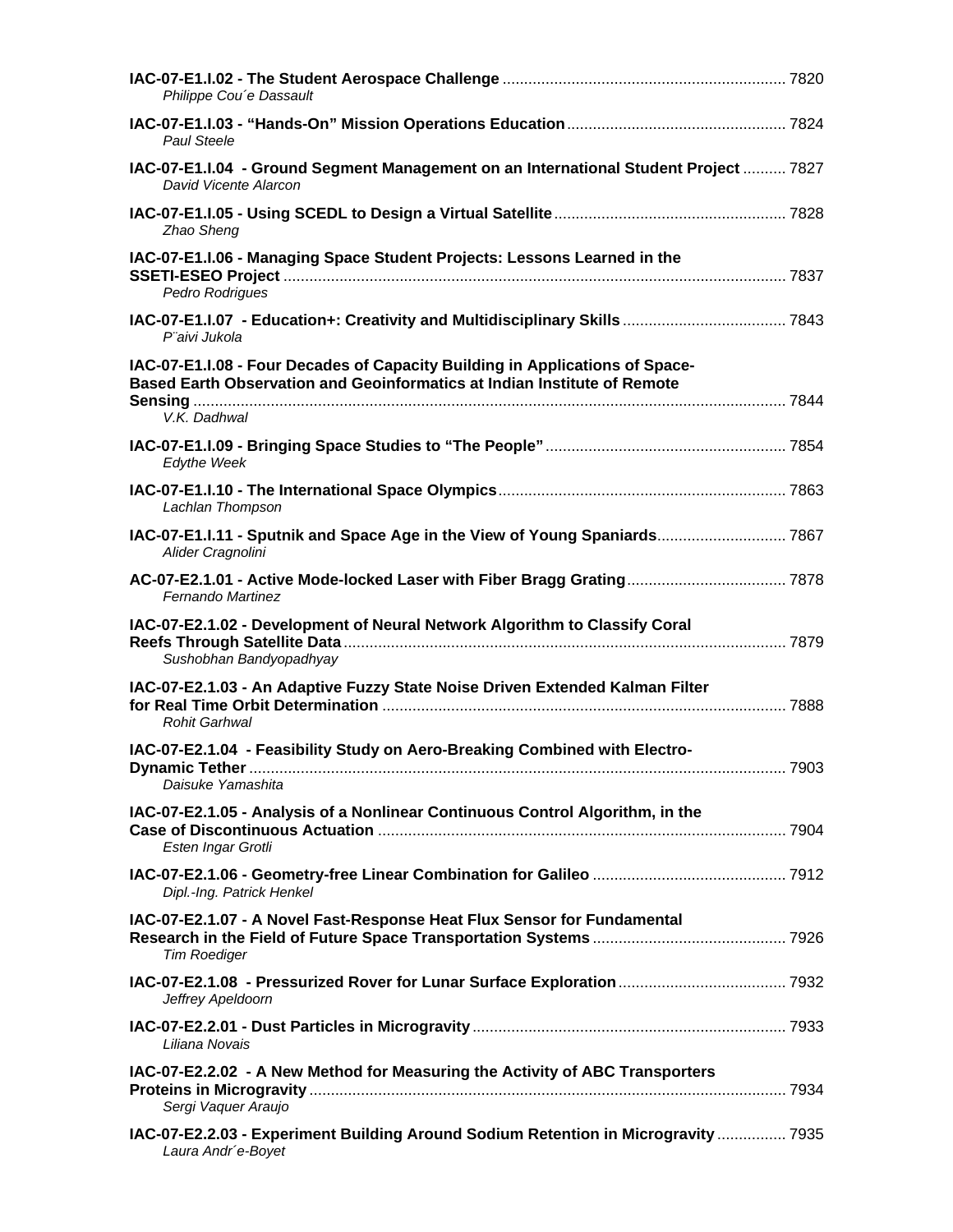| IAC-07-E2.2.04 - In-Orbit Capture Mechanism for a Mars Sample Return Mission  7946<br><b>Alison Gibbings</b>                                                                                     |  |
|--------------------------------------------------------------------------------------------------------------------------------------------------------------------------------------------------|--|
| IAC-07-E2.2.05 - Effects if In-Situ Resource Utilization Techniques on Some<br><b>Phillip Cunio</b>                                                                                              |  |
| IAC-07-E2.2.06 - Design and Flight Testing of a Mars Aircraft Prototype Using<br>Johnny M. Chandler                                                                                              |  |
| IAC-07-E2.2.07 - Low-thrust Transfer Trajectories Design For the European<br>Camilla Colombo                                                                                                     |  |
| IAC-07-E2.2.08 - Modelling of Launcher's Combustion Chamber (Material &<br>Wissam Bouajila                                                                                                       |  |
| IAC-07-E2.3.01 - A 10' x 10' Map of 205 Micron [NII] in the Carina II Star-Forming<br>Thomas E. Oberst                                                                                           |  |
| IAC-07-E2.3.02 - Microsatellite Thermal Control: Shape Memory Alloys Sensing<br>Alessandra Palli                                                                                                 |  |
| IAC-07-E2.3.03 - Planetary Surface Geological Sample Collection Device Concepts  8019<br>Jason Gundlach                                                                                          |  |
| Rohit Priyadarshi                                                                                                                                                                                |  |
| IAC-07-E2.3.05 - Design and Manufacturing of First Italian Space Debris Observatory  8035                                                                                                        |  |
| Lucrezia Murrali                                                                                                                                                                                 |  |
| IAC-07-E2.3.06 - Design of a Low-Cost Microsatellite Test-Bed for State-of-the-Art<br>Sybren De Jong                                                                                             |  |
| IAC-07-E2.3.07 - Preliminary Mission Analysis for the ESMO Mission  8058<br>Matteo Ceriotti                                                                                                      |  |
| Lisero Perez Lebbink                                                                                                                                                                             |  |
| IAC-07-E3.1.01 - Space: A Global Prospect for National Development, Lessons<br>Angela Peura                                                                                                      |  |
| IAC-07-E3.1.02 - Space Based Societal Applications-Relevance in Developing<br>A Bhaskaranarayana                                                                                                 |  |
| IAC-07-E3.1.03 - Translation of Space Imperative for National Development and<br>Capacity Building through Vision, Coordinated Efforts and Strategic Partnerships 8108<br>Harijono Djojodihardjo |  |
| IAC-07-E3.1.04 - Rejuvenation of Agriculture in India: Cost Benefits in Using EO<br>V. Jayaraman                                                                                                 |  |
| IAC-07-E3.1.05 - Benefits of Support to University Space Projects - UNISEC<br>Rei Kawashima                                                                                                      |  |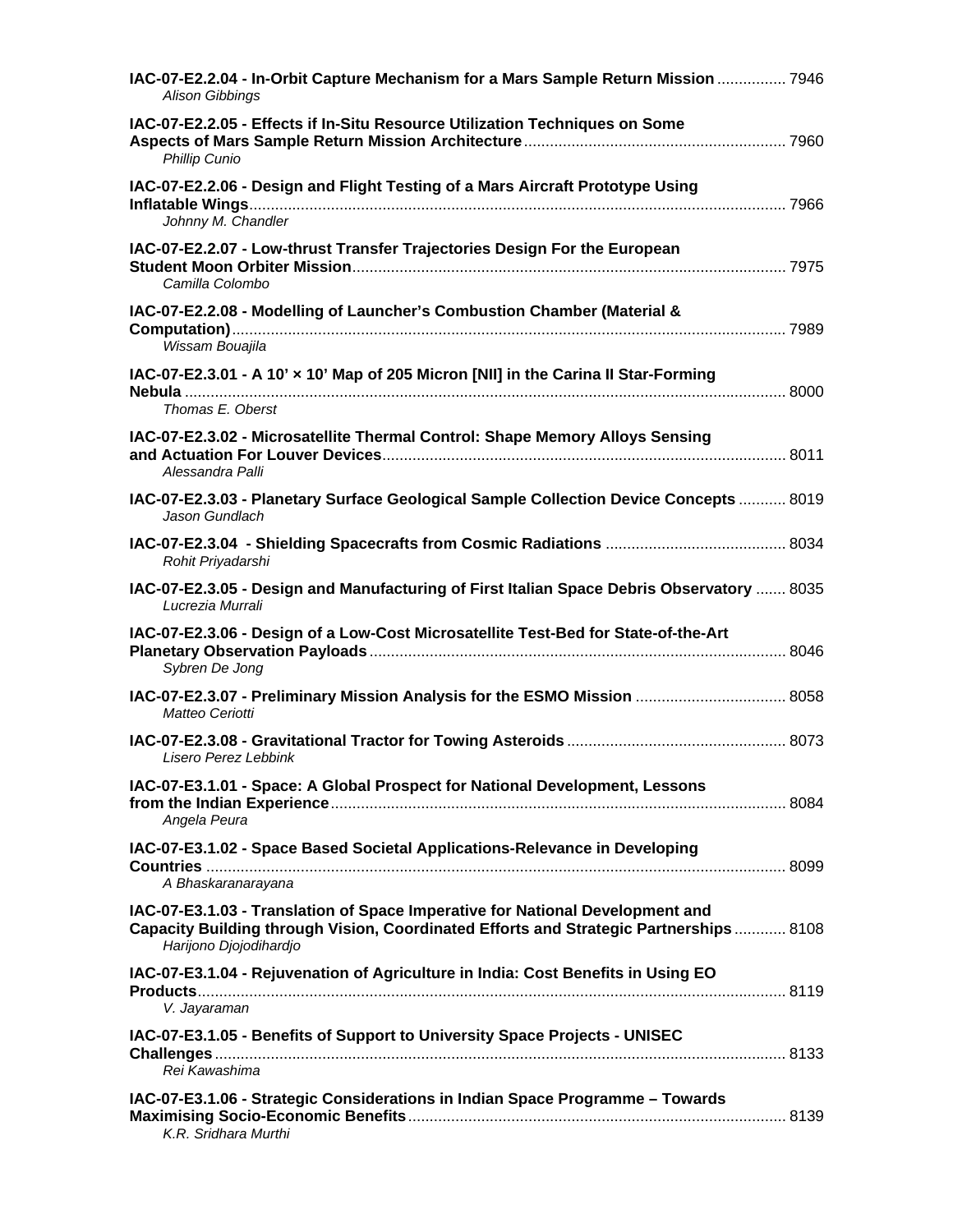| IAC-07-E3.1.07 - Socio-Economic Benefits from Space Technology - Sustainable<br>Simona di Ciaccio          |  |
|------------------------------------------------------------------------------------------------------------|--|
| IAC-07-E3.1.08 - Societal Applications of Indian Space Programme in the State of<br>Ayyagari Muralidha     |  |
| IAC-07-E3.1.09 - Analysis of User Evaluation of Andhra Pradesh Tele-education<br>R.L.N. Murthy             |  |
| Kazuto Suzuki                                                                                              |  |
| IAC-07-E3.2.02 - Space-enabled Information Environment For Crisis Management.<br>Jakub Ryzenko             |  |
| IAC-07-E3.2.03 - Satellite Based Communication Network for Disaster<br>K. Rathnakara                       |  |
| Space and Security: Canada's Evolving Two-track Approach to the Use of Outer<br>Thomas Gillon              |  |
| IAC-07-E3.2.05 - How Space Charter Has Responded to Major Disasters?<br>V.S. Hegde                         |  |
| IAC-07-E3.2.06 - The Use of Satellite Reconnaissance For Tactical Intelligence 8208<br>Anna Burzykowska    |  |
| IAC-07-E3.2.07 - Socio-Economic Benefits of Using Space Technologies to<br>Ray A. Williamson               |  |
| IAC-07-E3.2.08 - A European approach to Space Situational Awareness 8232<br>Luca del Monte                 |  |
| IAC-07-E3.2.09 - How to Raise the Space Sustainability Consciousness of<br>Nicolas Peter                   |  |
| IAC-07-E3.2.10 - India's EO Infrastructure for Disaster Reduction: Lessons and<br>V.S. Hegde               |  |
| IAC-07-E3.3.01 - Europe's New System Global Monitoring for Environment and<br><b>Mathias Spude</b>         |  |
| B.V. Kanade                                                                                                |  |
| IAC-07-E3.3.03 - Systematization For Ripple Effects of Space Activities of Japan  8294<br>Hiroyuki Iwamoto |  |
| IAC-07-E3.3.04 - The Public Private Partnership For TerraSAR-X - An Opportunity<br><b>Agnes Mellot</b>     |  |
| IAC-07-E3.3.05 - to Grasp Benefits of New Space Applications. Foresight of Space<br>Jakub Ryzenko          |  |
| P"aivi Jukola                                                                                              |  |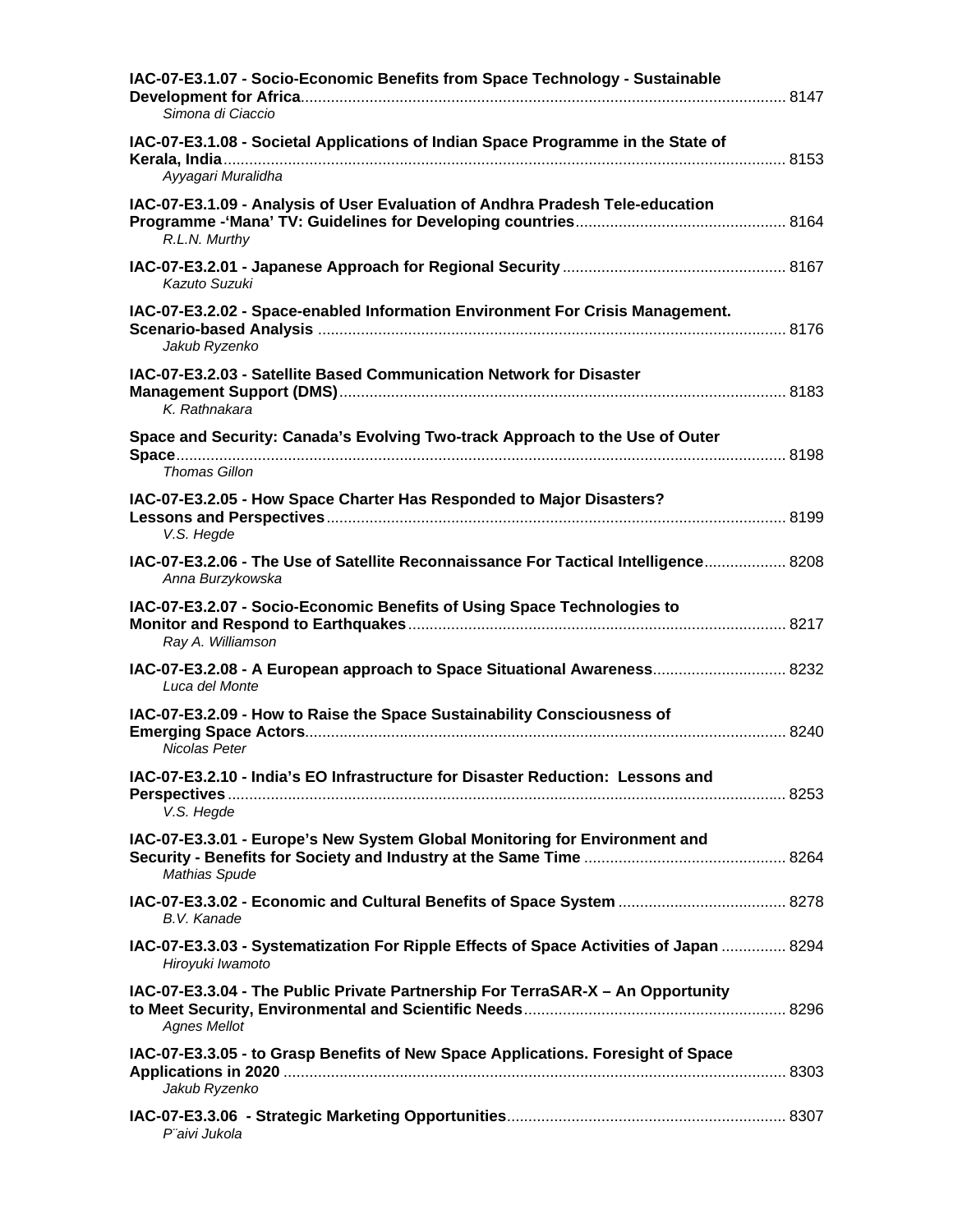| IAC-07-E3.3.07 - A Marketing Study Concerning Utilization of Data/Images<br>Motoko Uchitomi                |  |
|------------------------------------------------------------------------------------------------------------|--|
| IAC-07-E3.3.08 - Expanding the Use of Remote Sensing Capabilities to Improve<br><b>Thomas Snitch</b>       |  |
| IAC-07-E3.3.09 - The Experience of CIBA Park As Promoter of Technology<br>Raimondo De Laurentiis           |  |
| IAC-07-E3.4.01 - The Longer-Term Prospects for Space Exploration  8314<br>John M. Logsdon                  |  |
| IAC-07-E3.4.02 - Activities and Roadmaps of Japanese Lunar and Planetary<br>Kohtaro Matsumoto              |  |
| IAC-07-E3.4.03 - From Earth Exploration to Space Exploration - the Evolution of a<br>Marc Haese            |  |
| IAC-07-E3.4.04 - Design of an International Collaboration Mechanism for Space<br><b>Audrey Schaffer</b>    |  |
| IAC-07-E3.4.05 - Contributions to Space Exploration: Global Objectives, Plans<br>Lyn Wigbels               |  |
| Ichiro Nakatani                                                                                            |  |
| Andras Roboz                                                                                               |  |
| IAC-07-E3.4.08 - The European Space Policy - Highlights and Future Implementation  8381<br>G'eraldine Naja |  |

| IAC-07-E3.4.10 - Science & Technology For National Development - the Case of<br>Deganit Paikowsky          |  |
|------------------------------------------------------------------------------------------------------------|--|
| IAC-07-E3.4.11 - National-oriented Scope in Space Policy: Facts and Trends 8401<br>Alider Cragnolini       |  |
| Ashok Kumar Sangal                                                                                         |  |
| Ashish Sharma                                                                                              |  |
| IAC-07-E3.I.03 - A New Focus For Sino-European Space Cooperation:<br><b>Wolfgang Rathgeber</b>             |  |
| IAC-07-E4.1.01 - Sputnik 1 - The Creation of the First Artificial Earth Satellite 8430<br>Victor Legostaev |  |
| IAC-07-E4.1.02 - Sputnik Fifty Years Later: New Evidence on Its Origins  8433<br>Asif Siddigi              |  |
| IAC-07-E4.1.03 - Veterans of the Cosmos: a Unique Project on the History of<br>Tal Inbar                   |  |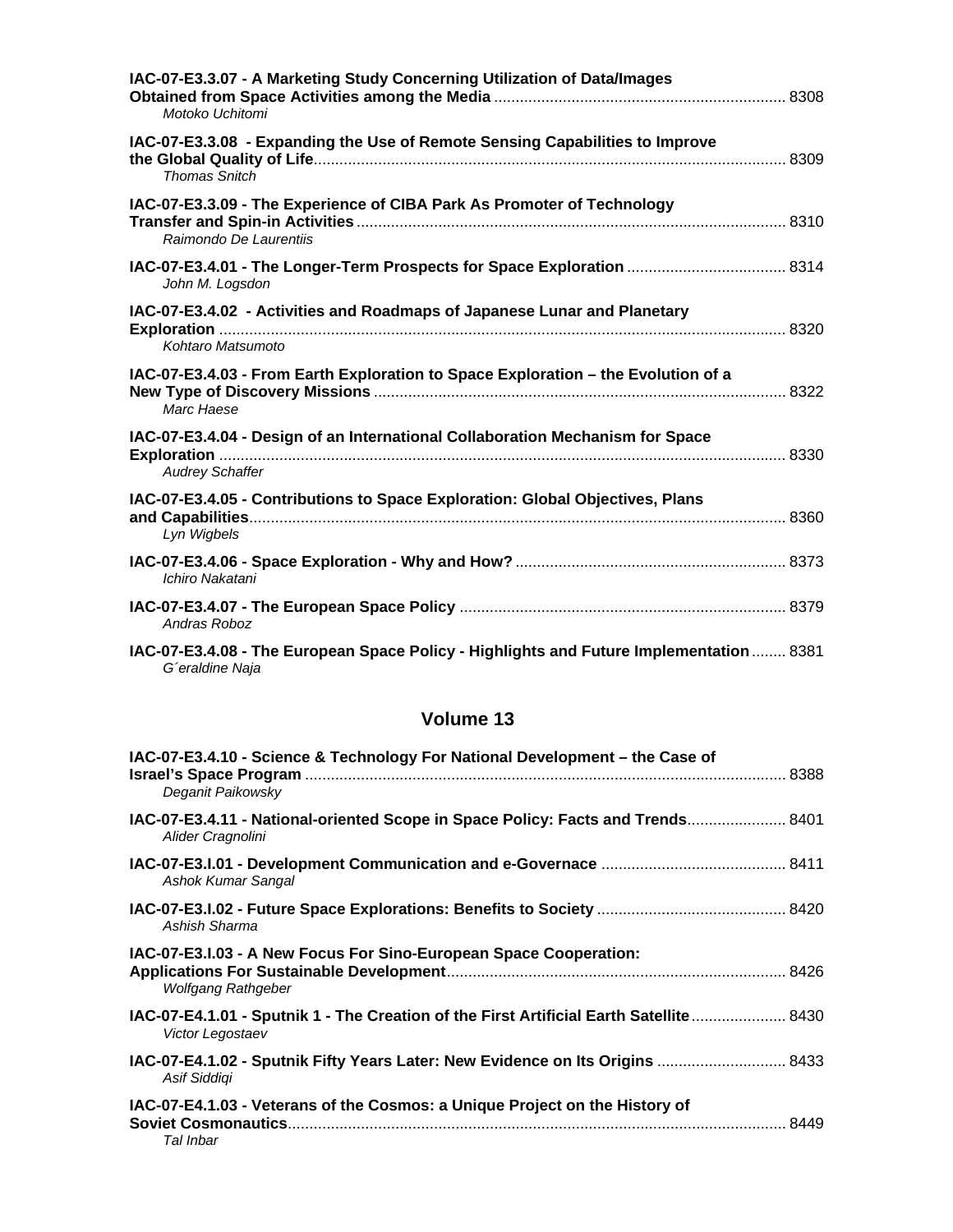| IAC-07-E4.1.04 - Dniper Duplicate of Launch of the First Artificial Satellite of the<br>Volodymyr Platonov       |  |
|------------------------------------------------------------------------------------------------------------------|--|
| <b>Charles Lundquist</b>                                                                                         |  |
| Vera Gomes                                                                                                       |  |
| IAC-07-E4.2.01 - Main Designer of the Most Powerful Solid Propellant Motors of<br>Vladimir Prisniakov            |  |
| IAC-07-E4.2.02 - The Space Policy of the Johnson Administration:<br>Hirotaka Watanabe                            |  |
| IAC-07-E4.2.03 - Von Braun and the Lunar-Orbit Rendezvous Decision: Finding a<br><b>Michael Neufeld</b>          |  |
| <b>Ines Alonso Gomez</b>                                                                                         |  |
| IAC-07-E4.2.05 - The Stabilising Political Influence of Surveillance Satellites<br><b>Patrick Norris</b>         |  |
| IAC-07-E4.2.06 - Higlights of 40 Years of Astronautical and Rocket Society CELJE<br>Aleksander Kerstein          |  |
| IAC-07-E4.2.07 - The First European Cryogenic Engine Was Tested Forty Years Ago  8555<br>Christophe Rothmund     |  |
| Yasunori Matogawa                                                                                                |  |
| IAC-07-E4.2.09 - Lat'eco`ere Rockets: Malaface, A Cruise Missile Precursor 8580<br>Philippe Jung                 |  |
| IAC-07-E4.3.01 - A Relook Into the Historical Progress and Philosophy of Indian<br>Mudambi Ananthasayanam        |  |
| IAC-07-E4.3.02 - on the Nature and Significance of Tippu Sultan's Rockets From<br>S. Krishnamurthy               |  |
| IAC-07-E4.3.03 - Development of Control and Guidance System for SLV-3, India's<br>Sudhakara Rao                  |  |
| IAC-07-E4.3.04 - V. Kovtounenko and India: the Relations Through Space:<br>Vladimir Prisniakov                   |  |
| Gowarikar Vasant                                                                                                 |  |
| IAC-07-E4.3.06 - Explaining India's Sustained Progress in Rockets and Satellites  8654<br><b>Andrew Erickson</b> |  |
| IAC-07-E5.1.01 - How to manage Collaborative Technology Transfer - the INNO-<br>Guido Chiappa                    |  |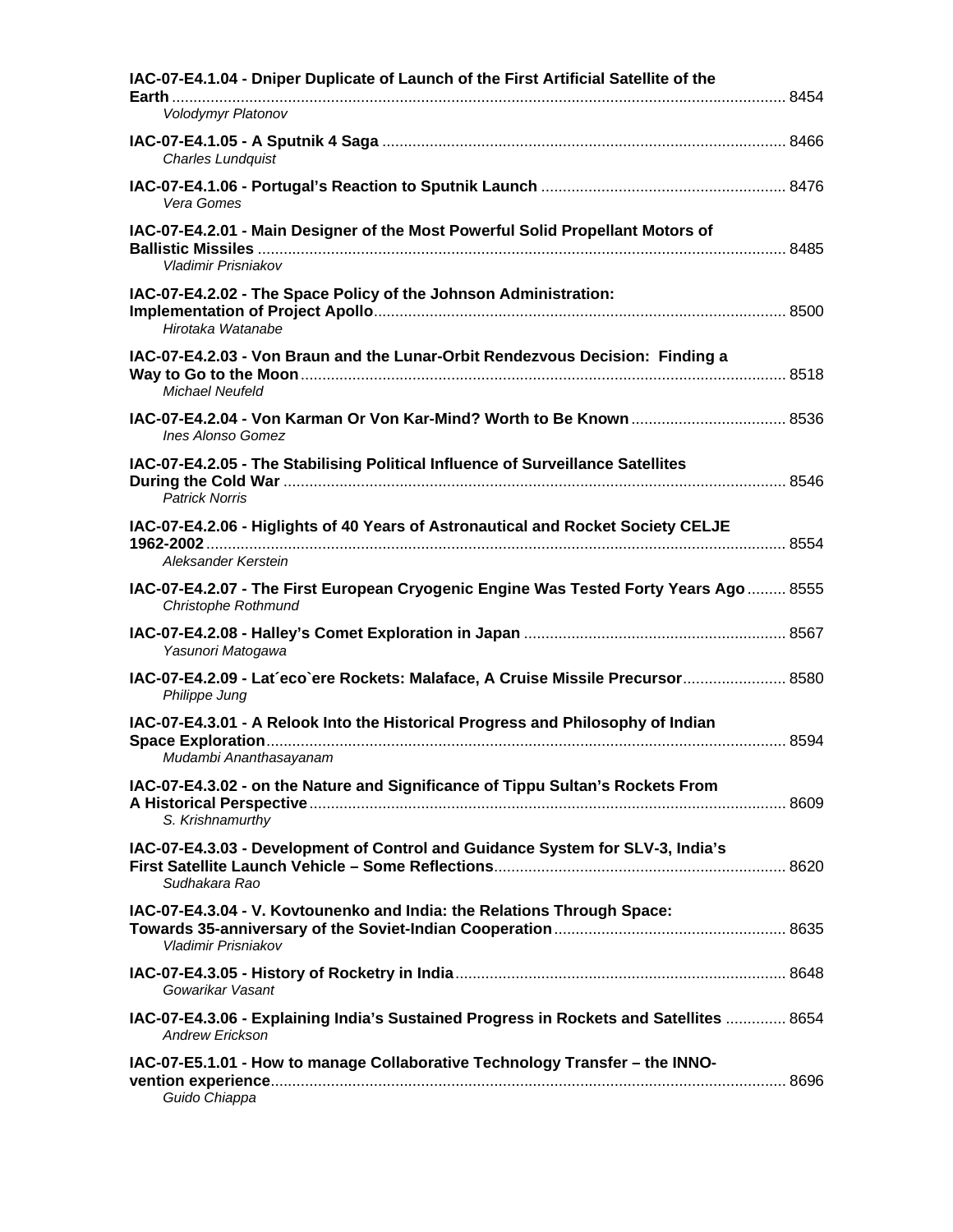| IAC-07-E5.1.02 - A Tool For Technology Transfer Evaluation: Technology<br>Laura Holt                                                                                           |  |
|--------------------------------------------------------------------------------------------------------------------------------------------------------------------------------|--|
| IAC-07-E5.1.03 - Insertion of Novel Technologies: Enabling New Missions and<br>David Lackner                                                                                   |  |
| IAC-07-E5.1.04 - Innovation, Entrepreneurship, and Investment: Funding the Future 8706<br><b>Paul Eckert</b>                                                                   |  |
| IAC-07-E5.1.05 - "Bridging the Gap between Investors and Commercial Opportunities<br>Joerg Kreisel                                                                             |  |
| IAC-07-E5.1.06 - EcoUnit - Space Exploration Technology for Developing Countries 8718<br>Andreas Vogler                                                                        |  |
| IAC-07-E5.1.07 - NASA Johnson Space Center SBIR STTR Program Technology                                                                                                        |  |
| <b>Kumar Krishen</b>                                                                                                                                                           |  |
| <b>David Raitt</b>                                                                                                                                                             |  |
| IAC-07-E5.2.01 - Voices of the Poor and Marginalized: They Too Have Expectations<br>S.K. Srivastava                                                                            |  |
| P"aivi Jukola                                                                                                                                                                  |  |
| IAC-07-E5.2.03 - Public Interaction Through Novel Communications Channels Enables<br>Innovative Projects: A Study of the Space Industry's Use of Web 2.0 8756<br>David Lackner |  |
| IAC-07-E5.2.04 - Case Studies: Evaluation of Social Value of Recent Space-Related<br>Motoko Uchitomi                                                                           |  |
| IAC-07-E5.2.05 - A Blueprint for Youth Involvement in Space Development: the SGAC<br>Kenneth Stephen Dyson                                                                     |  |
| IAC-07-E5.2.06 - The Columbus Logbook - Bringing Space to the Youth by Means of A<br>Student Journalists Competition in Cooperation with Regional Newspapers in                |  |
| <b>Mathias Spude</b>                                                                                                                                                           |  |
| IAC-07-E5.2.07 - Communicating Earth Observation Strategies - Approaches and<br>Nicola Rohner                                                                                  |  |
| IAC-07-E5.2.08 - The Potential of 'information Acceleration' For Forecasting<br>Peter Vandor                                                                                   |  |
| IAC-07-E5.3.01 - The Role of Space in Ensuring Long Term Sustainability on<br>Serge Plattard                                                                                   |  |
| IAC-07-E5.3.02 - Rural Empowerment through Space Technology-Enabled Village<br>V.S. Hegde                                                                                      |  |
| IAC-07-E5.3.03 - Space Application For Saving Civilization and Humanity 8814<br><b>Yury Korotky</b>                                                                            |  |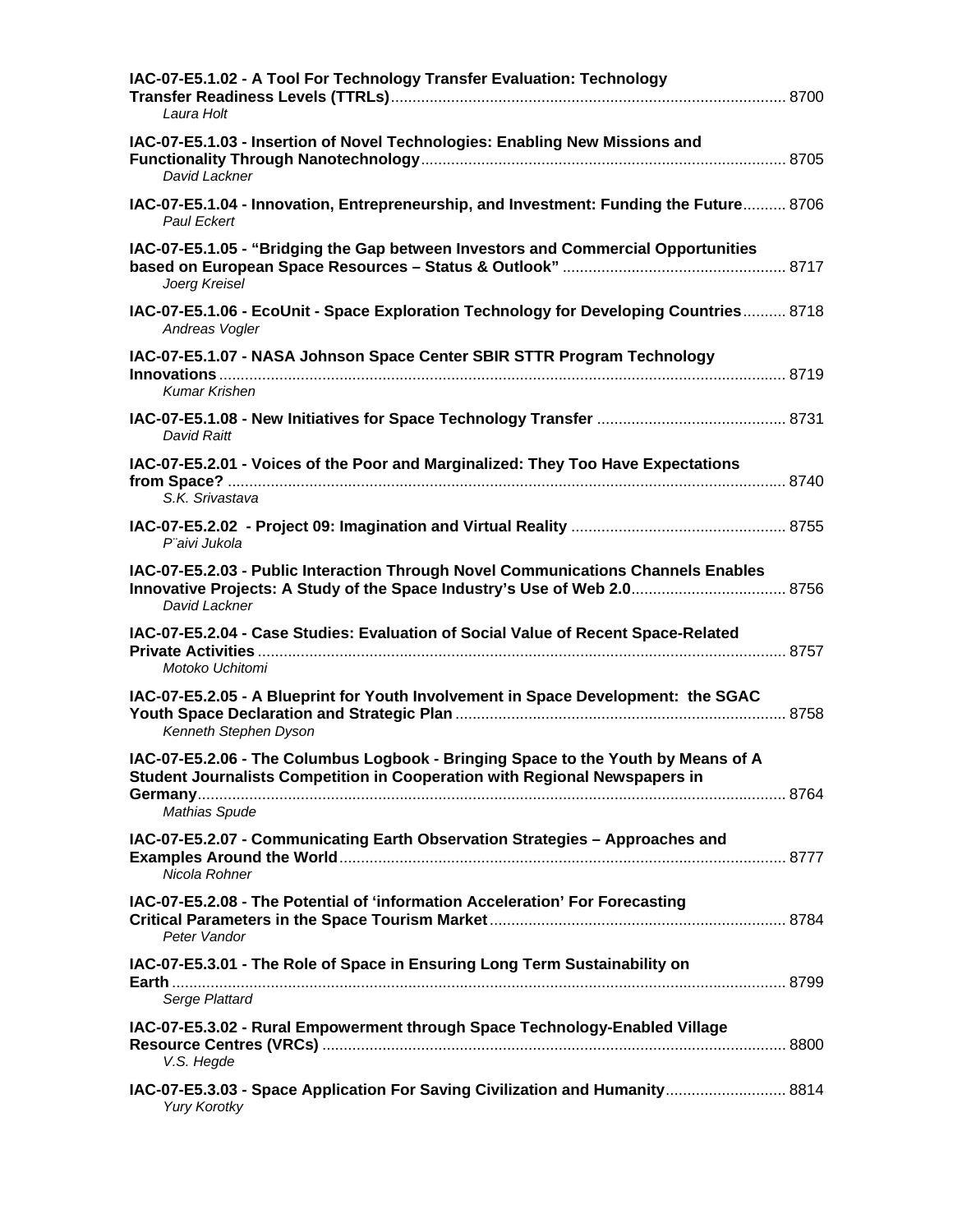| IAC-07-E5.3.04 - The Space Security Index - Trends and Developments in Space<br>William Marshall                          |  |
|---------------------------------------------------------------------------------------------------------------------------|--|
| Vladimir Prisniakov                                                                                                       |  |
| James Burke                                                                                                               |  |
| Amrut Yalagi                                                                                                              |  |
| Jacques Arnould                                                                                                           |  |
| IAC-07-E5.4.01 - Invited Paper: Home Away From Home - A Habitat For Humans                                                |  |
| Rakesh Sharma                                                                                                             |  |
| IAC-07-E5.4.02 - Fidelity Evaluation Framework for Planetary Mission Simulators:<br>Susmita Mohanty                       |  |
| IAC-07-E5.4.03 - Challenges and Considerations of Architectural Design for 21st                                           |  |
| Olga Bannova<br>IAC-07-E5.4.04 - Air Re-vitalization System Development For Lunar Base Habitation  8908<br>Masato Sakurai |  |
| IAC-07-E5.4.05 - The Planetary Human Mission Habitat Designed as an<br>Marcus von Euler-Chelpin                           |  |
| IAC-07-E5.4.06 - Modular Robotic Architecture for Planetary Surface Construction  8922<br>A. Scott Howe                   |  |
| IAC-07-E5.4.07 - About Theoretical Definition of Area of Stability of Space<br>Vladimir Prisniakov                        |  |
| IAC-07-E5.4.08 - TOVA - Trans Orbital VoyAger - The Interior Design of a Space<br>Katarina Eriksson                       |  |
| IAC-07-E5.4.09 - SCHOOLAB - A Free-Flyer Educational Laboratory Based on the<br>David Nixon                               |  |
| IAC-07-E5.I.01 - Innovating Public Private Partnerships and Dual-Use Technology  8961<br>Thomas Taylor                    |  |
| IAC-07-E5.I.02 - Potential of Space Activity to Resolve Humankind's Common<br>Tomoko Ohkubo                               |  |
| IAC-07-E5.I.03 - Space Know-How and Space Spin-Offs - Whether A Question of<br>Sethu Nandakumar Menon                     |  |
| IAC-07-E5.I.04 - Fidelity Evaluation Framework for Planetary Mission Simulators:<br>Susmita Mohanty                       |  |
| <b>Benoit Denis</b>                                                                                                       |  |
| Barbara Imhof                                                                                                             |  |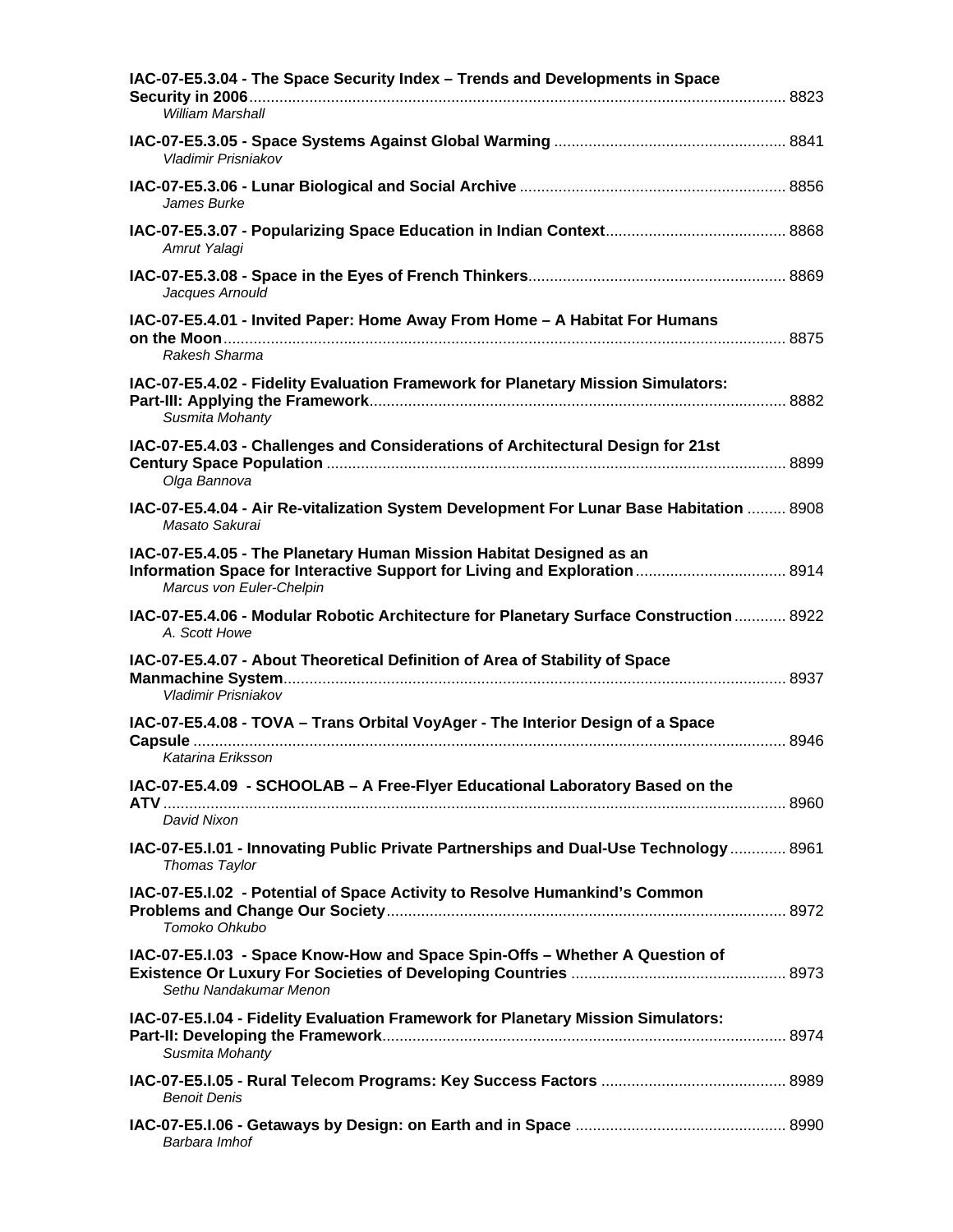| IAC-07-E5.I.07 - "Space Bar One" - a Strategic Brief for Leisure Drinking Space in<br>David Wong                                                                    |  |
|---------------------------------------------------------------------------------------------------------------------------------------------------------------------|--|
| IAC-07-E5.I.08 - Novel Construction Concepts: Opportunities For Cross-Sectoral<br>Fabio Piccolo                                                                     |  |
| Veniamin V. Malyshev                                                                                                                                                |  |
| IAC-07-E5.I.10 - Empowering the Rural Poor through EO products and services -<br><b>PG Diwakar</b>                                                                  |  |
| <b>Bieke Druyts</b>                                                                                                                                                 |  |
| IAC-07-E6.1.01 - The Impact of Outer Space Law on Regional Policies or the<br>Impact of National Laws and Regional Policies on Outer Space Law and<br>Sylvia Ospina |  |
| IAC-07-E6.1.02 - Asia-Pacific Space Cooperation Organization Convention  9043<br>Haifeng Zhao                                                                       |  |
| IAC-07-E6.1.03 - The Disaster Charter: Formulating a Common Space Policy for<br>Balakista Reddy Vundhyala                                                           |  |

| IAC-07-E6.1.04 - Studies on National Space Laws and Policies in Asia Pacific Region  9064<br>Mehmood Pracha |  |
|-------------------------------------------------------------------------------------------------------------|--|
| Chukeat Noichim                                                                                             |  |
| Rajeev Lochan                                                                                               |  |
| IAC-07-E6.1.07 - From Asian Politics to Astropolitics: the History and Future<br><b>Scott Shackelford</b>   |  |
| IAC-07-E6.1.08 - The Role of European Regions in the EU Space Policy  9123<br>Marianna Morelli              |  |
| IAC-07-E6.1.09 - Export Control of Space Items in Europe: Legal and Political<br>Antonella Bini             |  |
| IAC-07-E6.1.10 - Cooperation of ESA and EU Considering Current Challenges<br><b>Annette Froehlich</b>       |  |
| IAC-07-E6.1.11 - The EU INSPIRE Proposal for Directive: A Suitable Mechanism to<br>Lesley Jane Smith        |  |
| IAC-07-E6.1.12 - Development of Space Law in China: Legal Framework for a<br>Yun Zhao                       |  |
| Yasuaki Hashimoto                                                                                           |  |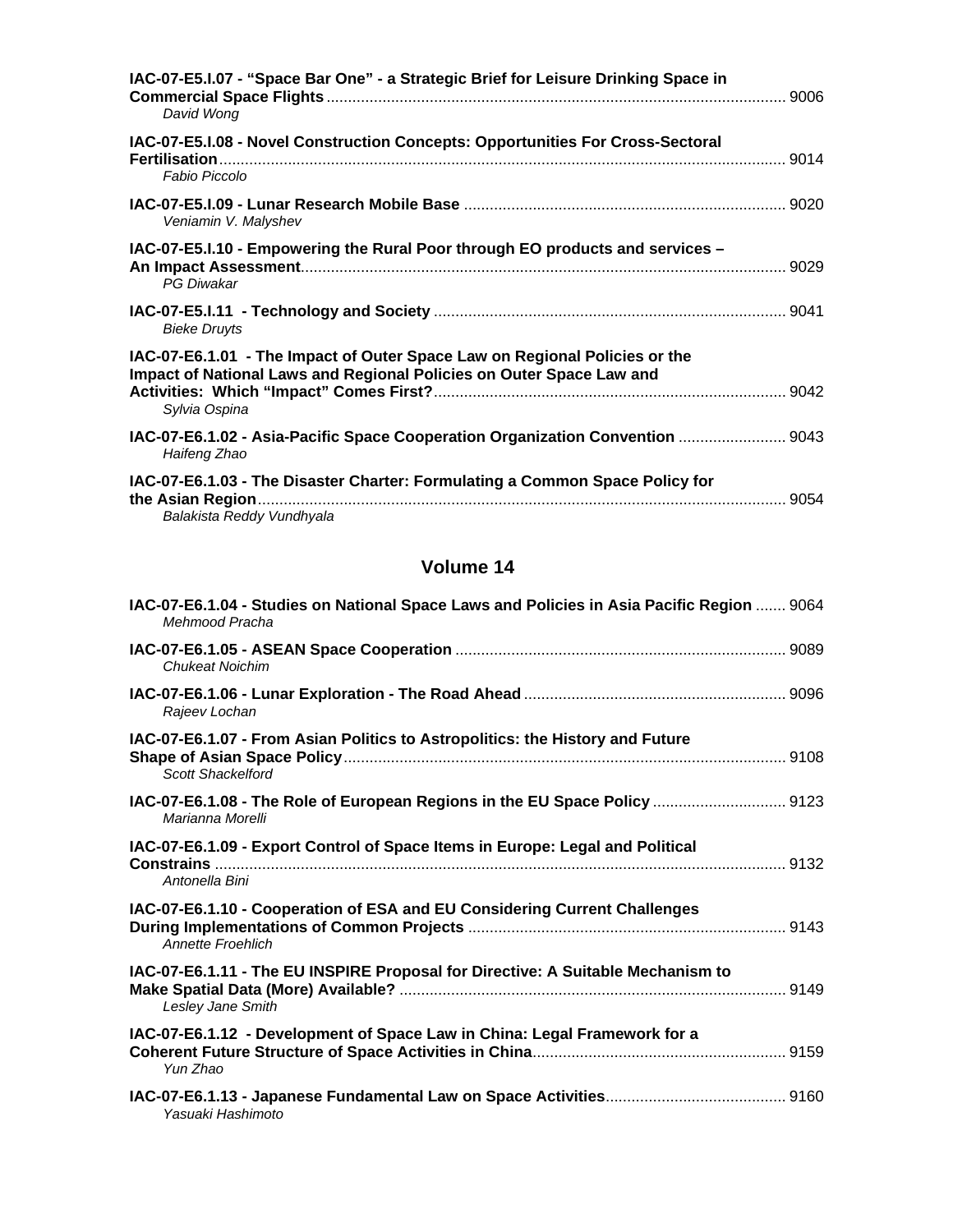| IAC-07-E6.1.15 - Toward a National Brazilian Center on Space Policy and Law                                                                                                       |  |
|-----------------------------------------------------------------------------------------------------------------------------------------------------------------------------------|--|
| Alvaro Fabricio Dos Santos                                                                                                                                                        |  |
| IAC-07-E6.1.16 - A Survey of Colombia's New Outer Space Policy: Reforms in                                                                                                        |  |
| Jairo Andres Becerra Ortiz                                                                                                                                                        |  |
| IAC-07-E6.2.01 - Responsibility and Liability: A Requirement to Change our<br>Anubhav Sinha                                                                                       |  |
| IAC-07-E6.2.02 - OST, Liability Principles & Launch From International Domain:<br><b>Abhishek Dubey</b>                                                                           |  |
| IAC-07-E6.2.03 - The Fortieth Anniversary of the Outer Space Treaty - Is it Time<br><b>Steven Freeland</b>                                                                        |  |
| IAC-07-E6.2.04 - Legal Issues of Commercialization of Space Activities  9192<br>Xiaoyu Zuo                                                                                        |  |
| Antonio Morato                                                                                                                                                                    |  |
| IAC-07-E6.2.06 - Orbital Space Ports: Their Operating Procedures and Legal Frame  9201<br>Alvaro Azcarraga                                                                        |  |
| IAC-07-E6.2.07 - Perspectives on the Legal Framework of Space Tourists 9219<br><b>Berenice Guedel</b>                                                                             |  |
| IAC-07-E6.2.08 - Air & Space Law Norms Governing Space Transportation 9220<br>Paul Dempsey                                                                                        |  |
| IAC-07-E6.2.09 - Space Tourism: Some Lessons to be Learned from its Brother 'The<br>Sagee Geetha Sasikumar                                                                        |  |
| IAC-07-E6.2.10 - Passengers Should Not Fly at their Own Risk but at Some Risk. the<br>Lydia Boureghda                                                                             |  |
| Zeldine Niamh O'Brien                                                                                                                                                             |  |
| IAC-07-E6.2.12 - Rescuing Space Tourists: A Humanitarian Duty and Business Need  9246<br>Mark Sundahl                                                                             |  |
| IAC-07-E6.2.13 - Criminal and Disciplinary Issues Pertaining to Suborbital Space<br>Michael Chatzipanagiotis                                                                      |  |
| IAC-07-E6.2.14 - The U.S. International Traffic in Arms Regulations: A Hazard for<br>the Uninitiated in the Private Spaceflight and Space Tourism Industries  9268<br>John Ordway |  |
| IAC-07-E6.2.15 - UNIDROIT System of Asset Based Financing for Space Activities<br>Ishwara Bhat                                                                                    |  |
| IAC-07-E6.2.16 - The Proposed International Registry on Matters Specific to<br>Luis Castillo Arganaras                                                                            |  |
| Eligar Sadeh                                                                                                                                                                      |  |
| IAC-07-E6.3.02 - Strengthening the Environmental Element in the Space Sector  9298<br>Lotta Viikari                                                                               |  |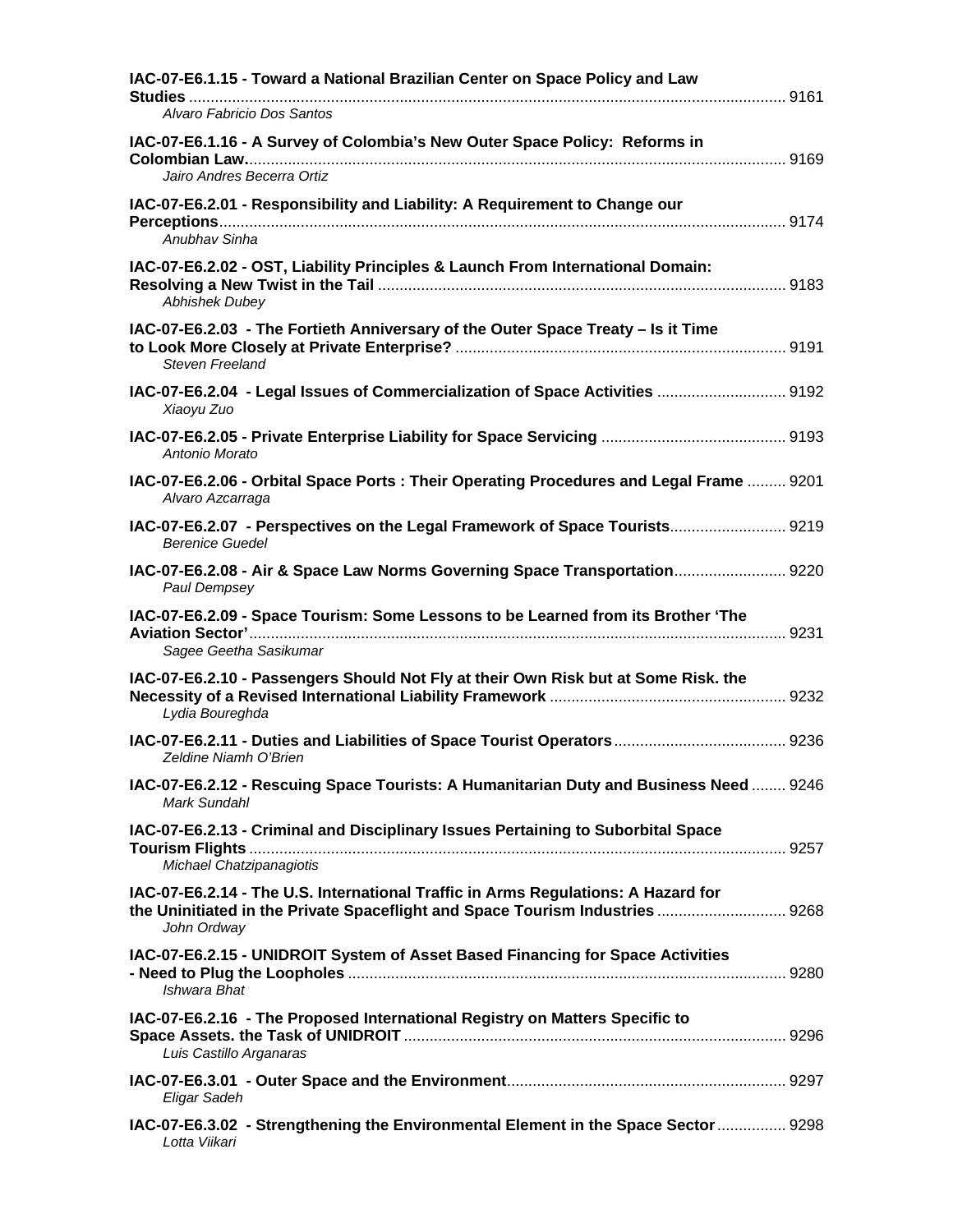| IAC-07-E6.3.03 - Rules Regarding Space Debris: Preventing a Tragedy of the                                                                                                     |  |
|--------------------------------------------------------------------------------------------------------------------------------------------------------------------------------|--|
| Kelly Gable                                                                                                                                                                    |  |
| IAC-07-E6.3.04 - Applicability of Space Debris Mitigation Guidelines  9309<br>Luciano Belviso                                                                                  |  |
| IAC-07-E6.3.05 - Legal Implication of Adopted Guidelines of Space Debris<br>Mitigation by UNCOPUOS and Future International and National Regulations  9315<br>Toshio Kosuge    |  |
| IAC-07-E6.3.06 - State Responsibility and Need of International Legal Consensus<br>Sethu Nandakumar Menon                                                                      |  |
| IAC-07-E6.3.07 - Common but Differentiated Responsibility - A Principle to<br>M.Y.S. Prasad                                                                                    |  |
| Maria Buzdugan                                                                                                                                                                 |  |
| IAC-07-E6.3.09 - Whose Junk Is It? the Legal Implications of Deflecting Space<br>Deborah Roach                                                                                 |  |
| IAC-07-E6.3.10 - Salvage of Non-Functional Space Objects without Prior Consent  9338<br>Martha Mejia-Kaiser                                                                    |  |
| IAC-07-E6.3.11 - Space Law and Nature Conservation for Planetary Protection  9347<br><b>Bhatt Saligram</b>                                                                     |  |
| IAC-07-E6.3.12 - Is there any Legal Regime for the Protection of the Moon's<br>Mahulena Hofmann                                                                                |  |
| IAC-07-E6.3.13 - Towards a Provisional System for Private Property Rights on the<br>Moon that Both Encourages Commerce and Protects the Environment 9356<br><b>Kevin Comer</b> |  |
| IAC-07-E6.3.14 - Legal Framework For the Use of Nuclear Power Sources in A<br>Cynthia Jimenez Monroy                                                                           |  |
| IAC-07-E6.3.15 - Sustainable Space Development - Need for a Change in the<br>Sandeepa Bhat                                                                                     |  |
| IAC-07-E6.4.01 - GNSS and Principle of Non-Appropriation of Outer Space 9373<br>Yuri Takaya-Umehara                                                                            |  |
| Paul B. Larsen                                                                                                                                                                 |  |
| IAC-07-E6.4.03 - Satellite Navigation, the Best Tools, the Most Concern in<br>Ali Akbar Golrounia                                                                              |  |
| IAC-07-E6.4.04 - Legal Aspects Relating to Satellite Navigation in Air Traffic<br><b>Muhamed Mustaque</b>                                                                      |  |
| IAC-07-E6.4.05 - Where is Paradise? the EU's Navigation System Galileo -Some<br>Lesley Jane Smith                                                                              |  |
| IAC-07-E6.4.06 - Hosting Galileo Ground Stations - Liability and Responsibility<br>Frans G. Von der Dunk                                                                       |  |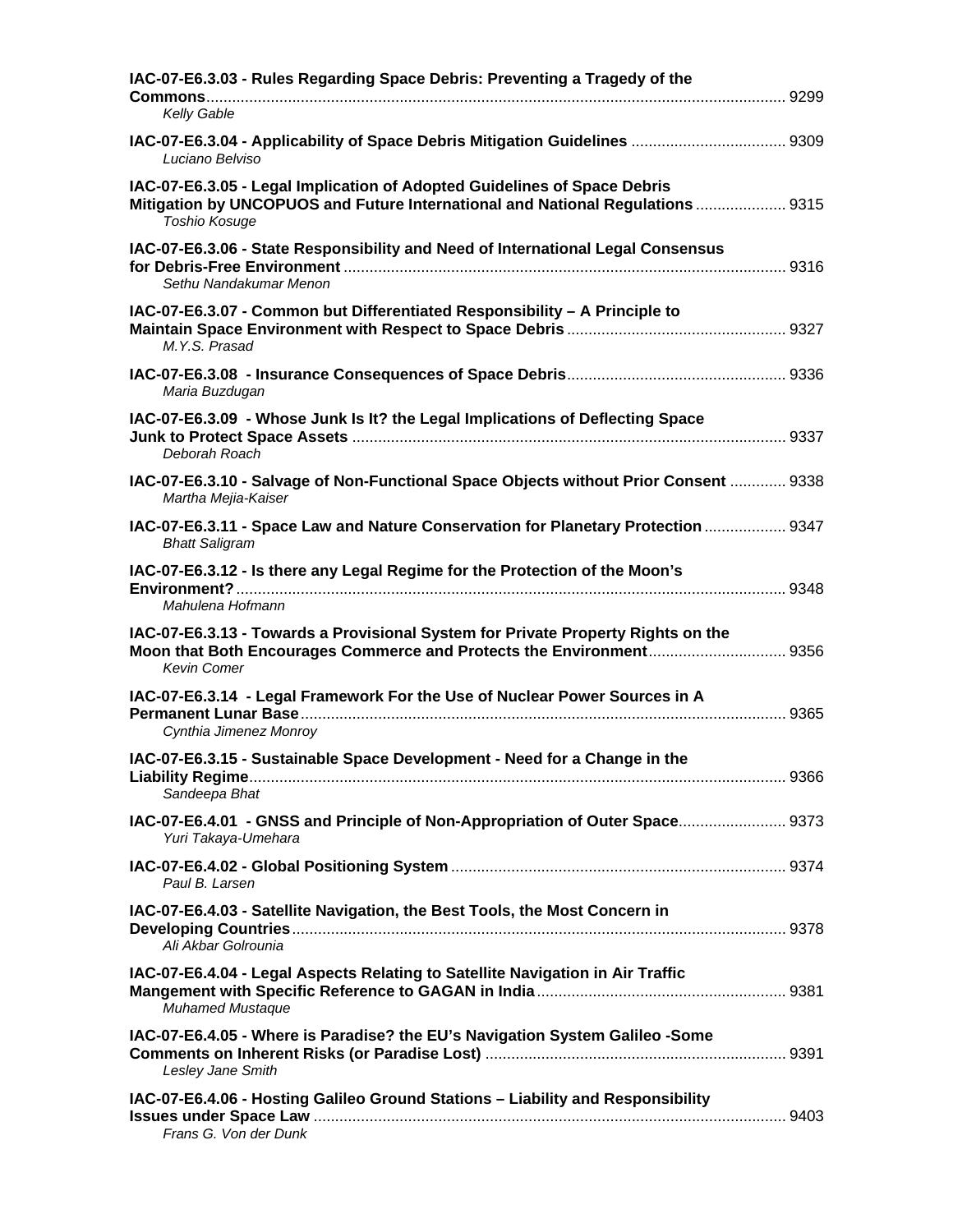| IAC-07-E6.4.07 - The Land Remote Sensing Laws and Policies of National<br>Joanne Irene Gabrynowicz                                                                                                                                                |  |
|---------------------------------------------------------------------------------------------------------------------------------------------------------------------------------------------------------------------------------------------------|--|
| IAC-07-E6.4.08 - The UN Principles on Remote Sensing and the GATS: Conflicts<br>Clemens A. Feinaeugle                                                                                                                                             |  |
| IAC-07-E6.4.09 - Satellite Data Dissemination Policy and International Security  9424<br>Masami Onoda                                                                                                                                             |  |
| IAC-07-E6.4.10 - Keeping Up with Remote Sensing and GI Advances - Policy and                                                                                                                                                                      |  |
| Mukund Rao<br>Carl Q. Christol                                                                                                                                                                                                                    |  |
| IAC-07-E6.4.12 - Regulation of Private Satellite Remote Sensing in Canada  9456<br>Ram S. Jakhu                                                                                                                                                   |  |
| IAC-07-E6.4.13 - Regulating Remote Sensing Space Systems in Canada - New<br>Thomas Gillon                                                                                                                                                         |  |
| IAC-07-E6.4.14 - Germany Enacts Legislation on the Distribution of Remote<br>Michael Gerhard                                                                                                                                                      |  |
| Jonathan F. Galloway                                                                                                                                                                                                                              |  |
| IAC-07-E6.5.02 - An Interpretation of the Outer Space Treaty After 40 Years  9475<br>Julia Neumann                                                                                                                                                |  |
| IAC-07-E6.5.03 - The 1967 Outer Space Treaty and 21st Century Challenges 9486<br>G. Zhukov                                                                                                                                                        |  |
| IAC-07-E6.5.04 - Outer Space as the Province of all Mankind - An Assessment of<br>Stephan Hobe                                                                                                                                                    |  |
| IAC-07-E6.5.05 - The Effect of Later Treaties and Declarations on the<br>Ricky J. Lee                                                                                                                                                             |  |
| IAC-07-E6.5.06 - The ITU in the Modern World – Fourteen Years from the<br>Francis Lyall                                                                                                                                                           |  |
| IAC-07-E6.5.07 - The Legal Status and the Role of the UNGA Resolutions in the<br>Progressive Development and Codification of Space Law: A Brief<br>Commemoration of the 40th Anniversary of the 1967 Outer Space Treaty  9502<br>Maurice N. Andem |  |
| IAC-07-E6.5.08 - Ethics and the Conquest of Space: from Peenemunde to Mars<br>Leslie I. Tennen                                                                                                                                                    |  |
| Jos e Monserrat-Filho                                                                                                                                                                                                                             |  |
| IAC-07-E6.5.10 - Is There A Need For A Single Comprehensive Space Law Convention?  9524<br>C. Jayaraj                                                                                                                                             |  |
| IAC-07-E6.5.11 - The Multi-Door Courthouse: a Proposed Mechanism for Dispute<br>G'erardine Meishan Goh                                                                                                                                            |  |